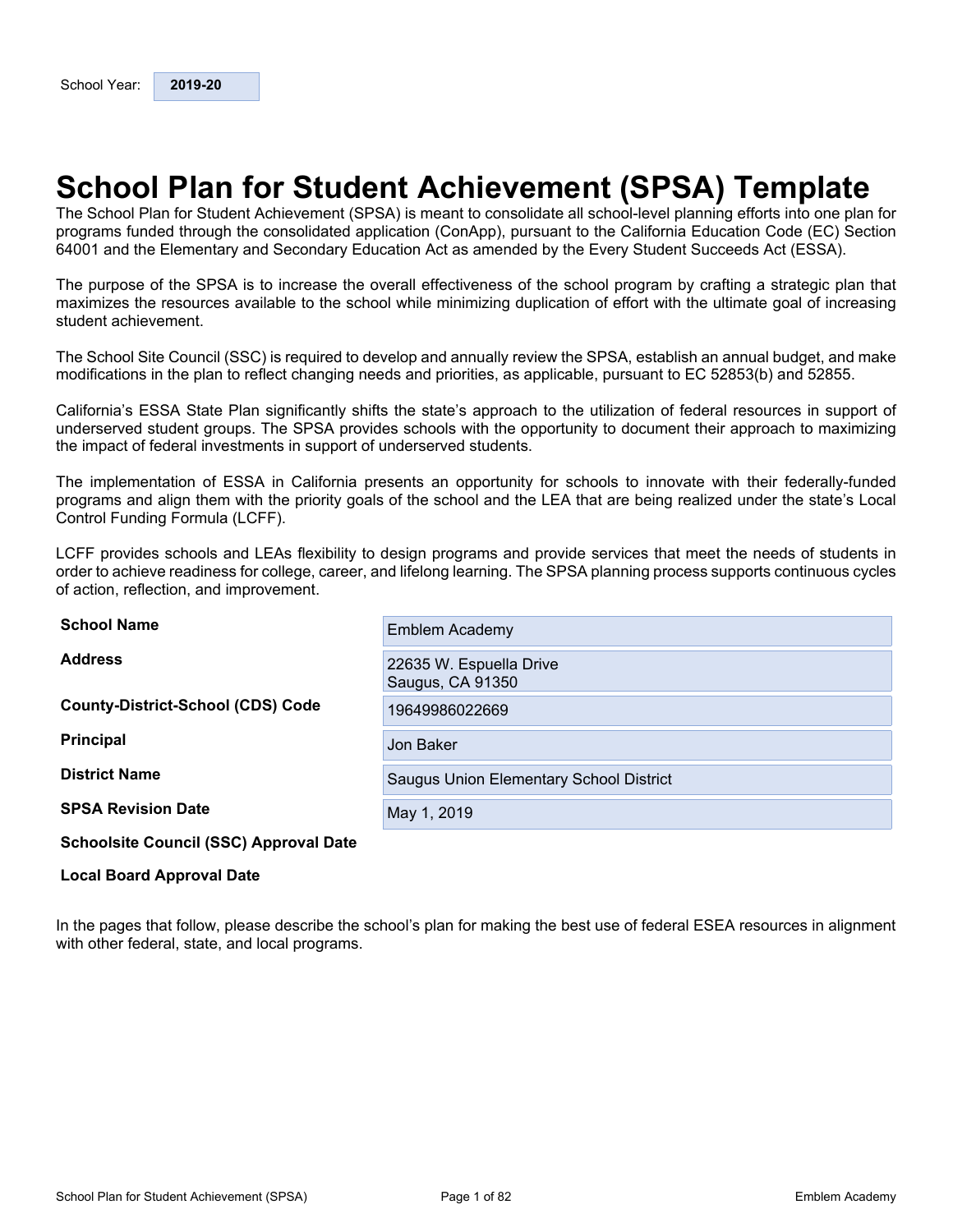# <span id="page-1-0"></span>**Table of Contents**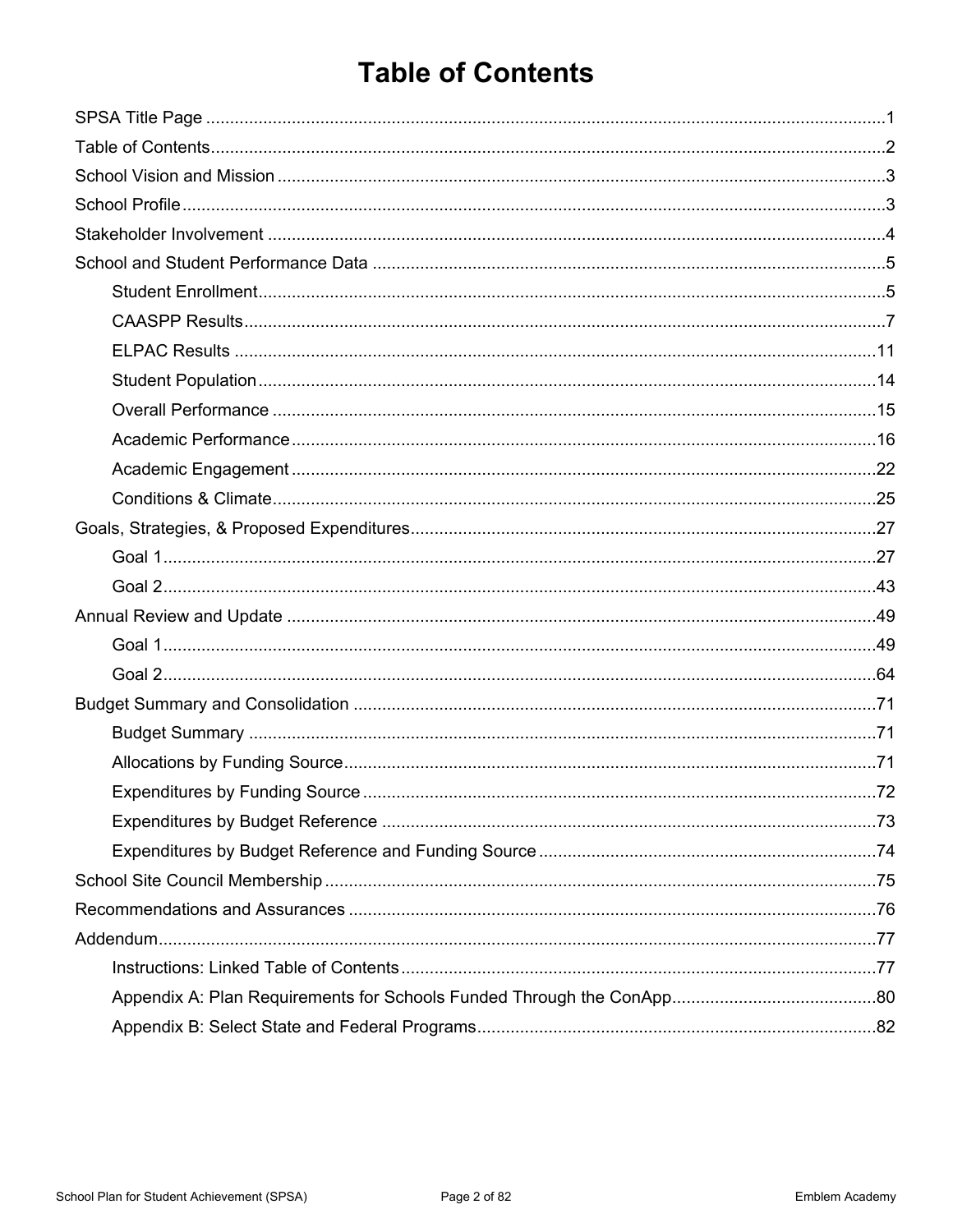# <span id="page-2-0"></span>**School Vision and Mission**

Mission Statement: To provide an amazing educational experience for all students through: \* High Expectations \* Academic Perseverance \* Character Development through the Six Pillars of Character \* Inclusion of students with special needs \* ESTEEM (Ethics, Science, Technology, Engineering, Entrepreneurship, Mathematics ) Vision: Empower students to succeed in a rapidly changing world. PBIS 3-5: Support Others Act Responsibility (SOAR) Motto: Eagle! Eagle! Eagle! . . Soar! Soar! Soar! Pledge: As an Emblem Eagle I pledge to . . . Give my best today Strive for excellence the Emblem way. Embrace ethics and take pride in all I do To be a 21st century learner at home and at school. I am an Emblem Eagle through and through! Eagle! Eagle! Eagle! Soar! Soar! Soar! Support Others Act Responsibility Song Emblem Academy School of our youth, To do our best we will try Reaching up into the sky. Like an eagle soaring higher and higher Emblem Academy In our heart you'll always be. Shouting  $E - M - B - L - E - M!$ A place for friends and family.

## <span id="page-2-1"></span>**School Profile**

Yeah!

Emblem Academy is located in the heart of Santa Clarita. The majority of the student population comes from outside Emblem's boundary. Emblem has been recognized as a National Blue Ribbon School, California Gold Ribbon School, California Distinguished School and had earned the Golden Bell award. In addition to its general education students, Emblem is home to the Regional Autism Program (RAP) from the Santa Clarita Valley Special Education Local Plan Area (SELPA). Students in general education (grades 3-6) take the CAASPP state assessment and the students in the RAP program are assessed through the California Alternate Assessment. Population Distribution 2017-2018: American Indian or Alaska - 0.12% African American - 5.7% Asian - 9.71% Filipino - 9.22% Hispanic/ Latino - 25.61% Pacific Islander - 0.61%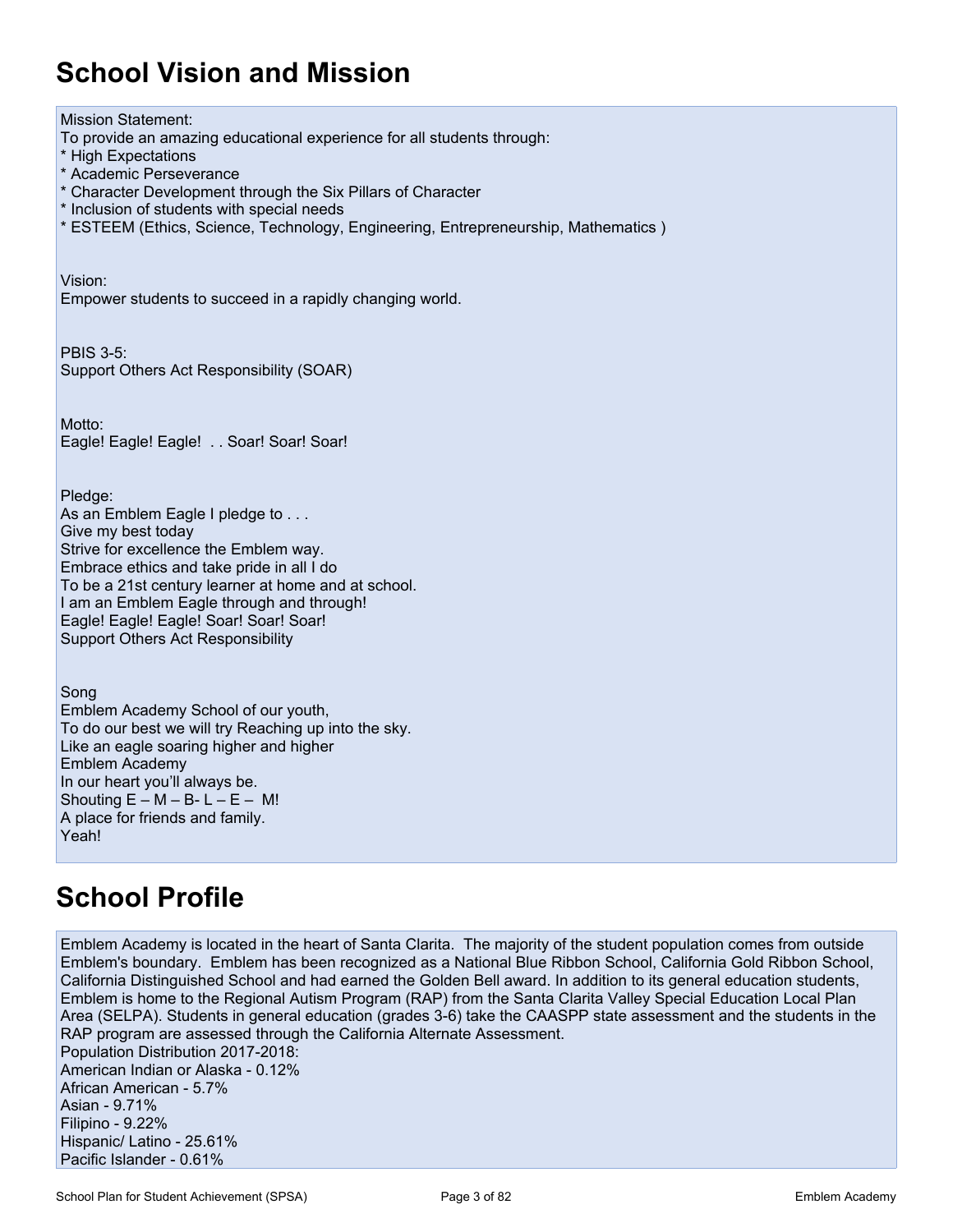# <span id="page-3-0"></span>**Stakeholder Involvement**

How, when, and with whom did the school consult as part of the planning process for this SPSA/Annual Review and Update?

### **Involvement Process for the SPSA and Annual Review and Update**

Instructional staff - At staff meetings we have a standing topic on the staff meeting agenda to discuss the School Site Plan. Teachers and administration collaborate to give input for goals and actions related to the Single School Plan.

Parent Groups (Site Council and ELAC) - The SPSA is a standing item on meeting agendas. During Site Council and ELAC meetings, SPSA goals and budgets are reviewed, discussed, and input is provided.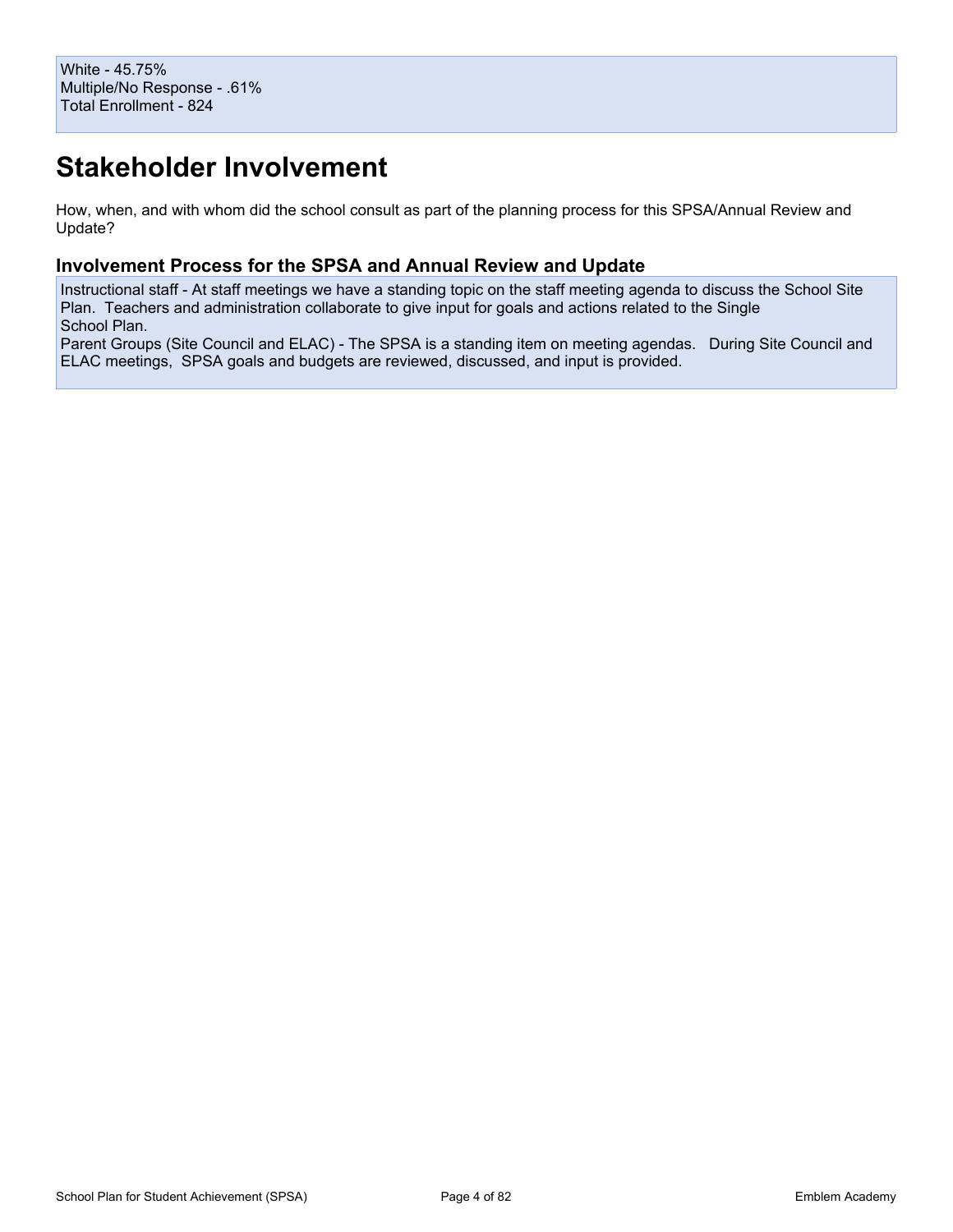<span id="page-4-0"></span>

|                             |         |                              | <b>Student Enrollment by Subgroup</b> |                |                          |         |  |
|-----------------------------|---------|------------------------------|---------------------------------------|----------------|--------------------------|---------|--|
|                             |         | <b>Percent of Enrollment</b> |                                       |                | <b>Number of Student</b> |         |  |
| <b>Student Group</b>        | 2015-16 | 2016-17                      | 2017-18                               | 2015-16        | 2016-17                  | 2017-18 |  |
| American Indian             | 0.3%    | $0.1\%$                      | 0.12%                                 | 2              |                          | 1       |  |
| <b>African American</b>     | $3.0\%$ | 4.3%                         | 5.70%                                 | 21             | 32                       | 47      |  |
| Asian                       | 8.9%    | $8.7\%$                      | 9.71%                                 | 62             | 65                       | 80      |  |
| <b>Filipino</b>             | 5.6%    | 7.9%                         | $9.22\%$                              | 39             | 59                       | 76      |  |
| Hispanic/Latino             | 28.6%   | 28.2%                        | 25.61%                                | 199            | 210                      | 211     |  |
| <b>Pacific Islander</b>     | 0.3%    | $0.5\%$                      | 0.61%                                 | $\overline{2}$ | 4                        | 5       |  |
| White                       | 51.4%   | 47.3%                        | 45.75%                                | 357            | 353                      | 377     |  |
| <b>Multiple/No Response</b> | 1.6%    | $0.7\%$                      | 0.61%                                 | 11             | 5                        | 5       |  |
|                             |         |                              | <b>Total Enrollment</b>               | 695            | 746                      | 824     |  |

## <span id="page-4-1"></span>**Student Enrollment Enrollment By Student Group**

## **Student Enrollment Enrollment By Grade Level**

| <b>Student Enrollment by Grade Level</b> |                           |         |         |  |  |  |  |  |  |  |
|------------------------------------------|---------------------------|---------|---------|--|--|--|--|--|--|--|
|                                          | <b>Number of Students</b> |         |         |  |  |  |  |  |  |  |
| Grade                                    | 2015-16                   | 2016-17 | 2017-18 |  |  |  |  |  |  |  |
| Kindergarten                             | 127                       | 130     | 144     |  |  |  |  |  |  |  |
| Grade 1                                  | 107                       | 110     | 112     |  |  |  |  |  |  |  |
| Grade 2                                  | 113                       | 110     | 121     |  |  |  |  |  |  |  |
| Grade3                                   | 85                        | 115     | 124     |  |  |  |  |  |  |  |
| Grade 4                                  | 83                        | 90      | 124     |  |  |  |  |  |  |  |
| Grade 5                                  | 97                        | 89      | 102     |  |  |  |  |  |  |  |
| Grade 6                                  | 83                        | 102     | 97      |  |  |  |  |  |  |  |
| <b>Total Enrollment</b>                  | 695                       | 746     | 824     |  |  |  |  |  |  |  |

- **1.** Emblem enrollment has increased significantly over the past three years. There has been an increase 129 from 2015-16 to 2017-18
- **2.** The most significant percentage change (5.65%) is a decrease in the "White" population from 2015-16 to 2017-18
- **3.** The three largest subgroups in 2017-18 include White (45.75%); Hispanic (25.61%); Asian (9.7%)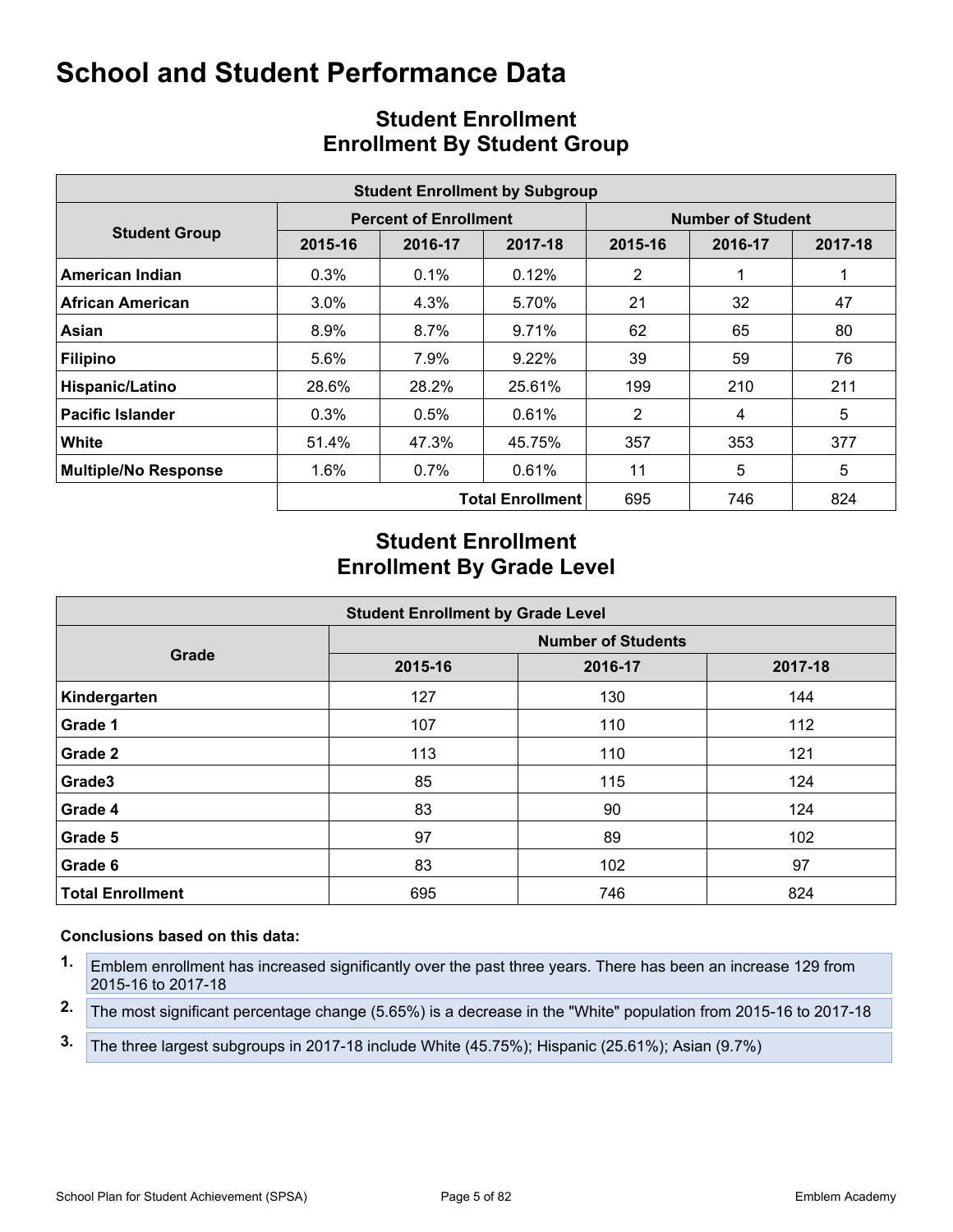## **Student Enrollment English Learner (EL) Enrollment**

| <b>English Learner (EL) Enrollment</b>        |                                                         |         |         |         |         |         |  |  |  |  |  |
|-----------------------------------------------|---------------------------------------------------------|---------|---------|---------|---------|---------|--|--|--|--|--|
|                                               | <b>Number of Students</b><br><b>Percent of Students</b> |         |         |         |         |         |  |  |  |  |  |
| <b>Student Group</b>                          | 2015-16                                                 | 2016-17 | 2017-18 | 2015-16 | 2016-17 | 2017-18 |  |  |  |  |  |
| <b>English Learners</b>                       | 62                                                      | 61      | 76      | $8.9\%$ | 8.2%    | 9.2%    |  |  |  |  |  |
| <b>Fluent English Proficient</b>              | 23                                                      | 28      | 33      | $3.3\%$ | 3.8%    | 4.0%    |  |  |  |  |  |
| <b>Reclassified Fluent English Proficient</b> |                                                         |         | 5       | 11.9%   | 11.3%   | 8.2%    |  |  |  |  |  |

### **Conclusions based on this data:**

**1.** Emblem's English Learner population increased from 62 students in 2015-16 to 76 students in 2017-18 (22.5%)

**2.** Emblem's Fluent English Proficient students increased by 43% from 2015-16 to 2017-18

**3.** Emblem's reclassification rate decreased from 11.9% to 8.2% from 2015-16 to 2017-18 (3.7%)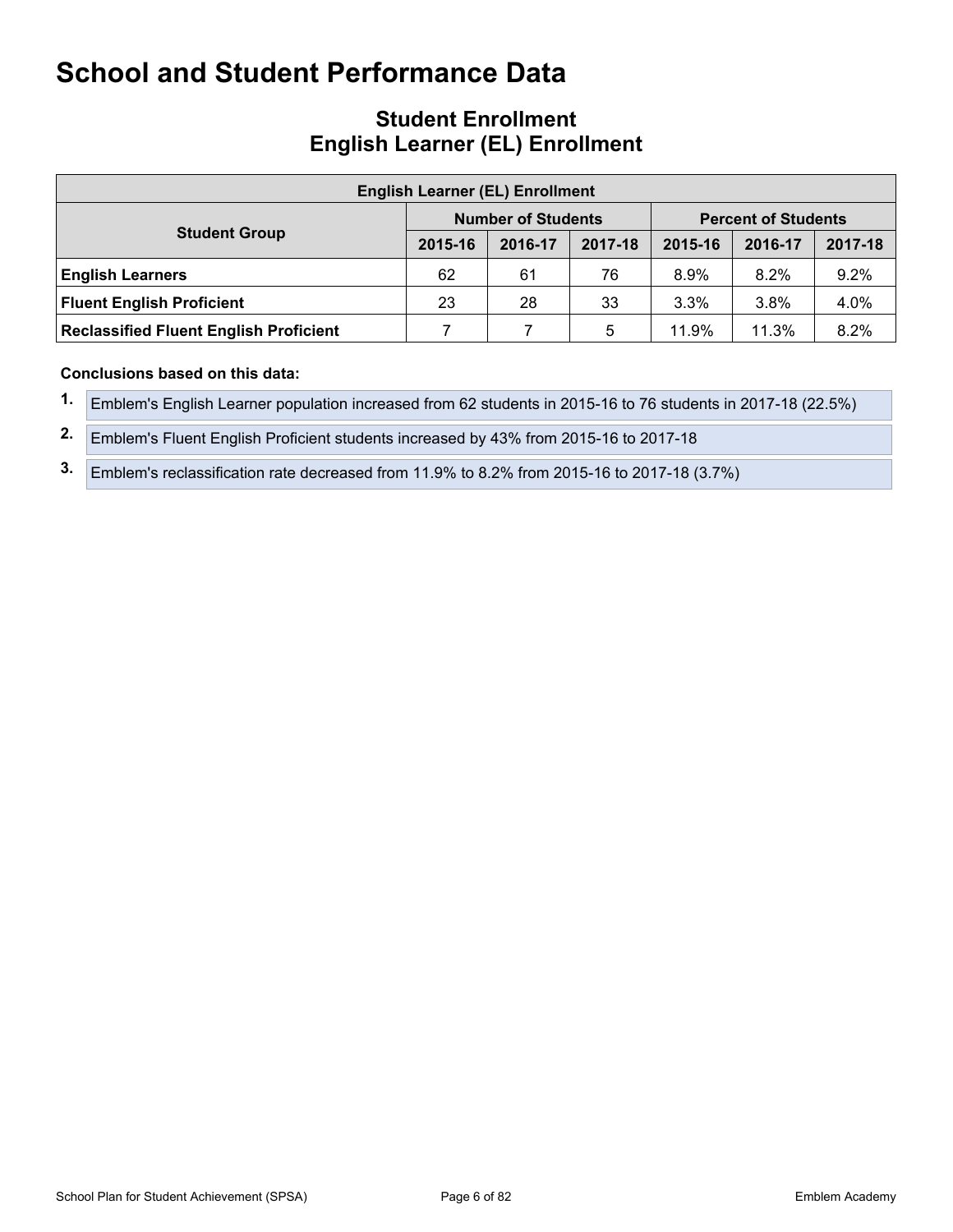## <span id="page-6-0"></span>**CAASPP Results English Language Arts/Literacy (All Students)**

|                   | <b>Overall Participation for All Students</b> |                        |           |                      |         |           |                                     |         |           |                      |       |           |  |
|-------------------|-----------------------------------------------|------------------------|-----------|----------------------|---------|-----------|-------------------------------------|---------|-----------|----------------------|-------|-----------|--|
| Grade             |                                               | # of Students Enrolled |           | # of Students Tested |         |           | # of Students with<br><b>Scores</b> |         |           | % of Students Tested |       |           |  |
| Level             | $15 - 16$                                     | $16-17$                | $17 - 18$ | $15 - 16$            | $16-17$ | $17 - 18$ | 15-16                               | $16-17$ | $17 - 18$ | $15 - 16$            | 16-17 | $17 - 18$ |  |
| Grade 3           | 81                                            | 110                    | 122       | 80                   | 108     | 122       | 80                                  | 108     | 122       | 98.8                 | 98.2  | 100       |  |
| Grade 4           | 85                                            | 89                     | 120       | 84                   | 89      | 118       | 84                                  | 89      | 118       | 98.8                 | 100   | 98.3      |  |
| Grade 5           | 88                                            | 89                     | 100       | 87                   | 89      | 99        | 87                                  | 89      | 99        | 98.9                 | 100   | 99        |  |
| Grade 6           | 75                                            | 94                     | 96        | 72                   | 92      | 94        | 71                                  | 92      | 94        | 96                   | 97.9  | 97.9      |  |
| <b>All Grades</b> | 329                                           | 382                    | 438       | 323                  | 378     | 433       | 322                                 | 378     | 433       | 98.2                 | 99    | 98.9      |  |

|                   | <b>Overall Achievement for All Students</b> |         |       |                               |         |           |                   |         |           |                                 |         |       |                              |         |       |
|-------------------|---------------------------------------------|---------|-------|-------------------------------|---------|-----------|-------------------|---------|-----------|---------------------------------|---------|-------|------------------------------|---------|-------|
| Grade             | <b>Mean Scale Score</b>                     |         |       | % Standard<br><b>Exceeded</b> |         |           | % Standard<br>Met |         |           | % Standard<br><b>Nearly Met</b> |         |       | % Standard<br><b>Not Met</b> |         |       |
| Level             | $15 - 16$                                   | $16-17$ |       | $17 - 18$   15-16             | $16-17$ | $17 - 18$ | $15 - 16$         | $16-17$ | $17 - 18$ | $15 - 16$                       | $16-17$ |       | $17 - 18$   15-16            | $16-17$ | 17-18 |
| Grade 3           | 2476.                                       | 2471    | 2470. | 45                            | 45.37   | 39.34     | 33                | 25.00   | 28.69     | 14                              | 16.67   | 20.49 | 9                            | 12.96   | 11.48 |
| Grade 4           | 2524.                                       | 2523.   | 2509. | 46                            | 50.56   | 45.76     | 37                | 23.60   | 21.19     | 5                               | 17.98   | 17.80 | 12                           | 7.87    | 15.25 |
| Grade 5           | 2552.                                       | 2550.   | 2537. | 39                            | 38.20   | 31.31     | 36                | 34.83   | 36.36     | 14                              | 15.73   | 20.20 | 11                           | 11.24   | 12.12 |
| Grade 6           | 2591.                                       | 2584.   | 2588. | 42                            | 40.22   | 41.49     | 37                | 40.22   | 38.30     | 13                              | 9.78    | 10.64 | 8                            | 9.78    | 9.57  |
| <b>All Grades</b> | N/A                                         | N/A     | N/A   | 43                            | 43.65   | 39.72     | 35                | 30.69   | 30.48     | 11                              | 15.08   | 17.55 | 10                           | 10.58   | 12.24 |

| Reading<br>Demonstrating understanding of literary and non-fictional texts |           |                  |           |           |                       |           |                  |         |           |  |  |  |
|----------------------------------------------------------------------------|-----------|------------------|-----------|-----------|-----------------------|-----------|------------------|---------|-----------|--|--|--|
|                                                                            |           | % Above Standard |           |           | % At or Near Standard |           | % Below Standard |         |           |  |  |  |
| <b>Grade Level</b>                                                         | $15 - 16$ | $16-17$          | $17 - 18$ | $15 - 16$ | $16-17$               | $17 - 18$ | $15 - 16$        | $16-17$ | $17 - 18$ |  |  |  |
| Grade 3                                                                    | 34        | 37.04            | 37.70     | 58        | 46.30                 | 47.54     | 9                | 16.67   | 14.75     |  |  |  |
| Grade 4                                                                    | 42        | 47.19            | 41.53     | 49        | 47.19                 | 46.61     | 10               | 5.62    | 11.86     |  |  |  |
| Grade 5                                                                    | 48        | 37.08            | 39.39     | 34        | 51.69                 | 48.48     | 17               | 11.24   | 12.12     |  |  |  |
| Grade 6                                                                    | 44        | 40.22            | 44.68     | 49        | 50.00                 | 42.55     | 7                | 9.78    | 12.77     |  |  |  |
| <b>All Grades</b>                                                          | 42        | 40.21            | 40.65     | 47        | 48.68                 | 46.42     | 11               | 11.11   | 12.93     |  |  |  |

| <b>Writing</b><br>Producing clear and purposeful writing |           |                  |           |           |                       |           |                  |         |           |  |  |  |
|----------------------------------------------------------|-----------|------------------|-----------|-----------|-----------------------|-----------|------------------|---------|-----------|--|--|--|
|                                                          |           | % Above Standard |           |           | % At or Near Standard |           | % Below Standard |         |           |  |  |  |
| <b>Grade Level</b>                                       | $15 - 16$ | $16-17$          | $17 - 18$ | $15 - 16$ | $16-17$               | $17 - 18$ | $15 - 16$        | $16-17$ | $17 - 18$ |  |  |  |
| Grade 3                                                  | 45        | 46.30            | 39.67     | 44        | 37.96                 | 45.45     | 11               | 15.74   | 14.88     |  |  |  |
| Grade 4                                                  | 39        | 41.57            | 40.68     | 49        | 50.56                 | 39.83     | 12               | 7.87    | 19.49     |  |  |  |
| Grade 5                                                  | 39        | 48.86            | 33.33     | 49        | 38.64                 | 44.44     | 11               | 12.50   | 22.22     |  |  |  |
| Grade 6                                                  | 45        | 45.65            | 58.06     | 44        | 40.22                 | 31.18     | 11               | 14.13   | 10.75     |  |  |  |
| <b>All Grades</b>                                        | 42        | 45.62            | 42.46     | 47        | 41.64                 | 40.60     | 11               | 12.73   | 16.94     |  |  |  |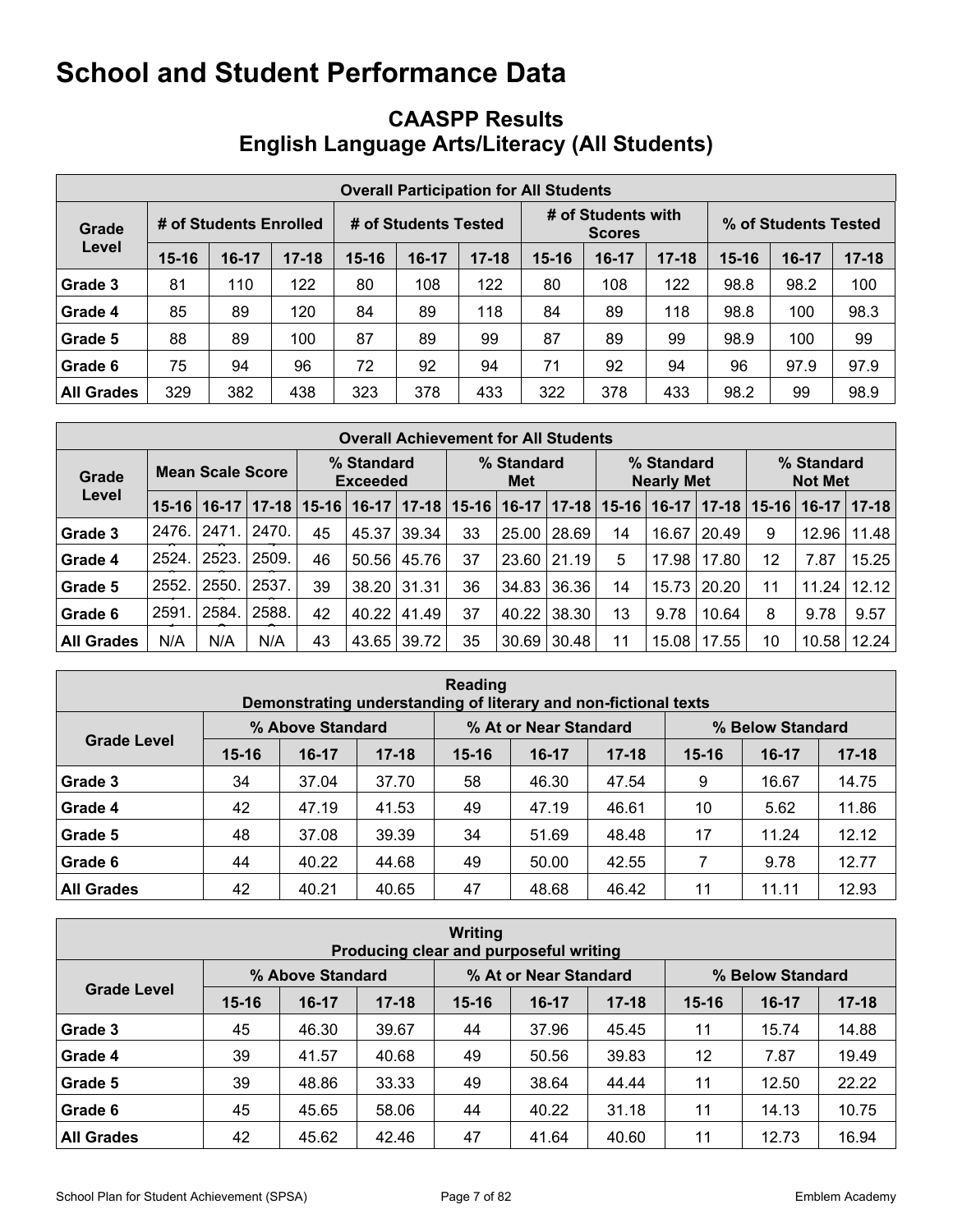| Listening<br>Demonstrating effective communication skills |           |                  |           |           |                       |           |           |                  |           |  |  |  |
|-----------------------------------------------------------|-----------|------------------|-----------|-----------|-----------------------|-----------|-----------|------------------|-----------|--|--|--|
|                                                           |           | % Above Standard |           |           | % At or Near Standard |           |           | % Below Standard |           |  |  |  |
| <b>Grade Level</b>                                        | $15 - 16$ | $16-17$          | $17 - 18$ | $15 - 16$ | $16-17$               | $17 - 18$ | $15 - 16$ | $16-17$          | $17 - 18$ |  |  |  |
| Grade 3                                                   | 35        | 30.56            | 37.70     | 61        | 60.19                 | 53.28     | 4         | 9.26             | 9.02      |  |  |  |
| Grade 4                                                   | 33        | 23.60            | 29.66     | 61        | 70.79                 | 64.41     | 6         | 5.62             | 5.93      |  |  |  |
| Grade 5                                                   | 25        | 33.71            | 24.24     | 62        | 59.55                 | 63.64     | 13        | 6.74             | 12.12     |  |  |  |
| Grade 6                                                   | 39        | 31.52            | 27.66     | 58        | 59.78                 | 67.02     | 3         | 8.70             | 5.32      |  |  |  |
| <b>All Grades</b>                                         | 33        | 29.89            | 30.25     | 61        | 62.43                 | 61.66     | 7         | 7.67             | 8.08      |  |  |  |

| <b>Research/Inquiry</b><br>Investigating, analyzing, and presenting information |           |                  |           |           |                       |           |           |                  |           |  |  |  |
|---------------------------------------------------------------------------------|-----------|------------------|-----------|-----------|-----------------------|-----------|-----------|------------------|-----------|--|--|--|
|                                                                                 |           | % Above Standard |           |           | % At or Near Standard |           |           | % Below Standard |           |  |  |  |
| <b>Grade Level</b>                                                              | $15 - 16$ | $16-17$          | $17 - 18$ | $15 - 16$ | $16 - 17$             | $17 - 18$ | $15 - 16$ | $16-17$          | $17 - 18$ |  |  |  |
| Grade 3                                                                         | 34        | 41.67            | 47.54     | 60        | 50.00                 | 42.62     | 6         | 8.33             | 9.84      |  |  |  |
| Grade 4                                                                         | 50        | 40.45            | 41.53     | 40        | 51.69                 | 47.46     | 10        | 7.87             | 11.02     |  |  |  |
| Grade 5                                                                         | 59        | 38.20            | 38.38     | 36        | 50.56                 | 47.47     | 6         | 11.24            | 14.14     |  |  |  |
| Grade 6                                                                         | 54        | 52.17            | 62.77     | 38        | 41.30                 | 28.72     | 8         | 6.52             | 8.51      |  |  |  |
| <b>All Grades</b>                                                               | 49        | 43.12            | 47.11     | 43        | 48.41                 | 42.03     | 7         | 8.47             | 10.85     |  |  |  |

### **Conclusions based on this data:**

**1.** In ELA 70.2% Exceeded or Met Standard for 17-18 ; 17.55% Nearly Met Standards.

**2.** Writing has the highest percentage of students achieving below standard in 17-18 for grades 3-5.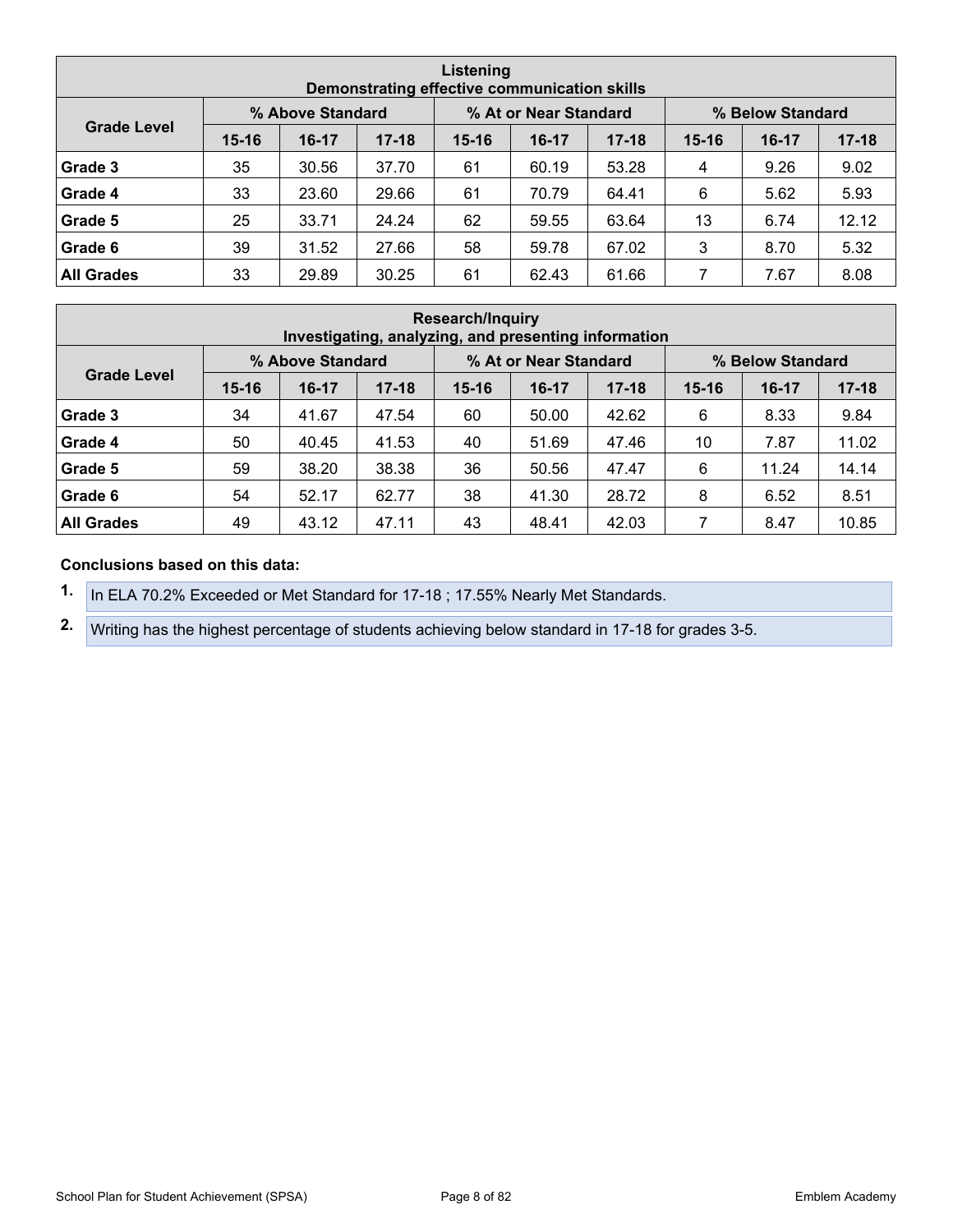## **CAASPP Results Mathematics (All Students)**

|                   | <b>Overall Participation for All Students</b> |                        |           |           |                      |           |           |                                     |           |                      |       |           |  |
|-------------------|-----------------------------------------------|------------------------|-----------|-----------|----------------------|-----------|-----------|-------------------------------------|-----------|----------------------|-------|-----------|--|
| Grade             |                                               | # of Students Enrolled |           |           | # of Students Tested |           |           | # of Students with<br><b>Scores</b> |           | % of Students Tested |       |           |  |
| Level             | $15 - 16$                                     | $16 - 17$              | $17 - 18$ | $15 - 16$ | $16-17$              | $17 - 18$ | $15 - 16$ | $16-17$                             | $17 - 18$ | $15 - 16$            | 16-17 | $17 - 18$ |  |
| Grade 3           | 81                                            | 110                    | 122       | 80        | 108                  | 122       | 80        | 108                                 | 122       | 98.8                 | 98.2  | 100       |  |
| Grade 4           | 85                                            | 89                     | 120       | 84        | 89                   | 118       | 84        | 89                                  | 118       | 98.8                 | 100   | 98.3      |  |
| Grade 5           | 88                                            | 89                     | 100       | 87        | 89                   | 99        | 87        | 89                                  | 99        | 98.9                 | 100   | 99        |  |
| Grade 6           | 75                                            | 94                     | 96        | 72        | 92                   | 95        | 72        | 92                                  | 95        | 96                   | 97.9  | 99        |  |
| <b>All Grades</b> | 329                                           | 382                    | 438       | 323       | 378                  | 434       | 323       | 378                                 | 434       | 98.2                 | 99    | 99.1      |  |

| <b>Overall Achievement for All Students</b> |         |                         |           |           |                               |           |    |                                                                    |           |           |                |       |                   |         |           |
|---------------------------------------------|---------|-------------------------|-----------|-----------|-------------------------------|-----------|----|--------------------------------------------------------------------|-----------|-----------|----------------|-------|-------------------|---------|-----------|
| Grade                                       |         | <b>Mean Scale Score</b> |           |           | % Standard<br><b>Exceeded</b> |           |    | % Standard<br>% Standard<br>% Standard<br><b>Nearly Met</b><br>Met |           |           | <b>Not Met</b> |       |                   |         |           |
| Level                                       | $15-16$ | $16-17$                 | $17 - 18$ | $15 - 16$ | $16-17$                       | $17 - 18$ |    | $15 - 16$   16-17                                                  | $17 - 18$ | $15 - 16$ | $16-17$        |       | $17 - 18$   15-16 | $16-17$ | $17 - 18$ |
| Grade 3                                     | 2486.   | 2491.                   | 2485.     | 48        | 42.59                         | 43.44     | 31 | 32.41                                                              | 28.69     | 15        | 19.44          | 19.67 | 6                 | 5.56    | 8.20      |
| Grade 4                                     | 2512.   | 2515.                   | 2507.     | 27        | 34.83                         | 29.66     | 37 | 28.09                                                              | 31.36     | 27        | 29.21          | 31.36 | 8                 | 7.87    | 7.63      |
| Grade 5                                     | 2530.   | 2529.                   | 2524.     | 31        | 28.09                         | 28.28     | 28 | 30.34                                                              | 19.19     | 26        | 25.84          | 33.33 | 15                | 15.73   | 19.19     |
| Grade 6                                     | 2589.   | 2567                    | 2577.     | 44        | 39.13                         | 33.68     | 22 | 27.17                                                              | 36.84     | 22        | 17.39          | 18.95 | 11                | 16.30   | 10.53     |
| <b>All Grades</b>                           | N/A     | N/A                     | N/A       | 37        | 36.51                         | 34.10     | 30 | 29.63                                                              | 29.03     | 23        | 22.75   25.81  |       | 10                | 11.11   | 11.06     |

| <b>Concepts &amp; Procedures</b><br>Applying mathematical concepts and procedures |           |                  |           |                       |         |           |           |                  |           |  |  |
|-----------------------------------------------------------------------------------|-----------|------------------|-----------|-----------------------|---------|-----------|-----------|------------------|-----------|--|--|
|                                                                                   |           | % Above Standard |           | % At or Near Standard |         |           |           | % Below Standard |           |  |  |
| <b>Grade Level</b>                                                                | $15 - 16$ | $16-17$          | $17 - 18$ | $15 - 16$             | $16-17$ | $17 - 18$ | $15 - 16$ | $16-17$          | $17 - 18$ |  |  |
| Grade 3                                                                           | 64        | 54.63            | 56.56     | 29                    | 36.11   | 31.15     | 8         | 9.26             | 12.30     |  |  |
| Grade 4                                                                           | 46        | 51.69            | 42.37     | 36                    | 32.58   | 37.29     | 18        | 15.73            | 20.34     |  |  |
| Grade 5                                                                           | 39        | 38.20            | 38.38     | 37                    | 35.96   | 30.30     | 24        | 25.84            | 31.31     |  |  |
| Grade 6                                                                           | 51        | 47.83            | 49.47     | 29                    | 29.35   | 36.84     | 19        | 22.83            | 13.68     |  |  |
| <b>All Grades</b>                                                                 | 50        | 48.41            | 47.00     | 33                    | 33.60   | 33.87     | 17        | 17.99            | 19.12     |  |  |

| <b>Problem Solving &amp; Modeling/Data Analysis</b><br>Using appropriate tools and strategies to solve real world and mathematical problems |           |                  |           |                                           |         |           |           |           |           |  |  |
|---------------------------------------------------------------------------------------------------------------------------------------------|-----------|------------------|-----------|-------------------------------------------|---------|-----------|-----------|-----------|-----------|--|--|
|                                                                                                                                             |           | % Above Standard |           | % At or Near Standard<br>% Below Standard |         |           |           |           |           |  |  |
| <b>Grade Level</b>                                                                                                                          | $15 - 16$ | $16-17$          | $17 - 18$ | $15 - 16$                                 | $16-17$ | $17 - 18$ | $15 - 16$ | $16 - 17$ | $17 - 18$ |  |  |
| Grade 3                                                                                                                                     | 55        | 49.07            | 52.46     | 36                                        | 43.52   | 38.52     | 9         | 7.41      | 9.02      |  |  |
| Grade 4                                                                                                                                     | 38        | 38.20            | 34.75     | 46                                        | 46.07   | 53.39     | 15        | 15.73     | 11.86     |  |  |
| Grade 5                                                                                                                                     | 30        | 32.58            | 25.25     | 48                                        | 48.31   | 55.56     | 22        | 19.10     | 19.19     |  |  |
| Grade 6                                                                                                                                     | 43        | 42.39            | 30.53     | 44                                        | 39.13   | 51.58     | 13        | 18.48     | 17.89     |  |  |
| <b>All Grades</b>                                                                                                                           | 41        | 41.01            | 36.64     | 44                                        | 44.18   | 49.31     | 15        | 14.81     | 14.06     |  |  |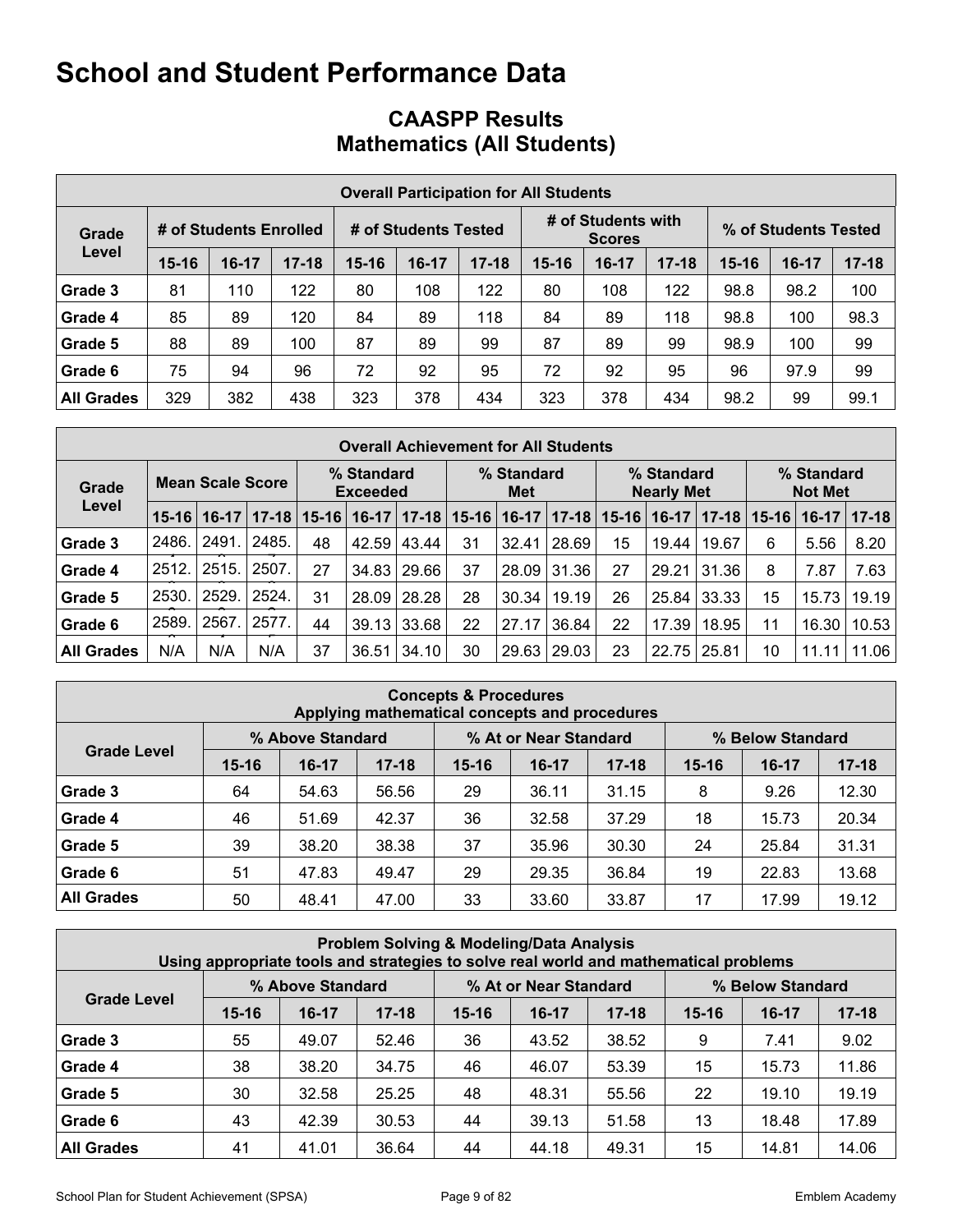| <b>Communicating Reasoning</b><br>Demonstrating ability to support mathematical conclusions |           |                  |           |           |                       |           |                  |         |           |  |  |  |
|---------------------------------------------------------------------------------------------|-----------|------------------|-----------|-----------|-----------------------|-----------|------------------|---------|-----------|--|--|--|
|                                                                                             |           | % Above Standard |           |           | % At or Near Standard |           | % Below Standard |         |           |  |  |  |
| <b>Grade Level</b>                                                                          | $15 - 16$ | $16-17$          | $17 - 18$ | $15 - 16$ | $16-17$               | $17 - 18$ | $15 - 16$        | $16-17$ | $17 - 18$ |  |  |  |
| Grade 3                                                                                     | 48        | 51.85            | 47.54     | 45        | 43.52                 | 44.26     | 8                | 4.63    | 8.20      |  |  |  |
| Grade 4                                                                                     | 38        | 42.70            | 36.44     | 49        | 44.94                 | 50.85     | 13               | 12.36   | 12.71     |  |  |  |
| Grade 5                                                                                     | 23        | 26.97            | 27.27     | 59        | 55.06                 | 47.47     | 18               | 17.98   | 25.25     |  |  |  |
| Grade 6                                                                                     | 35        | 36.96            | 32.63     | 54        | 42.39                 | 52.63     | 11               | 20.65   | 14.74     |  |  |  |
| <b>All Grades</b>                                                                           | 36        | 40.21            | 36.64     | 52        | 46.30                 | 48.62     | 13               | 13.49   | 14.75     |  |  |  |

- **1.** 63.13% of students Exceeded and/or Met standard in Math for all grade levels in 17-18. This is a 3.01% decrease from 16-17.
- **2.** Concepts & Procedures Applying mathematical concepts and procedures had the highest percent of students scoring "below standard" at 19.12% in 17-18.
- **3.** Concepts & Procedures Applying mathematical concepts and procedures had the highest percent of students scoring "above standard" at 47% in 17-18.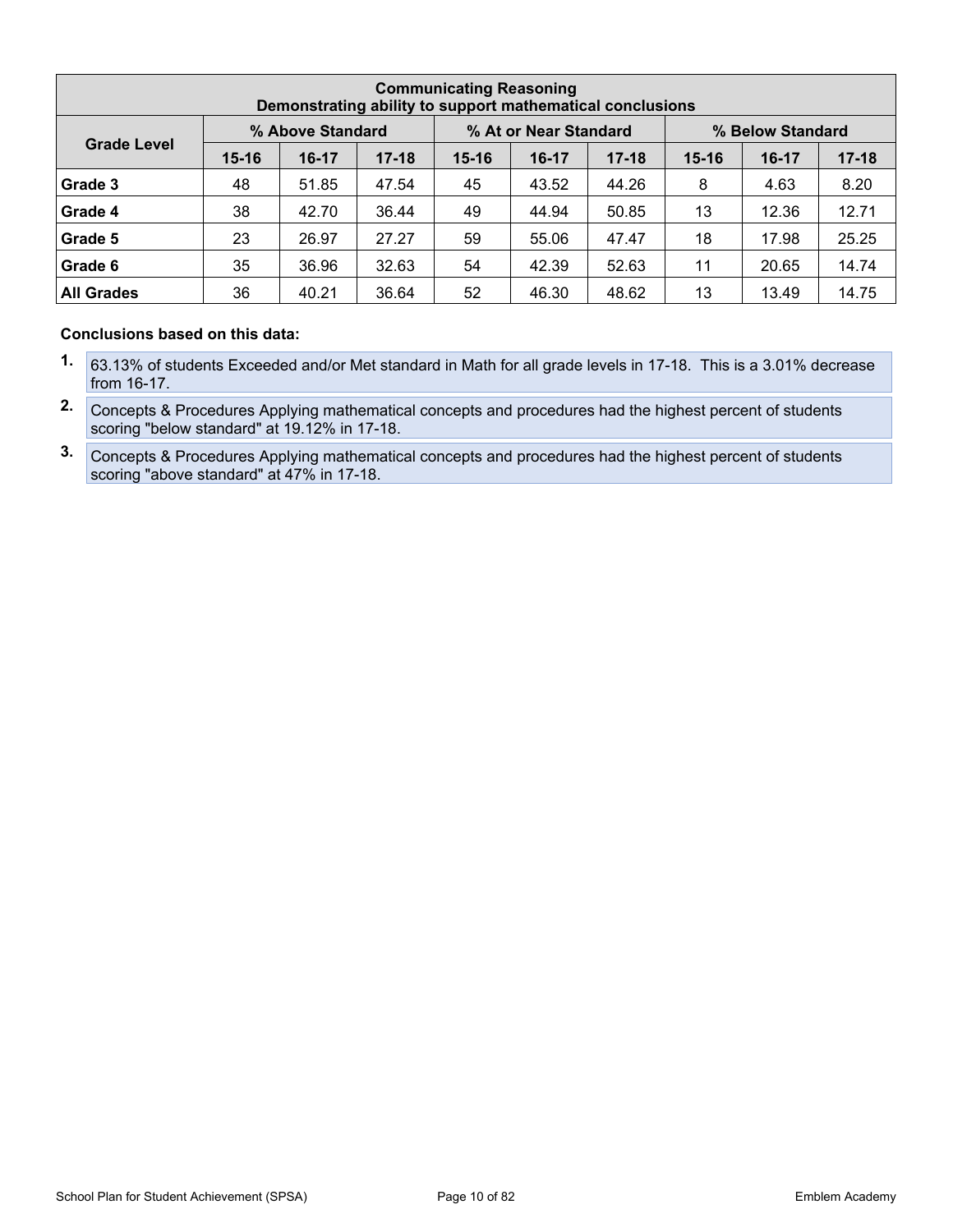## <span id="page-10-0"></span>**ELPAC Results**

| 2017-18 Summative Assessment Data<br>Number of Students and Mean Scale Scores for All Students |                |                         |                                     |         |  |  |  |  |  |  |  |
|------------------------------------------------------------------------------------------------|----------------|-------------------------|-------------------------------------|---------|--|--|--|--|--|--|--|
| Grade<br>Level                                                                                 | <b>Overall</b> | <b>Written Language</b> | Number of<br><b>Students Tested</b> |         |  |  |  |  |  |  |  |
| <b>Grade K</b>                                                                                 | 1430.4         | 1430.7                  | 1429.6                              | 18      |  |  |  |  |  |  |  |
| Grade 1                                                                                        | 1472.1         | 1489.1                  | 1454.5                              | 20      |  |  |  |  |  |  |  |
| Grade 2                                                                                        | $\star$        | $\star$                 | $\star$                             | $\star$ |  |  |  |  |  |  |  |
| Grade 3                                                                                        | $\star$        | $\star$                 | $\star$                             | $\star$ |  |  |  |  |  |  |  |
| Grade 4                                                                                        | $\star$        | $\star$                 | $\star$                             | $\star$ |  |  |  |  |  |  |  |
| Grade 5                                                                                        | $\star$        | $\star$                 | $\star$                             | $\star$ |  |  |  |  |  |  |  |
| Grade 6                                                                                        | $\star$        | $\star$                 | $\star$                             | $\star$ |  |  |  |  |  |  |  |
| <b>All Grades</b>                                                                              |                |                         |                                     | 75      |  |  |  |  |  |  |  |

| <b>Overall Language</b><br>Number and Percentage of Students at Each Performance Level for All Students |         |               |         |               |         |         |         |         |                        |  |  |  |
|---------------------------------------------------------------------------------------------------------|---------|---------------|---------|---------------|---------|---------|---------|---------|------------------------|--|--|--|
| Grade                                                                                                   |         | Level 4       |         | Level 3       | Level 2 |         | Level 1 |         | <b>Total Number of</b> |  |  |  |
| Level                                                                                                   | #       | $\frac{9}{6}$ | #       | $\frac{0}{0}$ | #       | %       | #       | $\%$    | <b>Students</b>        |  |  |  |
| <b>Grade K</b>                                                                                          | $\star$ | $\star$       | $\star$ | $\star$       | $\star$ | $\star$ | $\star$ | $\star$ | 18                     |  |  |  |
| <b>Grade 1</b>                                                                                          | 14      | 70.00         | $\star$ | $\star$       | $\star$ | $\star$ | $\star$ | $\star$ | 20                     |  |  |  |
| <b>Grade 2</b>                                                                                          | $\star$ | $\star$       |         |               |         |         |         |         | $\star$                |  |  |  |
| Grade 3                                                                                                 | $\star$ | $\star$       | $\star$ | $\star$       |         |         |         |         | $\star$                |  |  |  |
| Grade 4                                                                                                 | $\star$ | $\star$       | $\star$ | $\star$       |         |         |         |         | $\star$                |  |  |  |
| <b>Grade 5</b>                                                                                          | $\star$ | $\star$       |         |               |         |         |         |         | $\star$                |  |  |  |
| Grade 6                                                                                                 | $\star$ | $\star$       | $\star$ | $\star$       |         |         |         |         | $\star$                |  |  |  |
| <b>All Grades</b>                                                                                       | 48      | 64.00         | 21      | 28.00         | $\star$ | $\star$ | $\star$ | $\star$ | 75                     |  |  |  |

| <b>Oral Language</b><br>Number and Percentage of Students at Each Performance Level for All Students |         |               |         |               |   |               |         |               |                        |  |  |  |
|------------------------------------------------------------------------------------------------------|---------|---------------|---------|---------------|---|---------------|---------|---------------|------------------------|--|--|--|
| Grade                                                                                                |         | Level 4       |         | Level 3       |   | Level 2       |         | Level 1       | <b>Total Number of</b> |  |  |  |
| Level                                                                                                | #       | $\frac{0}{0}$ | #       | $\frac{0}{0}$ | # | $\frac{0}{0}$ | #       | $\frac{9}{6}$ | <b>Students</b>        |  |  |  |
| <b>Grade K</b>                                                                                       | $\star$ | $\star$       | $\star$ | $\star$       |   |               | $\star$ | $\star$       | 18                     |  |  |  |
| Grade 1                                                                                              | 17      | 85.00         | $\star$ | $\star$       |   |               | $\star$ | $\star$       | 20                     |  |  |  |
| Grade 2                                                                                              | $\star$ | $\star$       | $\star$ | $\ast$        |   |               |         |               | $\star$                |  |  |  |
| Grade 3                                                                                              | $\star$ | $\star$       | $\star$ | $\star$       |   |               |         |               | $\star$                |  |  |  |
| Grade 4                                                                                              | $\star$ | $\star$       |         |               |   |               |         |               | $\star$                |  |  |  |
| Grade 5                                                                                              | $\star$ | $\star$       |         |               |   |               |         |               | $\star$                |  |  |  |
| Grade 6                                                                                              | $\star$ | $\star$       | $\star$ | $\star$       |   |               |         |               | $\star$                |  |  |  |
| <b>All Grades</b>                                                                                    | 58      | 77.33         | 12      | 16.00         |   |               | $\star$ | $\star$       | 75                     |  |  |  |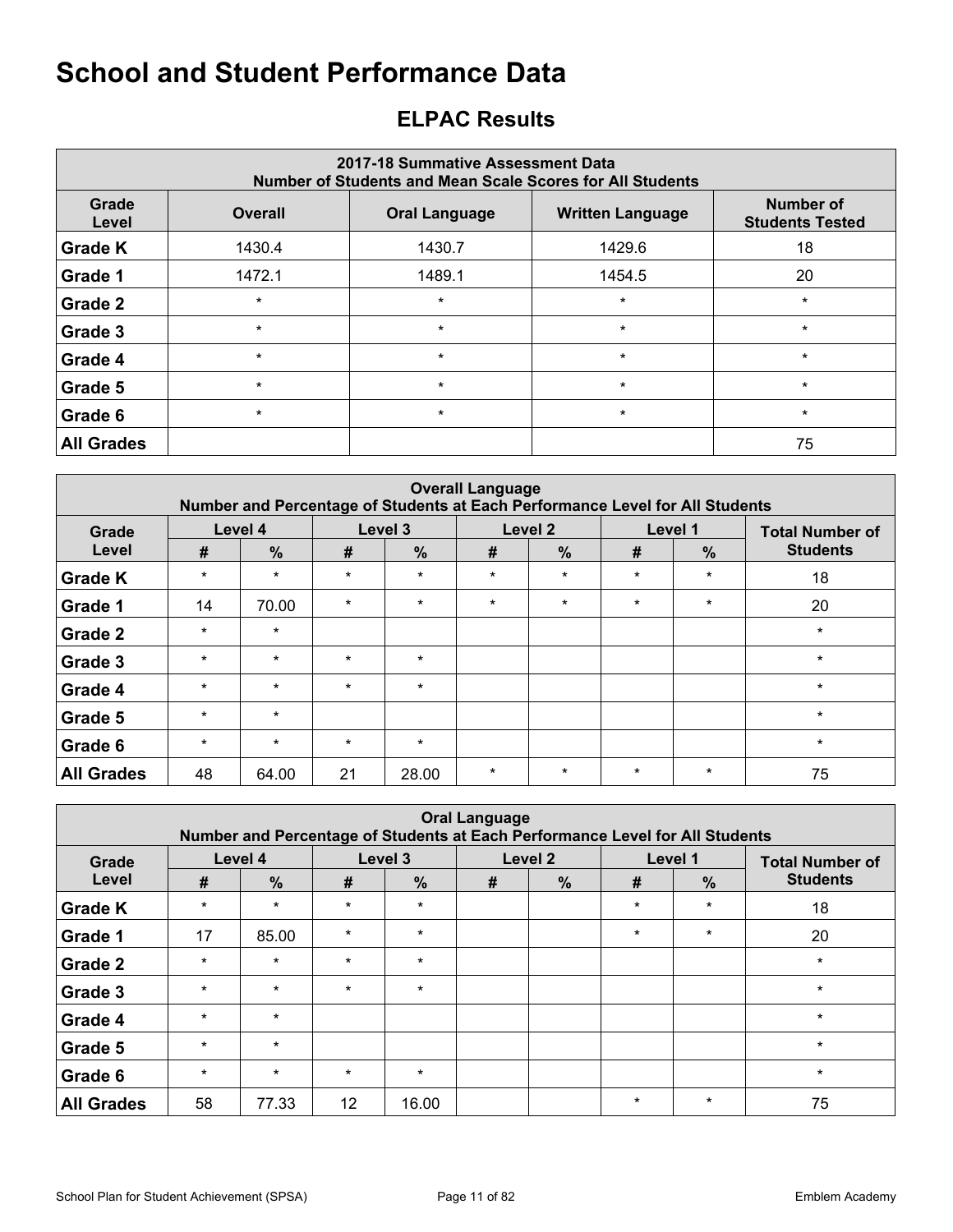| <b>Written Language</b><br>Number and Percentage of Students at Each Performance Level for All Students |         |               |         |               |         |                    |         |               |                        |  |  |  |
|---------------------------------------------------------------------------------------------------------|---------|---------------|---------|---------------|---------|--------------------|---------|---------------|------------------------|--|--|--|
| Grade                                                                                                   |         | Level 4       |         | Level 3       |         | Level <sub>2</sub> |         | Level 1       | <b>Total Number of</b> |  |  |  |
| Level                                                                                                   | #       | $\frac{0}{0}$ | #       | $\frac{9}{6}$ | #       | $\frac{0}{0}$      | #       | $\frac{9}{6}$ | <b>Students</b>        |  |  |  |
| <b>Grade K</b>                                                                                          | $\star$ | $\star$       | $\star$ | $\star$       | $\star$ | $\star$            | $\star$ | $\star$       | 18                     |  |  |  |
| Grade 1                                                                                                 | $\star$ | $\star$       | $\star$ | $\star$       | $\star$ | $\star$            | $\star$ | $\star$       | 20                     |  |  |  |
| Grade 2                                                                                                 | $\star$ | $\star$       |         |               |         |                    |         |               | $\star$                |  |  |  |
| Grade 3                                                                                                 | $\star$ | $\star$       | $\star$ | $\star$       | $\star$ | $\star$            |         |               | $\star$                |  |  |  |
| Grade 4                                                                                                 | $\star$ | $\star$       | $\star$ | $\star$       |         |                    |         |               | $\star$                |  |  |  |
| Grade 5                                                                                                 | $\star$ | $\star$       |         |               |         |                    |         |               | $\star$                |  |  |  |
| Grade 6                                                                                                 | $\star$ | $\star$       | $\star$ | $\star$       | $\star$ | $\star$            |         |               | $\star$                |  |  |  |
| <b>All Grades</b>                                                                                       | 37      | 49.33         | 21      | 28.00         | 12      | 16.00              | $\star$ | $\star$       | 75                     |  |  |  |

| <b>Listening Domain</b><br>Number and Percentage of Students by Domain Performance Level for All Students |                       |         |         |                     |         |                  |                                           |  |  |  |  |  |
|-----------------------------------------------------------------------------------------------------------|-----------------------|---------|---------|---------------------|---------|------------------|-------------------------------------------|--|--|--|--|--|
| Grade<br>Level                                                                                            | <b>Well Developed</b> |         |         | Somewhat/Moderately |         | <b>Beginning</b> | <b>Total Number of</b><br><b>Students</b> |  |  |  |  |  |
| <b>Grade K</b>                                                                                            | 14                    | 77.78   | $\star$ | $\star$             | $\star$ | $\star$          | 18                                        |  |  |  |  |  |
| Grade 1                                                                                                   | 17                    | 85.00   | $\star$ | $\star$             | $\star$ | $\star$          | 20                                        |  |  |  |  |  |
| Grade 2                                                                                                   | $\star$               | $\star$ |         |                     |         |                  | $\star$                                   |  |  |  |  |  |
| Grade 3                                                                                                   | $\star$               | $\star$ | $\star$ | $\star$             |         |                  | $\star$                                   |  |  |  |  |  |
| Grade 4                                                                                                   | $\star$               | $\star$ |         |                     |         |                  | $\star$                                   |  |  |  |  |  |
| Grade 5                                                                                                   | $\star$               | $\star$ | $\star$ | $\star$             |         |                  | $\star$                                   |  |  |  |  |  |
| Grade 6                                                                                                   | $\star$               | $\star$ | $\star$ | $\star$             |         |                  | $\star$                                   |  |  |  |  |  |
| <b>All Grades</b>                                                                                         | 57                    | 76.00   | 15      | 20.00               | $\star$ | $\star$          | 75                                        |  |  |  |  |  |

|                   | <b>Speaking Domain</b><br>Number and Percentage of Students by Domain Performance Level for All Students |         |         |                     |         |                  |                                           |  |  |  |  |  |  |
|-------------------|----------------------------------------------------------------------------------------------------------|---------|---------|---------------------|---------|------------------|-------------------------------------------|--|--|--|--|--|--|
| Grade<br>Level    | <b>Well Developed</b>                                                                                    |         |         | Somewhat/Moderately |         | <b>Beginning</b> | <b>Total Number of</b><br><b>Students</b> |  |  |  |  |  |  |
| <b>Grade K</b>    | $\star$                                                                                                  | $\star$ | $\star$ | $\star$             | $\star$ | $\star$          | 18                                        |  |  |  |  |  |  |
| Grade 1           | 14                                                                                                       | 70.00   | $\star$ | $\star$             | $\star$ | $\star$          | 20                                        |  |  |  |  |  |  |
| Grade 2           | $\star$                                                                                                  | $\star$ | $\star$ | $\star$             |         |                  | $\star$                                   |  |  |  |  |  |  |
| Grade 3           | $\star$                                                                                                  | $\star$ |         |                     |         |                  | $\star$                                   |  |  |  |  |  |  |
| Grade 4           | $\star$                                                                                                  | $\star$ |         |                     |         |                  | $\star$                                   |  |  |  |  |  |  |
| Grade 5           | $\star$                                                                                                  | $\star$ |         |                     |         |                  | $\star$                                   |  |  |  |  |  |  |
| Grade 6           | $\star$                                                                                                  | $\star$ | $\star$ | $\star$             |         |                  | $\star$                                   |  |  |  |  |  |  |
| <b>All Grades</b> | 53                                                                                                       | 70.67   | 16      | 21.33               | $\star$ | $\star$          | 75                                        |  |  |  |  |  |  |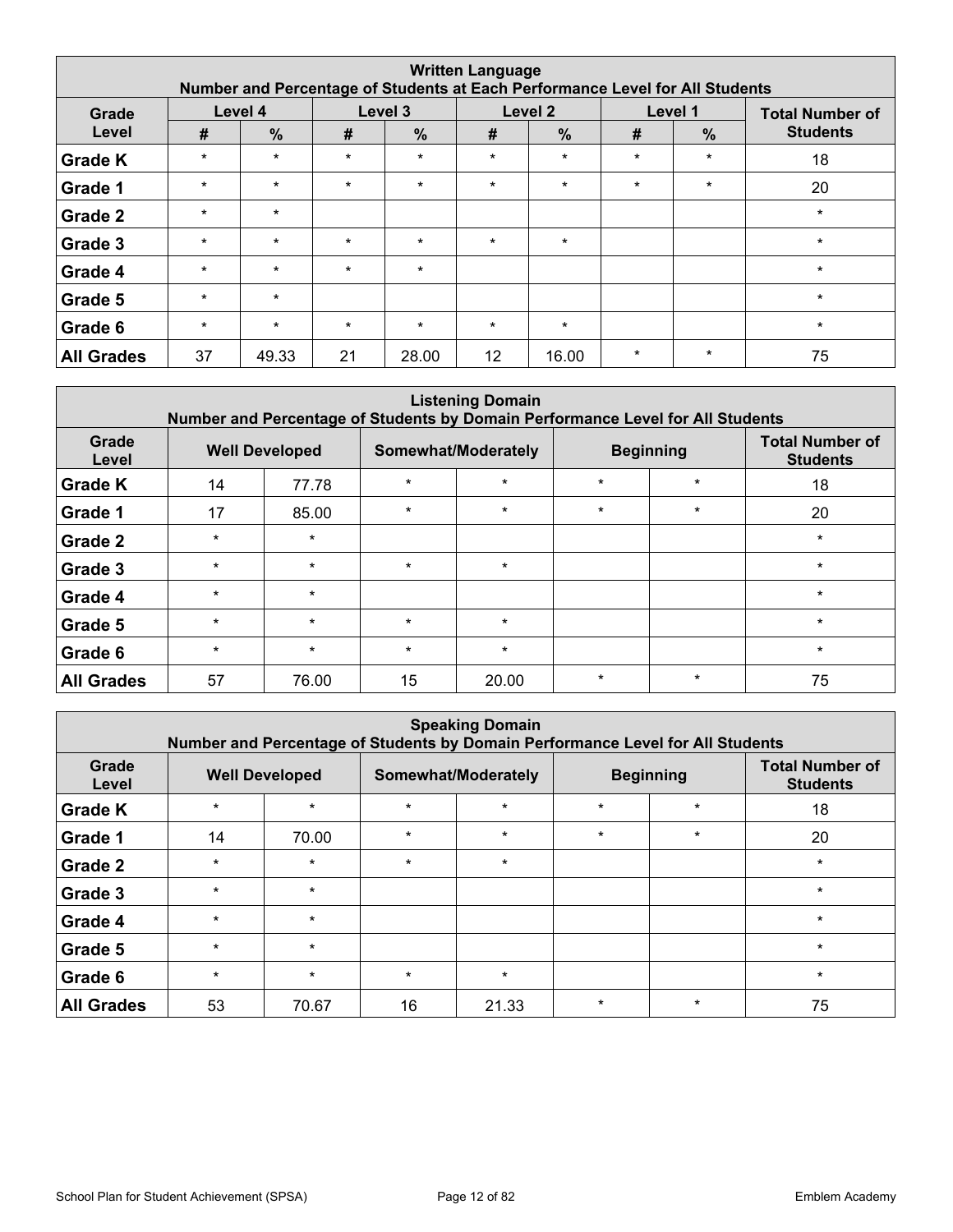| <b>Reading Domain</b><br>Number and Percentage of Students by Domain Performance Level for All Students |         |                       |         |                     |         |                  |                                           |  |  |  |  |
|---------------------------------------------------------------------------------------------------------|---------|-----------------------|---------|---------------------|---------|------------------|-------------------------------------------|--|--|--|--|
| Grade<br>Level                                                                                          |         | <b>Well Developed</b> |         | Somewhat/Moderately |         | <b>Beginning</b> | <b>Total Number of</b><br><b>Students</b> |  |  |  |  |
| <b>Grade K</b>                                                                                          | $\star$ | $\star$               | 11      | 61.11               | $\star$ | $\star$          | 18                                        |  |  |  |  |
| Grade 1                                                                                                 | 11      | 55.00                 | $\star$ | $\star$             | $\star$ | $\star$          | 20                                        |  |  |  |  |
| Grade 2                                                                                                 | $\star$ | $\star$               |         |                     |         |                  | $\star$                                   |  |  |  |  |
| Grade 3                                                                                                 | $\star$ | $\star$               | $\star$ | $\star$             | $\star$ | $\star$          | $\star$                                   |  |  |  |  |
| Grade 4                                                                                                 | $\star$ | $\star$               | $\star$ | $\star$             |         |                  | $\star$                                   |  |  |  |  |
| Grade 5                                                                                                 | $\star$ | $\star$               |         |                     |         |                  | $\star$                                   |  |  |  |  |
| Grade 6                                                                                                 | $\star$ | $\star$               | $\star$ | $\star$             | $\star$ | $\star$          | $\star$                                   |  |  |  |  |
| <b>All Grades</b>                                                                                       | 38      | 50.67                 | 30      | 40.00               | $\star$ | $\star$          | 75                                        |  |  |  |  |

| <b>Writing Domain</b><br>Number and Percentage of Students by Domain Performance Level for All Students |         |                       |         |                     |         |                  |                                           |  |  |  |  |
|---------------------------------------------------------------------------------------------------------|---------|-----------------------|---------|---------------------|---------|------------------|-------------------------------------------|--|--|--|--|
| Grade<br>Level                                                                                          |         | <b>Well Developed</b> |         | Somewhat/Moderately |         | <b>Beginning</b> | <b>Total Number of</b><br><b>Students</b> |  |  |  |  |
| <b>Grade K</b>                                                                                          | 11      | 61.11                 | $\star$ | $\star$             | $\star$ | $\star$          | 18                                        |  |  |  |  |
| Grade 1                                                                                                 | $\star$ | $\star$               | $\star$ | $\star$             | $\star$ | $\star$          | 20                                        |  |  |  |  |
| Grade 2                                                                                                 | $\star$ | $\star$               | $\star$ | $\star$             |         |                  | $\star$                                   |  |  |  |  |
| Grade 3                                                                                                 | $\star$ | $\star$               | $\star$ | $\star$             | $\star$ | $\star$          | $\star$                                   |  |  |  |  |
| Grade 4                                                                                                 | $\star$ | $\star$               | $\star$ | $\star$             |         |                  | $\star$                                   |  |  |  |  |
| Grade 5                                                                                                 | $\star$ | $\star$               | $\star$ | $\star$             |         |                  | $\star$                                   |  |  |  |  |
| Grade 6                                                                                                 | $\star$ | $\star$               | $\star$ | $\star$             |         |                  | $\star$                                   |  |  |  |  |
| <b>All Grades</b>                                                                                       | 36      | 48.00                 | 31      | 41.33               | $\star$ | $\star$          | 75                                        |  |  |  |  |

### **Conclusions based on this data:**

**1.** This is base-line data and comparisons can be made next year.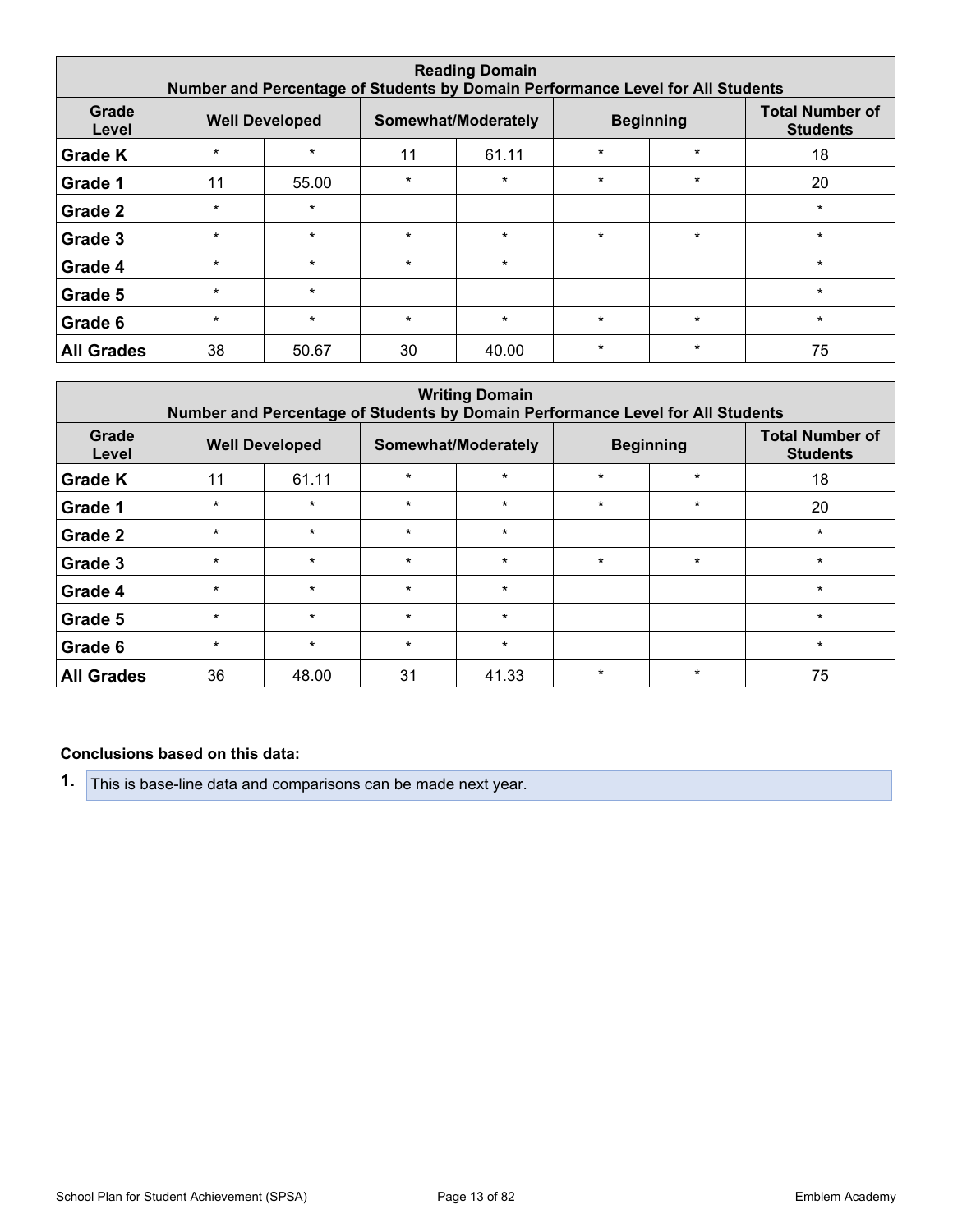## <span id="page-13-0"></span>**Student Population**

This section provides information about the school's student population.

| 2017-18 Student Population                        |                                                                                                                                                                     |                                                                                                                                                                                                    |                                                                                          |  |
|---------------------------------------------------|---------------------------------------------------------------------------------------------------------------------------------------------------------------------|----------------------------------------------------------------------------------------------------------------------------------------------------------------------------------------------------|------------------------------------------------------------------------------------------|--|
| Total<br><b>Enrollment</b>                        | Socioeconomically<br><b>Disadvantaged</b>                                                                                                                           | <b>English</b><br><b>Learners</b>                                                                                                                                                                  | <b>Foster</b><br>Youth                                                                   |  |
| 824                                               | 15.2%                                                                                                                                                               | 9.2%                                                                                                                                                                                               | 0.5%                                                                                     |  |
| This is the total number of<br>students enrolled. | This is the percent of students<br>who are eligible for free or<br>reduced priced meals; or have<br>parents/quardians who did not<br>receive a high school diploma. | This is the percent of students<br>who are learning to communicate<br>effectively in English, typically<br>requiring instruction in both the<br>English Language and in their<br>academic courses. | This is the percent of students<br>whose well-being is the<br>responsibility of a court. |  |

| 2017-18 Enrollment for All Students/Student Group  |     |         |  |  |  |
|----------------------------------------------------|-----|---------|--|--|--|
| <b>Student Group</b><br><b>Total</b><br>Percentage |     |         |  |  |  |
| <b>English Learners</b>                            | 76  | 9.2%    |  |  |  |
| <b>Foster Youth</b>                                | 4   | 0.5%    |  |  |  |
| <b>Homeless</b>                                    | 6   | $0.7\%$ |  |  |  |
| <b>Socioeconomically Disadvantaged</b>             | 125 | 15.2%   |  |  |  |
| <b>Students with Disabilities</b>                  | 130 | 15.8%   |  |  |  |

| <b>Enrollment by Race/Ethnicity</b> |              |            |  |  |
|-------------------------------------|--------------|------------|--|--|
| <b>Student Group</b>                | <b>Total</b> | Percentage |  |  |
| <b>African American</b>             | 47           | 5.7%       |  |  |
| <b>American Indian</b>              |              | 0.1%       |  |  |
| Asian                               | 80           | 9.7%       |  |  |
| <b>Filipino</b>                     | 76           | 9.2%       |  |  |
| <b>Hispanic</b>                     | 211          | 25.6%      |  |  |
| <b>Two or More Races</b>            | 22           | 2.7%       |  |  |
| <b>Pacific Islander</b>             | 5            | 0.6%       |  |  |
| <b>White</b>                        | 377          | 45.8%      |  |  |

|    | Socioeconomically Disadvantaged: 15.2% |
|----|----------------------------------------|
| 2. | <b>English Learners: 9.2%</b>          |
| 3. | Foster Youth: 0.5%                     |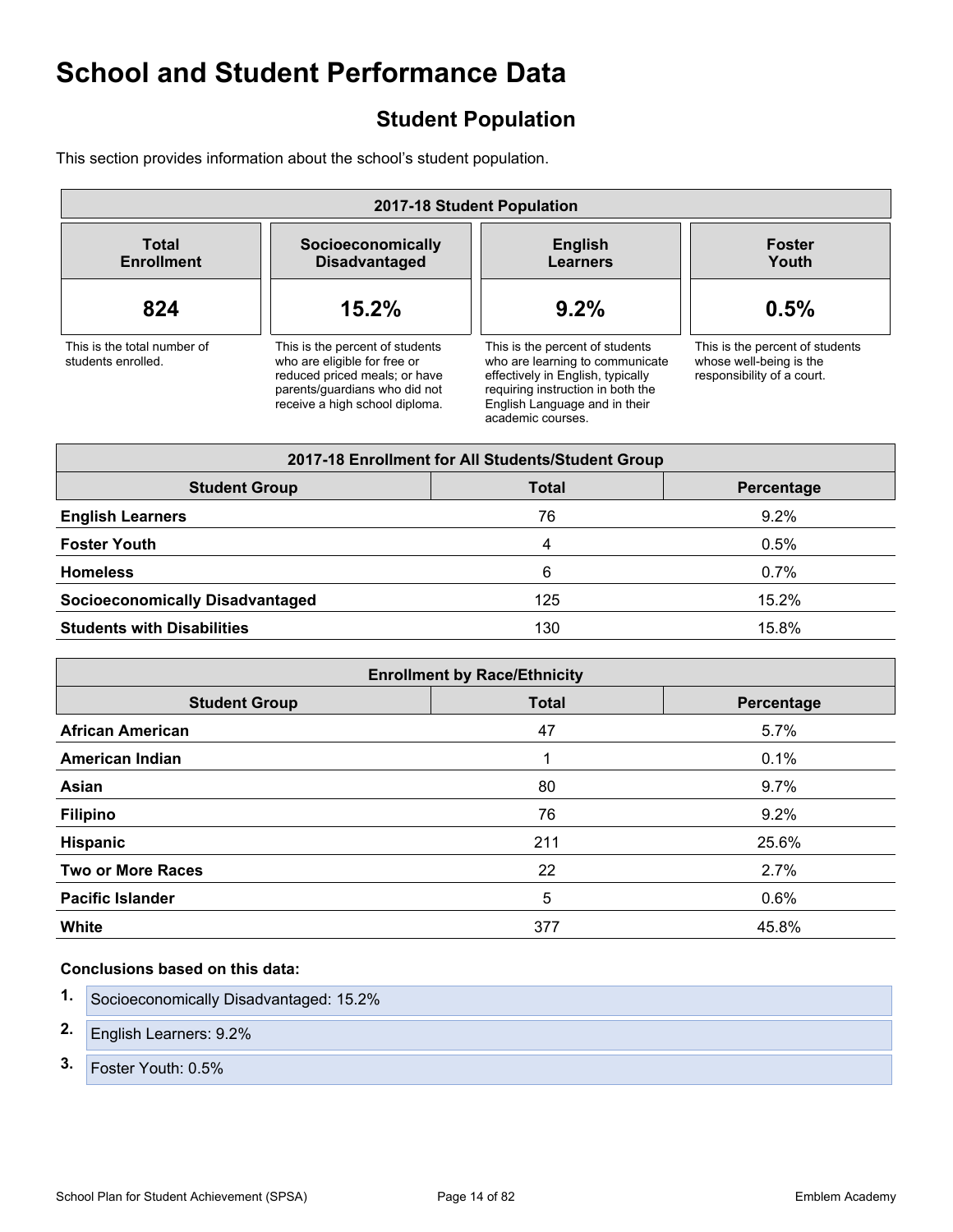## <span id="page-14-0"></span>**Overall Performance**



### **Conclusions based on this data:**

| 1. | Emblem's Overall Performance for ELA is Green                                          |
|----|----------------------------------------------------------------------------------------|
|    | 2. Emblem's Overall Performance for Math is Green                                      |
| 3. | Emblem's Overall Performance for Chronic Absenteeism is Green; Suspension Rate is Blue |

School Plan for Student Achievement (SPSA) Page 15 of 82 Chool Plan for Student Academy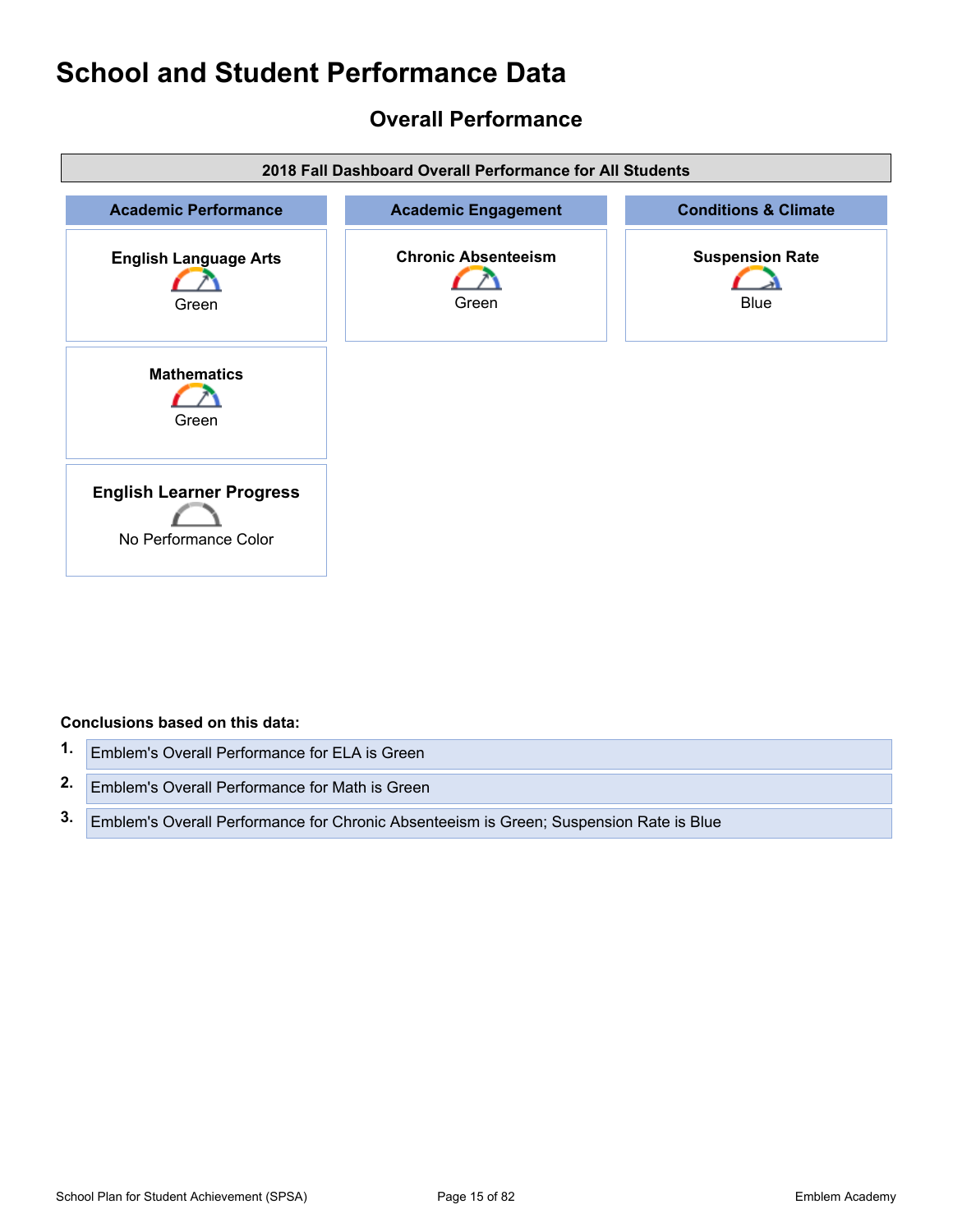## <span id="page-15-0"></span>**Academic Performance English Language Arts**

The performance levels are color-coded and range from lowest-to-highest performance in the following order:



This section provides number of student groups in each color.

| 2018 Fall Dashboard English Language Arts Equity Report       |  |  |  |  |  |
|---------------------------------------------------------------|--|--|--|--|--|
| <b>Green</b><br>Yellow<br><b>Blue</b><br><b>Orange</b><br>Red |  |  |  |  |  |
|                                                               |  |  |  |  |  |

This section provides a view of Student Assessment Results and other aspects of this school's performance, specifically how well students are meeting grade-level standards on the English Language Arts assessment. This measure is based on student performance on the Smarter Balanced Summative Assessment, which is taken annually by students in grades 3–8 and grade 11.

| 2018 Fall Dashboard English Language Arts Performance for All Students/Student Group |                                        |                                     |  |  |
|--------------------------------------------------------------------------------------|----------------------------------------|-------------------------------------|--|--|
| <b>All Students</b>                                                                  | <b>English Learners</b>                | <b>Foster Youth</b>                 |  |  |
| Green                                                                                | Green                                  | No Performance Color                |  |  |
| 42.7 points above standard                                                           | 28.7 points above standard             | Less than 11 Students - Data Not    |  |  |
| Declined -6.2 points                                                                 | Declined -3.6 points                   | Displayed for Privacy<br>2 students |  |  |
| 420 students                                                                         | 41 students                            |                                     |  |  |
|                                                                                      |                                        |                                     |  |  |
| <b>Homeless</b>                                                                      | <b>Socioeconomically Disadvantaged</b> | <b>Students with Disabilities</b>   |  |  |
| No Performance Color                                                                 | Blue                                   | Green                               |  |  |
| Less than 11 Students - Data Not                                                     | 19.5 points above standard             | 3 points below standard             |  |  |
| Displayed for Privacy<br>1 students                                                  | Increased 36.9 points                  | Increased 6 points                  |  |  |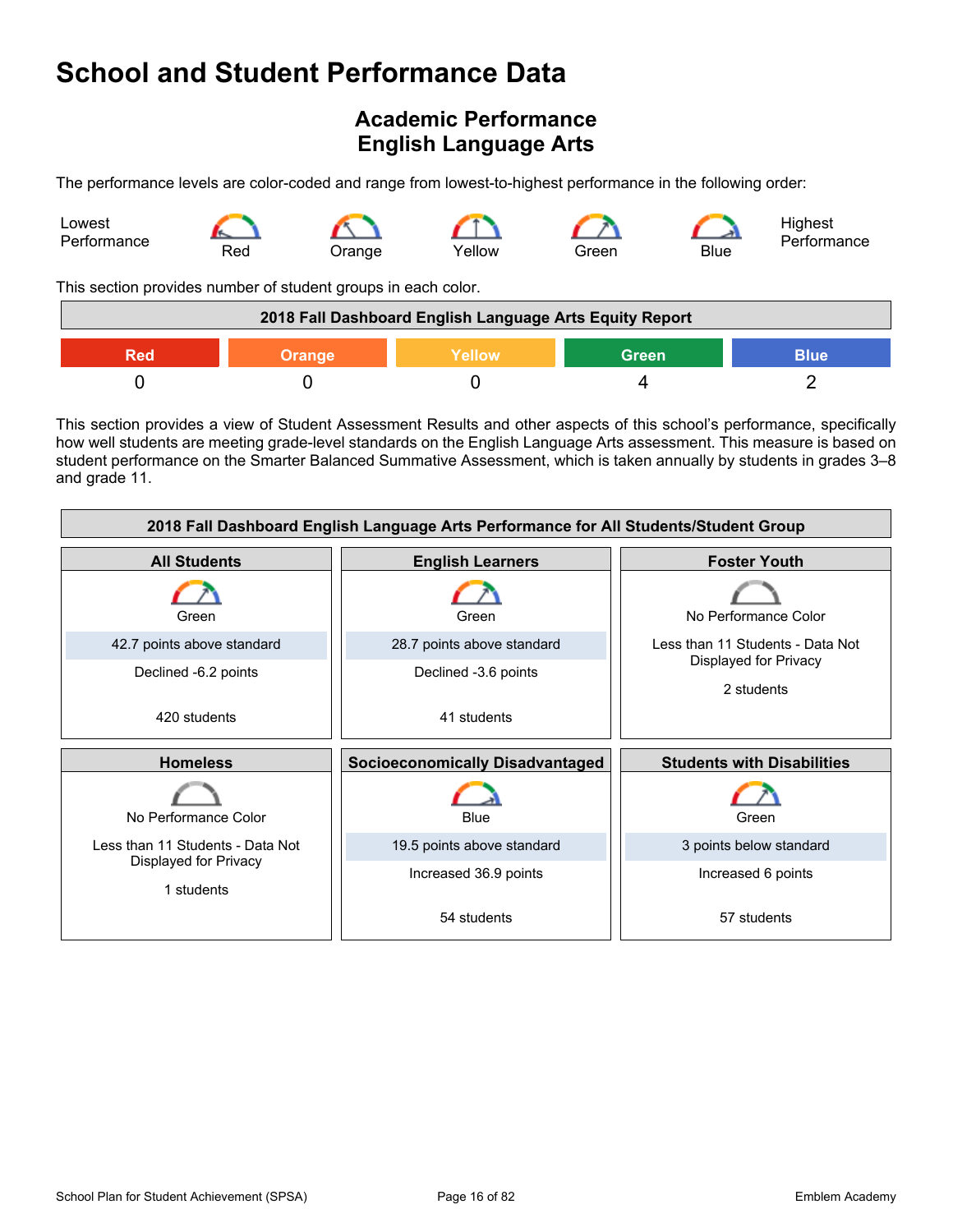

This section provides a view of Student Assessment Results and other aspects of this school's performance, specifically how well students are meeting grade-level standards on the English Language Arts assessment. This measure is based on student performance on the Smarter Balanced Summative Assessment, which is taken annually by students in grades 3–8 and grade 11.

| 2018 Fall Dashboard English Language Arts Data Comparisons for English Learners |                            |                            |  |  |
|---------------------------------------------------------------------------------|----------------------------|----------------------------|--|--|
| <b>Current English Learner</b>                                                  | <b>English Only</b>        |                            |  |  |
| 13.5 points below standard                                                      | 88.4 points above standard | 43.1 points above standard |  |  |
| Increased 24.3 points                                                           | Maintained 1.2 points      | Declined -7.2 points       |  |  |
| 24 students                                                                     | 17 students                | 370 students               |  |  |

- **1.** ELA 42.7 points above standard for all students which was a decline of 6.2 points from the previous year (Green)
- **2.** ELA 28.7 points above standard for EL students which was a decline of 3.6 points from the previous year (Green)
- **3.** ELA California Dashboard Emblem's performance level fell within "Green" in four groups : EL, Students with Disabilities, White, Hispanic. Emblem's performance level fell within "Blue" in two groups: Socioeconomically Disadvantaged and Asian. Emblem did not fall in Red, Orange, or Yellow.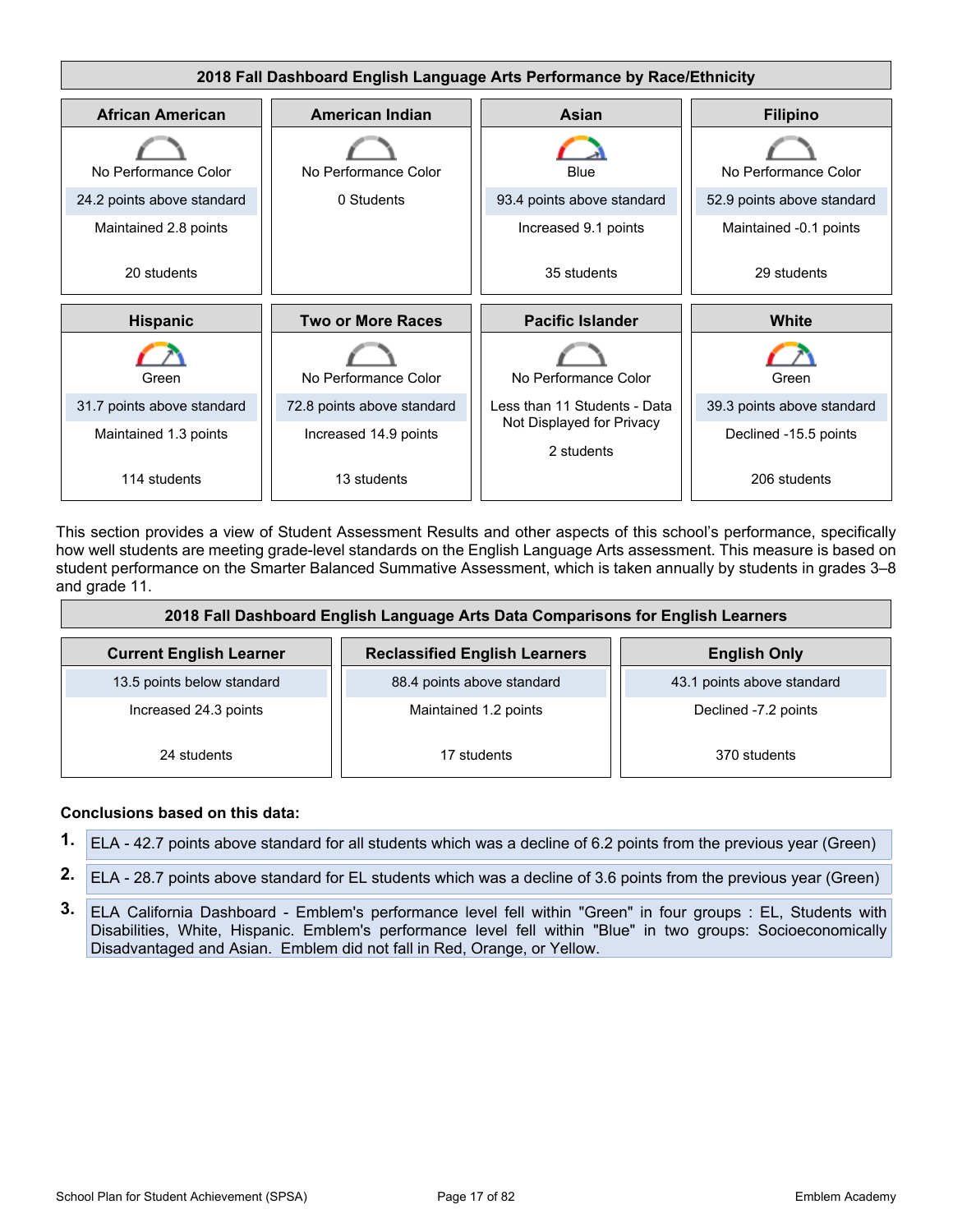## **Academic Performance Mathematics**

The performance levels are color-coded and range from lowest-to-highest performance in the following order:



This section provides number of student groups in each color.

| 2018 Fall Dashboard Mathematics Equity Report                 |  |  |  |  |  |
|---------------------------------------------------------------|--|--|--|--|--|
| <b>Green</b><br><b>Blue</b><br>Yellow<br><b>Orange</b><br>Red |  |  |  |  |  |
|                                                               |  |  |  |  |  |

This section provides a view of Student Assessment Results and other aspects of this school's performance, specifically how well students are meeting grade-level standards on the Mathematics assessment. This measure is based on student performance on the Smarter Balanced Summative Assessment, which is taken annually by students in grades 3–8 and grade 11.

| 2018 Fall Dashboard Mathematics Performance for All Students/Student Group |                                        |                                     |  |  |
|----------------------------------------------------------------------------|----------------------------------------|-------------------------------------|--|--|
| <b>All Students</b>                                                        | <b>English Learners</b>                | <b>Foster Youth</b>                 |  |  |
| Green                                                                      | Green                                  | No Performance Color                |  |  |
| 25.7 points above standard                                                 | 6.4 points above standard              | Less than 11 Students - Data Not    |  |  |
| Declined -4.1 points                                                       | Maintained -2.9 points                 | Displayed for Privacy<br>2 students |  |  |
| 419 students                                                               | 41 students                            |                                     |  |  |
| <b>Homeless</b>                                                            | <b>Socioeconomically Disadvantaged</b> | <b>Students with Disabilities</b>   |  |  |
| No Performance Color                                                       | <b>Blue</b>                            | Green                               |  |  |
| Less than 11 Students - Data Not                                           | 2.2 points above standard              | 13 points below standard            |  |  |
| Displayed for Privacy                                                      | Increased                              | Increased 12.5 points               |  |  |
| 1 students                                                                 | $54$ nointe<br>54 students             | 57 students                         |  |  |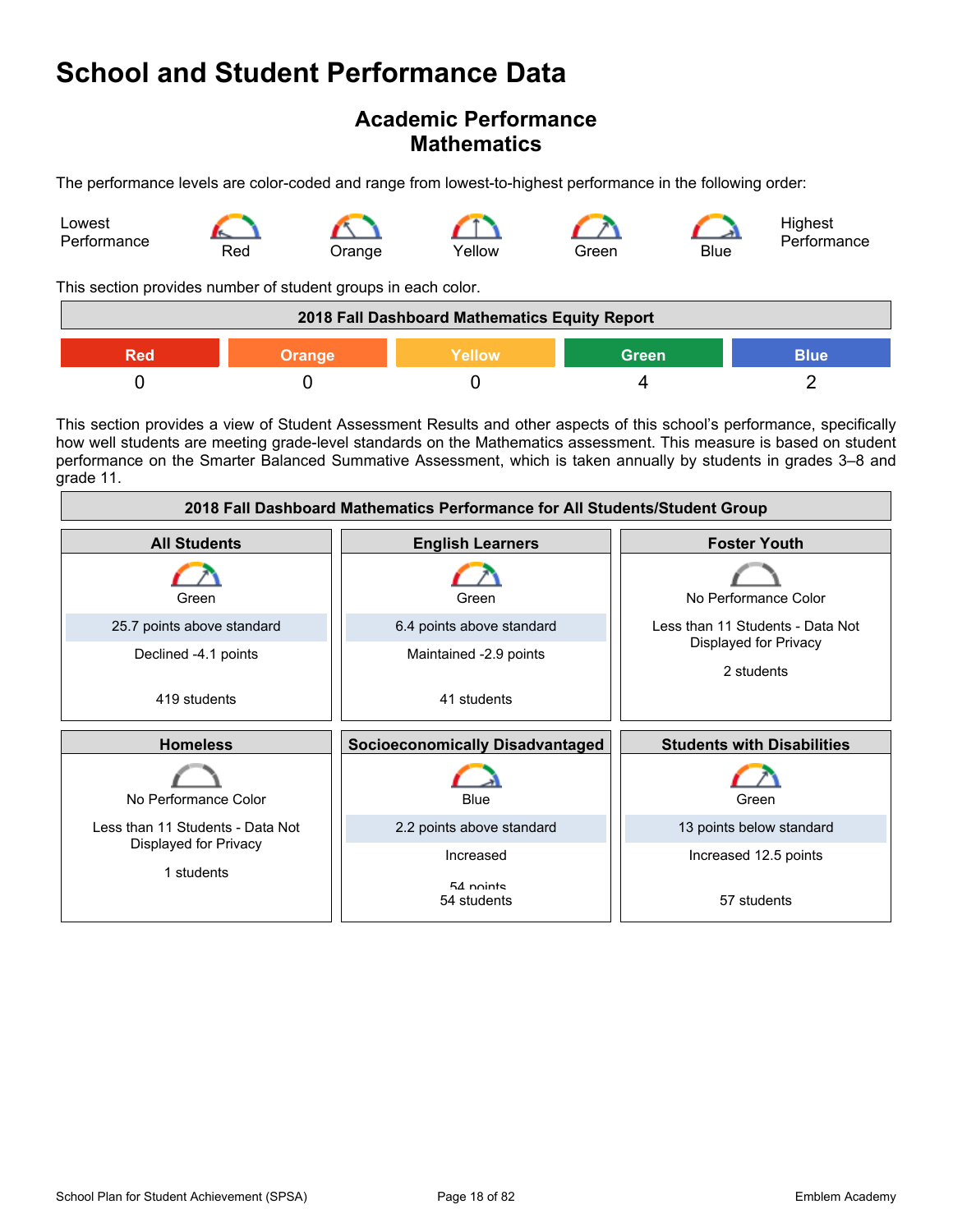

This section provides a view of Student Assessment Results and other aspects of this school's performance, specifically how well students are meeting grade-level standards on the Mathematics assessment. This measure is based on student performance on the Smarter Balanced Summative Assessment, which is taken annually by students in grades 3–8 and grade 11.

| 2018 Fall Dashboard Mathematics Data Comparisons for English Learners |                                      |                            |  |
|-----------------------------------------------------------------------|--------------------------------------|----------------------------|--|
| <b>Current English Learner</b>                                        | <b>Reclassified English Learners</b> | <b>English Only</b>        |  |
| 42.8 points below standard                                            | 75.7 points above standard           | 27.1 points above standard |  |
| Increased                                                             | Maintained 2.5 points                | Declined -5.2 points       |  |
| 20 6 nointe<br>24 students                                            | 17 students                          | 369 students               |  |

- **1.** Math 25.7 points above standard for all students which was a decline of 4.1 points from the previous year (Green)
- **2.** Math 6.4 points above standard for EL students which was a decline of 2.9 points from the previous year (Green)
- **3.** Math California Dashboard Emblem's performance level fell within "Green" in four groups : EL, Students with Disabilities, White, Hispanic. Emblem's performance level fell within "Blue" in two groups: Socioeconomically Disadvantaged and Asian. Emblem did not fall in Red, Orange, or Yellow in CA Dashboard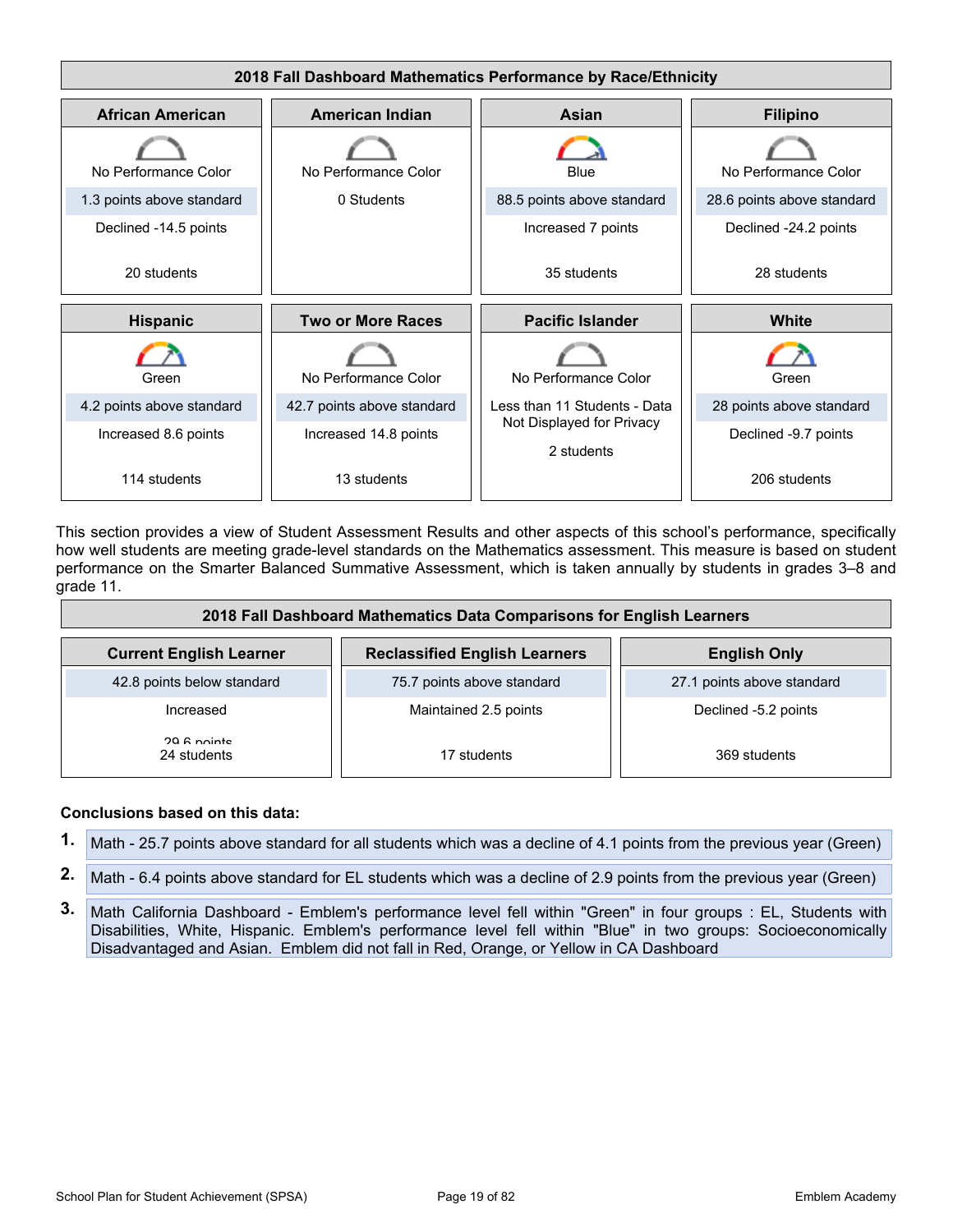## **Academic Performance English Learner Progress**

This section provides a view of the percent of students performing at each level on the new English Language Proficiency Assessments for California (ELPAC) assessment. With the transition ELPAC, the 2018 Dashboard is unable to report a performance level (color) for this measure.

| 2018 Fall Dashboard English Language Proficiency Assessments for California Results |                                                                                                                                                                                   |     |      |      |  |  |
|-------------------------------------------------------------------------------------|-----------------------------------------------------------------------------------------------------------------------------------------------------------------------------------|-----|------|------|--|--|
| Number of<br><b>Students</b>                                                        | Level 1<br>Level 3<br>Level 2<br>Level 4<br><b>Beginning</b><br><b>Moderately</b><br>Well<br>Somewhat<br><b>Stage</b><br><b>Developed</b><br><b>Developed</b><br><b>Developed</b> |     |      |      |  |  |
| 75                                                                                  | 64%                                                                                                                                                                               | 28% | 2.7% | 5.3% |  |  |

- **1.** 64% of EL students scored on Level 4 (Well Developed) on the new English Language Proficiency Assessments for California (ELPAC)
- **2.** 28% of EL students scored on Level 3 (Moderately Developed) on the new English Language Proficiency Assessments for California (ELPAC)
- **3.** 8% of EL students scored on Levels 1 (Beginning Stage) and on Level 2 (Somewhat Developed) on the new English Language Proficiency Assessments for California (ELPAC)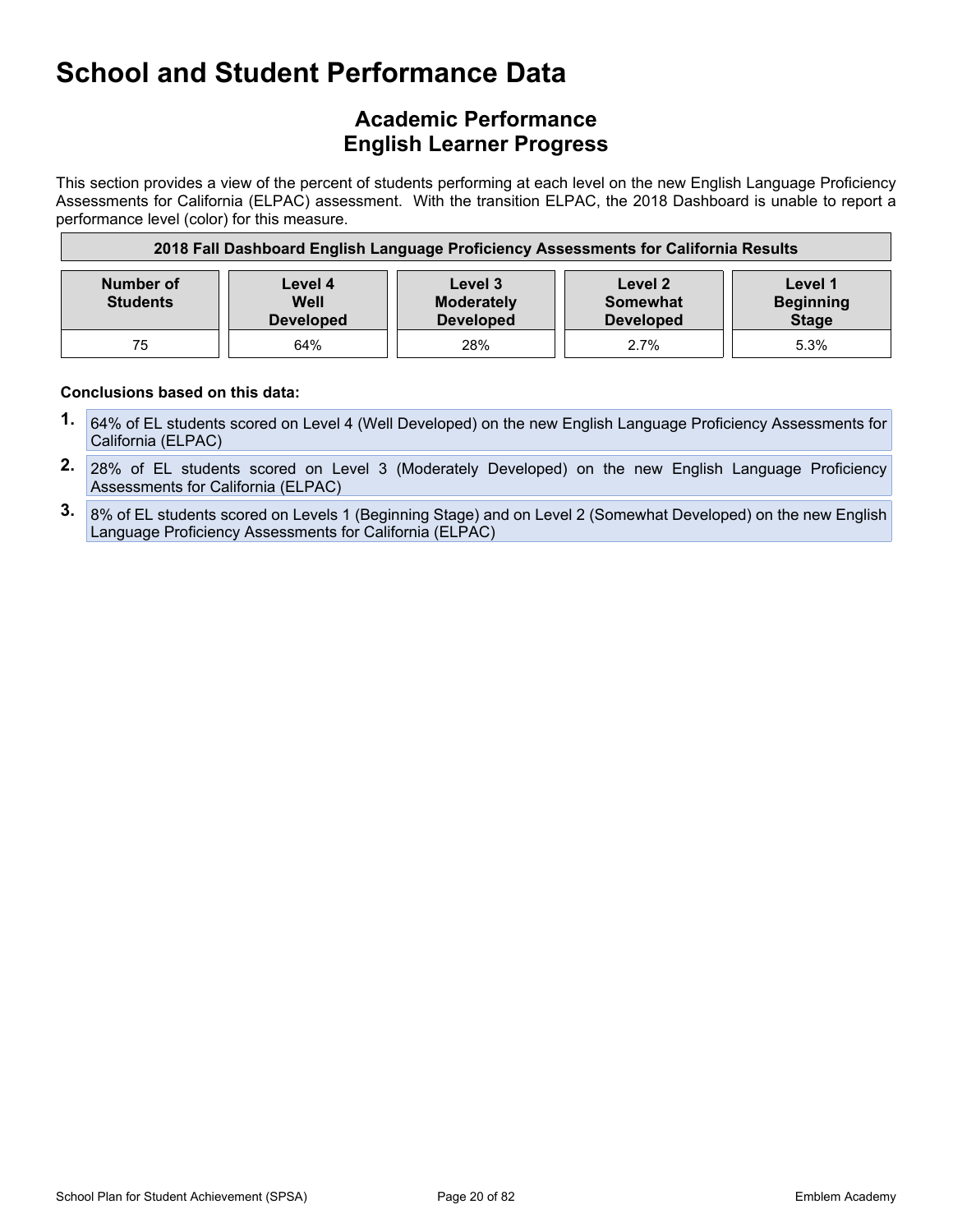## **Academic Performance College/Career**

The performance levels are color-coded and range from lowest-to-highest performance in the following order:

| Lowest<br>Performance                                         | Red                 | Orange                                                            | Yellow                  | Green                   |                                   | <b>Blue</b> | Highest<br>Performance                                                                                                     |
|---------------------------------------------------------------|---------------------|-------------------------------------------------------------------|-------------------------|-------------------------|-----------------------------------|-------------|----------------------------------------------------------------------------------------------------------------------------|
| This section provides number of student groups in each color. |                     |                                                                   |                         |                         |                                   |             |                                                                                                                            |
|                                                               |                     | 2018 Fall Dashboard College/Career Equity Report                  |                         |                         |                                   |             |                                                                                                                            |
| <b>Red</b>                                                    |                     | Orange                                                            | Yellow                  |                         | <b>Green</b>                      |             | <b>Blue</b>                                                                                                                |
| College/Career Indicator.                                     |                     |                                                                   |                         |                         |                                   |             | This section provides information on the percentage of high school graduates who are placed in the "Prepared" level on the |
|                                                               |                     | 2018 Fall Dashboard College/Career for All Students/Student Group |                         |                         |                                   |             |                                                                                                                            |
|                                                               | <b>All Students</b> |                                                                   | <b>English Learners</b> |                         |                                   |             | <b>Foster Youth</b>                                                                                                        |
|                                                               | <b>Homeless</b>     | <b>Socioeconomically Disadvantaged</b>                            |                         |                         | <b>Students with Disabilities</b> |             |                                                                                                                            |
|                                                               |                     | 2018 Fall Dashboard College/Career by Race/Ethnicity              |                         |                         |                                   |             |                                                                                                                            |
| <b>African American</b>                                       |                     | <b>American Indian</b>                                            |                         | Asian                   |                                   |             | <b>Filipino</b>                                                                                                            |
| Hispanic                                                      |                     | <b>Two or More Races</b>                                          |                         | <b>Pacific Islander</b> |                                   |             | <b>White</b>                                                                                                               |
|                                                               |                     |                                                                   |                         |                         |                                   |             | This section provides a view of the percent of students per vear that qualify as Not Prepared. Approaching Prepared, and   |

This section provides a view of the percent of students per year that qualify as Not Prepared, Approaching Prepared, and Prepared.

| 2018 Fall Dashboard College/Career 3-Year Performance |                             |                             |  |
|-------------------------------------------------------|-----------------------------|-----------------------------|--|
| Class of 2016                                         | Class of 2017               | Class of 2018               |  |
| Prepared                                              | Prepared                    | <b>Prepared</b>             |  |
| <b>Approaching Prepared</b>                           | <b>Approaching Prepared</b> | <b>Approaching Prepared</b> |  |
| <b>Not Prepared</b>                                   | <b>Not Prepared</b>         | <b>Not Prepared</b>         |  |

**Conclusions based on this data:**

**1.**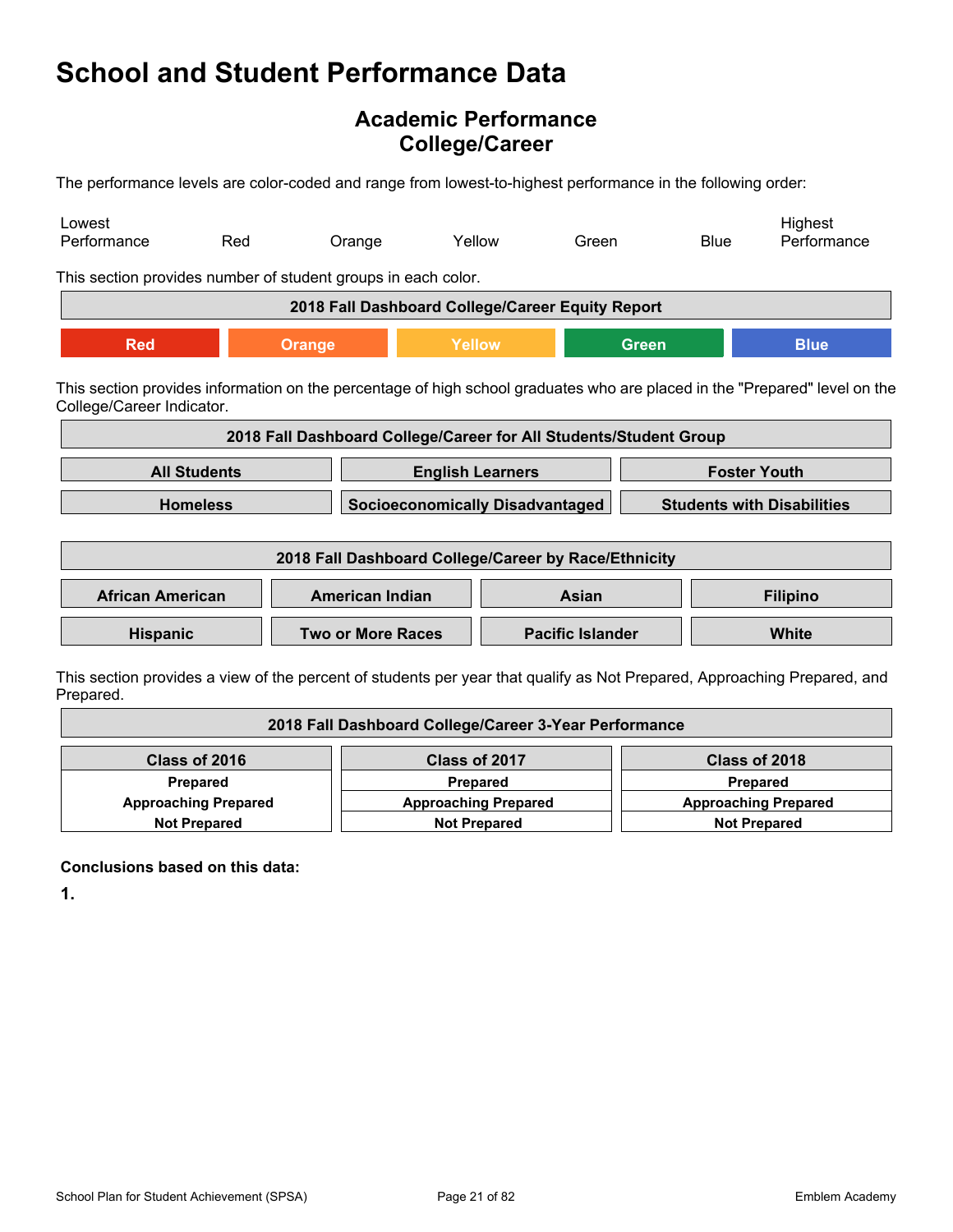## <span id="page-21-0"></span>**Academic Engagement Chronic Absenteeism**

The performance levels are color-coded and range from lowest-to-highest performance in the following order:



This section provides number of student groups in each color.

| 2018 Fall Dashboard Chronic Absenteeism Equity Report |  |               |       |      |
|-------------------------------------------------------|--|---------------|-------|------|
|                                                       |  | <b>Nellow</b> | Green | 3lue |
|                                                       |  |               |       |      |

This section provides information about the percentage of students in kindergarten through grade 8 who are absent 10 percent or more of the instructional days they were enrolled.

| 2018 Fall Dashboard Chronic Absenteeism for All Students/Student Group |                                        |                                     |  |  |
|------------------------------------------------------------------------|----------------------------------------|-------------------------------------|--|--|
| <b>All Students</b>                                                    | <b>English Learners</b>                | <b>Foster Youth</b>                 |  |  |
| Green                                                                  | Green                                  | No Performance Color                |  |  |
| 5% chronically absent                                                  | 7.2% chronically absent                | Less than 11 Students - Data Not    |  |  |
| Declined 0.9%                                                          | Declined 3.2%                          | Displayed for Privacy<br>4 students |  |  |
| 853 students                                                           | 83 students                            |                                     |  |  |
| <b>Homeless</b>                                                        | <b>Socioeconomically Disadvantaged</b> | <b>Students with Disabilities</b>   |  |  |
| No Performance Color                                                   | Green                                  | Yellow                              |  |  |
| Less than 11 Students - Data Not                                       | 9.7% chronically absent                | 10.5% chronically absent            |  |  |
| Displayed for Privacy<br>9 students                                    | Declined 4.6%                          | Declined 4.3%                       |  |  |
|                                                                        | 144 students                           | 143 students                        |  |  |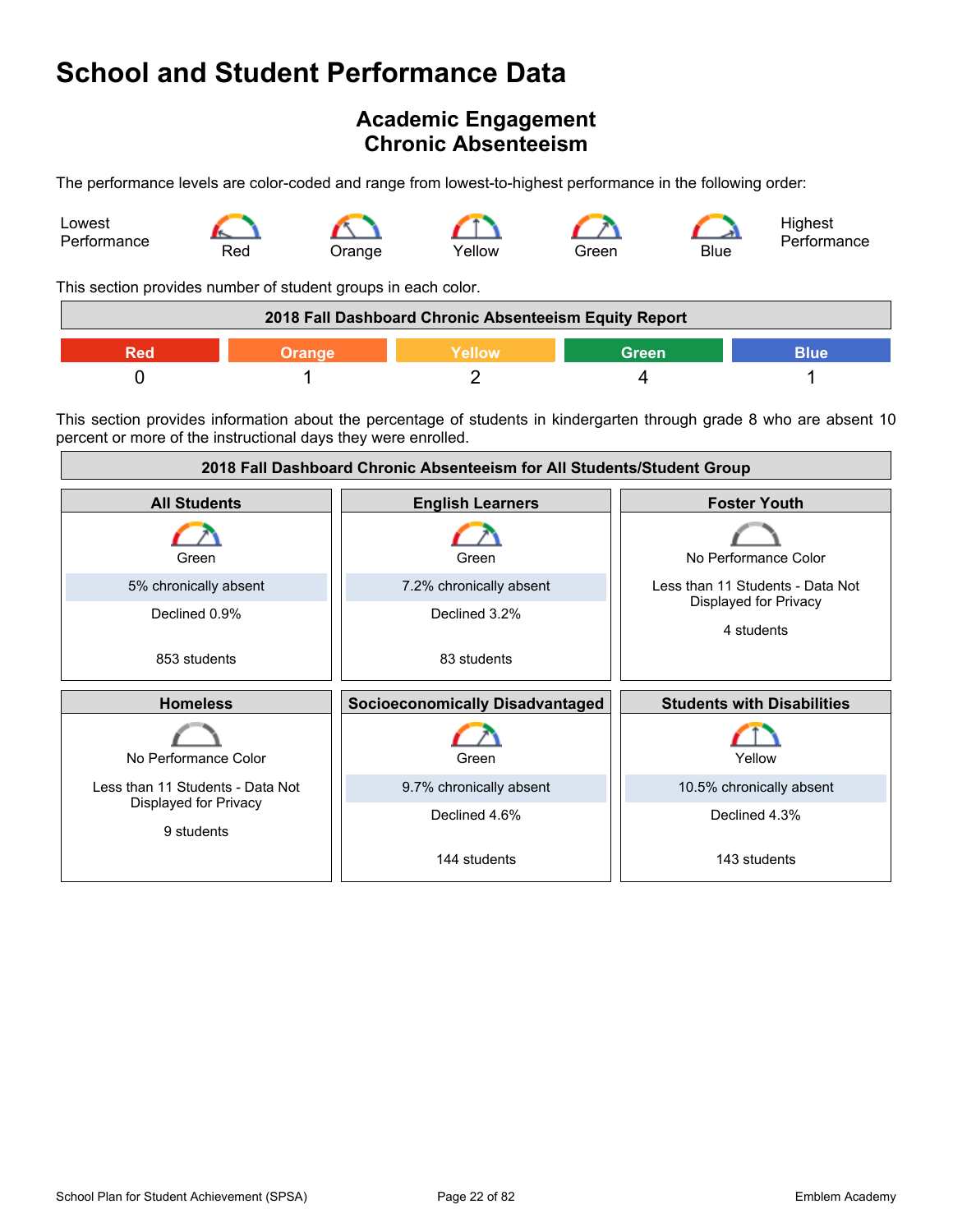

- **1.** Emblem's Chronic Absenteeism fell within Blue: (Filipino) or Green: (EL, SES, White, African American)
- **2.** Emblem's Chronic Absenteeism fell within Orange: Asian
- **3.** Emblem's Chronic Absenteeism fell within Yellow: Students with Disabilities and Hispanic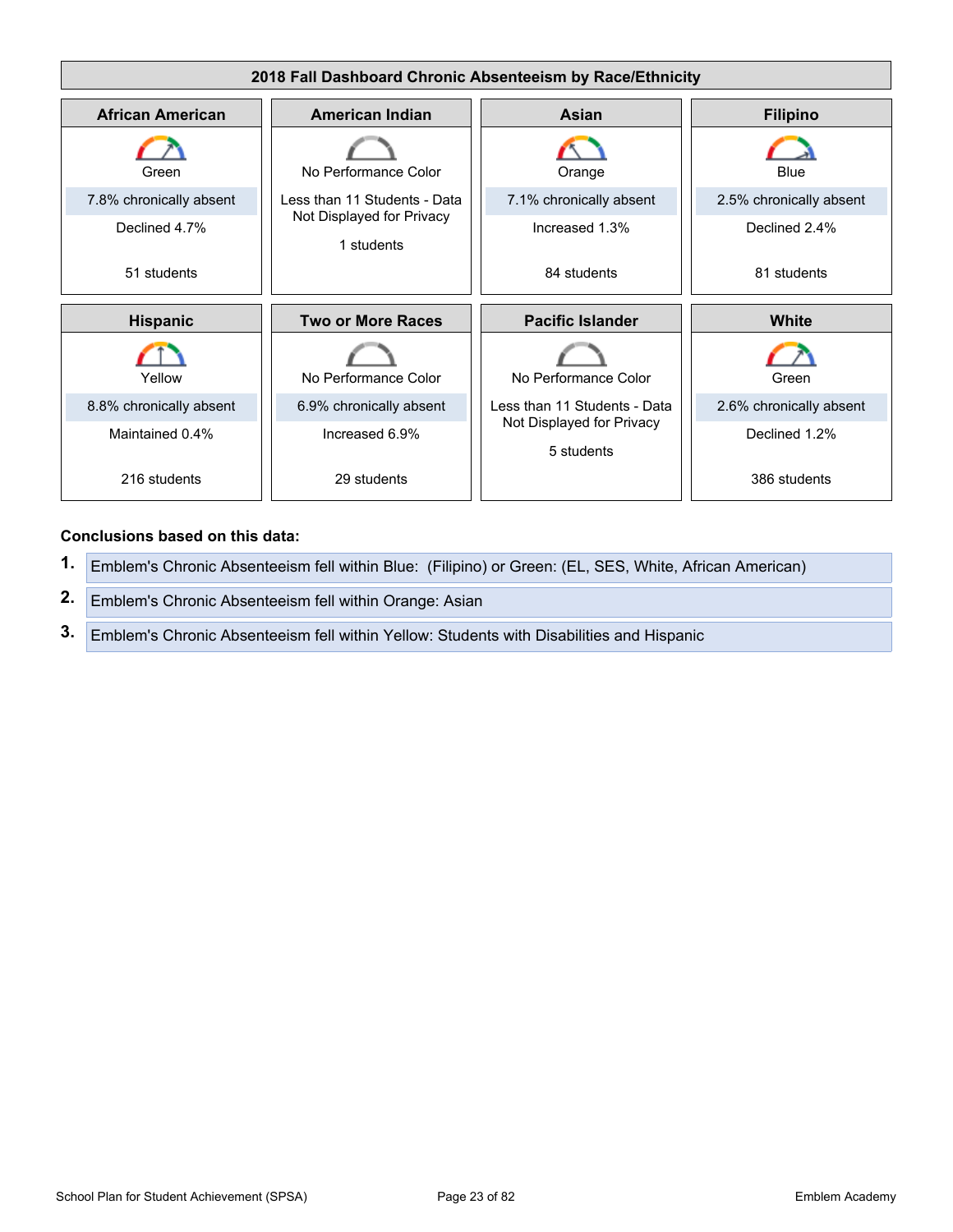## **Academic Engagement Graduation Rate**

The performance levels are color-coded and range from lowest-to-highest performance in the following order:

| Lowest<br>Performance                                                                                                                                                                                          | Red                                                                                                                                                                                                                | Orange                                                             |                                             | Yellow | Green                   |                                   | <b>Blue</b> | Highest<br>Performance |
|----------------------------------------------------------------------------------------------------------------------------------------------------------------------------------------------------------------|--------------------------------------------------------------------------------------------------------------------------------------------------------------------------------------------------------------------|--------------------------------------------------------------------|---------------------------------------------|--------|-------------------------|-----------------------------------|-------------|------------------------|
| This section provides number of student groups in each color.                                                                                                                                                  |                                                                                                                                                                                                                    |                                                                    |                                             |        |                         |                                   |             |                        |
|                                                                                                                                                                                                                |                                                                                                                                                                                                                    | 2018 Fall Dashboard Graduation Rate Equity Report                  |                                             |        |                         |                                   |             |                        |
| <b>Red</b>                                                                                                                                                                                                     |                                                                                                                                                                                                                    | <b>Orange</b>                                                      | Yellow                                      |        |                         | <b>Green</b>                      |             | <b>Blue</b>            |
|                                                                                                                                                                                                                | This section provides information about students completing high school, which includes students who receive a standard<br>high school diploma or complete their graduation requirements at an alternative school. |                                                                    |                                             |        |                         |                                   |             |                        |
|                                                                                                                                                                                                                |                                                                                                                                                                                                                    | 2018 Fall Dashboard Graduation Rate for All Students/Student Group |                                             |        |                         |                                   |             |                        |
| <b>All Students</b>                                                                                                                                                                                            |                                                                                                                                                                                                                    |                                                                    | <b>English Learners</b>                     |        | <b>Foster Youth</b>     |                                   |             |                        |
| <b>Homeless</b>                                                                                                                                                                                                |                                                                                                                                                                                                                    |                                                                    | <b>Socioeconomically Disadvantaged</b>      |        |                         | <b>Students with Disabilities</b> |             |                        |
|                                                                                                                                                                                                                |                                                                                                                                                                                                                    | 2018 Fall Dashboard Graduation Rate by Race/Ethnicity              |                                             |        |                         |                                   |             |                        |
| <b>African American</b>                                                                                                                                                                                        |                                                                                                                                                                                                                    | <b>American Indian</b>                                             |                                             |        | Asian                   |                                   |             | <b>Filipino</b>        |
| Hispanic                                                                                                                                                                                                       |                                                                                                                                                                                                                    | <b>Two or More Races</b>                                           |                                             |        | <b>Pacific Islander</b> |                                   |             | White                  |
| This section provides a view of the percentage of students who received a high school diploma within four years of<br>entering ninth grade or complete their graduation requirements at an alternative school. |                                                                                                                                                                                                                    |                                                                    |                                             |        |                         |                                   |             |                        |
|                                                                                                                                                                                                                |                                                                                                                                                                                                                    |                                                                    | 2018 Fall Dashboard Graduation Rate by Year |        |                         |                                   |             |                        |

**2017 2018** 

**Conclusions based on this data:**

**1.**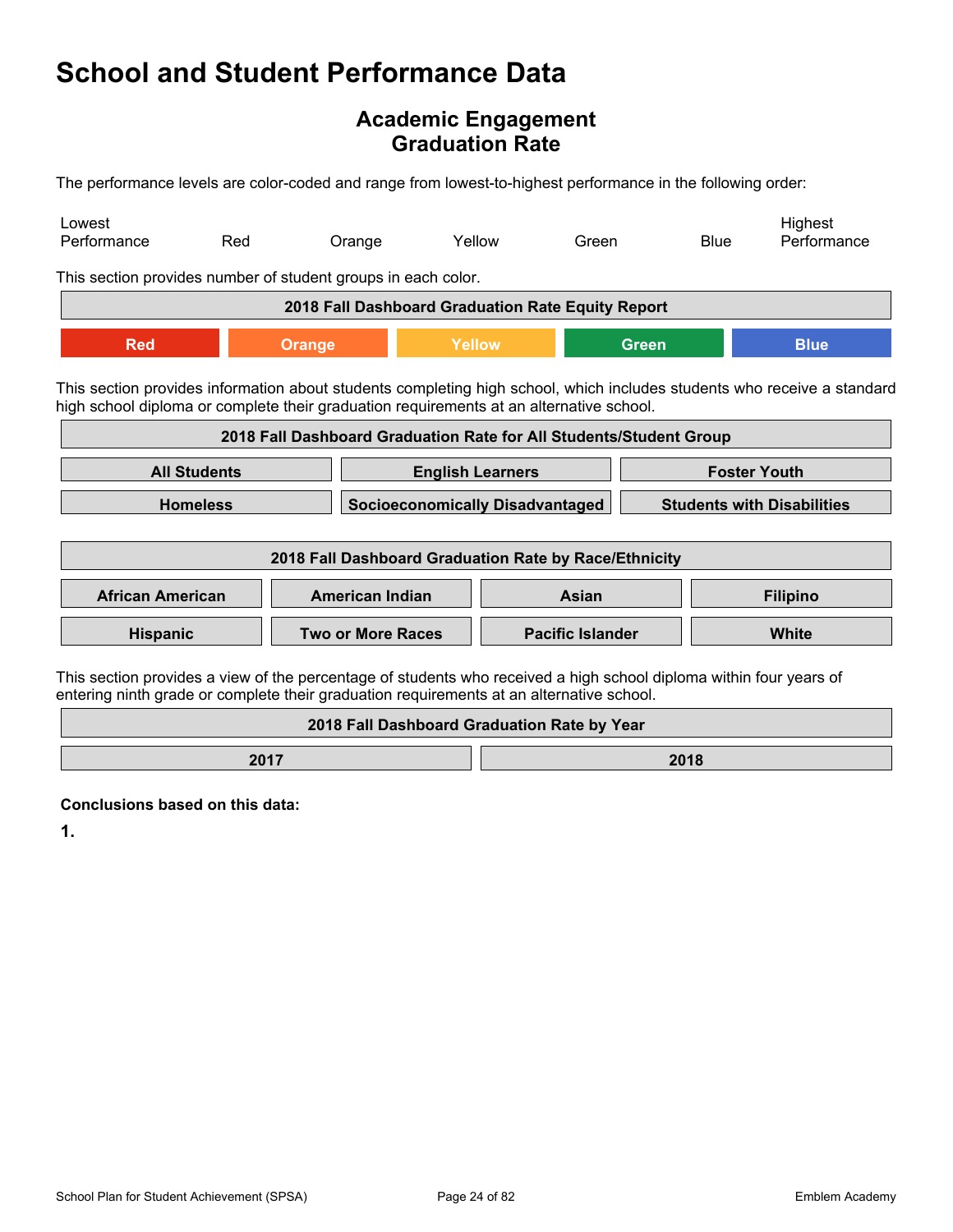## <span id="page-24-0"></span>**Conditions & Climate Suspension Rate**

The performance levels are color-coded and range from lowest-to-highest performance in the following order:



This section provides number of student groups in each color.

| 2018 Fall Dashboard Suspension Rate Equity Report |               |        |              |             |
|---------------------------------------------------|---------------|--------|--------------|-------------|
| Red                                               | <b>Orange</b> | Yellow | <b>Green</b> | <b>Blue</b> |
|                                                   |               |        |              |             |

This section provides information about the percentage of students in kindergarten through grade 12 who have been suspended at least once in a given school year. Students who are suspended multiple times are only counted once.

| 2018 Fall Dashboard Suspension Rate for All Students/Student Group |                                        |                                                |  |
|--------------------------------------------------------------------|----------------------------------------|------------------------------------------------|--|
| <b>All Students</b>                                                | <b>English Learners</b>                | <b>Foster Youth</b>                            |  |
| Blue                                                               | <b>Blue</b>                            | No Performance Color                           |  |
| 0% suspended at least once                                         | 0% suspended at least once             | Less than 11 Students - Data Not<br>4 students |  |
| Declined -0.5%                                                     | Maintained 0%                          |                                                |  |
| 855 students                                                       | 83 students                            |                                                |  |
|                                                                    |                                        |                                                |  |
| <b>Homeless</b>                                                    | <b>Socioeconomically Disadvantaged</b> | <b>Students with Disabilities</b>              |  |
| No Performance Color                                               | Blue                                   | Blue                                           |  |
| Less than 11 Students - Data Not<br>9 students                     | 0% suspended at least once             | 0% suspended at least once                     |  |
|                                                                    | Declined -2.2%                         | Declined -0.7%                                 |  |
|                                                                    | 145 students                           | 143 students                                   |  |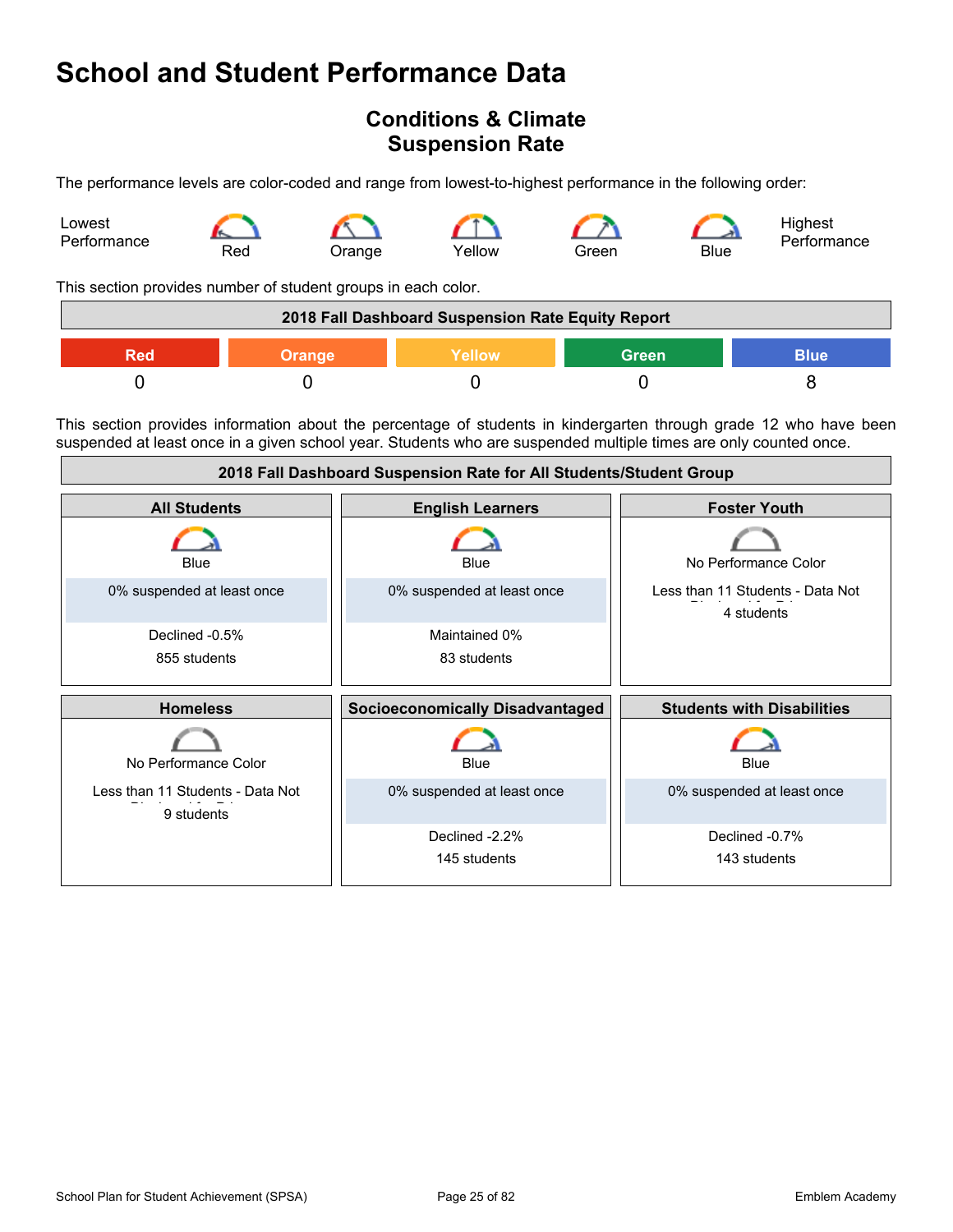

This section provides a view of the percentage of students who were suspended.

| 2018 Fall Dashboard Suspension Rate by Year |                              |                            |  |
|---------------------------------------------|------------------------------|----------------------------|--|
| 2016<br>2018<br>2017                        |                              |                            |  |
| 0.1% suspended at least once                | 0.5% suspended at least once | 0% suspended at least once |  |

### **Conclusions based on this data:**

**1.** Emblem's Conditions & Climate Suspension Rate fell within the performance level of "Blue" in all categories.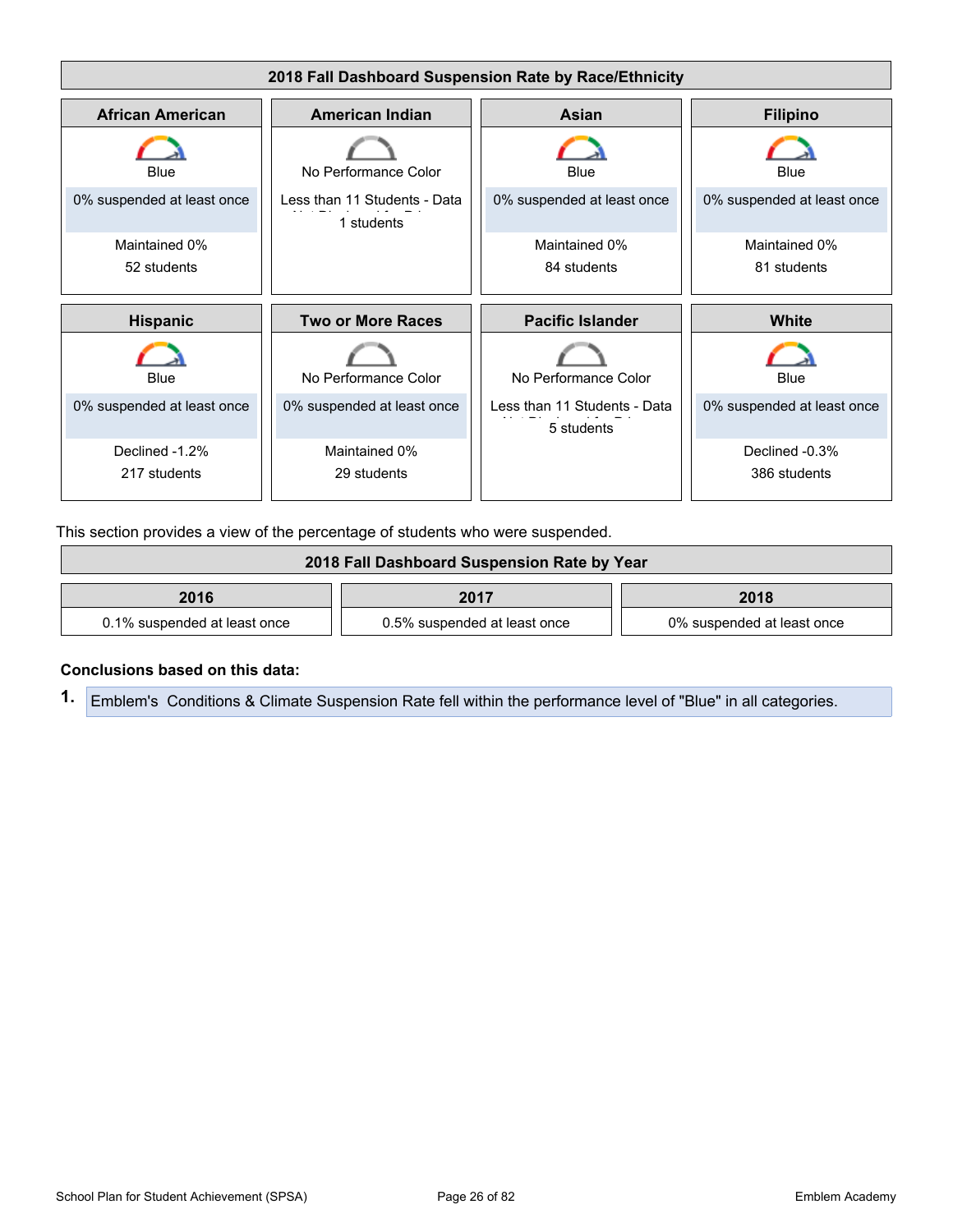# <span id="page-26-0"></span>**Goals, Strategies, & Proposed Expenditures**

# <span id="page-26-1"></span>**Goal 1**

## **Subject**

Increase Student Achievement

## **Goal Statement**

Increase student achievement in: 1. English Language Arts and Math \* ELA Goal: Improve overall ELA CAASPP score by 2% (from 70.2% to 72.2% Met or Exceeded) as measured by 18-19 data.

\* Math

Goal: Improve overall Math CAASPP score by 2% (from 63.13% to 65.13% Met or Exceeded) as measured by 18-19 data.

2. English Language Development

Goal RFEP: Increase percentage of students who reclassify by 2% (from 8.2% to 10.2%) as measured by 18-19 data.

### 3. Science

Goal: All teachers will begin to implement NGSS aligned standards using State approved curriculum and STEMscopes as a supplement. All teachers will participate in District Professional Development. Assessment - Baseline assessment year for CAST - 2018-19.

### 4. Physical Fitness

Goal: Continue to provide 200 minutes of PE instruction every 10 days. Purchase PE equipment and curriculum as needed. 62.2% of fifth grade students met the HFZ for Trunk Extension as measured by Spring 2018 data. District average is 90.6%. Goal is to increase the number of students by 2% meeting the Trunk Extension standard (64.2%)

### 5. Visual And Performing Arts (VAPA)

Goal: All students will continue to receive arts instruction as measured by teacher lesson plans. Teachers to participate in District VAPA professional development opportunities.

Emblem students to receive at least six specialized art classes from an art specialist.

6. Technology

Goal: 100% participation in District typing program (grades 1-6); 100% participation in Dream Box (Gr. K-6 - GED);100% participation in Scholastic Reading Inventory (SRI; grades 1-6 - GED).

7. Social Studies

Goal: All Students will be instructed using the California social studies standards. All teachers will have access to California Streaming (CalSnap).

### 8. Students with IEPs

Goal: Students will make progress toward annual IEP goals. Progress reports will be shared with parents three times per year and IEP meetings will be held annually to discuss achievement of current goals and the development of new IEP goals.

Students who participate in CAASPP ELA and Math will increase by 2%

9. Gifted And Talented Education Education (GATE) Students

Goal: Provide universal GATE screening for all third grade student and other students by parent/teacher request. Parent surveys will demonstrate a 90% or greater satisfaction with the level of differentiated instruction the students receive.

10. Unduplicated Count - Socio Economically Disadvantaged and/or Foster Youth

Goal: Provide RTI and support for unduplicated count students who perform near or below standard as measured by CAASPP.

Students who participate in CAASPP ELA and Math will increase by 2%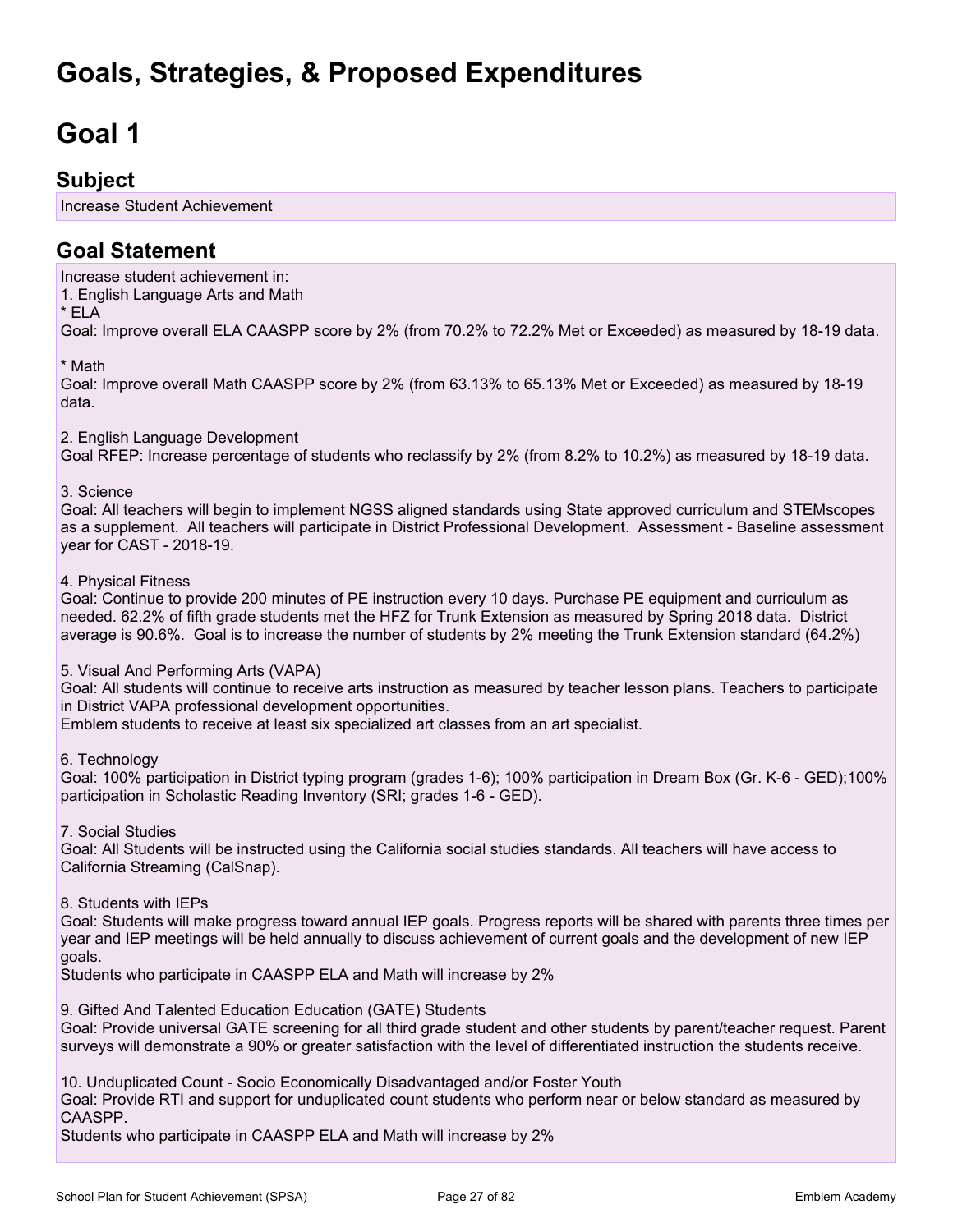## **LCAP Goal**

Increase Student Achievement

## **Basis for this Goal**

1. English Language Arts and Math \* ELA CAASPP: Results: 2016-2017 - 74.24% Exceeded or Met standard 2017-2018 - 70.2% Exceeded or Met standard

\* Math CAASPP Results: 2016-2017 = 66.14% Exceeded or Met standard 2017-2018 = 63.13% Exceeded or Met standard

2. English Language Development

\* All Initial and current English Language Learners will be assessed using the ELPAC test

\* All English Language Learners will be assessed using the ADEPT test two times per year

- ELPAC for California Results:
- \* Level 4 (Well-Developed) 64%
- \* Level 3 (Moderately Developed) 28%
- \* Level 2 (Somewhat Developed) 2.7%
- \* Level 1 (Beginning Stage) 5.3
- 3. Science
- \* All students in grade 5 will be assessed using the CAST (Baseline Assessment 2018-19)
- \* Publisher and teacher made science assessments

\* Teacher created assessments for STEMinars

4. Physical Fitness

\* All students in grade 5 will be assessed using the state physical fitness test (Fitness Gram)

- \* 200 minutes of physical education every 10 days Teacher Lesson Plans
- 5. Visual And Performing Arts (VAPA)
- \* Continue to provide Kennedy Arts Center designed lessons to student
- \* All students will participate in at least six structured art lessons taught by an art teacher
- 6. Technology
- \* District typing program tracking data
- \* Teachers to give Scholastic SRI to determine student Lexile reading level

\* Ipad purchase (PTA 7000)

### 7. Social Studies

- \* Publisher and teacher made assessments
- 8. Students with IEPs
- \* Progress reports/IEP meetings reflecting the IEP goals
- \* 17-18 CAASPP ELA = 3 points Below Standard
- \* 17-18 CAASPP Math = 13 points Below Standard

9. Gifted And Talented Education Education (GATE) Students

\* 17-18 GATE Parent Satisfaction = 89%

10. RTI and Support for Unduplicated Count - Socio Economically Disadvantaged and/or Foster Youth Results:

\*17-18 CAASPP ELA = 19.5 points Above Standard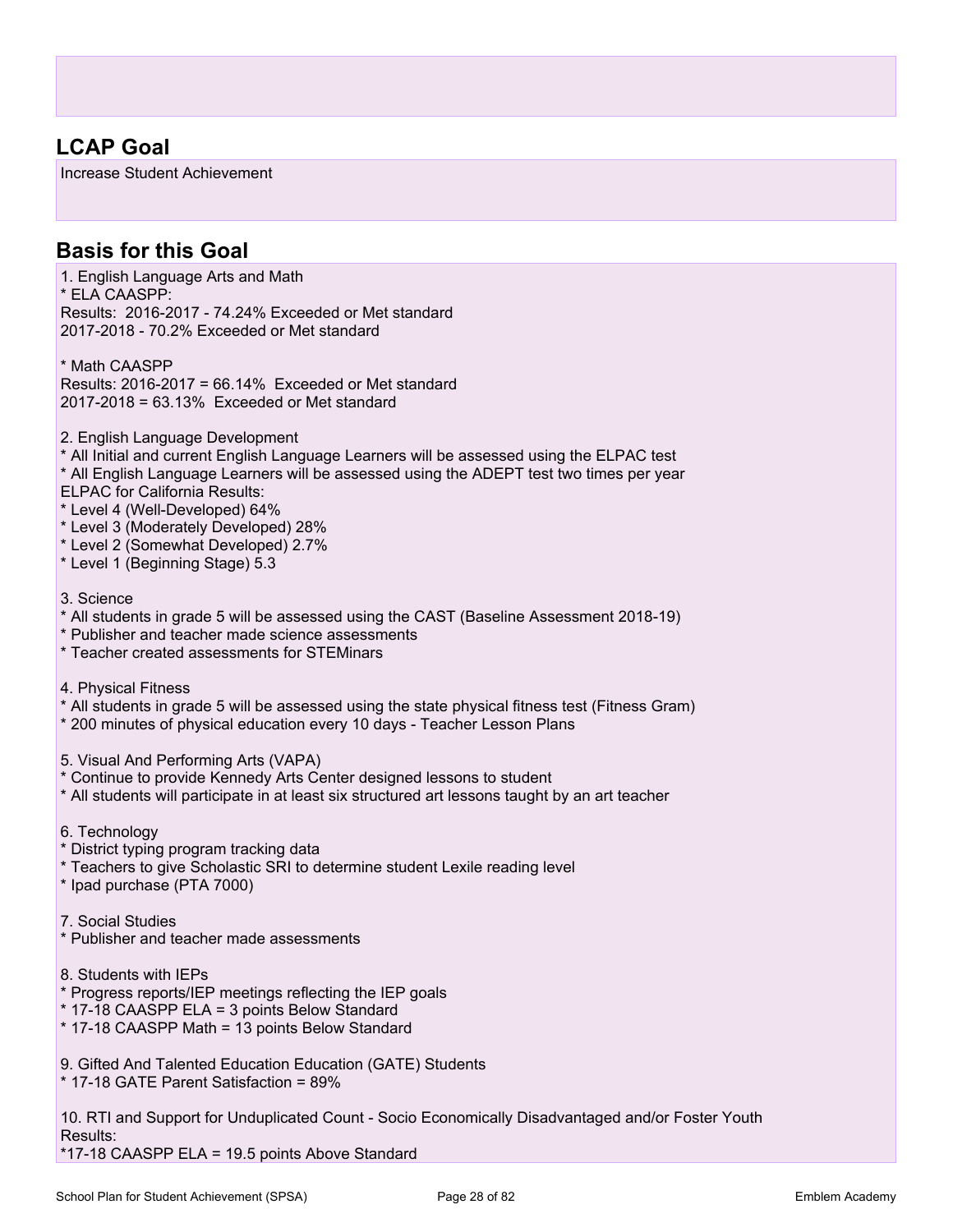## **Expected Annual Measurable Outcomes**

| <b>Metric/Indicator</b>                                                                             | <b>Baseline</b>                                                                                                                              | <b>Expected Outcome</b>                                                                                                                          |
|-----------------------------------------------------------------------------------------------------|----------------------------------------------------------------------------------------------------------------------------------------------|--------------------------------------------------------------------------------------------------------------------------------------------------|
| <b>CAASPP ELA</b>                                                                                   | 17-18 score of 70.2% Exceeded or<br>Met                                                                                                      | Increase by 2% to 72.2% Exceeded<br>or Met                                                                                                       |
| <b>CAASPP Math</b>                                                                                  | 17-18 score of 63.13% Exceeded or<br>Met                                                                                                     | Increase by 2% to 65.13% Exceeded<br>or Met                                                                                                      |
| <b>EL Redesignation Rate</b>                                                                        | 17-18 score of 8.2%                                                                                                                          | Increase by 2% to 10.2%<br><b>Reclassification Rate</b>                                                                                          |
| <b>CAST Science</b>                                                                                 | CAST 18-19 score                                                                                                                             | <b>Baseline Score</b>                                                                                                                            |
| Fitness Gram - California Physical<br><b>Fitness Test</b>                                           | 17-18 Trunk Extension = $62.2\%$                                                                                                             | Increase by 2% to 64.2% Met<br>Standard                                                                                                          |
| Kennedy Arts Lessons/Specialized<br><b>Art Class</b>                                                | Students receive Kennedy Arts<br>lessons and six specialized art<br>lessons                                                                  | Continue with students receiving<br>Kennedy Arts lessons and six<br>specialized art lessons                                                      |
| <b>Technology Usage</b>                                                                             | 17-18 District Typing Usage = Base<br>Line Data<br>17-18 Dream Box Usage = Base Line<br>Data<br>17-18 Scholastic Reading Counts<br>$Usage =$ | 18-19 District Typing Usage = 18-19<br>data<br>18-19 Dream Box Usage = 18-19<br>Data<br>18-19 Scholastic Reading Counts<br>Usage $=$             |
| <b>Social Studies Materials</b>                                                                     | 17-18 Students with Standards<br><b>Based Materials 100%</b>                                                                                 | 18-19 Students with Standards<br>Based Materials = 100%                                                                                          |
| <b>Students with IEPs</b>                                                                           | 17-18 CAASPP ELA = 3 points Below<br>Standard<br>17-18 CAASPP Math = 13 points<br><b>Below Standard</b>                                      | 18-19 CAASPP ELA: Increase by<br>2% = 2.4 points Below Standard<br>18-19 CAASPP Math: Increase by<br>2% = 12.8 points Below Standard             |
| <b>GATE Parent Satisfaction</b>                                                                     | 17-18 GATE Parent Satisfaction =<br>89%                                                                                                      | 18-19 GATE parent surveys will<br>demonstrate 90% or greater<br>satisfaction with the level of<br>differentiated instruction students<br>receive |
| CAASPP ELA & Math - Unduplicated<br>Count - Socio Economically<br>Disadvantaged and/or Foster Youth | 17-18 CAASPP ELA = 19.5 points<br>Above Standard<br>17-18 CAASPP Math = 2.2 points<br>Above Standard                                         | 18-19 CAASPP ELA: Increase by<br>2% = 19.89 points Above Standard<br>18-19 CAASPP Math: Increase by<br>2% = 2.24 points Above Standard           |

## **Planned Strategies/Activities**

## **Strategy/Activity 1**

English Language Arts (ELA) & Mathematics

Continue implementation of Common Core Standards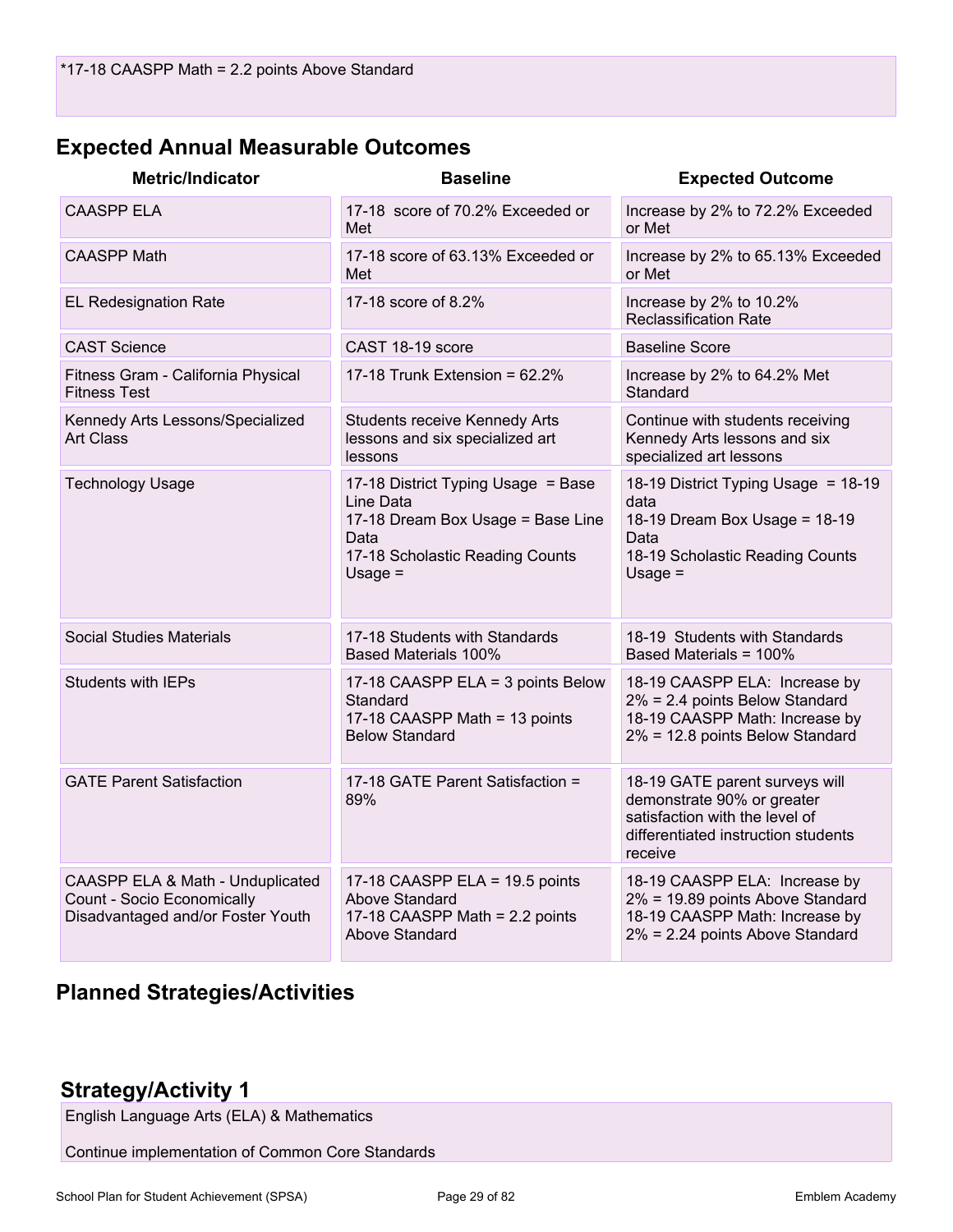Use of research based instructional strategies

Conduct one Learning Walk/teacher

Collaborative Instructional Planning (CIP)

- \* Plan Common Core State Standards (CCSS) Lessons
- \* Design Lessons to promote rigor, depth and complexity and higher DOK levels of learning
- \* Develop common assessments within grade levels

Other Strategies:

- \* Incorporate the math "Thinking Smarter" to develop Communication & Reasoning skills on a daily/weekly basis
- \* Utilize IABs to support students in:
- \* Subject matter content presented in the CAASPP format
- \* Testing strategies
- \* Testing structures (i.e. using embedded accommodations)
- \* CORE
- \* Structure CORE time to effectively support all students in Speaking and Listening as well as ELA and Math
- \* Integration of IABs
- \* Clearly defined steps for guided and independent practice
- \* Use of manipulatives, graphic organizers, and anchor charts to support student learning (Declarative Lessons)
- \* Integration of technology to support learning (Flat Panels, Chrome Books, document cameras, etc.)
- \* Differentiate instruction

### Assessments:

- \* Pre and post test using:
- \* District Benchmarks
- \* Teacher created assessments
- \* Publisher created assessments
- \* IABs
- \* Scholastic Reading Counts quizzes/points
- \* Common grade level performance-based assessments

### STEM:

- \* Implement STEMinars that foster DOK in mathematics
- \* Use Science & Engineering Practices
- \* Integrate mathematics concepts in science, engineering, and technology.
- \* Integrate mathematics with speaking and writing to foster a deeper understanding of math concepts

### RTI:

- \* Small group targeted intervention
- \* Flex RTI (short periods of focused intervention based on grade level common assessments
- \* Purchase materials and supplies to support intervention focus
- \* Purchase technology for targeted intervention
- \* Support from Instructional Assistant to bridge achievement gap
- \* Certificated Extra Duty Extra Pay

#### Other:

- \* District Purchased: Reading Counts, Unique, Wonders ELA Curriculum, On-going professional development
- \* PTA Purchased: StarFall, BrainPop, BrainPop Jr., Dream Box

\* School Program Purchases: Dream Box, Moby Max, Read Naturally Live, Great Leaps, Wonder Works, Read Works (Digital), Digital Handwriting Without Tears

Use of substitute teachers to allow classroom teachers to attend SST, 504, and IEP meetings.

### **Students to be Served by this Strategy/Activity**

### All students

### **Timeline**

2019-2020 School Year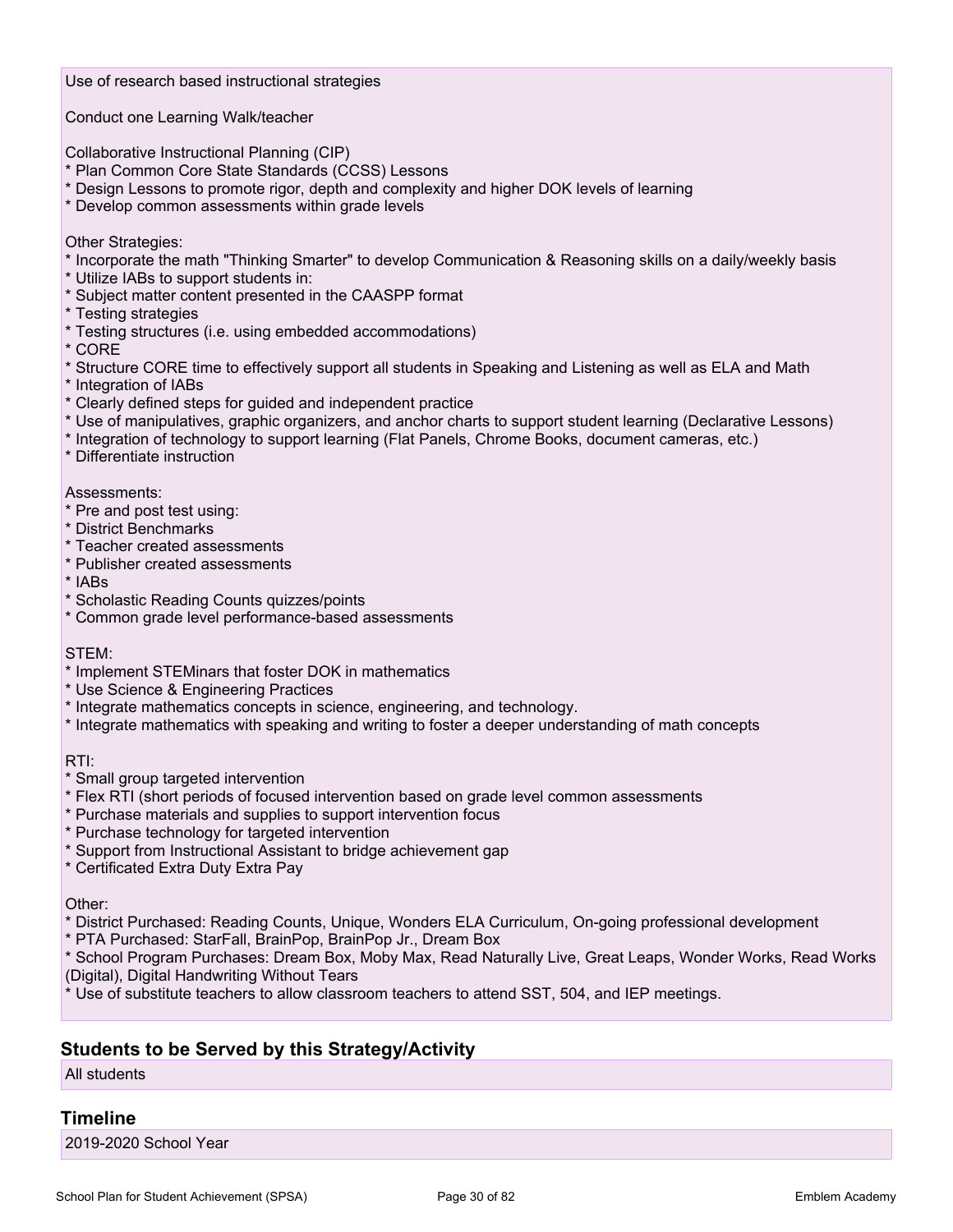### **Person(s) Responsible**

- \* Administration
- \* Certificated Staff
- \* Classified Staff
- \* Parent Community

## **Proposed Expenditures for this Strategy/Activity**

| <b>Source</b>           | <b>District Funded</b>                                                                                                                                                                                                    |
|-------------------------|---------------------------------------------------------------------------------------------------------------------------------------------------------------------------------------------------------------------------|
| <b>Budget Reference</b> | None Specified                                                                                                                                                                                                            |
| <b>Description</b>      | District funded professional development for ELA and math                                                                                                                                                                 |
| <b>Amount</b>           | 37965                                                                                                                                                                                                                     |
| <b>Source</b>           | Per Pupil                                                                                                                                                                                                                 |
| <b>Budget Reference</b> | 4000-4999: Books And Supplies                                                                                                                                                                                             |
| <b>Description</b>      | Materials and supplies used for instruction.                                                                                                                                                                              |
| <b>Amount</b>           | 2510                                                                                                                                                                                                                      |
| <b>Source</b>           | Per Pupil                                                                                                                                                                                                                 |
| <b>Budget Reference</b> | 1000-1999: Certificated Personnel Salaries                                                                                                                                                                                |
| <b>Description</b>      | Used for substitutes for general education teachers to attend IEP meetings, Student<br>Study Teams, 504 meetings and Professional Planning conference, and other meetings<br>as needed. All STRS deductions are included. |
| <b>Amount</b>           | 8136                                                                                                                                                                                                                      |
| <b>Source</b>           | LCFF - Supplemental                                                                                                                                                                                                       |
| <b>Budget Reference</b> | 2000-2999: Classified Personnel Salaries                                                                                                                                                                                  |
| <b>Description</b>      | Instructional Assistants used to support Emblem's RTI Program                                                                                                                                                             |
| <b>Amount</b>           | 969                                                                                                                                                                                                                       |
| <b>Source</b>           | Local Categorical                                                                                                                                                                                                         |
| <b>Budget Reference</b> | 5000-5999: Services And Other Operating Expenditures                                                                                                                                                                      |
| <b>Description</b>      | Subscriptions to Dream Box (GATE funds)                                                                                                                                                                                   |
| <b>Amount</b>           | 9050                                                                                                                                                                                                                      |
| <b>Source</b>           | Parent-Teacher Association (PTA)                                                                                                                                                                                          |
| <b>Budget Reference</b> | None Specified                                                                                                                                                                                                            |
| <b>Description</b>      | Subscriptions - Dream Box Math Support (5006), Brian Pop (2550), Starfall (250), Project<br>Lead the Way (750), ProLoQuo2Go (500)                                                                                         |
| <b>Amount</b>           | 2999                                                                                                                                                                                                                      |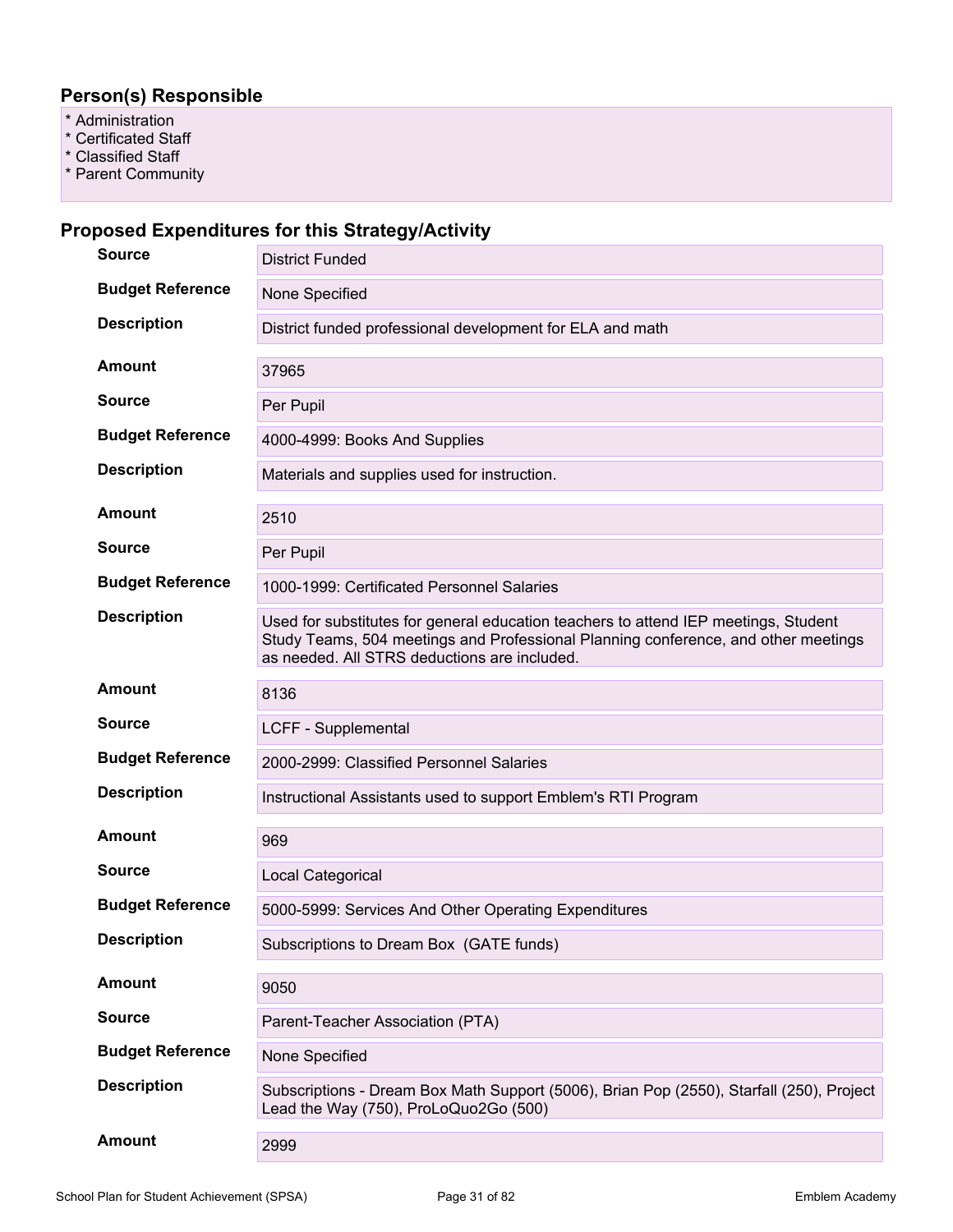| <b>Source</b>           | LCFF - Supplemental                                  |
|-------------------------|------------------------------------------------------|
| <b>Budget Reference</b> | 5000-5999: Services And Other Operating Expenditures |
| <b>Description</b>      | Subscriptions to Dream Box                           |
| Amount                  | 690                                                  |
| <b>Source</b>           | LCFF - Supplemental                                  |
| <b>Budget Reference</b> | 5000-5999: Services And Other Operating Expenditures |
| <b>Description</b>      | Subscription to Read Naturally Live                  |
| Amount                  | 5006                                                 |
| <b>Source</b>           | Parent-Teacher Association (PTA)                     |
| <b>Budget Reference</b> | None Specified                                       |
| <b>Description</b>      | Subscriptions to Dream Box                           |

## **Strategy/Activity 2**

### English Language Development

### **Instruction**

- \* Provide systematic ELD lessons for all ELs during school-wide, 30-minute block
- \* Classroom placement cluster students in classrooms by EL levels
- \* Use EL Achieve materials for Designated and Integrated EL Instruction
- \* Use ELD standards to plan instruction

\* Incorporate research based strategies that support EL learners (i.e. modeling, SDAIE techniques, total-physical response, graphic organizers, front-loading)

- \* Use sentence frames, visual aides, and realia
- \* Provide authentic speaking opportunities
- \* Utilize Constructing Meaning strategies

### Professional Development

- \* Use District ELD Coaches and ELD TOSA for professional development.
- \* Train staff on Constructing Meaning strategies

Instructional Assistant

\* Provide small group support (RTI)

Assessments to monitor progress

- \* CAASPP ELA
- \* ADEPT
- \* ELPAC
- \* Teacher created assessments
- \* EL Achieve assessments to modify instruction as needed

Purchase Materials and Supplies

\* Systematic ELD kits and other resources to support EL learners

Parent Engagement

\* Conduct regular ELAC meetings

\*Include parent education topics (basic overview of Systematic ELD program, legality of EL program, how teachers assist EL learners with understanding content areas, overview of Common Core standards, technology resources.) \* Invite PTA representative to discuss school activities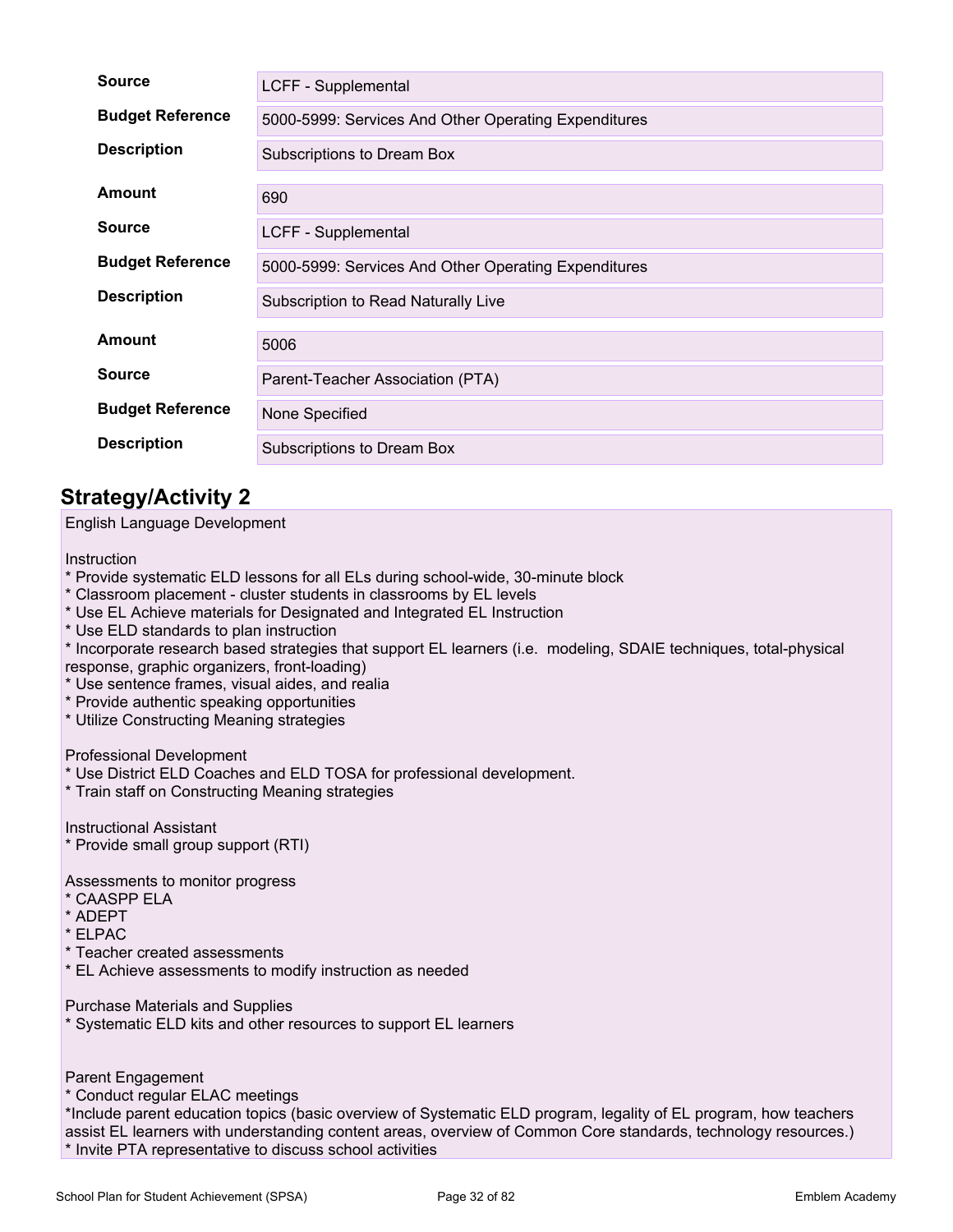- \* Offer babysitting during meetings
- \* Offer translation as needed
- \* Provide snacks for parents and children
- \* Provide overview of community and school resources
- \* Public library cards
- \* After school enrichment

### **Students to be Served by this Strategy/Activity**

English Language Learners

### **Timeline**

2019-2020 School Year

### **Person(s) Responsible**

- \* Administration
- \* Certificated Staff
- \* Classified Staff
- \* Parent Community

### **Proposed Expenditures for this Strategy/Activity**

| <b>Amount</b>           | 4011                                                                                                                  |
|-------------------------|-----------------------------------------------------------------------------------------------------------------------|
| <b>Source</b>           | LCFF - Supplemental                                                                                                   |
| <b>Budget Reference</b> | 4000-4999: Books And Supplies                                                                                         |
| <b>Description</b>      | * Materials and supplies<br>* CCSS Support Materials<br>* Technology resources<br>* See supplies for Reading and Math |
| <b>Source</b>           | LCFF - Supplemental                                                                                                   |
| <b>Budget Reference</b> | 2000-2999: Classified Personnel Salaries                                                                              |
| <b>Description</b>      | * Instructional Aide<br>(*See RTI Instructional Assistants)                                                           |
| Amount                  | 920                                                                                                                   |
| <b>Source</b>           | <b>LCFF - Supplemental</b>                                                                                            |
| <b>Budget Reference</b> | 1000-1999: Certificated Personnel Salaries                                                                            |
| <b>Description</b>      | *Certificated Substitute Costs                                                                                        |
| <b>Source</b>           | LCFF - Supplemental                                                                                                   |
| <b>Budget Reference</b> | 4000-4999: Books And Supplies                                                                                         |
| <b>Description</b>      | *ELAC meetings<br>*Copy Costs<br>*Food<br>(*See above budget amount)                                                  |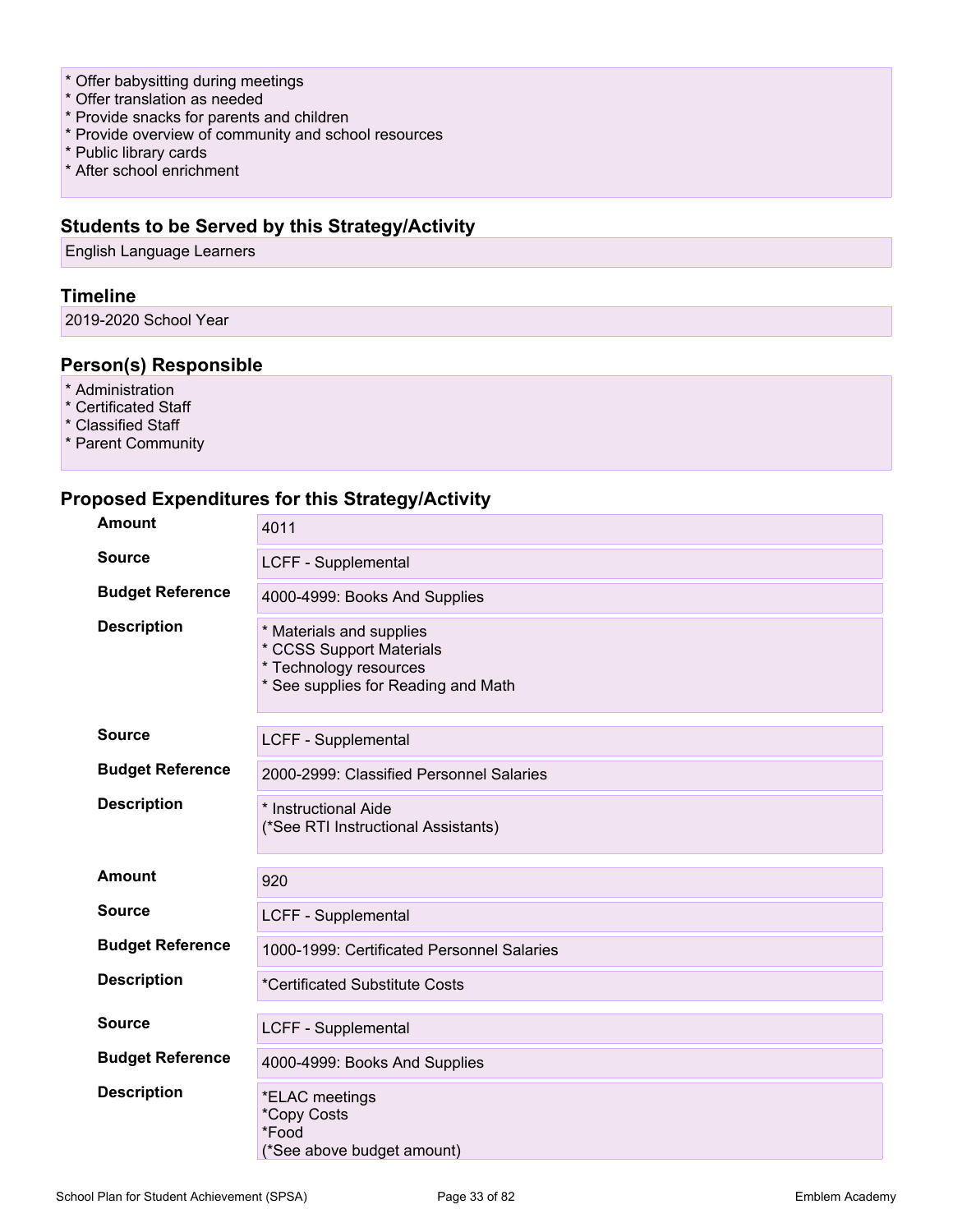## **Strategy/Activity 3**

### Science

Next Generation Science Standards (NGSS)

\* Purchase STEMscopes

Professional Development

- \* District professional development (NGSS Steering Committee and Coaches
- \* STEMScopes (on-gong)
- \* NGSS Implementation (Using the 5E model)
- \* NASA Presentations
- \* Extra Duty Extra Pay
- \* Attend NGSS symposiums and conferences (i.e. CSTA, California STEAM Conferences, STEMscopes)
- \* CAST Workshops/webinars

Collaborative Instructional Planning (CIP)

- \* Plan NGSS Lessons (Using the 5E model)
- \* Design Lessons to promote higher DOK levels
- \* Design activities that include rigor and complexity
- \* Develop pacing guides
- \* Teacher-created assessments

Integration of ESTEEM

- \* STEMinars
- \* Parent Nights (NASA BEST Program)
- \* Environmental Education Initiative (EEI)
- \* Engineering is Elementary (EIE)
- \* Project Lead The Way (PLTW)
- \* Flight Suit (NASA) Fridays
- \* Assemblies
- \* After School Enrichment
- \* School Gardens
- \* Ever-Fi
- \* Emblem Emporium (Engineering Design Process to Develop Product)
- \* Junior Achievement

Other Curriculum Integration

- \* Music (Through class plays and performances)
- \* In Class Field Trips (Placerita Nature Center, Captain Carl science)

### Resources

- \* STEAM lab materials and supplies
- \* California Science Framework

### Technology Resources

- \* Interactive Flat Panel
- \* Document Cameras
- \* Tablets
- \* Video Equipment
- \* Robotics
- \* Hand-held Digital Microscope
- \* Web Camera
- \* Zerotostem@weebly.com

### Partnerships/Grants

- \* LA Department of Water and Power
- \* SCEEC (COC)
- \* Donors Choose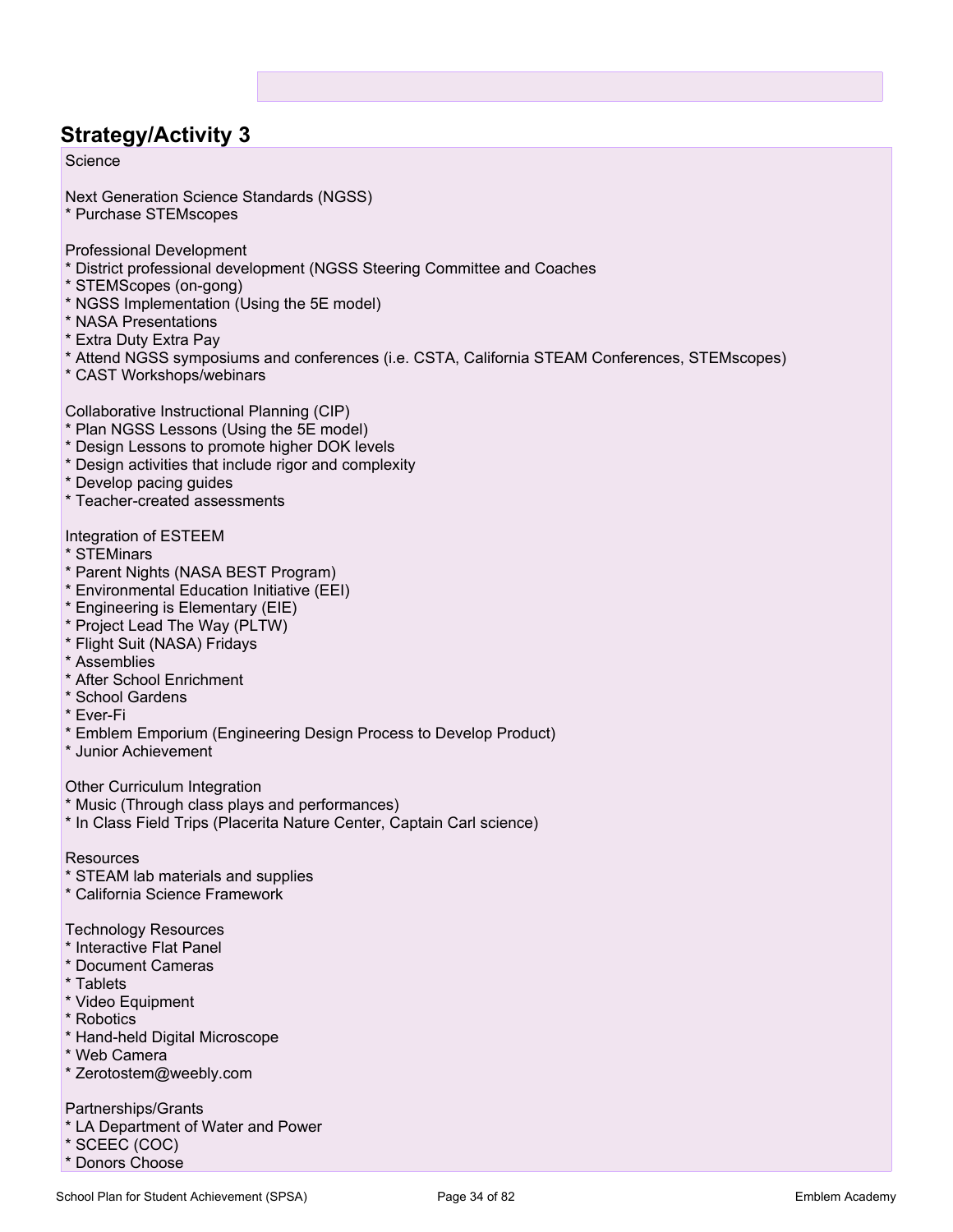### **Students to be Served by this Strategy/Activity**

All Students

### **Timeline**

2019-2020 School Year

### **Person(s) Responsible**

- \* Administration
- \* Certificated Staff
- \* Classified Staff
- \* Parent Community
- \* District Personnel

### **Proposed Expenditures for this Strategy/Activity**

| <b>Amount</b>           | 2700                                                                                                  |
|-------------------------|-------------------------------------------------------------------------------------------------------|
| <b>Source</b>           | Per Pupil                                                                                             |
| <b>Budget Reference</b> | 4000-4999: Books And Supplies                                                                         |
| <b>Description</b>      | * STEMscopes - Annual subscription for on-line curriculum                                             |
| Source                  | Donations                                                                                             |
| <b>Budget Reference</b> | 5800: Professional/Consulting Services And Operating Expenditures                                     |
| <b>Description</b>      | *STEMscopes - Continued Training - Lloyd Martinez (Rep)                                               |
| <b>Amount</b>           | 1000                                                                                                  |
| <b>Source</b>           | Parent-Teacher Association (PTA)                                                                      |
| <b>Budget Reference</b> | 5800: Professional/Consulting Services And Operating Expenditures                                     |
| <b>Description</b>      | *EIE Kits                                                                                             |
| <b>Amount</b>           | 750                                                                                                   |
| <b>Source</b>           | Parent-Teacher Association (PTA)                                                                      |
| <b>Budget Reference</b> | 5800: Professional/Consulting Services And Operating Expenditures                                     |
| <b>Description</b>      | Project Lead The Way License Fee                                                                      |
| <b>Source</b>           | Donations                                                                                             |
| <b>Budget Reference</b> | None Specified                                                                                        |
| <b>Description</b>      | * LADWP (2750) for misc. budget request<br>* PLTW Materials - PTA<br>* Awards Materials - LADWP & PTA |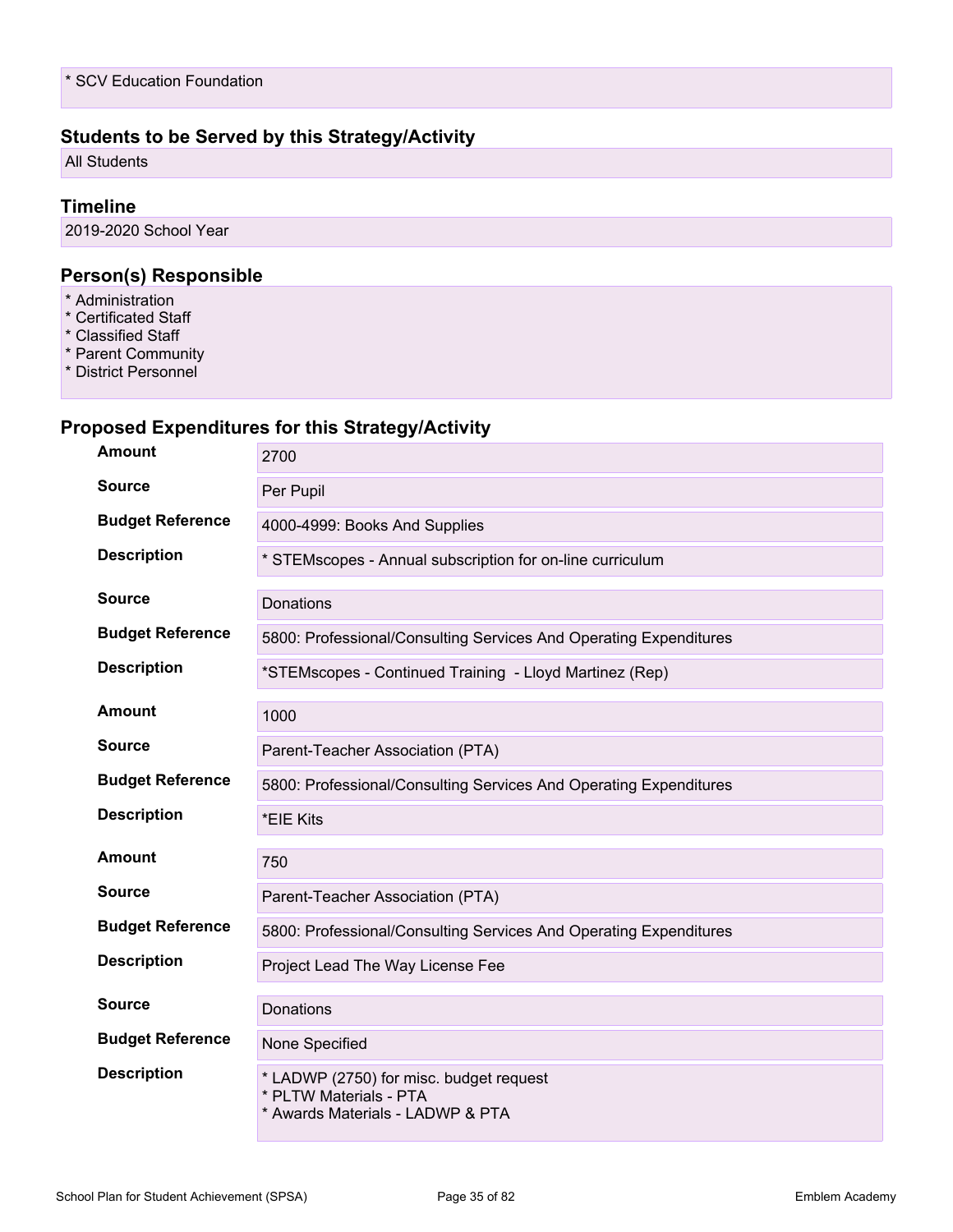| <b>Source</b>           | <b>District Funded</b>                       |
|-------------------------|----------------------------------------------|
| <b>Budget Reference</b> | None Specified                               |
| <b>Description</b>      | District Professional Development (NGSS)     |
| <b>Amount</b>           | 50                                           |
| <b>Source</b>           | Parent-Teacher Association (PTA)             |
| <b>Budget Reference</b> | 4000-4999: Books And Supplies                |
| <b>Description</b>      | NASA BEST Family Night                       |
| <b>Amount</b>           | 18800                                        |
| <b>Source</b>           | Parent-Teacher Association (PTA)             |
| <b>Budget Reference</b> | None Specified                               |
| <b>Description</b>      | Field Trips (in and out of school)           |
| Amount                  | 7000                                         |
| <b>Source</b>           | Parent-Teacher Association (PTA)             |
| <b>Budget Reference</b> | 4000-4999: Books And Supplies                |
| <b>Description</b>      | Purchase materials for STEM (i.e. STEMinars) |
| <b>Amount</b>           | 750                                          |
| <b>Source</b>           | Per Pupil                                    |
| <b>Budget Reference</b> | 7000-7439: Other Outgo                       |
| <b>Description</b>      | <b>Attend CSTA Conference</b>                |

## **Strategy/Activity 4**

Physical Education

Regular exercise

- \* 200 minutes/10 days
- \* SPARK curriculum
- \* Go Noodle

Equipment

- \* Purchase new equipment that aligns with SPARK curriculum
- \* Purchase replacement equipment

Emblem Cardio Kids APEX Fun Run

### **Students to be Served by this Strategy/Activity**

All Students

### **Timeline**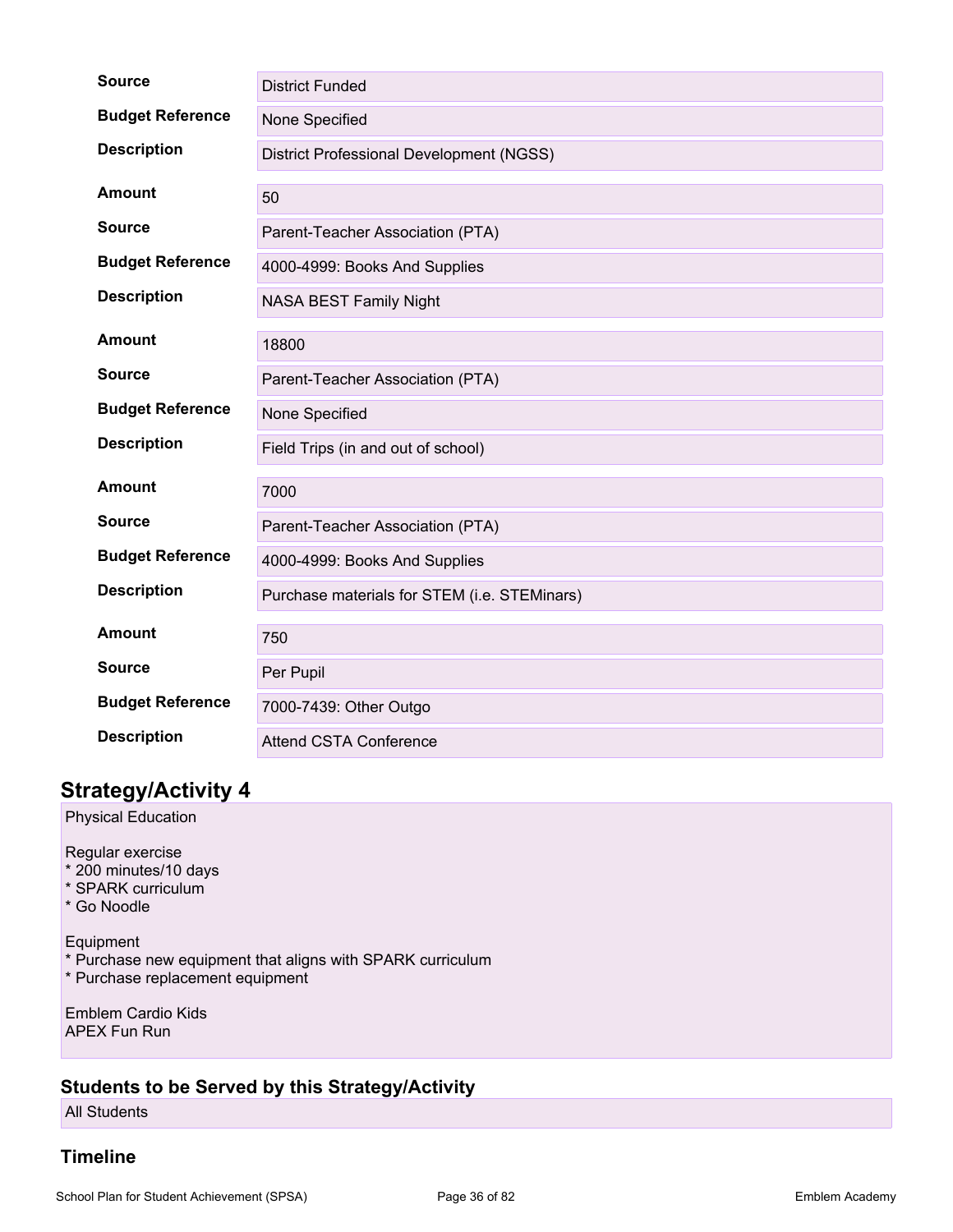#### **Person(s) Responsible**

\* Certificated Staff

\* District Personnel (TOSA)

#### **Proposed Expenditures for this Strategy/Activity**

| <b>Source</b>           | District Funded               |
|-------------------------|-------------------------------|
| <b>Budget Reference</b> | 4000-4999: Books And Supplies |
| <b>Description</b>      | * Materials and supplies      |

## **Strategy/Activity 5**

Visual and Performing Arts (VAPA)

\* Art Instruction through Susan Blake

\* Kennedy Arts Training

\* Kennedy-trained teachers continue to create lessons and activities integrating VAPA standards and Common Core to be used by all teachers

- \* Kennedy-trained teachers provide professional development for interested teachers for integrating arts in the classroom
- \* Dramatic Performances Grade level performances and CORE Speaking and Listening (i.e. Bad Wolf Press)
- \* Meet the Masters
- \* Direct drawing lessons focusing on lines, curves, shapes
- \* Disciplined Based Art Education (DBAE)
- \* Fundamentals of Music (notes, vocabulary/language of the discipline terms)
- \* Implement directed art lessons on video (California Streaming)
- \* Art Attack
- \* Art With Joy
- \* Technical Art (Logic)
- \* Student Broadcast
- \* ESTEEM Expo

## **Students to be Served by this Strategy/Activity**

All Students

#### **Timeline**

2019-2020 School Year

## **Person(s) Responsible**

- \* Administration
- \* Certificated Staff
- \* Classified Staff
- \* Parent Community
- \* District Personnel

## **Proposed Expenditures for this Strategy/Activity**

| <b>Source</b>           | District Funded               |
|-------------------------|-------------------------------|
| <b>Budget Reference</b> | 4000-4999: Books And Supplies |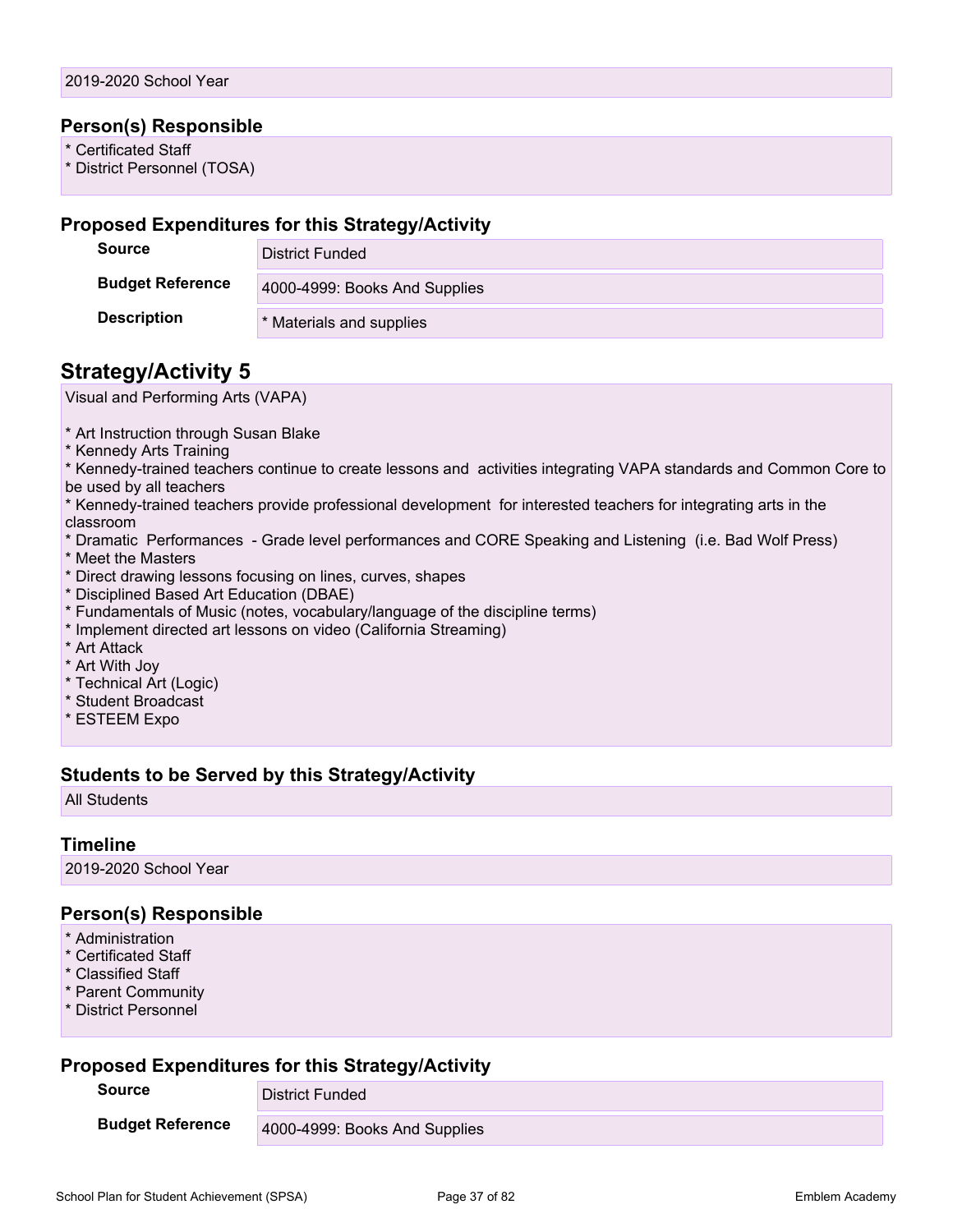| <b>Description</b>      | Drumming for Grade 4                                                                       |
|-------------------------|--------------------------------------------------------------------------------------------|
| Amount                  | 12500                                                                                      |
| <b>Source</b>           | Parent-Teacher Association (PTA)                                                           |
| <b>Budget Reference</b> | 5800: Professional/Consulting Services And Operating Expenditures                          |
| <b>Description</b>      | * Contracts - Susan Blake - In house art teacher (6 sessions)                              |
| <b>Source</b>           | <b>District Funded</b>                                                                     |
| <b>Budget Reference</b> | 5800: Professional/Consulting Services And Operating Expenditures                          |
| <b>Description</b>      | Professional Development (i.e. Kennedy Center Training)                                    |
| Amount                  | 7000                                                                                       |
| <b>Source</b>           | Parent-Teacher Association (PTA)                                                           |
| <b>Budget Reference</b> | 7000-7439: Other Outgo                                                                     |
| <b>Description</b>      | Purchase broadcasting equipment for "'Ello Emblem" - Student directed morning<br>broadcast |

## **Strategy/Activity 6**

**Technology** 

Instruction

\* Teachers provide students the opportunity to practice and apply keyboarding skills (keyboarding Without Tears, Google Classroom)

- \* Teachers integrate technology into lessons and student products
- \* Purchase materials and supplies to support Project Lead The Way (PLTW) and Engineering in Elementary (EIE)
- \* Continued implementation of "Handwriting without Tears" Program (Software component for K)

Professional Development

- \* Train teachers in Project Lead The Way
- \* Teachers to receive training for new flat panels and Chrome Books

Technology Resources and On-line Resources

- \* Interactive Flat Panel
- \* Document Cameras
- \* Tablets
- \* Video equipment
- \* Robotics
- \* Common Sense Media
- \* Interland (Google)
- \* Teacher web sites
- \* zerotostem@weebly.com

## **Students to be Served by this Strategy/Activity**

All Students

## **Timeline**

2019-2020 School Year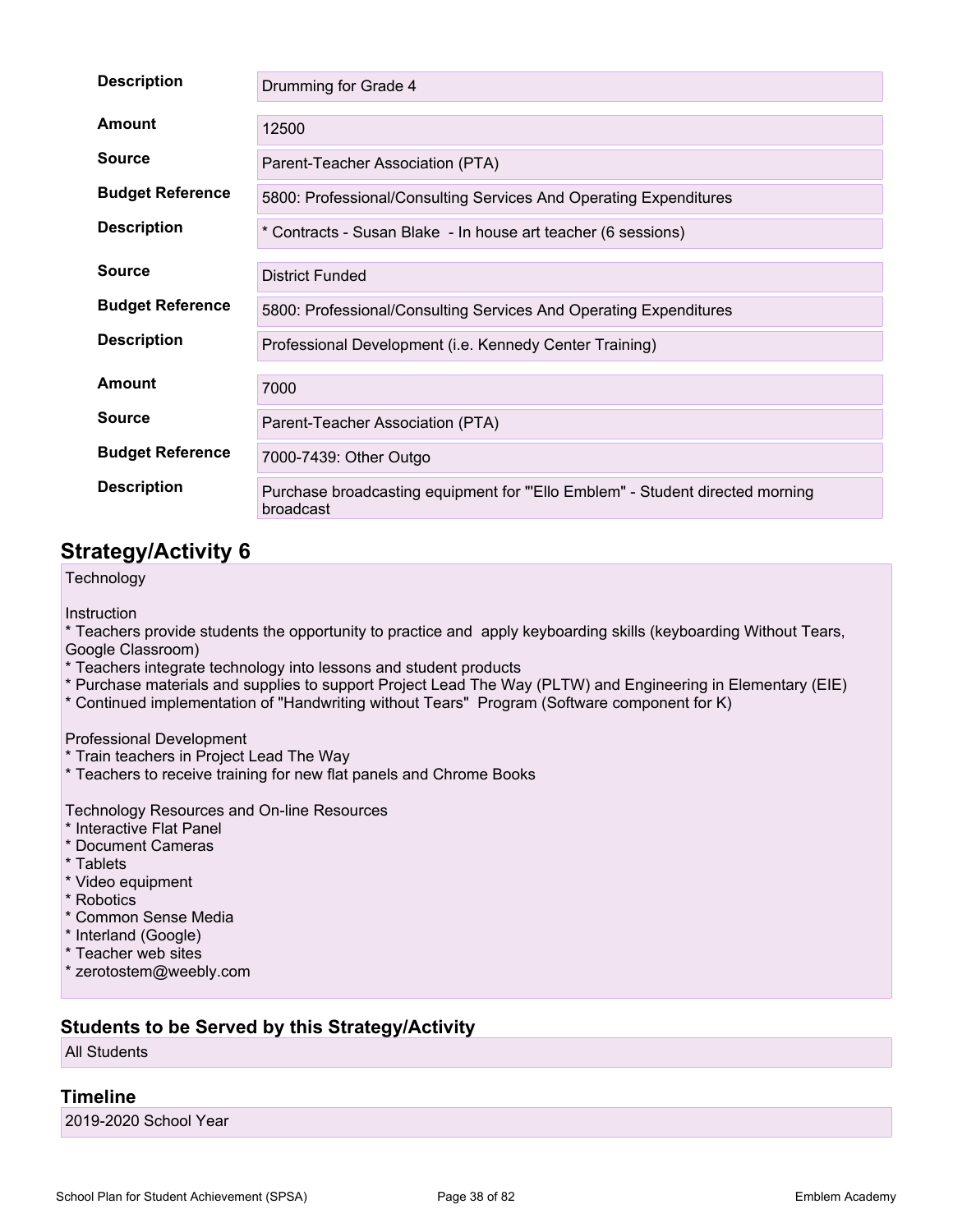## **Person(s) Responsible**

- \* Administration
- \* Certificated Staff
- \* Classified Staff
- \* Parent Community
- \* District Personnel

#### **Proposed Expenditures for this Strategy/Activity**

| <b>Source</b>           | <b>District Funded</b>           |
|-------------------------|----------------------------------|
| <b>Budget Reference</b> | 4000-4999: Books And Supplies    |
| <b>Description</b>      | <b>Handwriting Without Tears</b> |
| <b>Amount</b>           | 3000                             |
| <b>Source</b>           | Parent-Teacher Association (PTA) |
| <b>Budget Reference</b> | 4000-4999: Books And Supplies    |
| <b>Description</b>      | Project Lead The Way             |
| <b>Amount</b>           | 12000                            |
| <b>Source</b>           | Parent-Teacher Association (PTA) |
| <b>Budget Reference</b> | None Specified                   |
| <b>Description</b>      | Technology purchase              |

## **Strategy/Activity 7**

#### Social Studies

Professional Development On-going professional development offered by SUSD or outside agency (i.e. LACOE) On-going professional development at staff meetings

**Resources** 

- \* Purchase supplies and materials to support learning
- \* Education and the Environment Initiative (EEI)
- \* CalSnap
- \* Music
- \* Field Trips
- \* Scholastic News (Digital)
- \* Grant Writing Keeping History Alive

Technology Resources

- \* Interactive Flat Panel
- \* Individual Chrome Books and/or Computer Lab

Collaborative Instructional Planning (CIP)

- \* Design Lessons to promote higher DOK levels
- \* Professional Development New SS Framework

#### Assessments:

- \* Pre and post test
- \* Teacher created assessments
- \* Publisher created assessment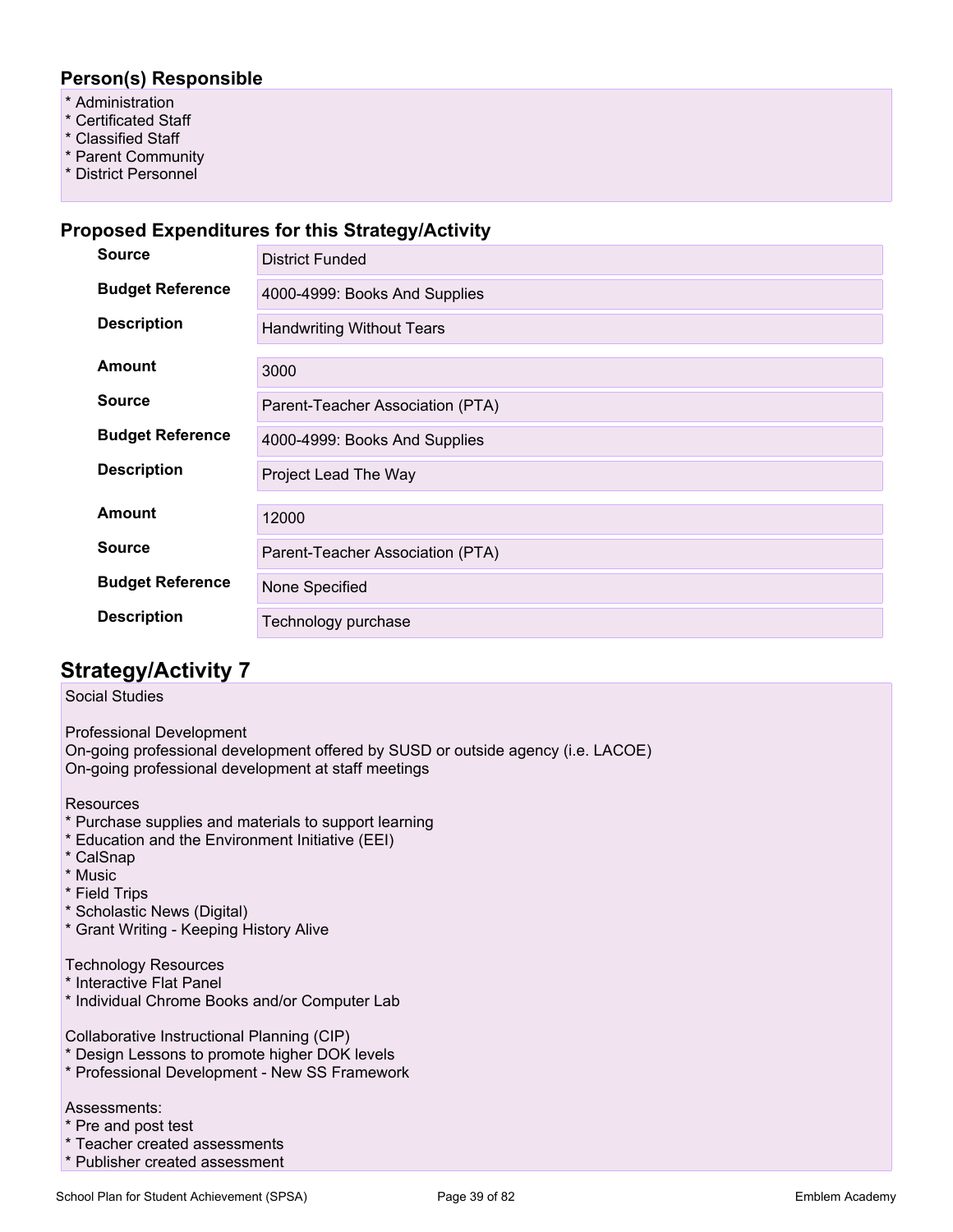## **Students to be Served by this Strategy/Activity**

All Students

#### **Timeline**

2019-2020 School Year

#### **Person(s) Responsible**

- \* Administration
- \* Certificated Staff
- \* Classified Staff
- \* Parent Community

#### **Proposed Expenditures for this Strategy/Activity**

| <b>Source</b>           | District Funded                                                                                                                                                                                                                                                                                                                           |
|-------------------------|-------------------------------------------------------------------------------------------------------------------------------------------------------------------------------------------------------------------------------------------------------------------------------------------------------------------------------------------|
| <b>Budget Reference</b> | 4000-4999: Books And Supplies                                                                                                                                                                                                                                                                                                             |
| <b>Description</b>      | * Materials and supplies                                                                                                                                                                                                                                                                                                                  |
|                         |                                                                                                                                                                                                                                                                                                                                           |
| <b>Source</b>           | None Specified                                                                                                                                                                                                                                                                                                                            |
| <b>Description</b>      | On-going professional development provided to staff and administration. Emblem has<br>one teacher who attended the Williamsburg Academy. She has been trained on the new<br>California Framework. Teachers may attend professional development offered by SUSD,<br>at staff meetings, or invitation to attend an outside agency workshop. |

## **Strategy/Activity 8**

Special Education

Professional Development

#### Planning

\* Provide planning time to create lessons

#### **Materials**

\* Purchase materials and supplies- Incorporate Structured Teaching with individual work stations

#### Student Opportunities

- \* Circle of Friends
- \* Peer Buddies
- \* Community Based Instruction (CBI)

#### STEM

\* Purchase materials to support RAP STEMinars (PTA)

#### **Students to be Served by this Strategy/Activity**

All Students

#### **Timeline**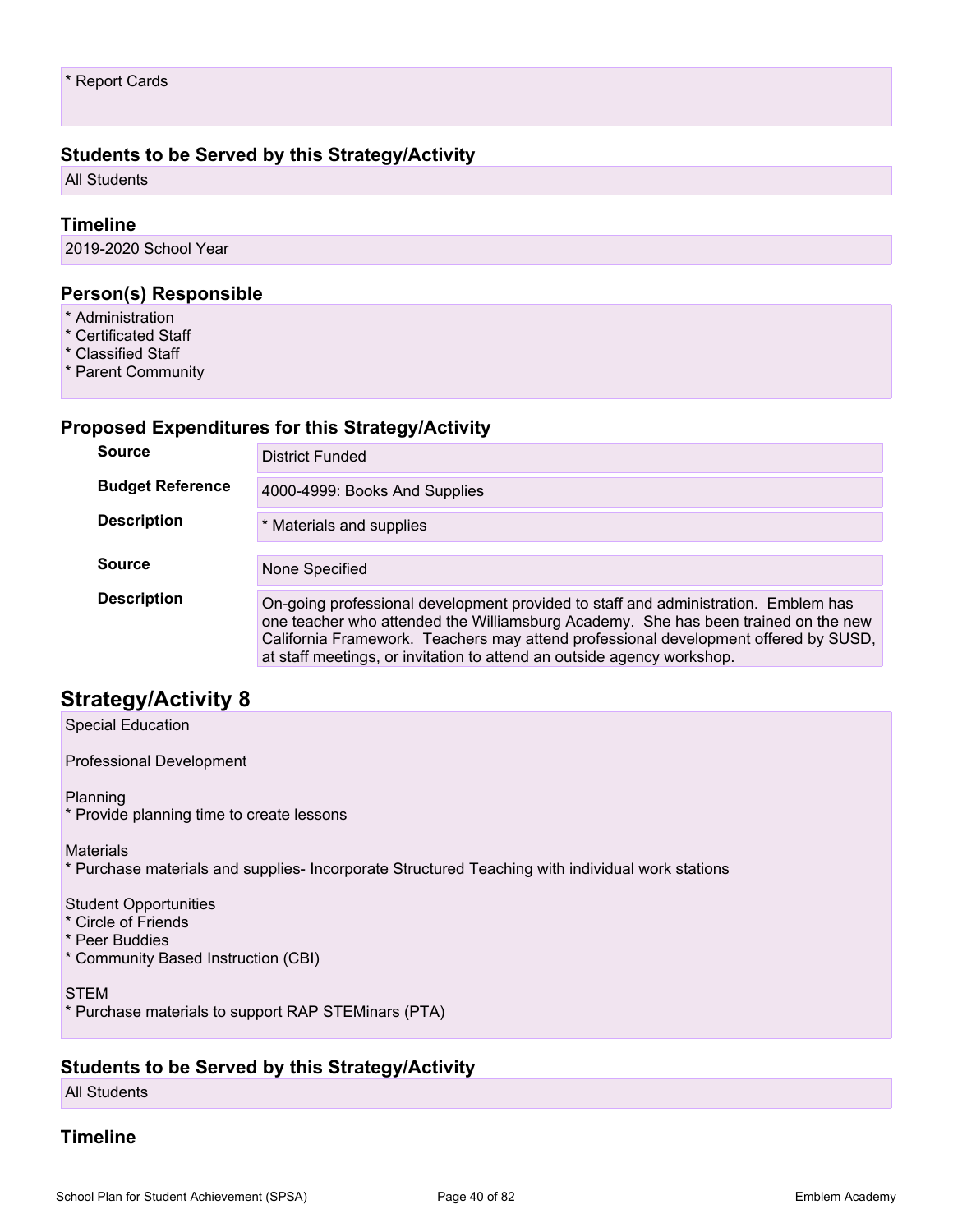#### **Person(s) Responsible**

- \* Administration
- \* Certificated Staff
- \* Classified Staff
- \* Parent Community
- \* District Personnel

#### **Proposed Expenditures for this Strategy/Activity**

| <b>Source</b>           | Per Pupil                                                                                                    |
|-------------------------|--------------------------------------------------------------------------------------------------------------|
| <b>Budget Reference</b> | 4000-4999: Books And Supplies                                                                                |
| <b>Description</b>      | * Materials and supplies<br>* Technology resources<br>(See Supplies and Materials account from ELA and Math) |

## **Strategy/Activity 9**

Gifted and Talented Education (GATE)

GATE Identification

\* Provide universal GATE screening for all 3rd grade students as well as other students by parent or teacher request

GATE Strategies

\* Teachers continue to implement differentiated instruction using depth and complexity icons

- \* Dream Box to extend math learning
- \* Living Museum a social studies extension
- \* Toastmasters extension project
- \* Participation in ESTEEM Expo
- \* Teachers attend GATE workshops
- \* CORE Grade 5-6 school newspaper project
- \* Full STEAM Ahead Lunch GATE Group with authentic student project presentations

Materials and Supplies

\* Purchase materials and supplies to support differentiated instruction in the classroom

Parent Education

- \* Purchase materials and supplies to support parent education GATE parent meeting
- \* Family Evening Activity (Living Museum)

\* Food

#### **Students to be Served by this Strategy/Activity**

All Students

#### **Timeline**

2018-2019 School Year

## **Person(s) Responsible**

\* Emblem Staff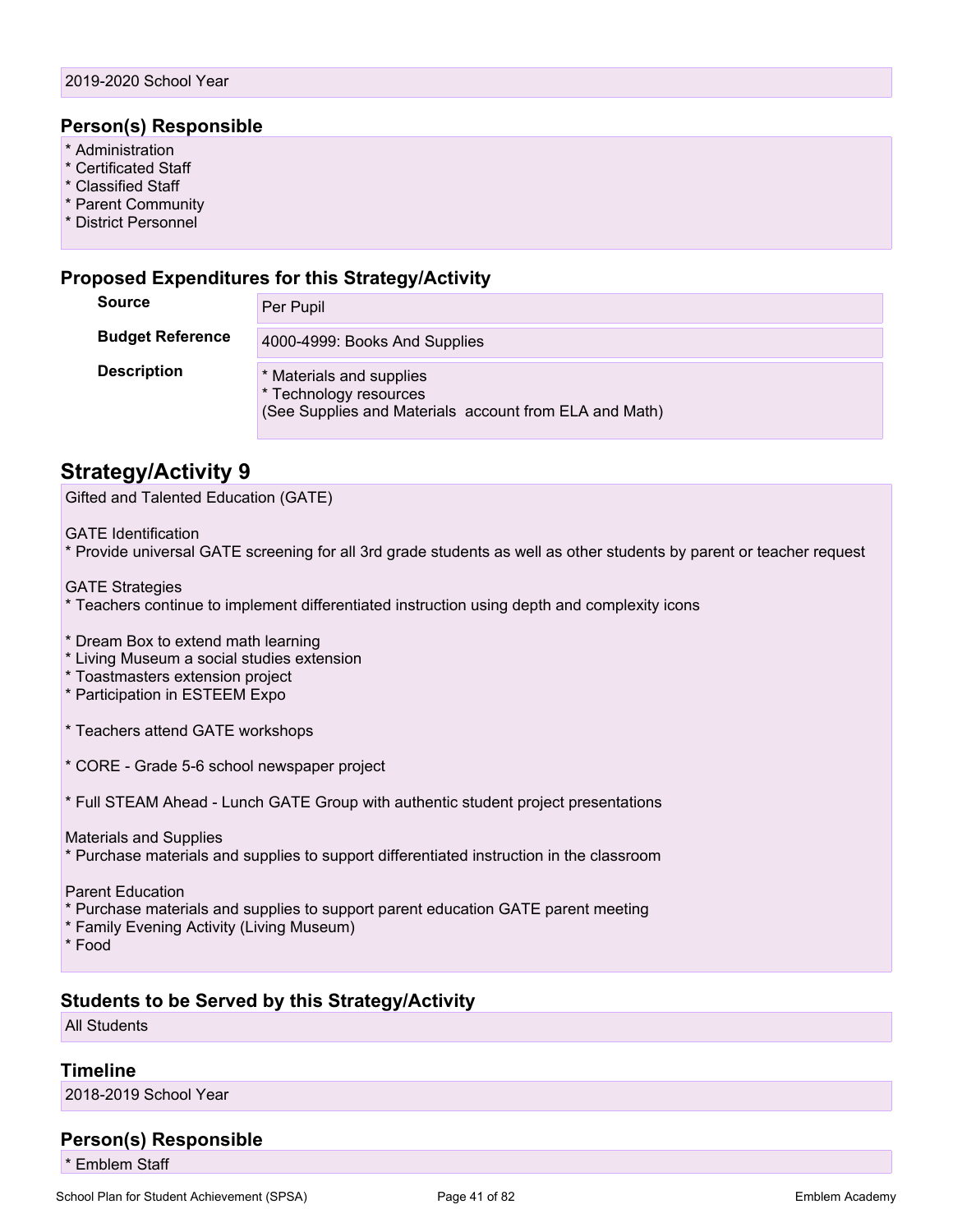## **Proposed Expenditures for this Strategy/Activity**

| <b>Amount</b>           | 51                                                                 |
|-------------------------|--------------------------------------------------------------------|
| <b>Source</b>           | Local Categorical                                                  |
| <b>Budget Reference</b> | 4000-4999: Books And Supplies                                      |
| <b>Description</b>      | * Materials and Supplies (GATE)<br>* Food for GATE Parent Evenings |
| Amount                  | 920                                                                |
| <b>Source</b>           | Local Categorical                                                  |
| <b>Budget Reference</b> | 1000-1999: Certificated Personnel Salaries                         |
| <b>Description</b>      | * Certificated Substitute Teacher (GATE)                           |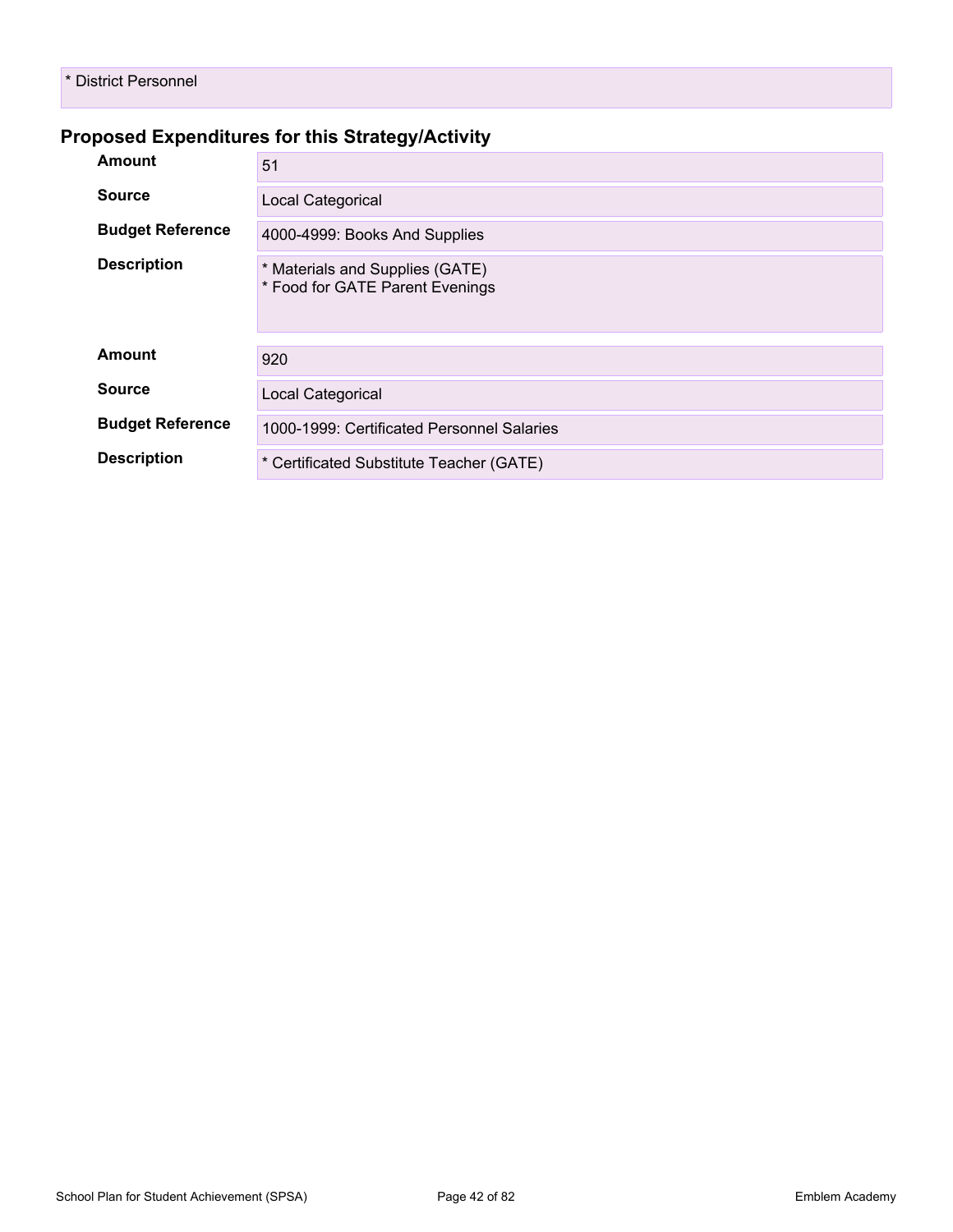# **Goals, Strategies, & Proposed Expenditures**

# **Goal 2**

## **Subject**

Purposeful student, teacher, and parent engagement

## **Goal Statement**

- 1. Parent Involvement
- \* Increase parent involvement
- \* Continue meaningful communication with all stakeholders
- \* Continue to seek parent input in decision making
- 2. Pupil Engagement
- \* Decrease Chronic Absenteeism Rate to 4% (17-18 Rate = 5%)
- \* Maintain 17-18 Suspension Rate = 0
- \* Increase Attendance Rate to 97%
- \* Decrease Truancy Rate by 2%
- 3. School Climate
- \* Increase student and teacher sense of safety and school connectedness (Baseline Data)
- \* Continue to maintain less than 0.4% suspension rate for the 2018-2019 school year (District average)
- \* Continue to maintain 0.0 expulsions for the 2017-2018 school year (District average)

# **LCAP Goal**

Increase meaningful and purposeful student and parent engagement

## **Basis for this Goal**

- 1. Parent Involvement (Include Parent Engagement opportunities)
- \* Parent responses on Site Council Parent Survey
- \* Parent attendance at Site Council Meetings
- \* Parent attendance at PTA Meetings
- \* Parent attendance at school events (i.e. Fall Festival, Family Nights, Special events)
- \* Parent attendance at ELAC meetings and ELD Family Nights
- \* Parent attendance at GATE Meetings
- \* PTA volunteer minutes
- \* Parent attendance at Parent Conferences
- 2. Pupil Engagement
- \* Data Analysis
- \* Student Chronic Absenteeism Rate = 5%
- $*$  16-17 Attendance Rate = 96.7%
- $*$  17-18 Attendance Rate =  $96.4\%$
- $*$  15-16 >18 Excused Absences = 36
- $*$  16-17 >18 Excused Absences = 28
- $*$  17-18 >18 Excused Absences = 22
- \* 15-16 Students with >10% Chronic Excused Absences = (5.1%)
- \* 16-17 Students with >10% Chronic Excused Absences = (3.8%)
- \* 17-18 Students with >10% Chronic Excused Absences = (2.6%)
- \* 15-16 Suspension Rate = 1 student
- \* 16-17 Suspension Rate = 3 students
- \* 17-18 Suspension Rate = 0 students
- $*$  15-16 Population Truant = 16.7%
- $*$  16-17 Population Truant = 14.0%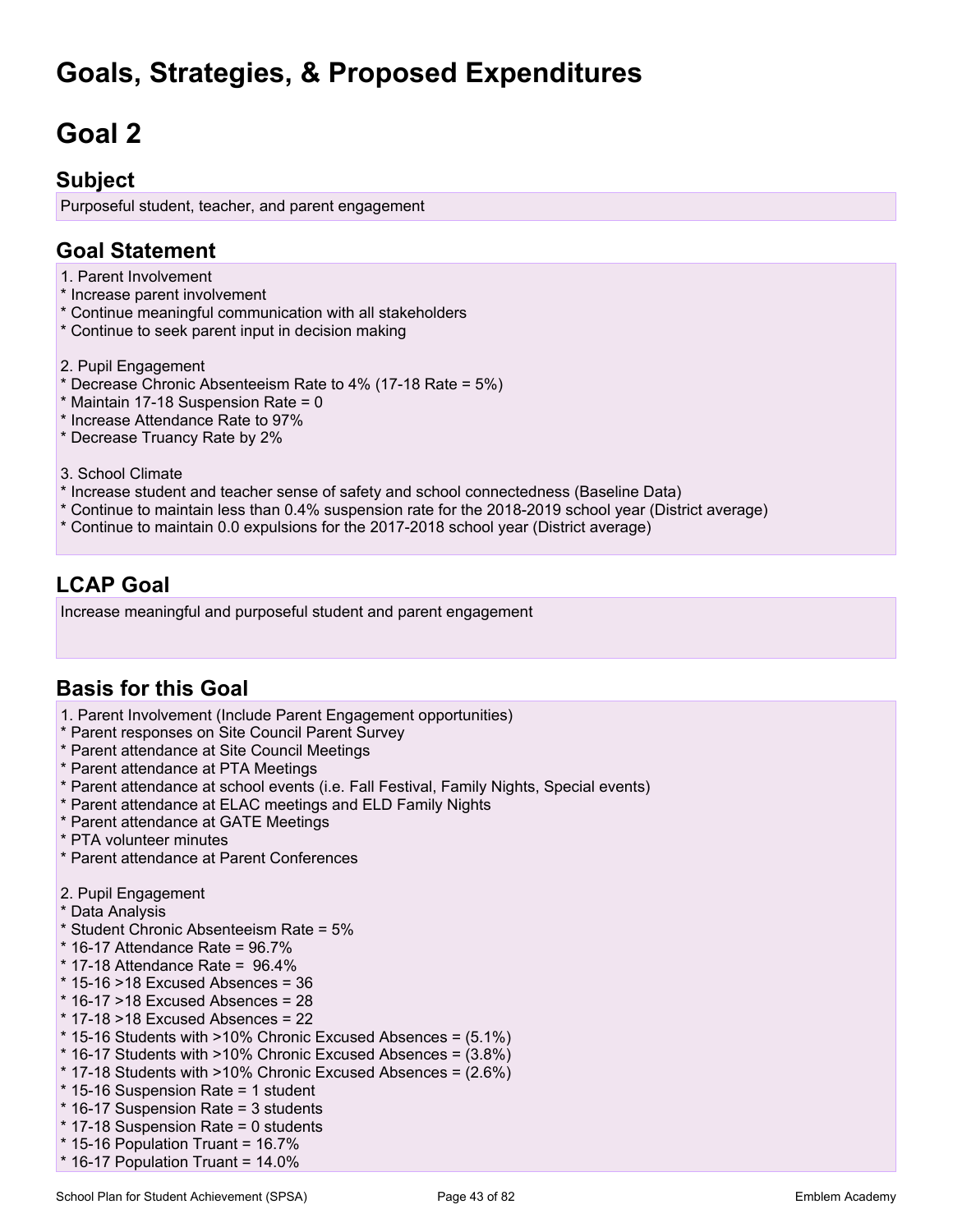#### 3. School Climate

- \* Student Information System
- \* Responses on Site Council Survey
- \* Responses on Teacher Survey
- \* Responses on Student Survey

## **Expected Annual Measurable Outcomes**

| <b>Metric/Indicator</b>                        | <b>Baseline</b>      | <b>Expected Outcome</b> |
|------------------------------------------------|----------------------|-------------------------|
| Student Chronic Absenteeism Rate               | $2017 - 18 = 5\%$    | Decrease to 4%          |
| Attendance Rate                                | $2017 - 18 = 96.4\%$ | Increase to 97%         |
| >18 Excused Absences                           | $2017 - 18 = 22$     | Decrease to 20          |
| Students with >10% Chronic Excused<br>Absences | $2017 - 18 = 2.6\%$  | Decrease to 2.0%        |
| <b>Student Suspension Rate</b>                 | $2017 - 18 = 0$      | Maintain at 0%          |
| <b>Truancy Rate</b>                            | $17-18 = 18%$        | Decrease to 16%         |

## **Planned Strategies/Activities**

## **Strategy/Activity 1**

Parent Involvement

Schedule and conduct parent meetings:

- \* Regional Autism Program
- \* GATE
- \* ELAC (provide childcare and snacks)
- \* Site Council
- \* PTA
- \* Food at parent meetings

Provide Translation

- \*Parent conferences
- \*ELAC meetings
- \*IEP Meetings
- \*SST Meetings
- \*504s

ESTEEM:

- \* Continue to work with PTA to align Family Nights with Emblem's ESTEEM focus
- \* Inform parents of STEM related events through weekly newsletter
- \* STEMinar Open House
- \* ESTEEM Expo
- \* BEST Family Night
- \* Emblem Emporium
- \* STEMinar Open House

Regional Autism Program:

- \*\* RAP Parent meetings
- \* Accommodations for entry to school functions

Other Parent Opportunities: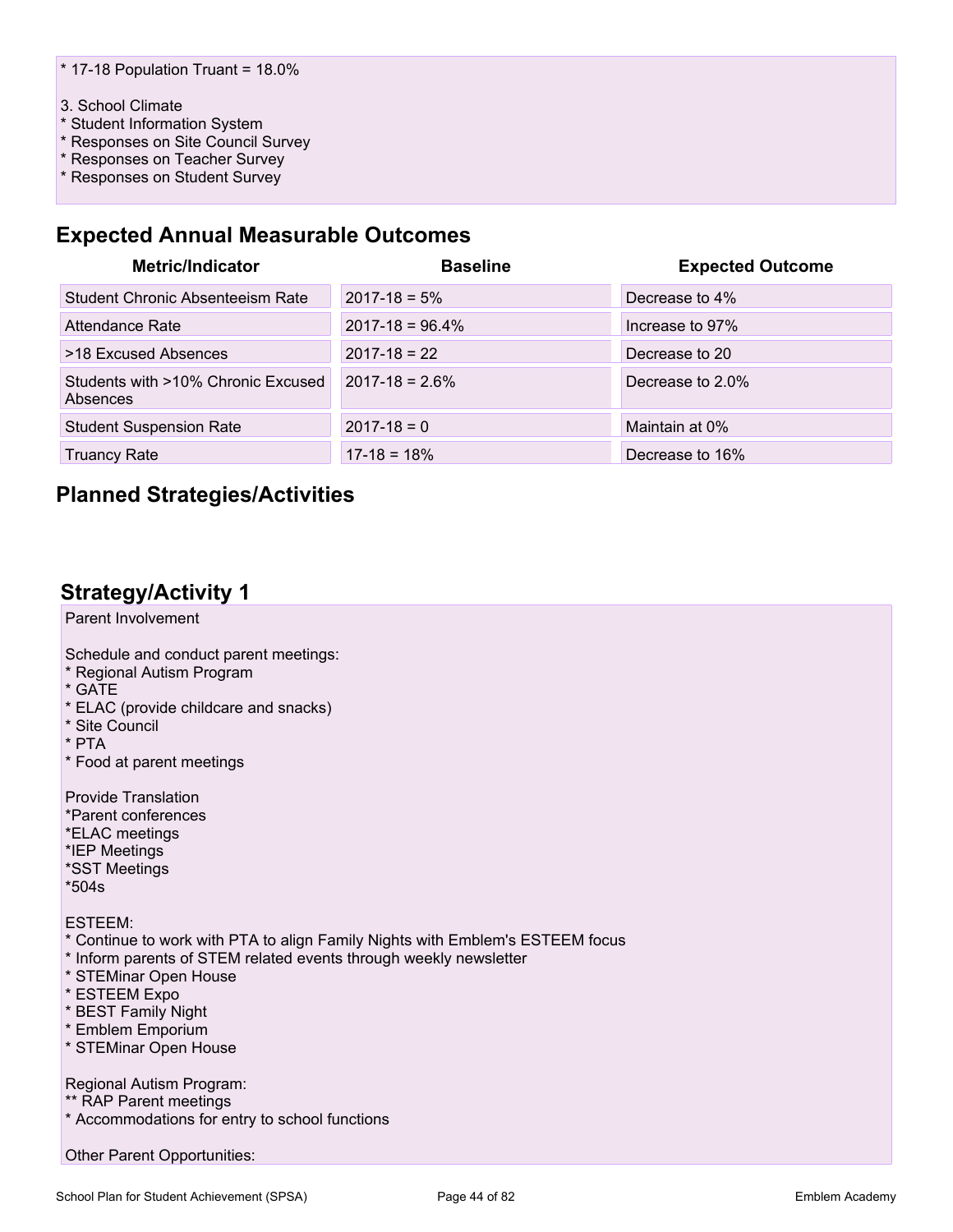- \* Volunteerism
- \* Open House
- \* Back To School Night
- \* Volunteer Recognition Tea (\*\*PTA and Staff sponsored)
- \* Mother/Son & Father/Daughter Events
- \* Grade Level Performances
- \* Junior Achievement
- \* Fall Festival
- \* Award Assemblies
- \* Restaurant Nights
- \* Family Night (Winter and Spring)
- \* Cardio Kids
- \*\* Reflections
- \*\* Career Day
- \*\* Patriot Day
- \*\* Back to School Breakfast
- \*\* Parent Education (Social Media, Community Resource Fair) PTA 5000
- \*\* Book Fair
- \*\* Art Night
- (\*\* PTA Sponsored)

School/Teacher Communication:

- \* Tuesday Folders
- \* School Newsletter Eagle Flyer
- \* Constant Contact/Infinite Campus/Parent Square/Twitter
- \* Classroom Newsletters/Emails
- \* Class Websites
- \* Shutterfly (Room Parents)

## **Students to be Served by this Strategy/Activity**

All Students

#### **Timeline**

2019-2020 School Year

#### **Person(s) Responsible**

- \* Administration
- \* Certificated Staff
- \* Classified Staff
- \* Parent Community (i.e. PTA)

## **Proposed Expenditures for this Strategy/Activity**

| Amount                  | 150                                                              |
|-------------------------|------------------------------------------------------------------|
| <b>Source</b>           | LCFF - Supplemental                                              |
| <b>Budget Reference</b> | None Specified                                                   |
| <b>Description</b>      | Food at ELAC Parent Meetings (See Materials and Supplies Goal 1) |
| Amount                  | 1000                                                             |
| <b>Source</b>           | Parent-Teacher Association (PTA)                                 |
| <b>Budget Reference</b> | None Specified                                                   |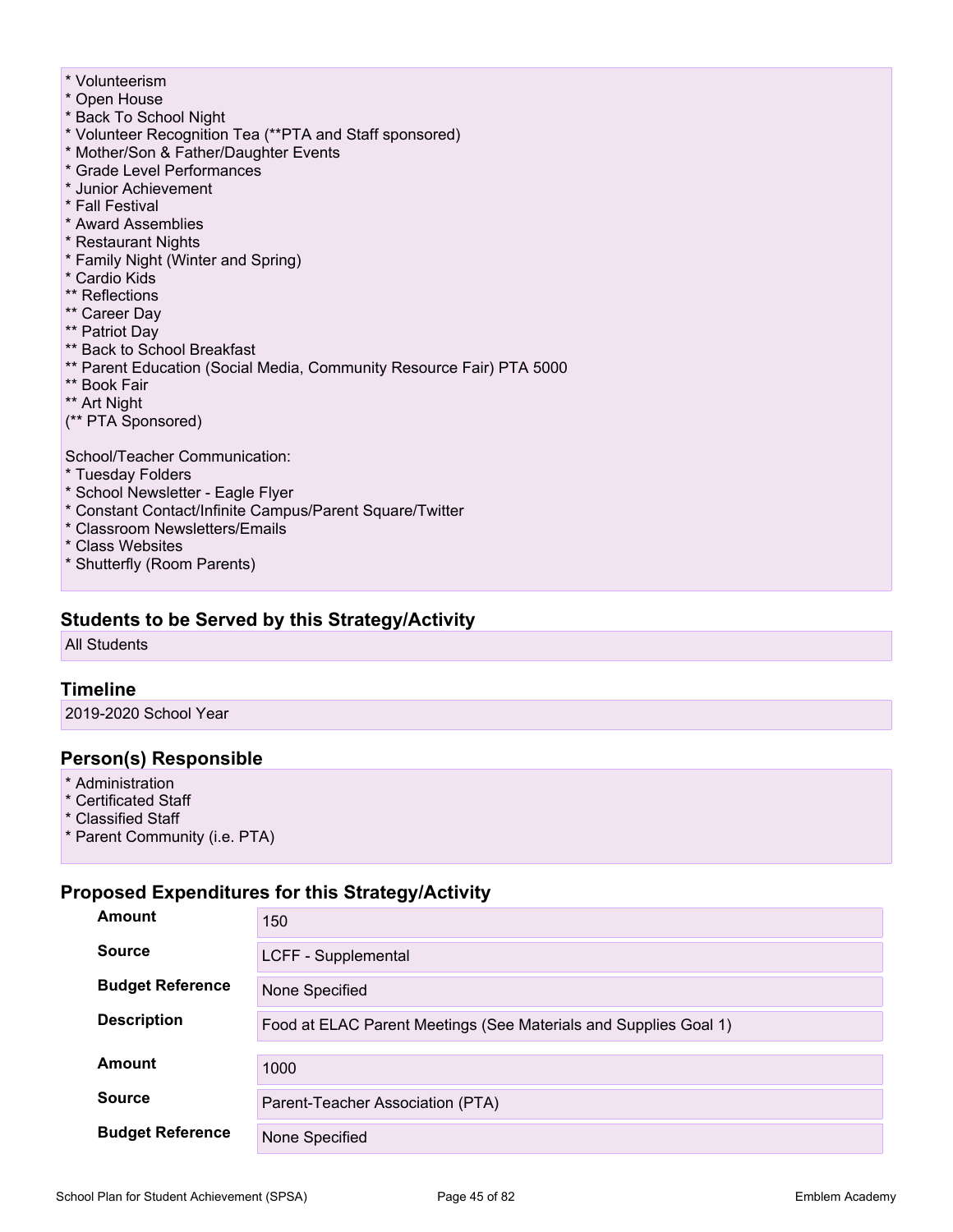## **Strategy/Activity 2**

Pupil Engagement

Provide Reminders

- \* Monday Flag Ceremony
- \* "Ello Emblem" (Morning Broadcast)
- \* School newsletter about tardies and regular attendance
- \* Notify parents regularly of student attendance
- \* ELAC Meetings
- \* PTA Meetings
- \* Site Council Meetings

Attendance Meetings

- \* SART
- \* SARB

Incentives

- \* Monthly "Class Competition" with winner announced at the Monday Flag Ceremony or on the Broadcast
- \* Each student to track attendance on a weekly basis. Incentives given if class can meet the weekly goal.
- \* Awards and certificates

## **Students to be Served by this Strategy/Activity**

All Students

#### **Timeline**

2019-2020 School Year

#### **Person(s) Responsible**

- \* Administration
- \* Certificated Staff
- \* Classified Staff
- \* Parent Community

## **Proposed Expenditures for this Strategy/Activity**

| Amount                  | 150                                                      |
|-------------------------|----------------------------------------------------------|
| <b>Source</b>           | Per Pupil                                                |
| <b>Budget Reference</b> | 4000-4999: Books And Supplies                            |
| <b>Description</b>      | Awards/Certificates                                      |
|                         |                                                          |
| <b>Source</b>           | Parent-Teacher Association (PTA)                         |
| <b>Budget Reference</b> | None Specified                                           |
| <b>Description</b>      | <b>Broadcast Equipment</b><br>*See VAPA Budget in Goal 1 |

## **Strategy/Activity 3**

School Climate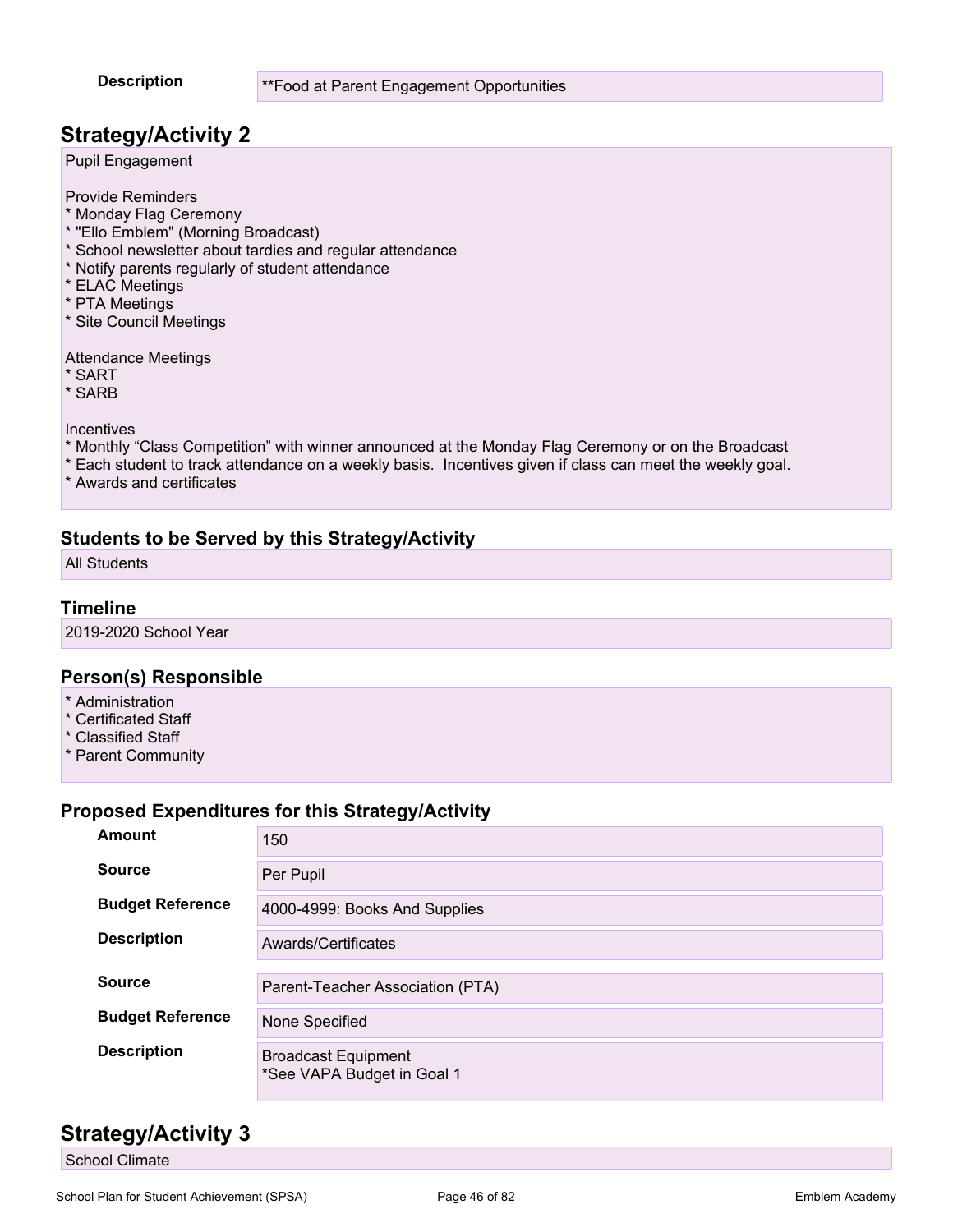Implement school-wide Character Counts programs

- \* Impact Gold Tickets
- \* Student of the Month
- \*PBIS materials
- \* Monthly Pillar Focus

#### Assemblies

- \* Promote character building
- \* Promote anti-bullying education
- \* Monday Flag Ceremonies
- \* Autism awareness

#### Special Programs

- \* Circle of Friends
- \* Positive Behavior Intervention and Supports (PBIS)
- \*Caring Schools Community

#### **Other**

- \* Student Council & Spirit Events
- \* Class Buddies
- \* Classroom Meetings
- \* Student Developed School Newspaper

#### **Safety**

- \* Emergency Safety Supplies
- \* Provide Traffic Control Officer to improve traffic flow during arrival and dismissal times
- \* Raptor
- \* Automatic Door Locks
- \* Student Valet
- \* Single Point Entry

## **Students to be Served by this Strategy/Activity**

All Students

#### **Timeline**

2019-2020 School Year

#### **Person(s) Responsible**

- \* Administration
- \* Certificated Staff
- \* Classified Staff
- \* Parent Community

#### **Proposed Expenditures for this Strategy/Activity**

| <b>Source</b>           | Per Pupil                                                                                               |
|-------------------------|---------------------------------------------------------------------------------------------------------|
| <b>Budget Reference</b> | 4000-4999: Books And Supplies                                                                           |
| <b>Description</b>      | Materials and Supplies (Certificates, awards, etc.)<br>* See Materials and Supplies Per Pupil in Goal 1 |
| <b>Amount</b>           | 2523                                                                                                    |
| <b>Source</b>           | Per Pupil                                                                                               |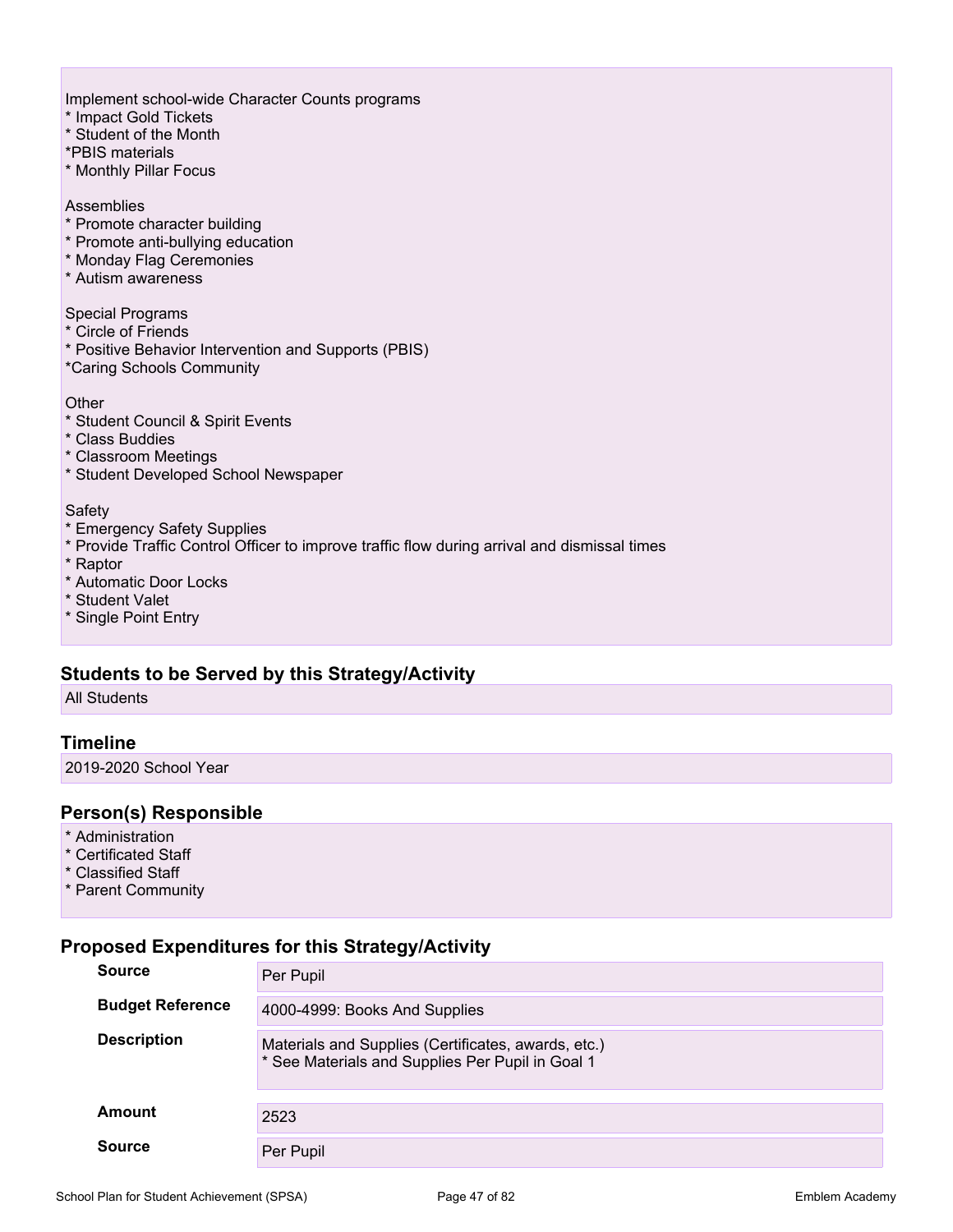| <b>Budget Reference</b> | 4000-4999: Books And Supplies    |
|-------------------------|----------------------------------|
| <b>Description</b>      | <b>Emergency Safety Supplies</b> |
| Amount                  | 2000                             |
| <b>Source</b>           | Parent-Teacher Association (PTA) |
| <b>Budget Reference</b> | None Specified                   |
| <b>Description</b>      | Circle of Friends                |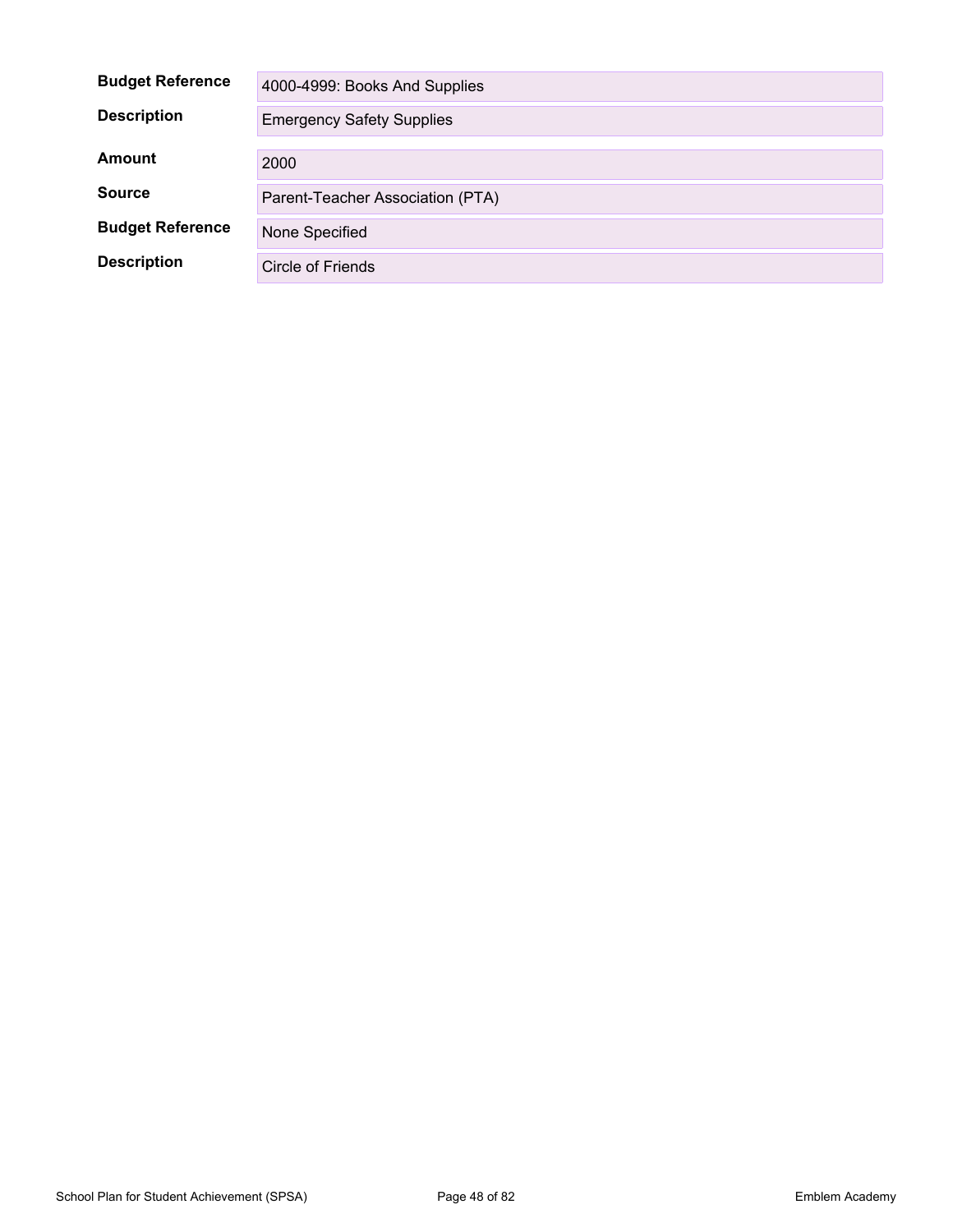# **Annual Review and Update**

# **SPSA Year Reviewed: 2018-19**

## **Goal 1**

Increase student achievement in:

1. English Language Arts and Math

\* ELA

• Goal 2018-2019: Achieve the State Academic Indicator of "Blue" (See State Academic Indicator Chart)

To reach "Blue" Performance Level: \*Must maintain the status (left side) of 45 or more points above the average lowest Level 3 score AND "maintained- declined/increased by 3"

OR

\*"increased- by 3 to 14 points"

OR

"increased significantly by 15 points or more"

\* Math

- Goal 2018-2019: Achieve the State Academic Indicator of "Blue" (See State Academic Indicator Chart)
- To reach "Blue" Performance Level: \*Stay at "high" (left side) AND "Increased Significantly by 15 points or more"

OR

\*Increase to "very high" (left side) AND "Maintained"

OR "Increased Significantly"

2. English Language Development

Goal RFEP: 6% of English Language Learners will be reclassified from LEP to RFEP

3. Science

Goal: All teachers will begin to implement NGSS aligned standards using State approved curriculum and STEMscopes as a supplement

4. Physical Fitness

Goal:55% of our students will meet "Upper Body Strength" standard (2017 = 52.8%)

5. Visual And Performing Arts (VAPA)

Goal: All students will continue to receive increased arts instruction as measured by teacher lesson plans

6. Technology

Goal: 100% participation in Typing Club (grades 1-6); Scholastic Reading Inventory (SRI; grades 1-6); Increase teacher use of technologically interactive and collaborative teaching based on observation

7. Social Studies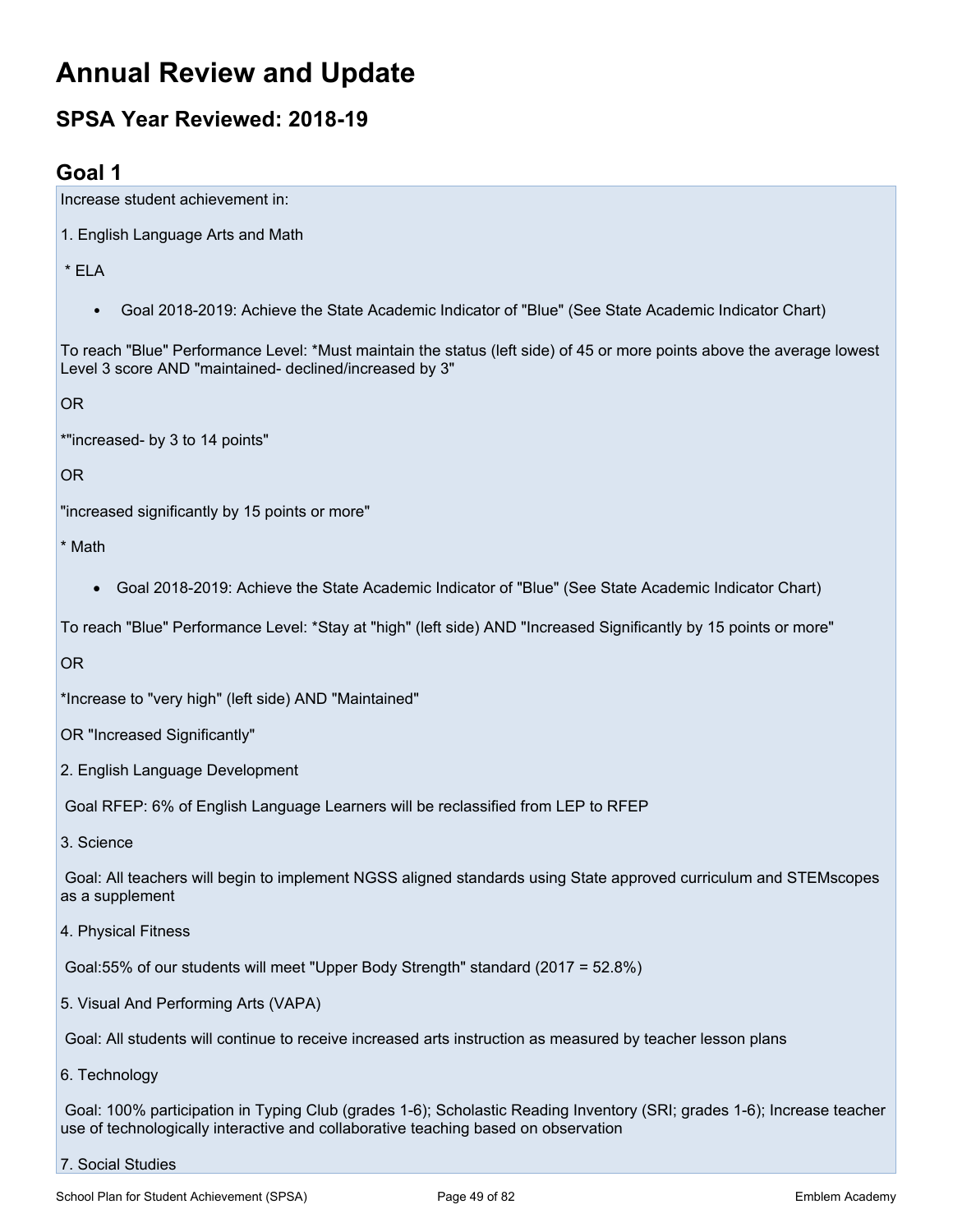Goal: Students will master all expected California social studies standards as demonstrated by first and second reporting period report card scores

All teachers will have access to CalSnap

8. Special Education Students

Goal: Students will meet IEP goals based on Common Core standards as measured by annual IEP reports

9. Gifted And Talented Education Education (GATE) Students

Goal: Parent surveys will demonstrate an 80% satisfaction with the level of differentiated instruction the students receive

## **Annual Measurable Outcomes**

| <b>Metric/Indicator</b>                                           | <b>Expected Outcomes</b>                                                                                                       | <b>Actual Outcomes</b>                                                                                                                              |
|-------------------------------------------------------------------|--------------------------------------------------------------------------------------------------------------------------------|-----------------------------------------------------------------------------------------------------------------------------------------------------|
| <b>CAASPP ELA</b>                                                 | Maintain status or decrease by no<br>more than three points                                                                    | Decrease of 6.2 Points                                                                                                                              |
| <b>CAASPP Math</b>                                                | Increased Significantly by 15 points<br>or more                                                                                | Decrease of 4.1 Points                                                                                                                              |
| <b>ELD Reclassification</b>                                       | 6% of English Language Learners will<br>be reclassified from LEP to RFEP                                                       | 8.2% of English Language Learners<br>will be reclassified from LEP to RFEP                                                                          |
| Science                                                           | 100% of teachers to implement<br><b>NGSS standards</b>                                                                         | 100% of teachers to implement<br><b>NGSS standards</b>                                                                                              |
| PE                                                                | 55% of our students will meet "Upper<br>Body Strength" standard (2017 =<br>52.8%)                                              | 73.5% of our students will meet<br>"Upper Body Strength" standard                                                                                   |
| <b>VAPA</b>                                                       | All students will continue to receive<br>increased arts instruction                                                            | All students attended art classes<br>taught by Susan Blake. Students<br>continued to receive classroom arts<br>instruction (CORE Play, Art Attack). |
| Technology                                                        | 100% participation in District typing<br>program                                                                               | Teachers continue to assign class<br>work and home work for Typing Club                                                                             |
| <b>Social Studies</b>                                             | Students will master all expected<br>California social studies                                                                 | <b>Students received Standards Based</b><br>instruction in Social Studies                                                                           |
| <b>Special Education Students</b>                                 | Students will work toward IEP goals<br>based on Common Core standards<br>as measured by annual IEP reports                     | Students received instruction based<br>on IEP goals. Goals were reviewed<br>at IEP meetings.                                                        |
| <b>Gifted And Talented Education</b><br>Education (GATE) Students | Parent surveys will demonstrate an<br>80% satisfaction with the level of<br>differentiated instruction the students<br>receive | Parent surveys will demonstrate an<br>89% satisfaction with the level of<br>differentiated instruction the students<br>receive                      |

## **Strategies/Activities for Goal 1**

| <b>Planned</b><br><b>Actions/Services</b>    | <b>Actual</b><br><b>Actions/Services</b>                                  | <b>Proposed</b><br><b>Expenditures</b>               | <b>Estimated Actual</b><br><b>Expenditures</b>       |
|----------------------------------------------|---------------------------------------------------------------------------|------------------------------------------------------|------------------------------------------------------|
| English Language Arts<br>(ELA) & Mathematics | Teachers continue to<br>teach standards based<br>lessons in ELA and math. | *District funded<br>professional<br>development None | *District funded<br>professional<br>development None |
|                                              | For initial procedural<br>lessons many use the                            |                                                      |                                                      |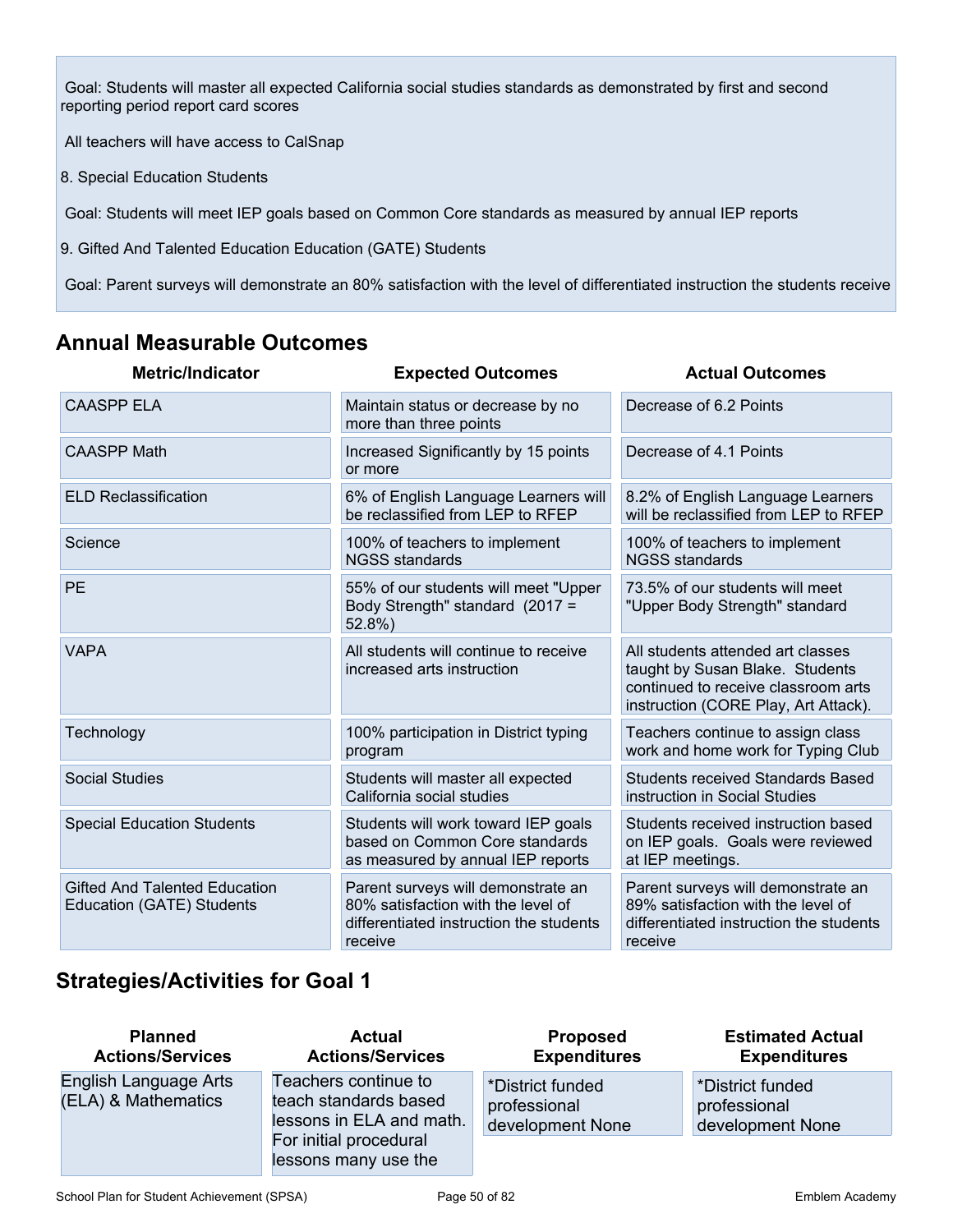| <b>Planned</b><br><b>Actions/Services</b>                                                                                                                      | <b>Actual</b><br><b>Actions/Services</b>                                                                                                                    | <b>Proposed</b><br><b>Expenditures</b>                                                                                       | <b>Estimated Actual</b><br><b>Expenditures</b>                                                                               |
|----------------------------------------------------------------------------------------------------------------------------------------------------------------|-------------------------------------------------------------------------------------------------------------------------------------------------------------|------------------------------------------------------------------------------------------------------------------------------|------------------------------------------------------------------------------------------------------------------------------|
| Continue to<br>implementation of                                                                                                                               | components of the FAST<br>Framework.                                                                                                                        | <b>Specified District</b><br>Funded                                                                                          | <b>Specified District</b><br>Funded                                                                                          |
| <b>Common Core Standards</b><br>Use of FAST Framework<br>lesson design<br><b>Conduct one Learning</b>                                                          | Teachers were provided<br>the opportunity to<br>participate in a grade-<br>level learning walk.                                                             | *Materials and supplies<br>4000-4999: Books And<br><b>Supplies Per Pupil</b><br>37233                                        | *Materials and supplies<br>4000-4999: Books And<br><b>Supplies Per Pupil</b><br>40655                                        |
| Walk/teacher<br><b>Collaborative Instructional</b><br>Planning (CIP)<br><b>Plan Common Core</b>                                                                | Teachers selected the<br>focus of their learning<br>walk and discussed and<br>reflected on effective<br>instructional practices                             | *Certificated Substitutes<br>1000-1999: Certificated<br><b>Personnel Salaries Per</b><br><b>Pupil 1500</b>                   | *Certificated Substitutes<br>1000-1999: Certificated<br><b>Personnel Salaries Per</b><br><b>Pupil 2270</b>                   |
| <b>State Standards</b><br>(CCSS) Lessons<br>Design Lessons to<br>promote higher DOK                                                                            | Teachers were also<br>provided three full-day<br>collegial planning days to                                                                                 | *Hourly Teacher/Extra<br>Duty 1000-1999:<br><b>Certificated Personnel</b><br>Salaries Per Pupil 320                          | *Hourly Teacher/Extra<br>Duty 1000-1999:<br><b>Certificated Personnel</b><br>Salaries Per Pupil 0                            |
| Design activities that<br>include rigor and<br>complexity<br>Develop pacing guides<br>Teacher-created                                                          | plan lessons and look at<br>assessments. Every<br>Wednesday is a<br>shortened school day in<br>order to give teachers                                       | *RTI Materials and<br>Supplies 4000-4999:<br><b>Books And Supplies</b><br><b>LCFF - Supplemental</b><br>400                  | *RTI Materials and<br>Supplies 4000-4999:<br><b>Books And Supplies</b><br><b>LCFF - Supplemental</b><br>4011                 |
| Other Strategies:<br>Incorporate the math<br>"Thinking Smarter" to<br>develop Communication &                                                                  | Teachers were<br>encouraged to use the<br>"Thinking Smarter"<br>questions from their math                                                                   | *RTI Instructional<br>Assistant 2000-2999:<br><b>Classified Personnel</b><br>Salaries LCFF -<br>Supplemental 5000            | *RTI Instructional<br>Assistant 2000-2999:<br><b>Classified Personnel</b><br>Salaries LCFF -<br>Supplemental 7494            |
| Reasoning skills on a<br>daily/weekly basis<br>Utilize IABs to support                                                                                         | gave at least four IABs<br>which were directed by<br>the District.                                                                                          | Dream Box 7000-7439:<br>Other Outgo Per Pupil<br>4075                                                                        | Dream Box 7000-7439:<br>Other Outgo Per Pupil 0                                                                              |
| Subject matter content<br>presented in the CAASPP<br>format                                                                                                    | Teachers use a variety of<br>teaching strategies when                                                                                                       | Dream Box 7000-7439:<br>Other Outgo LCFF -<br>Supplemental 3000                                                              | Dream Box 7000-7439:<br>Other Outgo LCFF -<br>Supplemental 3000                                                              |
| * Testing structures (i.e.<br>using embedded<br>accommodations)<br>* Clearly defined steps for                                                                 | strategies promote high<br>student engagement.<br>Some of these strategies<br>include:<br>*Modeling                                                         | <b>Contracts - Copy Costs</b><br>5000-5999: Services<br><b>And Other Operating</b><br><b>Expenditures Per Pupil</b><br>17000 | <b>Contracts - Copy Costs</b><br>5000-5999: Services<br><b>And Other Operating</b><br><b>Expenditures Per Pupil</b><br>16470 |
| quided and independent<br>practice for Procedural<br>Lessons<br>* Use of manipulatives,                                                                        | *Closure<br>*Independent practice<br>*Checking for                                                                                                          | Copy Costs 5000-5999:<br>Services And Other<br><b>Operating Expenditures</b><br>Per Pupil 2738                               | Copy Costs 5000-5999:<br><b>Services And Other</b><br><b>Operating Expenditures</b><br>Per Pupil 3004                        |
| visual aides to support<br>student learning<br>(Declarative Lessons)<br>Schedule to maximize<br><b>OWL</b> time<br>Use of technology (Flat<br>Panels, document | floppy white boards<br>*Providing a clear<br>objective<br>*Student pair share<br>opportunities<br>*Management by walking<br>around<br>*Use of visuals (i.e. |                                                                                                                              |                                                                                                                              |
| assessments<br>students in:<br>* Testing strategies<br>graphic organizers, and<br>cameras, etc.) to promote                                                    | additional planning time.<br>curriculum. They also<br>teaching lessons. These<br>*Gradual release<br>understanding - use of<br>anchor charts)               |                                                                                                                              |                                                                                                                              |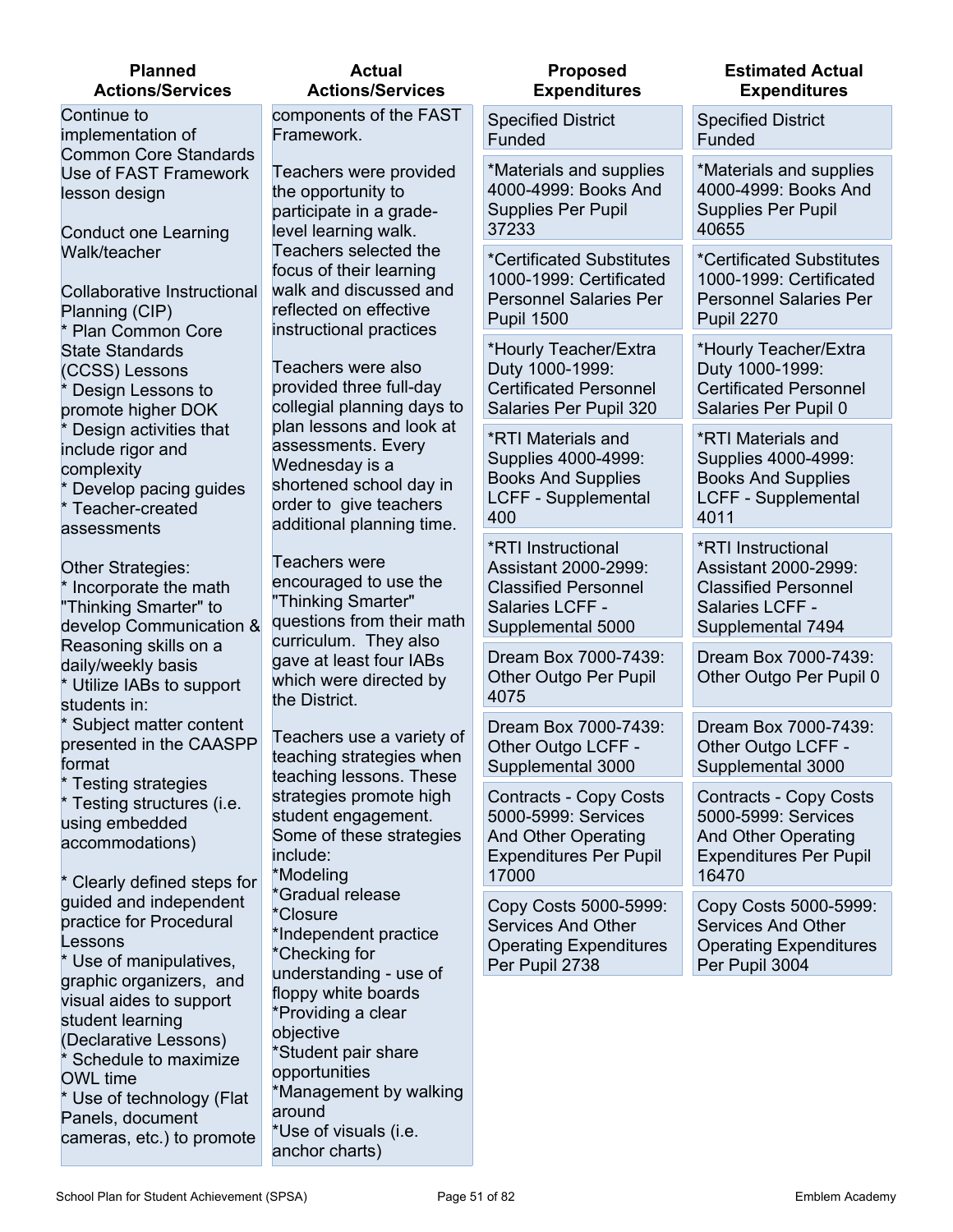#### **Planned Actions/Services**

student engagement and interaction \* Depth and Complexity **Icons** \* Differentiated instruction Assessments: Pre and post test using: District Benchmarks \* Teacher created assessments \* Publisher created assessments \* IABs \* Scholastic Reading **Counts** Quizzes/points \* Common grade level performance-based assessments STEM: \* Implement STEMinars that foster DOK in mathematics \* Use Science & Engineering Practices) \* Integrate mathematics concepts in science, engineering, and technology. \* Integrate mathematics

with speaking and writing to foster a deeper understanding of math concepts \* Engineering is Elementary (EIE) Project Lead The Way (PLTW) **Environmental** Education Initiative (EEI)

#### RTI:

\* Small group targeted intervention \* Purchase materials and supplies to support intervention focus \* Purchase technology for targeted intervention \* Support from Instructional Assistant to bridge achievement gap

#### **Actual Actions/Services**

\*Kinesthetic/TPR opportunities \*Integration of technology (chrome books, IFP) \*Use of graphic organizers \*Behavior management routines and procedures (i.e. whole brain techniques) \*Positive reinforcement (Class Dojo) \*Differentiated instruction Assessments vary by teacher. However some include: \* District Benchmarks Teacher created assessments Publisher created assessments

lABs Scholastic Reading Counts Quizzes/points Common grade level performance-based assessments

Teacher provide numerous opportunities for STEM related curriculum and activities. Some of these include: \*STEMinars \*Gardening (Gr. K and 3) \*Flight Suit Friday \*Integration of **STEMscopes** \*Engineering is Elementary (EIE) \*Project Lead The Way (PLTW) \*Environmental Education Initiative (EEI)

RTI is provided at each grade level. RTI is supported by instructional assistants in various ways. This year we piloted Read Naturally Live. We found this to be more manageable than

**Proposed Expenditures** **Estimated Actual Expenditures**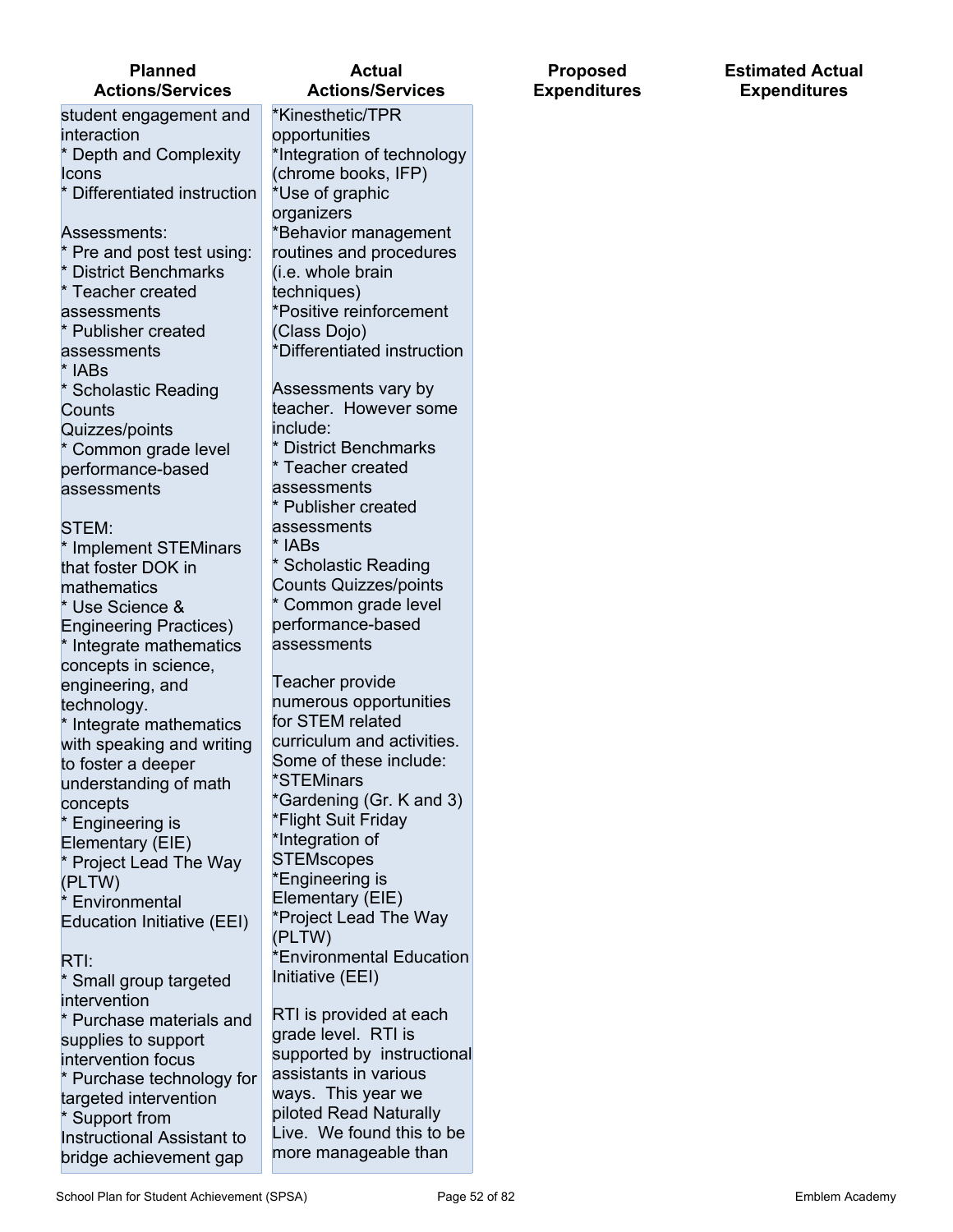| <b>Planned</b>                                                                                                                                                                                                                                                                                                        | <b>Actual</b>                                                                                                                                                                                                                                                                                                                                                                                                                                                                                                                                                                                                                                                                                                                                                                                                                                                                       | <b>Proposed</b>                                                                                                                                          | <b>Estimated Actual</b>                                                                                                                               |
|-----------------------------------------------------------------------------------------------------------------------------------------------------------------------------------------------------------------------------------------------------------------------------------------------------------------------|-------------------------------------------------------------------------------------------------------------------------------------------------------------------------------------------------------------------------------------------------------------------------------------------------------------------------------------------------------------------------------------------------------------------------------------------------------------------------------------------------------------------------------------------------------------------------------------------------------------------------------------------------------------------------------------------------------------------------------------------------------------------------------------------------------------------------------------------------------------------------------------|----------------------------------------------------------------------------------------------------------------------------------------------------------|-------------------------------------------------------------------------------------------------------------------------------------------------------|
| <b>Actions/Services</b>                                                                                                                                                                                                                                                                                               | <b>Actions/Services</b>                                                                                                                                                                                                                                                                                                                                                                                                                                                                                                                                                                                                                                                                                                                                                                                                                                                             | <b>Expenditures</b>                                                                                                                                      | <b>Expenditures</b>                                                                                                                                   |
| <b>Extra Duty Extra Pay</b><br>(Teachers)<br>Other:<br><b>Ready Common Core</b><br><b>StarFall</b><br><b>BrainPop</b><br>BrainPop Jr.<br>* Unique<br>Dream Box<br>Moby Max<br><b>Read Naturally</b><br>* Great Leaps<br>* Wonder Works<br>*Read Works (Digital)<br><b>Digital Handwriting</b><br><b>Without Tears</b> | the traditional Read<br>Naturally. We would like<br>to use this program next<br>year. We also supported<br>fluency through Great<br>Leaps and Moby Max (gr.<br>1). We would like to<br>continue to bolster our<br>RTI program by<br>maximizing the use of our<br>CORE structured time.<br>We found that our current<br>use of instructional<br>assistants may not be the<br>most effective. We hope<br>to make some changes<br>next year to maximize<br>those services.<br>Teachers used and would<br>like to continue to use the<br>following programs:<br>* StarFall<br>* BrainPop<br>* BrainPop Jr.<br>* Unique<br>* Dream Box<br>* Moby Max<br><b>Read Naturally</b><br><b>Great Leaps</b><br>* Wonder Works<br>*Read Works (Digital)<br>* Digital Handwriting<br><b>Without Tears</b><br>Ready Common Core is<br>no longer needed with the<br>adoption of a new ELA<br>program |                                                                                                                                                          |                                                                                                                                                       |
| English Language<br>Development<br>Instruction<br>* Provide systematic ELD<br>lessons for all ELs during<br>school-wide, 30-minute<br>block                                                                                                                                                                           | Emblem provides<br>systematic ELD lessons<br>for all ELs during "CORE"<br>school-wide, 30-minute<br>block. During the 30<br>minutes, EO students<br>receive speaking and<br>listening instruction while                                                                                                                                                                                                                                                                                                                                                                                                                                                                                                                                                                                                                                                                             | * Materials and supplies<br>* CCSS Support<br><b>Materials</b><br>* Technology resources<br>4000-4999: Books And<br>Supplies LCFF -<br>Supplemental 1092 | * Materials and supplies<br>* CCSS Support<br><b>Materials</b><br>* Technology resources<br>4000-4999: Books And<br>Supplies LCFF -<br>Supplemental 0 |
| * Teach using Direct                                                                                                                                                                                                                                                                                                  | the EL's receive their                                                                                                                                                                                                                                                                                                                                                                                                                                                                                                                                                                                                                                                                                                                                                                                                                                                              | * Hourly Teacher/Extra                                                                                                                                   | * Hourly Teacher/Extra                                                                                                                                |
| Instruction for new                                                                                                                                                                                                                                                                                                   | designated EL instruction                                                                                                                                                                                                                                                                                                                                                                                                                                                                                                                                                                                                                                                                                                                                                                                                                                                           | Duty 1000-1999:                                                                                                                                          | Duty 1000-1999:                                                                                                                                       |
| learning                                                                                                                                                                                                                                                                                                              | using EL Achieve                                                                                                                                                                                                                                                                                                                                                                                                                                                                                                                                                                                                                                                                                                                                                                                                                                                                    | <b>Certificated Personnel</b>                                                                                                                            | <b>Certificated Personnel</b>                                                                                                                         |
| *Place students in                                                                                                                                                                                                                                                                                                    | materials. Instructional                                                                                                                                                                                                                                                                                                                                                                                                                                                                                                                                                                                                                                                                                                                                                                                                                                                            | Salaries LCFF -                                                                                                                                          | Salaries LCFF -                                                                                                                                       |
| classrooms by EL level                                                                                                                                                                                                                                                                                                | strategies include                                                                                                                                                                                                                                                                                                                                                                                                                                                                                                                                                                                                                                                                                                                                                                                                                                                                  | Supplemental 250                                                                                                                                         | Supplemental 0                                                                                                                                        |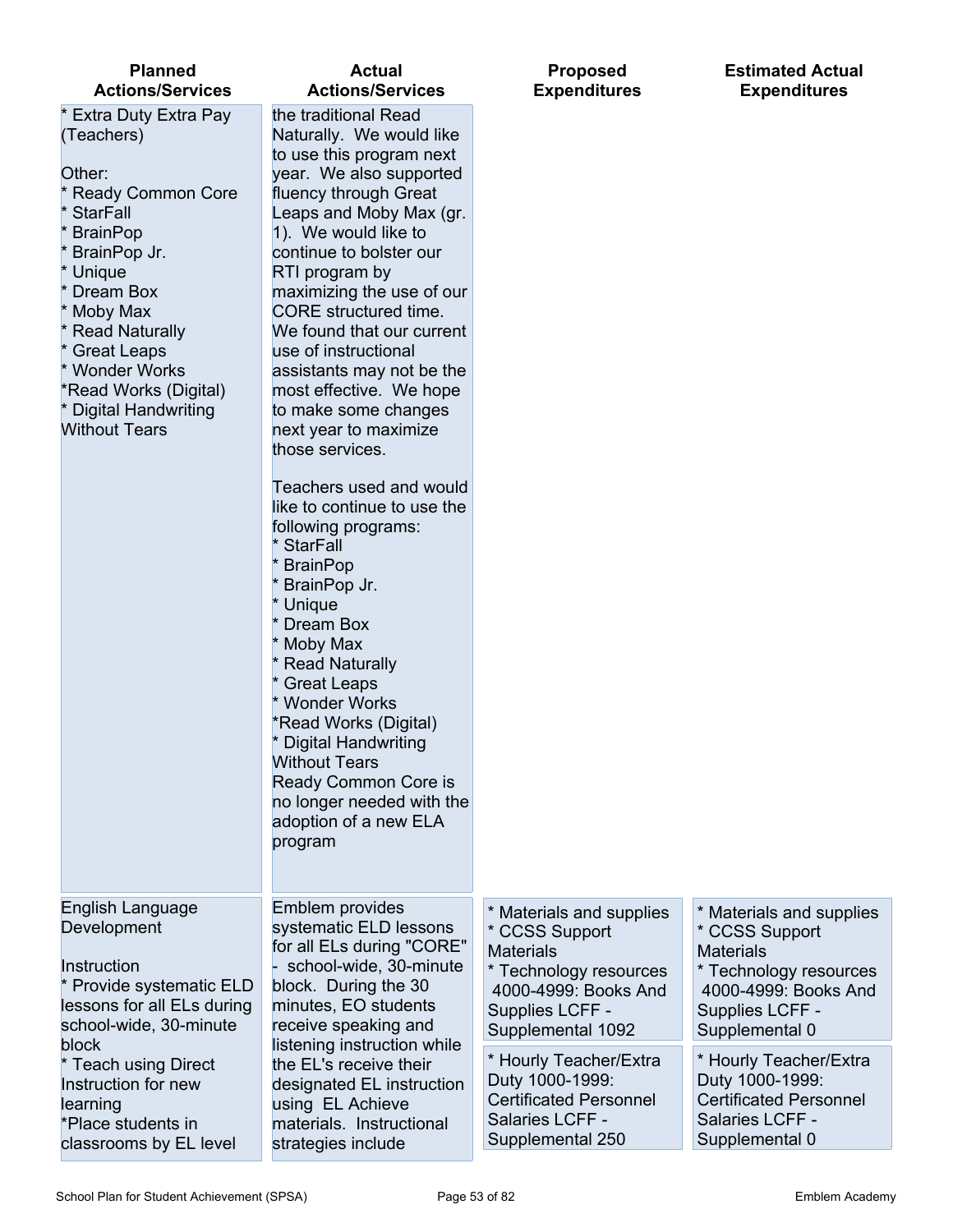#### **Planned Actions/Services**

\* Use EL Achieve materials for Designated and Integrated EL **Instruction** \* Use new ELD standards to plan instruction \* Incorporate research based strategies that support EL learners (i.e. modeling, SDAIE techniques, total-physical response, graphic organizers, front-loading) \* Use sentence frames, visual aides, and realia Provide authentic speaking opportunities \* Utilize Constructing Meaning strategies \* Incorporate "New Comer" curriculum for non-English speaker

Professional Development \* Use District ELD Coaches and ELD TOSA for professional development. \* Train staff on

Constructing Meaning strategies

Instructional Assistant \* Provide small group support

Assessments to monitor progress CAASPP ELA ADEPT ELPAC **Teacher created** assessments EL Achieve assessments to modify instruction as needed

Purchase Materials and **Supplies** 

Systematic ELD kits and other resources to support EL learners

Translators as needed

| Actual           |
|------------------|
| Actions/Services |

Constructing Meaning strategies, use of sentence frames, visual aides, realia, modeling, SDAIE techniques, totalphysical response, graphic organizers, and front-loading. Instructional Assistants are used to help provide small group support.

When determining classroom placements in late May, special attention is given to cluster EL students by their EL proficiency levels.

Teachers access professional development from District ELD Coaches. Emblem is fortunate to have current and past ELD coaches on campus to provide support.

Emblem uses the following assessments to monitor progress: CAASPP ELA, ADEPT, ELPAC, teacher created assessments, and EL Achieve assessments.

Emblem is still having difficulty attracting parents to ELAC meetings (four meetings were held during the school year). The most attended meeting was when students received reclassification awards. Meeting topics included: parent education topics, basic overview of Systematic ELD program, legality of EL program, how teachers assist EL learners with understanding content areas, overview of

| <b>Proposed</b>                                                                                                                        | <b>Estimated Actual</b>                                                                                                  |
|----------------------------------------------------------------------------------------------------------------------------------------|--------------------------------------------------------------------------------------------------------------------------|
| <b>Expenditures</b>                                                                                                                    | <b>Expenditures</b>                                                                                                      |
| * Instructional Aide<br>(**See RTI funding)<br>2000-2999: Classified<br><b>Personnel Salaries</b><br><b>LCFF - Supplemental</b><br>500 | * Instructional Aide<br>(**See RTI funding)<br>2000-2999: Classified<br><b>Personnel Salaries</b><br>LCFF - Supplemental |
| *Certificated Substitute                                                                                                               | *Certificated Substitute                                                                                                 |
| Costs 1000-1999:                                                                                                                       | Costs 1000-1999:                                                                                                         |
| <b>Certificated Personnel</b>                                                                                                          | <b>Certificated Personnel</b>                                                                                            |
| Salaries LCFF -                                                                                                                        | Salaries LCFF -                                                                                                          |
| Supplemental 1000                                                                                                                      | Supplemental 7494                                                                                                        |
| * ELAC meetings                                                                                                                        | * ELAC meetings                                                                                                          |
| * Copy Costs                                                                                                                           | * Copy Costs                                                                                                             |
| * Food                                                                                                                                 | * Food                                                                                                                   |
| 7000-7439: Other                                                                                                                       | 7000-7439: Other                                                                                                         |
| Outgo LCFF -                                                                                                                           | Outgo LCFF -                                                                                                             |
| Supplemental 250                                                                                                                       | Supplemental 0                                                                                                           |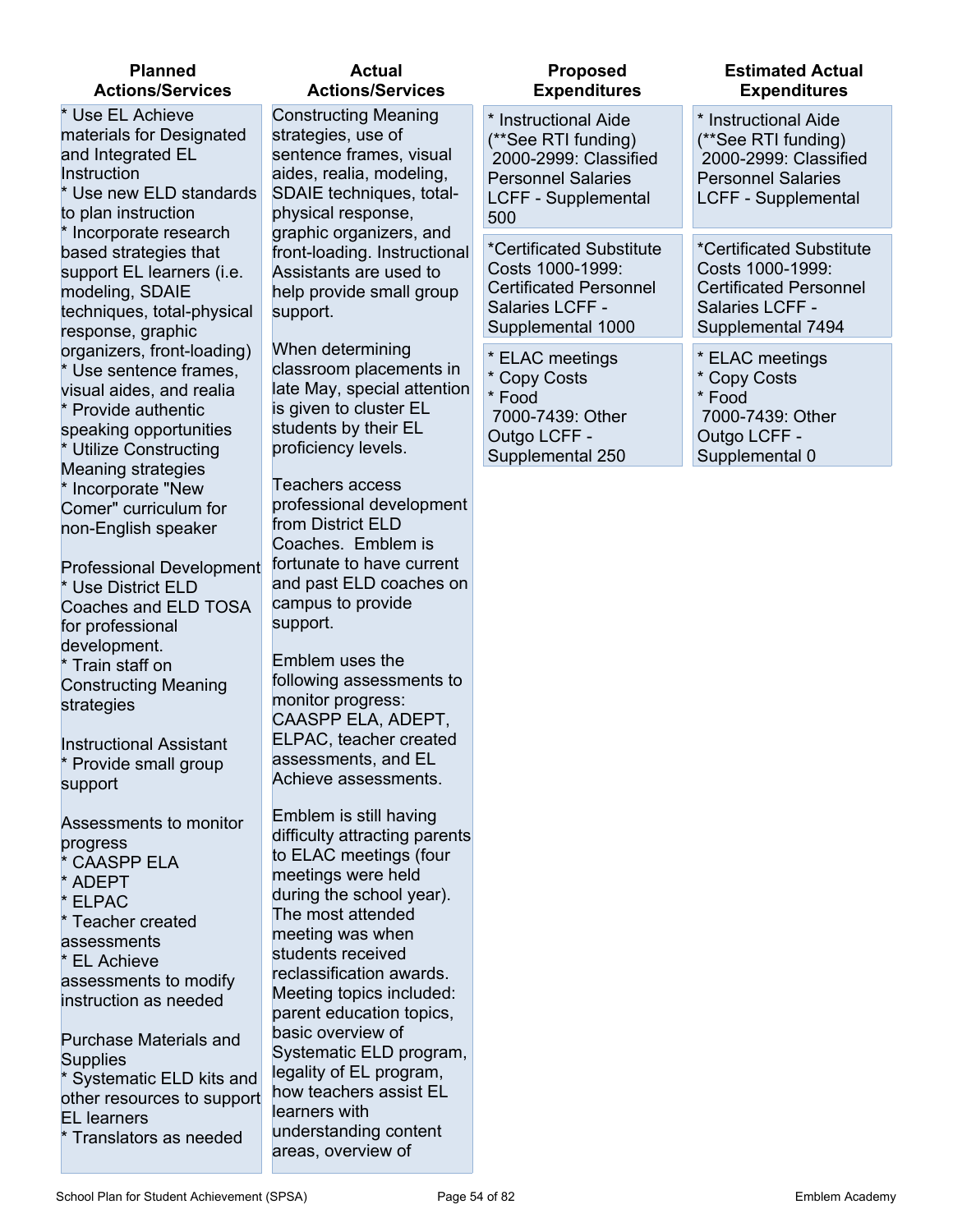| <b>Planned</b><br><b>Actions/Services</b>                                                                                                                                                                                                                                                                                                                                                                                                                                                                                                                                                                                                                                                                                                                              | <b>Actual</b><br><b>Actions/Services</b>                                                                                                                                                                                                                                                                                                 | <b>Proposed</b><br><b>Expenditures</b>                                                                                                                       | <b>Estimated Actual</b><br><b>Expenditures</b>                                                                                                               |
|------------------------------------------------------------------------------------------------------------------------------------------------------------------------------------------------------------------------------------------------------------------------------------------------------------------------------------------------------------------------------------------------------------------------------------------------------------------------------------------------------------------------------------------------------------------------------------------------------------------------------------------------------------------------------------------------------------------------------------------------------------------------|------------------------------------------------------------------------------------------------------------------------------------------------------------------------------------------------------------------------------------------------------------------------------------------------------------------------------------------|--------------------------------------------------------------------------------------------------------------------------------------------------------------|--------------------------------------------------------------------------------------------------------------------------------------------------------------|
| <b>Improve Parent</b><br>Participation<br>* Conduct regular ELAC<br>meetings<br>*Include parent education<br>topics (basic overview of<br>Systematic ELD program,<br>legality of EL program,<br>how teachers assist EL<br>learners with<br>understanding content<br>areas, overview of<br>Common Core standards,<br>technology resources.)<br>* Invite PTA<br>representative to discuss<br>school activities<br>Offer babysitting during<br>meetings<br>* Provide translation at<br>meetings<br>* Provide snacks for<br>parents and children<br>* Provide overview of<br>community and school<br>resources<br>* Public library cards<br>* After school enrichment<br>EL Parent Nights Include:<br>* Family Stories<br>Games<br>Reading opportunities<br>Crafts<br>Food | Common Core standards,<br>technology resources,<br>community and school<br>resources (public library<br>and after school<br>enrichment). A PTA<br>representative was invited<br>to each meeting to<br>discuss school activities.<br>Translation was provided<br>as well as babysitting at<br>each meeting. Snacks<br>were also provided. |                                                                                                                                                              |                                                                                                                                                              |
| Science<br><b>Next Generation Science</b><br>Standards (NGSS)<br><b>STEMscopes</b><br><b>STEMcoach</b>                                                                                                                                                                                                                                                                                                                                                                                                                                                                                                                                                                                                                                                                 | <b>Emblem teachers</b><br>continued to implement<br><b>Next Generation Science</b><br>Standards (NGSS). Use<br>of STEMscopes over the<br>past five years has<br>provided Emblem                                                                                                                                                          | * STEMscopes - Annual<br>subscription for on-line<br>curriculum<br>4000-4999: Books And<br><b>Supplies Parent-Teacher</b><br>Association (PTA) 2700          | * STEMscopes - Annual<br>subscription for on-line<br>curriculum 4000-4999:<br><b>Books And Supplies</b><br>Parent-Teacher<br>Association (PTA) 5674          |
| <b>Professional Development</b><br><b>Train Emblem Teachers</b><br>in STEMScopes<br>* NGSS Implementation<br>(Using the 5E model)<br><b>Attend STEM</b><br>Symposium<br><b>NASA Presentations</b>                                                                                                                                                                                                                                                                                                                                                                                                                                                                                                                                                                      | teachers with a curriculum<br>aligned with NGSS.<br><b>Emblem teachers</b><br>participated in three<br><b>District directed</b><br>professional development<br>opportunities. For two of<br>the three sessions                                                                                                                           | *STEMscopes -<br>Continued Training -<br>Lloyd Martinez (Rep)<br>5800:<br>Professional/Consulting<br><b>Services And Operating</b><br>Expenditures In Kind 0 | *STEMscopes -<br>Continued Training -<br>Lloyd Martinez (Rep)<br>5800:<br>Professional/Consulting<br><b>Services And Operating</b><br>Expenditures In Kind 0 |
| Extra Duty Extra Pay                                                                                                                                                                                                                                                                                                                                                                                                                                                                                                                                                                                                                                                                                                                                                   |                                                                                                                                                                                                                                                                                                                                          |                                                                                                                                                              |                                                                                                                                                              |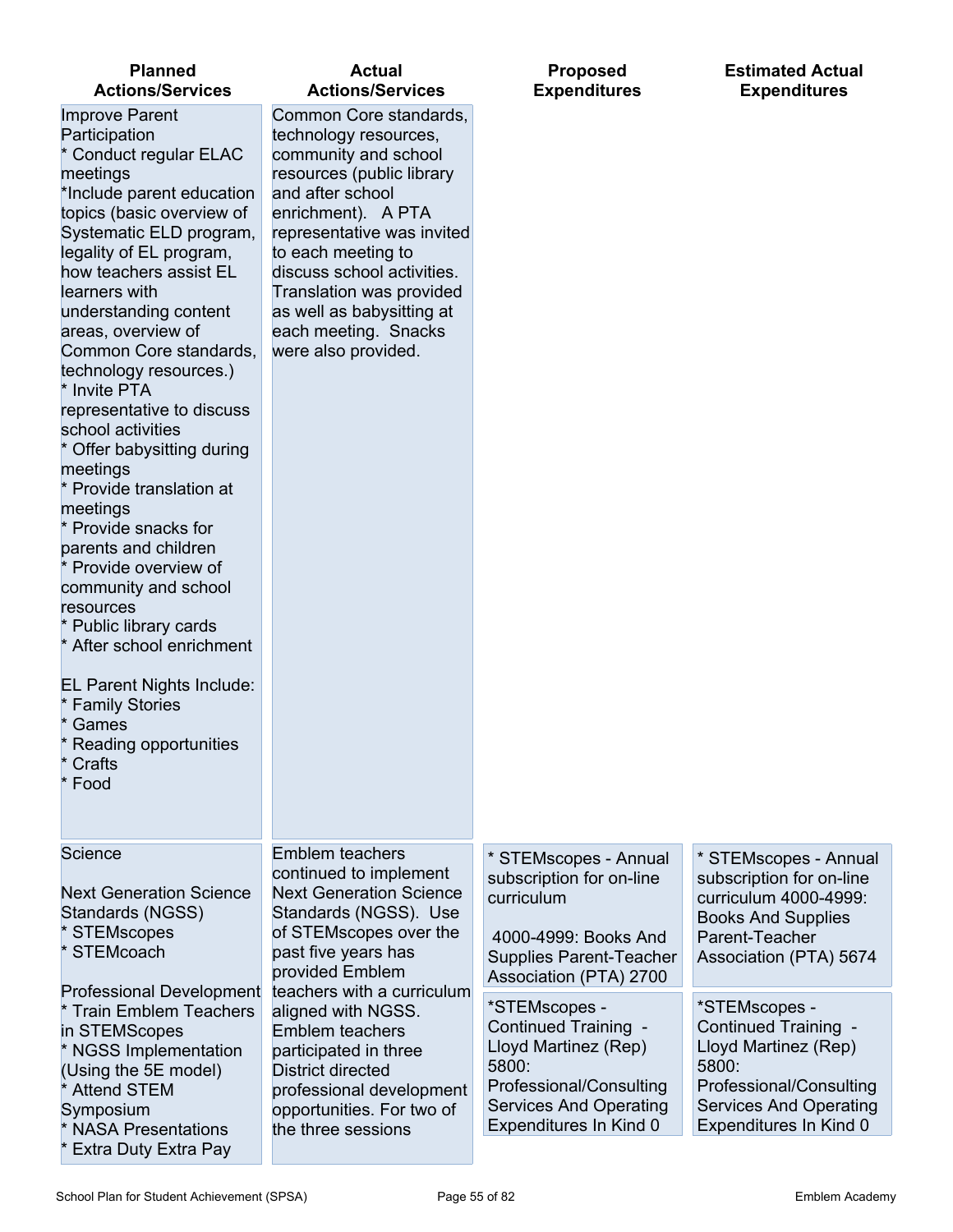| <b>Planned</b><br><b>Actions/Services</b>                                                                                                                                                                     | <b>Actual</b><br><b>Actions/Services</b>                                                                                                                                                                                                         | <b>Proposed</b><br><b>Expenditures</b>                                                                                                                                      | <b>Estimated Actual</b><br><b>Expenditures</b>                                                                                                                                     |
|---------------------------------------------------------------------------------------------------------------------------------------------------------------------------------------------------------------|--------------------------------------------------------------------------------------------------------------------------------------------------------------------------------------------------------------------------------------------------|-----------------------------------------------------------------------------------------------------------------------------------------------------------------------------|------------------------------------------------------------------------------------------------------------------------------------------------------------------------------------|
| * CSTA Conference<br>* CAST<br>Workshops/webinars<br>Collaborative Instructional<br>Planning (CIP)                                                                                                            | Emblem teachers joined<br>Bridgeport teachers.<br>Emblem is fortunate to<br>have three teachers serve<br>on the District NGSS                                                                                                                    | *EIE Kits 5800:<br>Professional/Consulting<br><b>Services And Operating</b><br><b>Expenditures Parent-</b><br><b>Teacher Association</b><br>(PTA) 1000                      | *EIE Kits 5800:<br>Professional/Consulting<br><b>Services And Operating</b><br><b>Expenditures Parent-</b><br><b>Teacher Association</b><br>(PTA)                                  |
| <b>Plan NGSS Lessons</b><br>(Using the 5E model)<br>Design Lessons to<br>promote higher DOK<br>levels<br>Design activities that<br>include rigor and<br>complexity                                            | Steering committee. They<br>have provided additional<br>training at staff meetings<br>for the Emblem staff. The<br>principal and two of<br>Emblem's teachers were<br>presenters at the CSTA<br>Conference.                                       | Project Lead The Way<br>License 5800:<br>Professional/Consulting<br><b>Services And Operating</b><br><b>Expenditures Parent-</b><br><b>Teacher Association</b><br>(PTA) 750 | <b>Project Lead The Way</b><br>License 5800:<br>Professional/Consulting<br><b>Services And Operating</b><br><b>Expenditures Parent-</b><br><b>Teacher Association</b><br>(PTA) 750 |
| Develop pacing guides<br>* Teacher-created<br>assessments<br>Integration of ESTEEM                                                                                                                            | Emblem has one teacher<br>who is a NASA Master<br>Teacher and another<br>teacher who is a Master<br>Gardner. Their expertise                                                                                                                     | College of the Canyons<br><b>Donations</b><br>Project Lead The Way<br>None Specified<br>Donations                                                                           |                                                                                                                                                                                    |
| <b>STEMinars</b><br>* NASA BEST Program<br>Environmental<br>Education Initiative (EEI)<br>Engineering is<br>Elementary (EIE)<br>Project Lead The Way                                                          | has been valuable in<br>bringing science to life at<br>Emblem.<br>Collaborative Instructional<br>Planning (CIP) time has                                                                                                                         | <b>LADWP</b><br><b>PLTW Materials</b><br><b>Field Trips</b><br><b>Awards Materials</b><br>None Specified<br>Donations 2750                                                  | <b>LADWP</b><br><b>PLTW Materials</b><br><b>Field Trips</b><br><b>Awards Materials</b><br>None Specified<br>Donations 2750                                                         |
| (PLTW)<br>Flight Suit (NASA)<br>Fridays<br>Assemblies<br><b>Parent Nights</b>                                                                                                                                 | been provided to plan<br>NGSS Lessons (using the<br>5E model).<br><b>Staff Integrates ESTEEM</b>                                                                                                                                                 | <b>District Professional</b><br>Development (NGSS)<br><b>None Specified District</b><br>Funded                                                                              | <b>District Professional</b><br>Development (NGSS)<br><b>None Specified District</b><br>Funded                                                                                     |
| * After School Enrichment<br>* School Gardens<br>* Ever-Fi<br>*Emblem Emporium<br>(Engineering Design                                                                                                         | (school focus) through:<br><b>STEMinars, NASA BEST</b><br>Program, Environmental<br>Education Initiative (EEI),<br><b>Engineering is Elementary</b>                                                                                              | <b>NASA BEST Family</b><br>Night 4000-4999: Books<br><b>And Supplies Parent-</b><br><b>Teacher Association</b><br>(PTA)                                                     | <b>NASA BEST Family</b><br>Night 4000-4999: Books<br><b>And Supplies Parent-</b><br><b>Teacher Association</b><br>(PTA)                                                            |
| Process to Develop<br>Product)<br><b>Other Curriculum</b><br>Integration<br>* Music (Through class<br>plays and performances)<br>* In Class Field Trips<br>(Placerita Nature Center,<br>Captain Carl science) | (EIE), Project Lead The<br>Way (PLTW), Flight Suit<br>(NASA) Fridays,<br>assemblies, parent nights,<br>after school enrichment,<br>school gardens, Ever-Fi,<br><b>Emblem Emporium</b><br>(Engineering Design<br>Process to develop<br>products). | Field Trips (in and out of<br>school) None Specified<br>Parent-Teacher<br><b>Association (PTA)</b>                                                                          | Field Trips (in and out of<br>school) None Specified<br>Parent-Teacher<br>Association (PTA) 18600                                                                                  |
| <b>Resources</b><br>* STEAM lab materials<br>and supplies<br>California Science<br>Framework<br><b>Technology Resources</b>                                                                                   | Other resources that<br>teachers use include:<br>STEAM lab materials and<br>supplies, California<br>Science Framework,<br>Interactive Flat Panel,<br>document cameras,                                                                           |                                                                                                                                                                             |                                                                                                                                                                                    |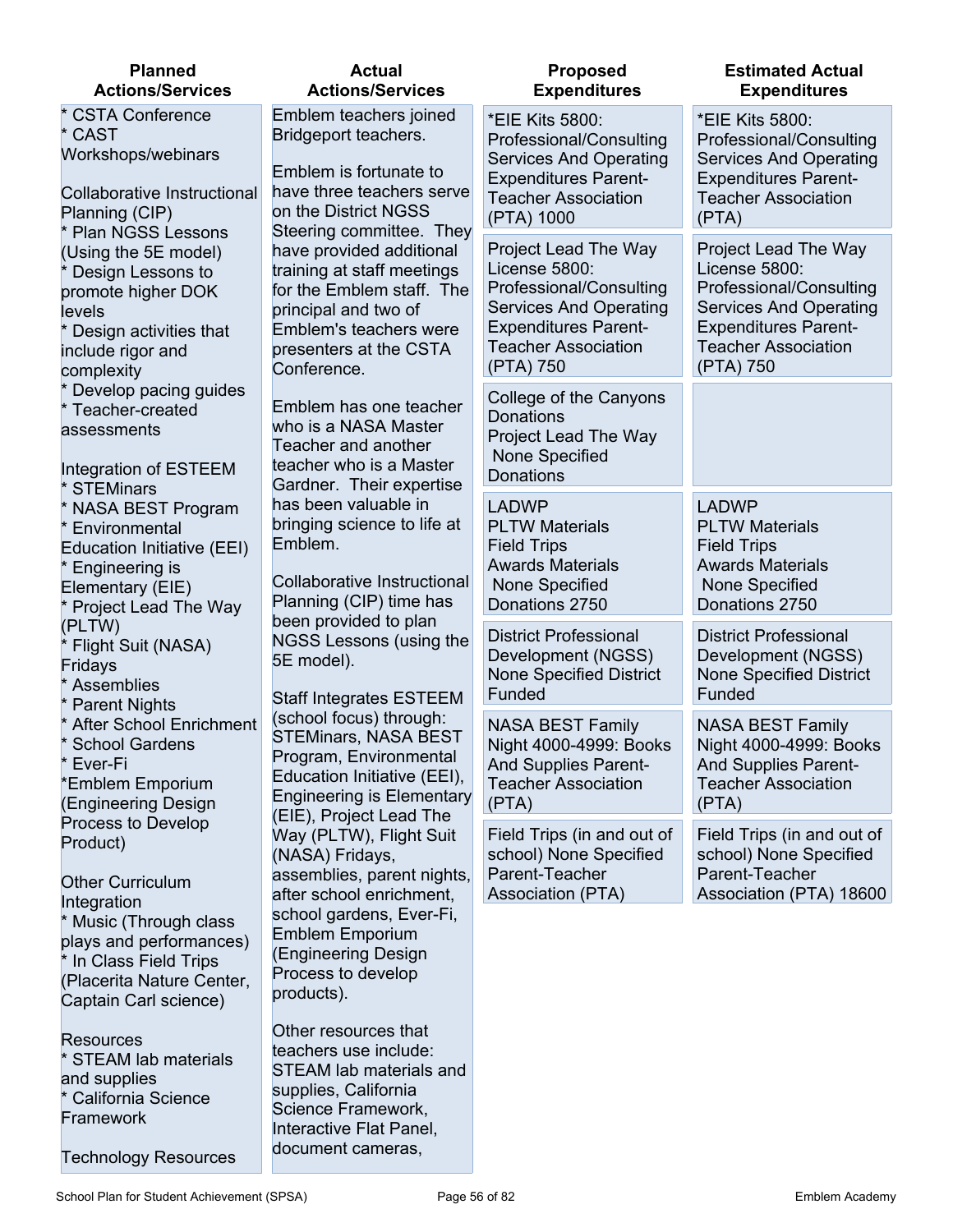| <b>Actions/Services</b>                                                                                                                                                                                                                                                                                                                                                                                                                                                                                                                                                                                                                                                                                                                                                                                          | <b>Expenditures</b>                                                        | <b>Expenditures</b>                                                                          |
|------------------------------------------------------------------------------------------------------------------------------------------------------------------------------------------------------------------------------------------------------------------------------------------------------------------------------------------------------------------------------------------------------------------------------------------------------------------------------------------------------------------------------------------------------------------------------------------------------------------------------------------------------------------------------------------------------------------------------------------------------------------------------------------------------------------|----------------------------------------------------------------------------|----------------------------------------------------------------------------------------------|
| tablets, video equipment,<br>robotics, and<br>microscopes.<br><b>Emblem's ESTEEM</b><br>program is highlighted on<br>Zerotostem@weebly.com<br>Emblem has developed<br>partners to support their<br>science/ESTEEM<br>program. These include:<br>LA Department of Water<br>and Power, SCEEC<br>(COC), SCV Education<br>Foundation                                                                                                                                                                                                                                                                                                                                                                                                                                                                                 |                                                                            |                                                                                              |
| Students participated in<br>200 minutes of PE,<br>including the SPARK<br>curriculum and Go<br>Noodle. Students also<br>participated in classroom<br>challenges, such as doing<br>plank poses in between<br>lessons in the classroom<br>to help target core<br>strength. New equipment<br>aligned with SPARK<br>curriculum was purchased<br>as well as needed<br>replacement equipment.<br>Students who were<br>interested participated in<br>a club called Cardio Kids<br>to work on skills, such as<br>running and other cardio<br>fitness activities. Students<br>who participated in Cardio<br>kids were acknowledged<br>at a Monday Flag<br>Ceremony. For the<br>2017/18 year, students<br>participated in the APEX<br>Fun Run; for the 2018/19<br>year, students<br>participated in an APEX<br>dance event. | * Materials and supplies<br>4000-4999: Books And<br>Supplies Per Pupil 500 | * Materials and supplies<br>(See Above) 4000-4999:<br><b>Books And Supplies Per</b><br>Pupil |
|                                                                                                                                                                                                                                                                                                                                                                                                                                                                                                                                                                                                                                                                                                                                                                                                                  | Emblem students in the<br>5th grade participate in                         |                                                                                              |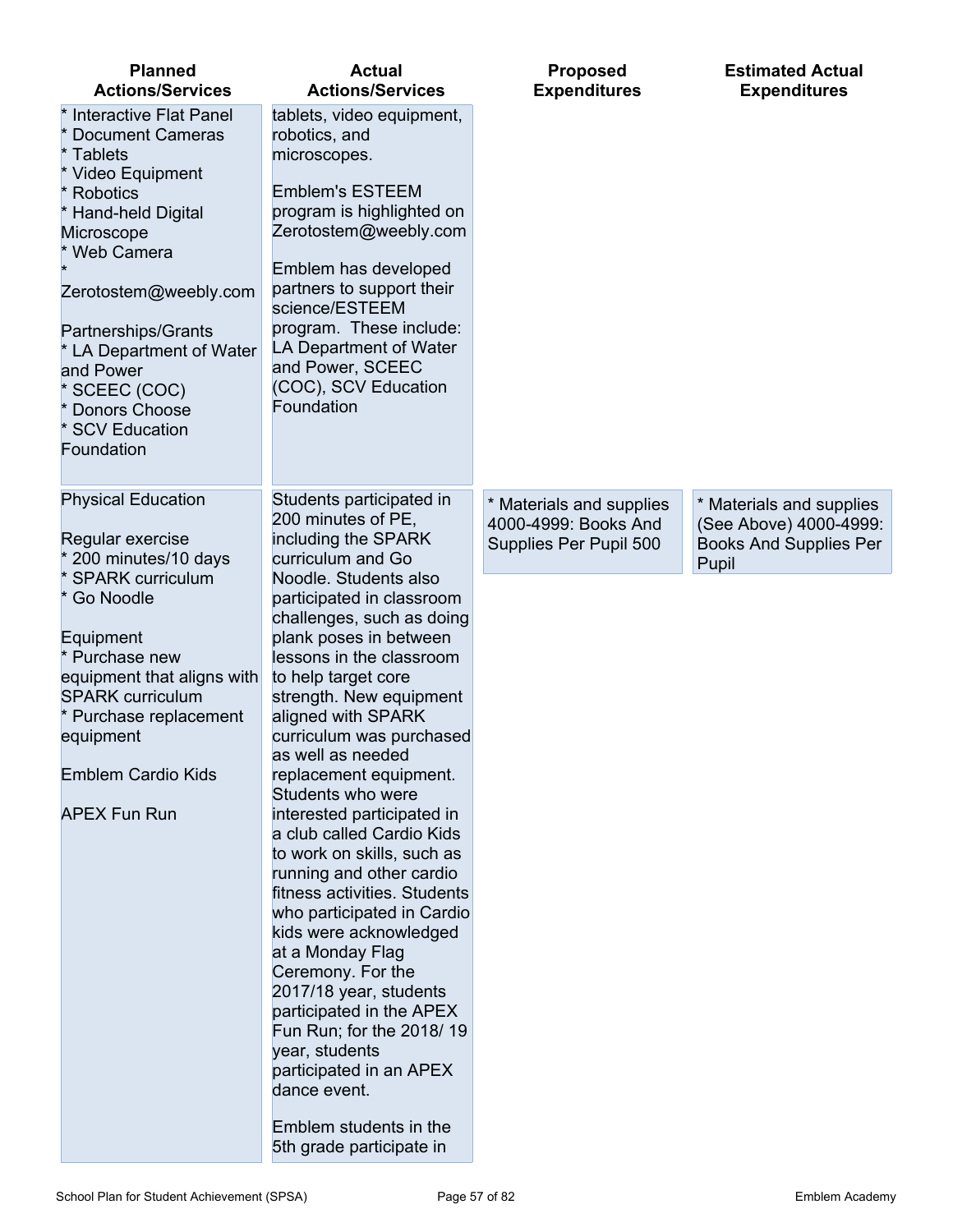| <b>Planned</b><br><b>Actions/Services</b>                                                                                                                                                                                                                                                                                                                                                        | <b>Actual</b><br><b>Actions/Services</b>                                                                                                                                                                                                                                                                                                                                                                                                 | <b>Proposed</b><br><b>Expenditures</b>                                                                                                                                                                               | <b>Estimated Actual</b><br><b>Expenditures</b>                                                                                                                                                                       |
|--------------------------------------------------------------------------------------------------------------------------------------------------------------------------------------------------------------------------------------------------------------------------------------------------------------------------------------------------------------------------------------------------|------------------------------------------------------------------------------------------------------------------------------------------------------------------------------------------------------------------------------------------------------------------------------------------------------------------------------------------------------------------------------------------------------------------------------------------|----------------------------------------------------------------------------------------------------------------------------------------------------------------------------------------------------------------------|----------------------------------------------------------------------------------------------------------------------------------------------------------------------------------------------------------------------|
|                                                                                                                                                                                                                                                                                                                                                                                                  | the California Physical<br><b>Fitness Test and have</b><br>excellent scores for<br>aerobic capacity and<br>flexibility. Students<br>continue to struggle with<br>core strength, particularly<br>in the area of trunk<br>extension.                                                                                                                                                                                                       |                                                                                                                                                                                                                      |                                                                                                                                                                                                                      |
| Visual and Performing<br>Arts (VAPA)<br>* Art Instruction through<br><b>Susan Blake</b>                                                                                                                                                                                                                                                                                                          | For Visual and Performing<br>Arts (VAPA), students<br>participated in six<br>structured art lessons with<br>Susan Blake. Kennedy-                                                                                                                                                                                                                                                                                                        | * Materials and supplies<br>(Arts For All Grant)<br>4000-4999: Books And<br><b>Supplies Donations</b><br>1700                                                                                                        | * Materials and supplies<br>(Arts For All Grant)<br>4000-4999: Books And<br><b>Supplies Donations</b>                                                                                                                |
| <b>Kennedy Arts Training</b><br>* Kennedy-trained<br>teachers continue to<br>create lessons and<br>activities integrating<br>VAPA standards and<br>Common Core to be<br>used by all teachers<br>* Kennedy-trained<br>teachers provide                                                                                                                                                            | trained teachers continue<br>to create lessons and<br>activities integrating<br>VAPA standards and<br>Common Core to be used<br>by all teachers. Kennedy-<br>trained teachers provide<br>professional development<br>for interested teachers for                                                                                                                                                                                         | * Contracts - Susan<br>Blake - In house art<br>teacher (6 sessions)<br>5800:<br>Professional/Consulting<br><b>Services And Operating</b><br><b>Expenditures Parent-</b><br><b>Teacher Association</b><br>(PTA) 11000 | * Contracts - Susan<br>Blake - In house art<br>teacher (6 sessions)<br>5800:<br>Professional/Consulting<br><b>Services And Operating</b><br><b>Expenditures Parent-</b><br><b>Teacher Association</b><br>(PTA) 12000 |
| professional development<br>for interested teachers for<br>integrating arts in the<br>classroom<br><b>Dramatic Performances</b><br>(i.e. Bad Wolf Press)                                                                                                                                                                                                                                         | integrating arts in the<br>classroom. Students<br>participated in Dramatic<br>Performances (i.e. Bad<br>Wolf Press), Meet the<br>Masters, direct drawing<br>lessons focusing on lines,                                                                                                                                                                                                                                                   | <b>Kennedy Center</b><br>Training 5800:<br>Professional/Consulting<br><b>Services And Operating</b><br><b>Expenditures District</b><br>Funded                                                                        | <b>Kennedy Center</b><br>Training 5800:<br>Professional/Consulting<br><b>Services And Operating</b><br><b>Expenditures District</b><br>Funded                                                                        |
| <b>Meet the Masters</b><br>* Direct drawing lessons<br>focusing on lines, curves,<br>shapes<br>* Disciplined Based Art<br>Education (DBAE)<br>* Fundamentals of Music<br>(notes,<br>vocabulary/language of<br>the discipline terms)<br>* Implement directed art<br>lessons on video<br>(California Streaming)<br><b>Art Attack</b><br>* Art With Joy<br>* Technical Art (Logic)<br>* ESTEEM Expo | curves, shapes,<br>Disciplined-Based Art<br>Education (DBAE), and<br><b>Fundamentals of Music</b><br>(notes,<br>vocabulary/language of<br>the discipline terms).<br>Students also participated<br>in directed art lessons on<br>video (California<br>Streaming), Art Attack, Art<br>With Joy, and Technical<br>Art (Logic). For family<br>engagement, Susan<br>Blake also did a<br>structured art lesson with<br>families in attendance. |                                                                                                                                                                                                                      |                                                                                                                                                                                                                      |
| Technology<br>Instruction                                                                                                                                                                                                                                                                                                                                                                        | <b>Teachers provided</b><br>students the opportunity<br>to practice and apply<br>keyboarding skills (Typing                                                                                                                                                                                                                                                                                                                              | <b>Handwriting Without</b><br>Tears 4000-4999: Books                                                                                                                                                                 | <b>Handwriting Without</b><br>Tears 4000-4999: Books                                                                                                                                                                 |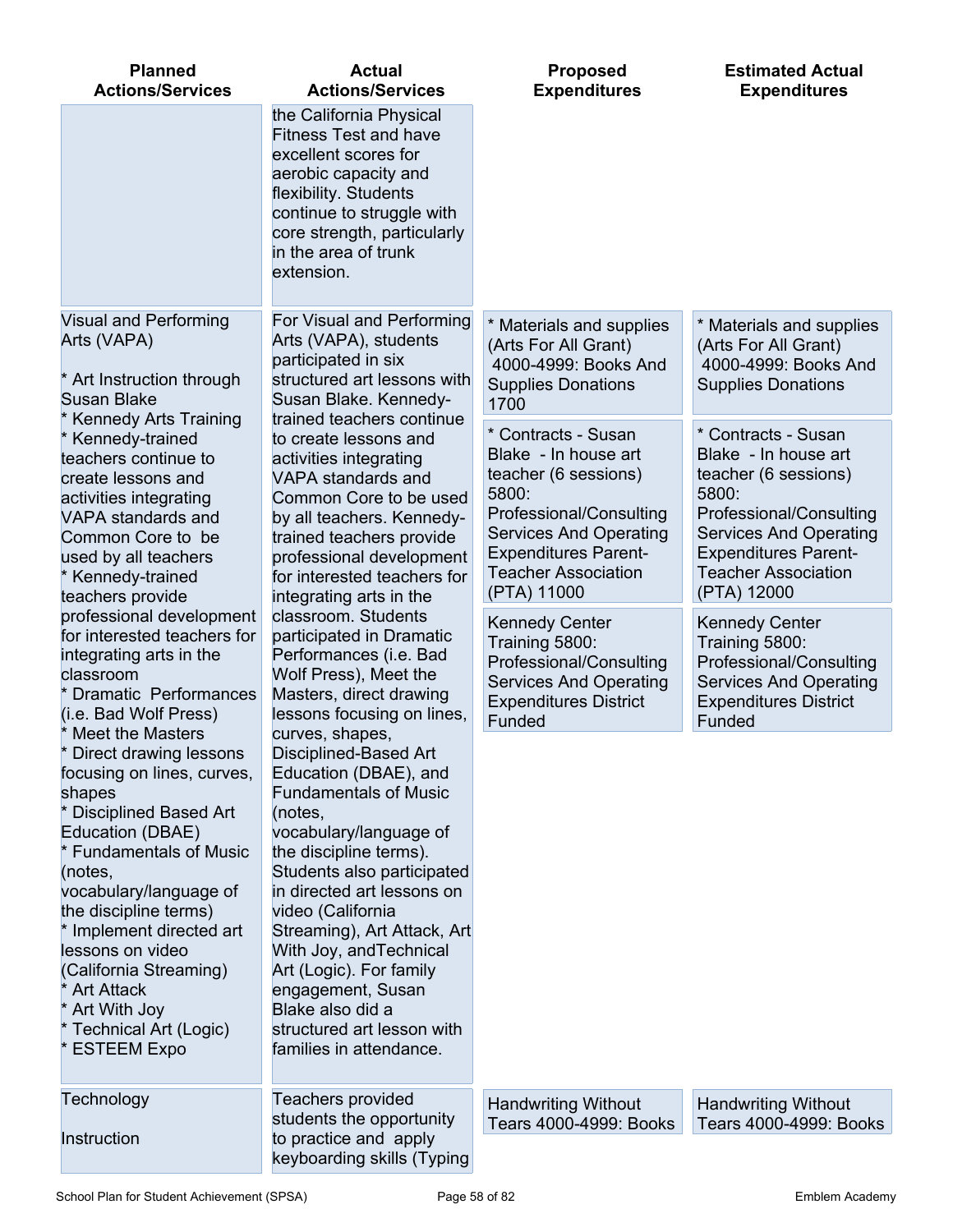#### **Planned Actions/Services**

\* Teachers provide students the opportunity to practice and apply keyboarding skills (Typing Club, Google Classroom) \* Teachers integrate technology into lessons and student products \* Purchase materials and supplies to support Project Lead The Way (PLTW) and Engineering in Elementary (EIE) **Continued** implementation of "Handwriting without Tears" Program (Technology component)

Professional Development Train teachers in Project Lead The Way \* Teachers to receive training for new flat panels and Chrome Books

- Technology Resources
- Interactive Flat Panel
- Document Cameras
- **Tablets**
- Video equipment
- Robotics
- Common Sense Media
- Interland (Google)
- Teacher web sites

## **Actual Actions/Services**

Without Tears, Google Classroom). Teachers integrate technology into lessons and student products. PTA has been very supportive in purchasing materials, supplies, and training to support Project Lead The Way (PLTW) and Engineering in Elementary (EIE). Continued implementation of "Handwriting without Tears" Program (Technology component) has been used to support primary grades.

Professional development was offered to train teachers in Project Lead The Way - paid by PTA. District has continued to roll out chrome books to various grade levels. Teachers have attended District training for Chrome Books.

Technology resources available to teachers include: Interactive Flat Panel, document cameras, tablets, video equipment, robotics, and Interland (Google).

The Library/Media Specialist purchased books and materials to support the Reading Counts program within the library.

Chromebook was provided to all students according to the following ratio: 1:1 in grades 5 & 6 1:2 in grades 3 & 4

1:4 in grades 1 & 2

#### **Proposed Expenditures**

200

#### **Expenditures** And Supplies Per Pupil And Supplies Per Pupil 125 Project Lead The Way 4000-4999: Books And Supplies Parent-Teacher Association (PTA) 3000 Project Lead The Way 4000-4999: Books And Supplies Parent-Teacher Association (PTA) 3000 Ipad purchase None Specified Parent-Teacher Association (PTA) 9000 Ipad purchase None Specified Parent-Teacher Association (PTA) 1000

Broadcast Equipment None Specified Parent-Teacher Association (PTA) 4500

#### Broadcast Equipment None Specified Parent-Teacher Association (PTA) 5000

**Estimated Actual**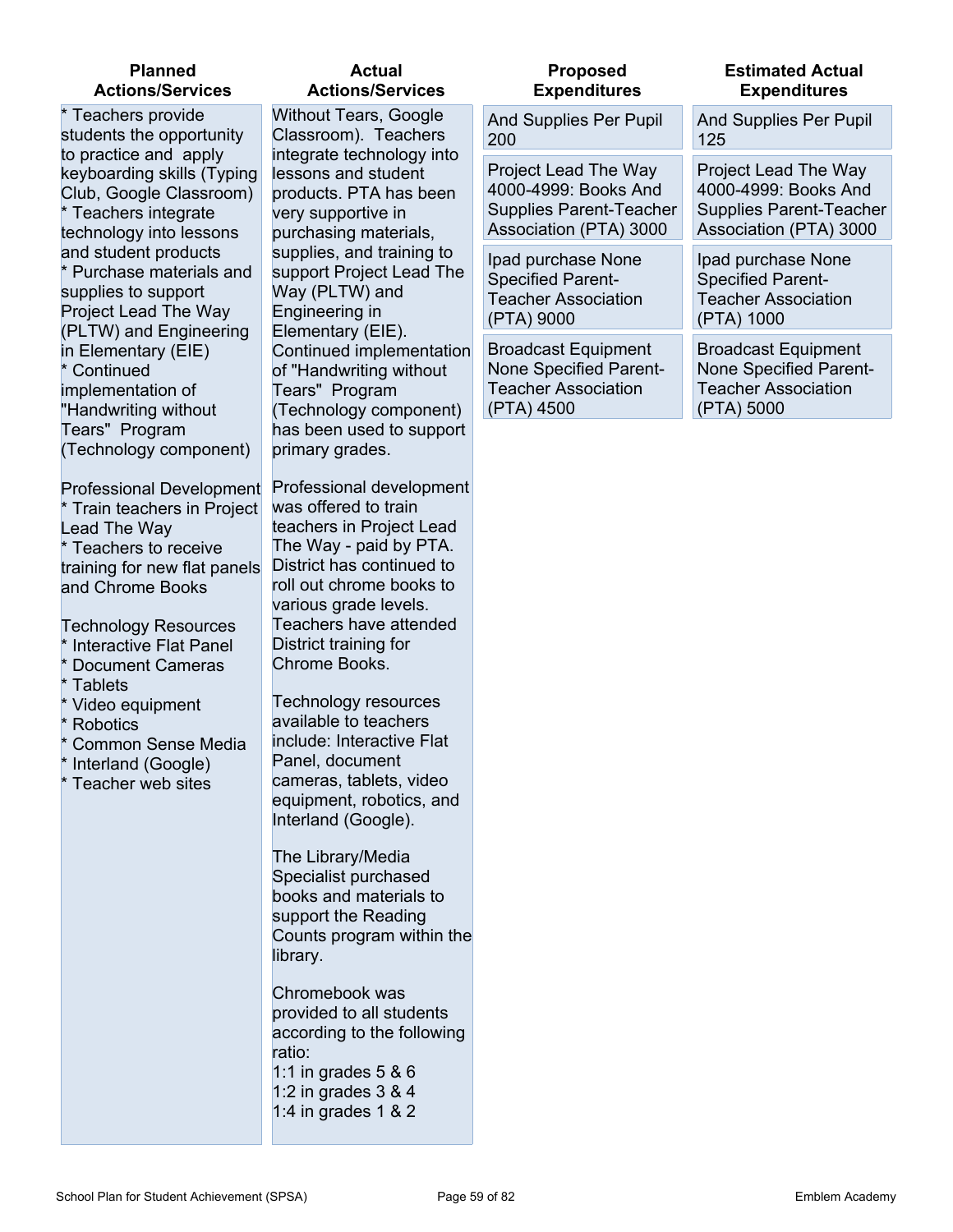| <b>Planned</b>                                                                                                                                                                                                                                                                                                                                                                                                                                                                                                                                                                                                                                                                                                                                        | <b>Actual</b>                                                                                                                                                                                                                                                                                                                                                                                                                                                                                                                                                                                                                                                                                                                                                                                                                                                                                                              | <b>Proposed</b>                                                                     | <b>Estimated Actual</b>                                                             |
|-------------------------------------------------------------------------------------------------------------------------------------------------------------------------------------------------------------------------------------------------------------------------------------------------------------------------------------------------------------------------------------------------------------------------------------------------------------------------------------------------------------------------------------------------------------------------------------------------------------------------------------------------------------------------------------------------------------------------------------------------------|----------------------------------------------------------------------------------------------------------------------------------------------------------------------------------------------------------------------------------------------------------------------------------------------------------------------------------------------------------------------------------------------------------------------------------------------------------------------------------------------------------------------------------------------------------------------------------------------------------------------------------------------------------------------------------------------------------------------------------------------------------------------------------------------------------------------------------------------------------------------------------------------------------------------------|-------------------------------------------------------------------------------------|-------------------------------------------------------------------------------------|
| <b>Actions/Services</b>                                                                                                                                                                                                                                                                                                                                                                                                                                                                                                                                                                                                                                                                                                                               | <b>Actions/Services</b>                                                                                                                                                                                                                                                                                                                                                                                                                                                                                                                                                                                                                                                                                                                                                                                                                                                                                                    | <b>Expenditures</b>                                                                 | <b>Expenditures</b>                                                                 |
|                                                                                                                                                                                                                                                                                                                                                                                                                                                                                                                                                                                                                                                                                                                                                       | <b>TOSAs worked with</b><br>teachers in implementing<br>various technology tools<br>including flat panel,<br>Chromebook, and various<br>resources in the Clever.                                                                                                                                                                                                                                                                                                                                                                                                                                                                                                                                                                                                                                                                                                                                                           |                                                                                     |                                                                                     |
| <b>Social Studies</b><br>Curriculum<br>* Purchase supplies and<br>materials to support<br>learning<br>* Education and the<br><b>Environment Initiative</b><br>(EEI)<br>* CalSnap<br><b>Other Resources</b><br>* Music<br>* Field Trips<br>* Scholastic News<br>(Digital)<br><b>Grant Writing - Keeping</b><br><b>History Alive</b><br><b>Technology Resources</b><br>* Interactive Flat Panel<br>* Individual Chrome<br>Books and/or Computer<br>Lab<br>Collaborative Instructional<br>Planning (CIP)<br>* Design Lessons to<br>promote higher DOK<br>levels<br>* Professional<br>Development - New SS<br>Framework<br>Assessments:<br>* Pre and post test<br>* Teacher created<br>assessments<br>* Publisher created<br>assessment<br>* Report Cards | Teachers continue to<br>teach social studies<br>standards using District<br>curriculum. CalSnap<br>provides a technology<br>component that includes a<br>library of videos aligned to<br>the social studies<br>standards<br>Other resources to<br>support social studies<br>include field trips,<br>scholastic news (Digital),<br>and grants (i.e. Keeping<br><b>History Alive)</b><br><b>During Collaborative</b><br><b>Instructional Planning</b><br>(CIP) teachers work<br>together to design<br>standards based social<br>studies lessons.<br>The state rolled out a new<br>social studies framework.<br>Amy Ackley presented the<br>changes in the framework<br>at one staff meeting. We<br>plan to have her present<br>again at a future time.<br>Teachers assess student<br>understanding of social<br>studies using pre and post<br>test, teacher created<br>assessments, and<br>publisher created<br>assessments. | * Materials and supplies<br>4000-4999: Books And<br><b>Supplies District Funded</b> | * Materials and supplies<br>4000-4999: Books And<br><b>Supplies District Funded</b> |
| <b>Special Education</b>                                                                                                                                                                                                                                                                                                                                                                                                                                                                                                                                                                                                                                                                                                                              | Teachers have                                                                                                                                                                                                                                                                                                                                                                                                                                                                                                                                                                                                                                                                                                                                                                                                                                                                                                              | * Materials and supplies                                                            | * Materials and supplies                                                            |
|                                                                                                                                                                                                                                                                                                                                                                                                                                                                                                                                                                                                                                                                                                                                                       | participated in                                                                                                                                                                                                                                                                                                                                                                                                                                                                                                                                                                                                                                                                                                                                                                                                                                                                                                            | * Technology resources                                                              | * Technology resources                                                              |

Professional Development

professional development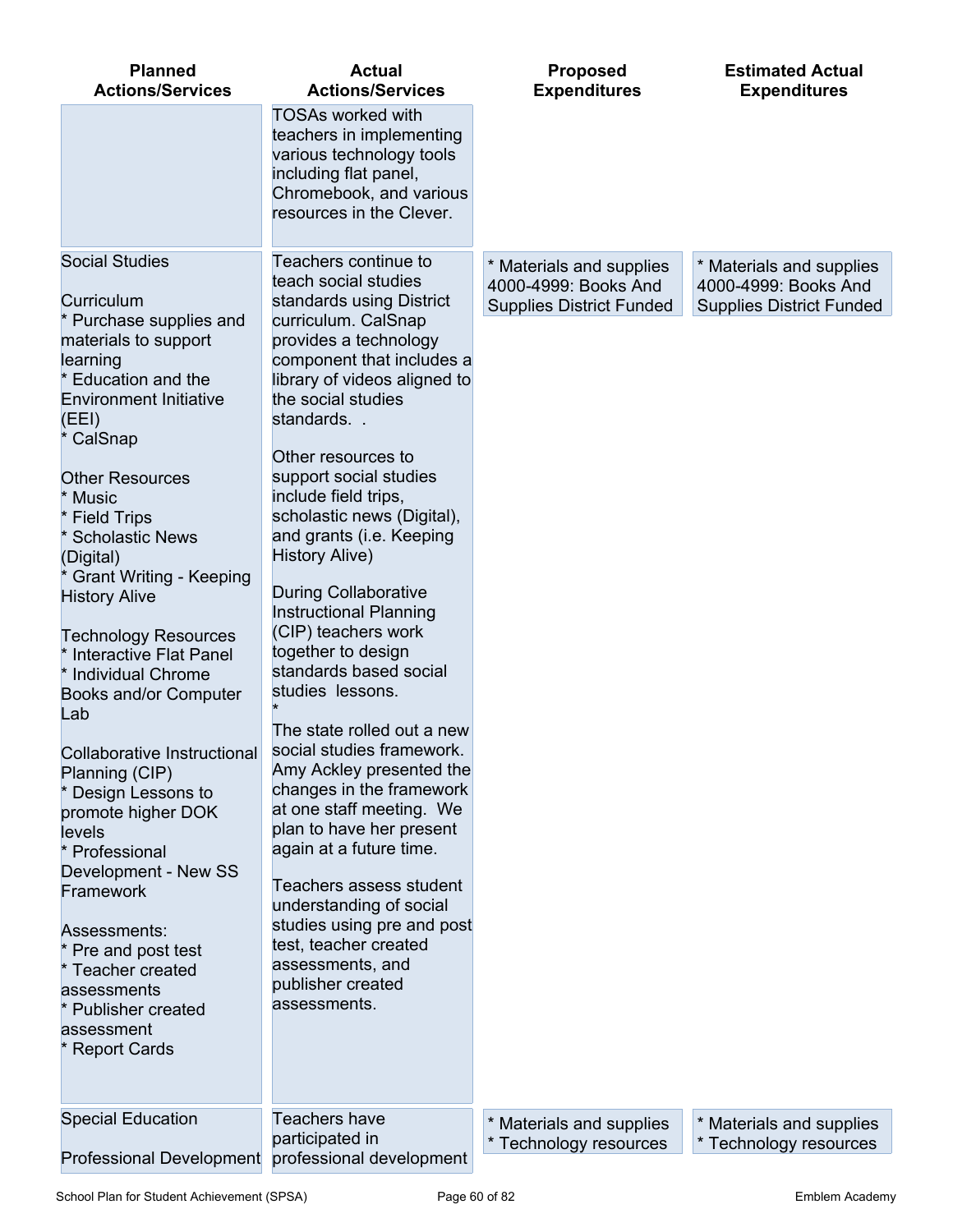| <b>Planned</b><br><b>Actions/Services</b>                                                                                                                                                             | <b>Actual</b><br><b>Actions/Services</b>                                                                                                                                                                                                                                                                                                                                                                                                                                                                                                                                      | <b>Proposed</b><br><b>Expenditures</b>                                                                                     | <b>Estimated Actual</b><br><b>Expenditures</b>                                                                             |
|-------------------------------------------------------------------------------------------------------------------------------------------------------------------------------------------------------|-------------------------------------------------------------------------------------------------------------------------------------------------------------------------------------------------------------------------------------------------------------------------------------------------------------------------------------------------------------------------------------------------------------------------------------------------------------------------------------------------------------------------------------------------------------------------------|----------------------------------------------------------------------------------------------------------------------------|----------------------------------------------------------------------------------------------------------------------------|
| Planning<br>* Provide planning time to<br>create lessons                                                                                                                                              | opportunities to help<br>implement strategies and/<br>or curriculum to help with<br>students with IEPs in<br>classrooms. Teachers                                                                                                                                                                                                                                                                                                                                                                                                                                             | *Included with Supplies<br>and Materials account<br>from ELA and Math<br>4000-4999: Books And<br><b>Supplies Per Pupil</b> | *Included with Supplies<br>and Materials account<br>from ELA and Math<br>4000-4999: Books And<br><b>Supplies Per Pupil</b> |
| <b>Materials</b><br>Purchase materials and<br>supplies- Incorporate<br><b>Structured Teaching with</b><br>individual work stations                                                                    | have been given<br>additional planning time to<br>create lesson and develop<br>new materials for work<br>with students at                                                                                                                                                                                                                                                                                                                                                                                                                                                     | * STEMinar Supplies<br>4000-4999: Books And<br><b>Supplies Parent-Teacher</b><br><b>Association (PTA)</b>                  | * STEMinar Supplies<br>4000-4999: Books And<br><b>Supplies Parent-Teacher</b><br><b>Association (PTA)</b>                  |
| <b>Student Opportunities</b><br><b>Circle of Friends</b><br><b>Peer Buddies</b><br>* Community-Based<br>Instruction (CBI)<br><b>STEM</b><br>* Purchase materials to<br>support RAP STEMinars<br>(PTA) | individualized work<br>stations. Additional<br>supplies and materials<br>have been purchased to<br>further help develop<br>structured teaching<br>opportunities through<br>work systems and work<br>stations.<br>Emblem students (general<br>ed and RAP) have had<br>the opportunity to interact<br>through Circle of Friends<br>and Peer Buddies. RAP<br>students participate in<br>Community-Based<br>Instruction (CBI)<br>Efforts have been made<br>to support RAP<br><b>STEMinars. PTA has</b><br>purchased materials.<br>supplies, and technology<br>for this to happen. |                                                                                                                            |                                                                                                                            |
| <b>Gifted and Talented</b><br>Education (GATE)<br><b>GATE Identification</b><br>Provide universal GATE                                                                                                | <b>GATE Identification -</b><br>Emblem provides<br>universal GATE screening<br>for all 3rd grade students<br>as well as other students                                                                                                                                                                                                                                                                                                                                                                                                                                        | * Materials and Supplies<br>4000-4999: Books And<br>Supplies LCFF - Base<br>426                                            | * Materials and Supplies<br>(See above) 4000-4999:<br><b>Books And Supplies</b><br><b>LCFF - Base</b>                      |
| screening for all 3rd grade<br>students as well as other<br>students by parent or<br>teacher request                                                                                                  | by parent or teacher<br>request.<br><b>GATE Strategies -</b>                                                                                                                                                                                                                                                                                                                                                                                                                                                                                                                  | * Dream Box 7000-7439:<br>Other Outgo LCFF -<br><b>Base 1000</b>                                                           | * Dream Box 7000-7439:<br>Other Outgo LCFF -<br><b>Base 969</b>                                                            |
| <b>GATE Strategies</b><br>Teachers continue to<br>implement differentiated<br>instruction using depth                                                                                                 | Teachers continue to<br>implement differentiated<br>instruction using depth<br>and complexity icons.                                                                                                                                                                                                                                                                                                                                                                                                                                                                          | * Family Evening Activity<br>* Food<br>None Specified LCFF -<br><b>Base 150</b>                                            | * Family Evening Activity<br>* Food<br>None Specified LCFF -<br>Base 0                                                     |
| and complexity icons                                                                                                                                                                                  | To extend learning<br>opportunities, Emblem<br>has purchased                                                                                                                                                                                                                                                                                                                                                                                                                                                                                                                  | * Certificated Substitute<br>Teacher 1000-1999:<br><b>Certificated Personnel</b>                                           | * Certificated Substitute<br>Teacher 1000-1999:<br><b>Certificated Personnel</b>                                           |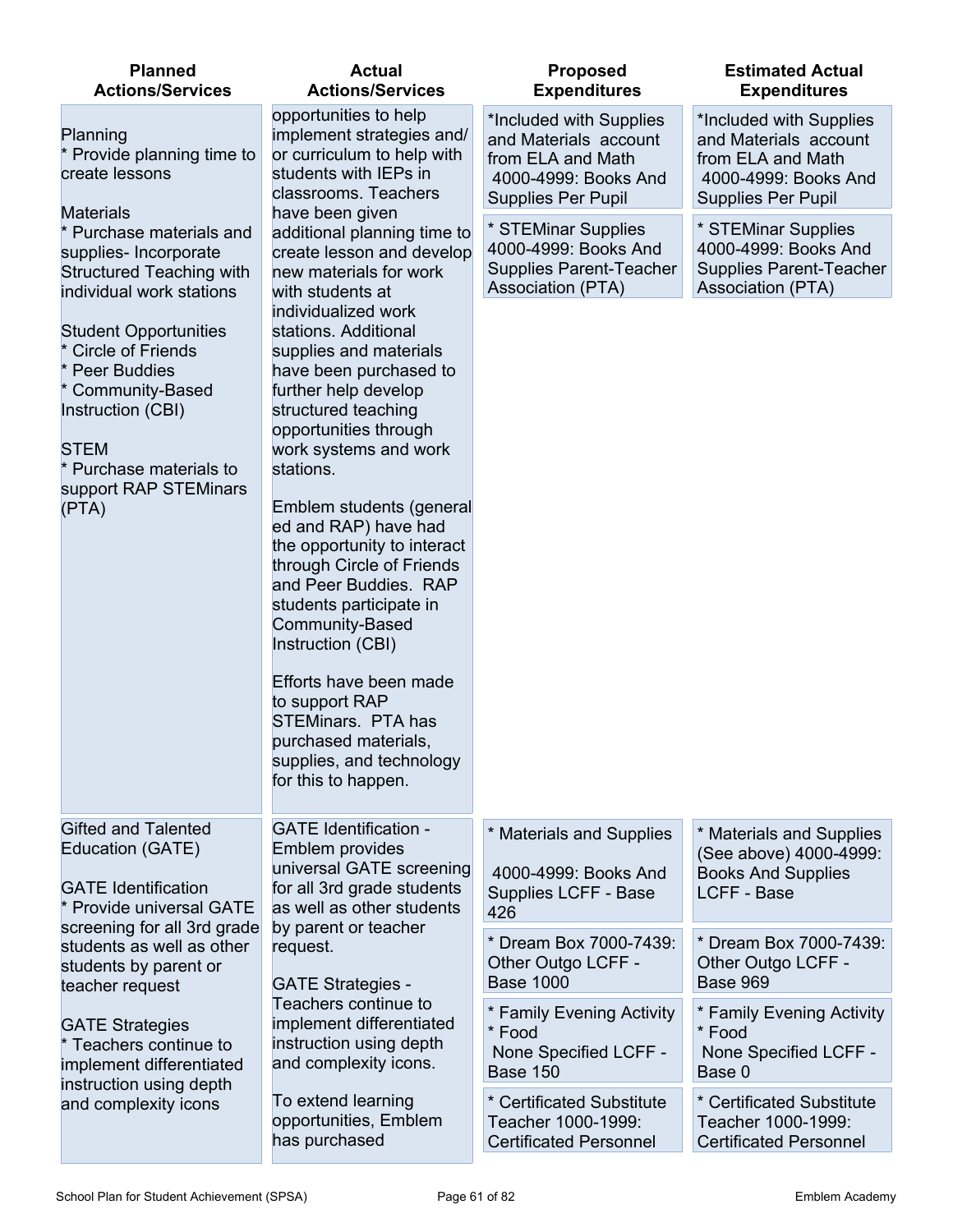#### **Planned Actions/Services**

| <b>Actions/Services</b>                                                                                                                                                                                                                                                                                                                                                                                                         | <b>Actions/Services</b>                                                                                                                                                                                                                                                                                                                                                                                                                                                                                                                                          |             |
|---------------------------------------------------------------------------------------------------------------------------------------------------------------------------------------------------------------------------------------------------------------------------------------------------------------------------------------------------------------------------------------------------------------------------------|------------------------------------------------------------------------------------------------------------------------------------------------------------------------------------------------------------------------------------------------------------------------------------------------------------------------------------------------------------------------------------------------------------------------------------------------------------------------------------------------------------------------------------------------------------------|-------------|
| * Dream Box to extend<br>math learning<br>* Living Museum a social<br>studies extension<br>* Toastmasters extension<br>project<br>* Participation in ESTEEM<br><b>Expo</b><br>* Teachers attend GATE<br>workshops<br>* CORE - Grade 5-6<br>school newspaper project<br>* Full STEAM Ahead -<br>Lunch GATE Group with<br>authentic student project<br>presentations<br><b>Materials and Supplies</b><br>* Purchase materials and | Dream Box to extend<br>math learning. GATE<br>students are encouraged<br>to participate in the<br>"Living Museum" activity<br>to extend social studies<br>learning, They are also<br>encouraged to extend<br>their "Toastmasters"<br>speech by creating a<br>power point presentation<br>or model. At the end of<br>the year, GATE students<br>are encouraged to dive<br>into ESTEEM deeper by<br>participating in Emblem's<br><b>ESTEEM Expo.</b><br><b>Materials and Supplies -</b><br>Emblem purchased<br>materials and supplies to<br>support differentiated | Sala<br>300 |
| supplies to support<br>differentiated instruction in<br>the classroom<br><b>Parent Education</b><br>* Purchase materials and<br>supplies to support parent<br>education GATE parent<br>meeting<br>* Family Evening Activity<br>(Living Museum)<br>* Food                                                                                                                                                                        | instruction in the<br>classroom.<br><b>Parent Education -</b><br>Parents were invited to a<br><b>GATE Potluck. At the</b><br>evening meeting,<br>teachers shared<br>differentiated instruction<br>strategies. They showed<br>samples of student work<br>as well. Students at the<br>Potluck participated in the<br>Living Museum. They<br>researched a historical<br>figure from the time period<br>that they were studying in<br>social studies.                                                                                                                |             |

**Actual**

#### **Proposed Expenditures**

aries LCFF - Base 300

Salaries LCFF - Base 125

**Estimated Actual Expenditures**

# **Analysis**

Describe the overall implementation of the strategies/activities to achieve the articulated goal.

Teachers used research based instructional strategies in order to achieve the articulated goal. Standards based aligned curriculum was used as a resource to teach effective lessons. RTI supported students who needed additional academic support. CORE ELD time provided EL students structured EL instruction 30 minutes each day. Teachers began to implement IABs which align to the CAASPP.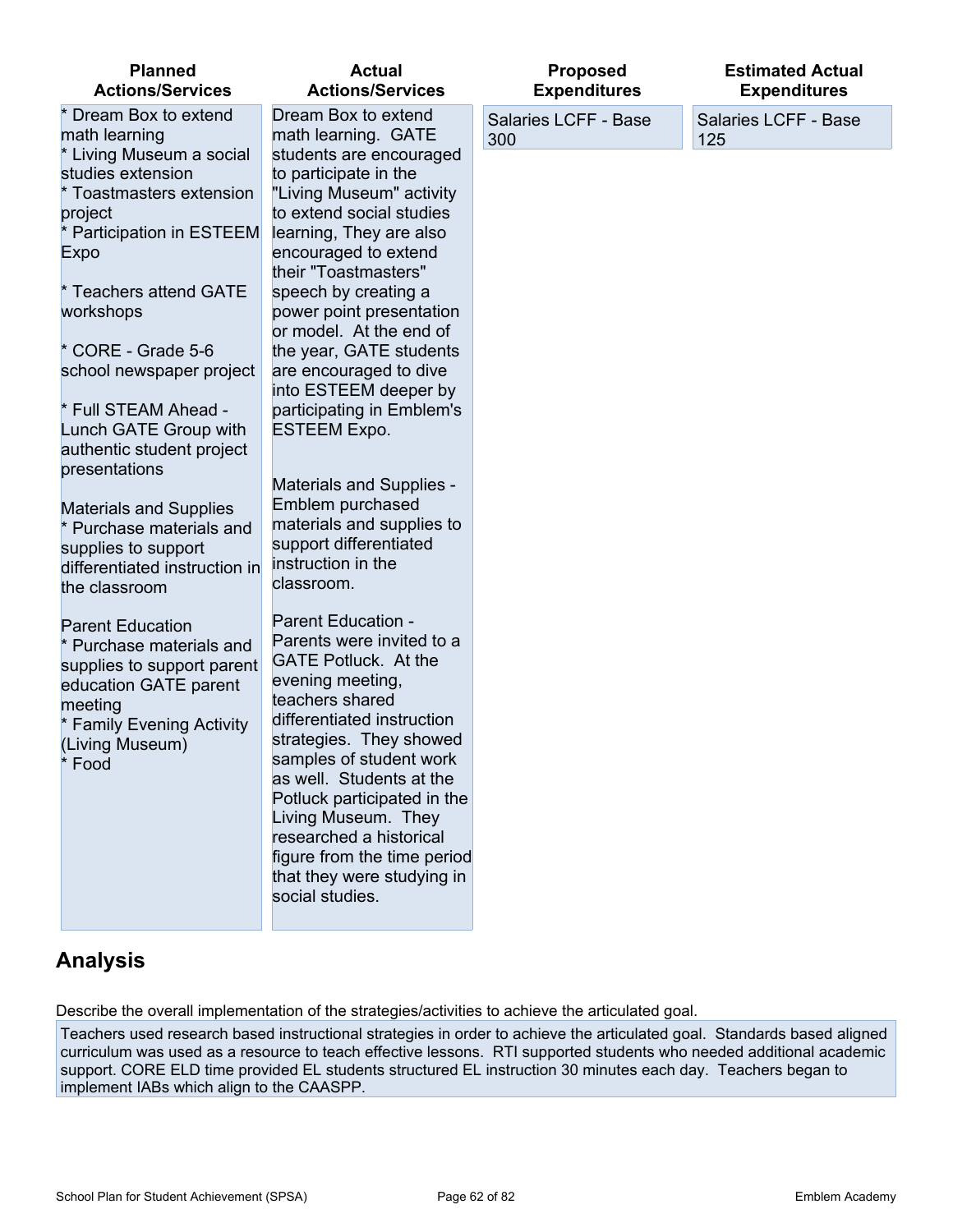Describe the overall effectiveness of the strategies/activities to achieve the articulated goal as measured by the school.

Overall, Emblem's CAASPP scores were strong (Green) but declined from the previous year. There are many variables to consider when looking at student achievement in ELA and Math. When analyzing the data, fewer students scored in "Exceeding" in both ELA and Math from 16-17 to 17-18. There was a gain in standards "Not Met" from 16-17 to 17-18. On a positive note, there were large gain for students who were classified as "Lower Socio-Economic."

Explain any material differences between the Proposed Expenditures and Estimated Actual Expenditures.

For RTI we purchased of Read Naturally Live. (\$600).

Read Naturally Live provides

- \* An interactive, online reading program. It provides:
- \* Options to easily differentiate the program to meet individual needs.
- \* Motivating informational text for reluctant readers, from first grade to adult.
- \* Extensive, computer-generated reports on student progress.
- \* Nonfiction reading opportunities as required by Common Core State Standards.
- \* Spanish translations for stories in early Sequenced levels.

Students...

- \* Build fluency and motivation by reading short, nonfiction passages.
- \* Increase reading accuracy and expression with audio support.
- \* Strengthen comprehension and vocabulary.
- \* Develop automaticity in decoding (Phonics levels).
- \* Work independently most of the time.
- \* Experience success and an improved attitude toward reading.

Describe any changes that will be made to this goal, the annual outcomes, metrics, or strategies/activities to achieve this goal as a result of this analysis. Identify where those changes can be found in the SPSA.

\*Staff felt that Read Naturally Live was much more effective than Read Naturally (paper). Staff plans to continue to use Read Naturally Live

\*RTI was effective however, we feel that restructuring instructional Aide supports for RTI can be more effective than what it is now. We plan to consolidate our RTI Instructional Aides. We will reducing the total number of Instructional Aides providing RTI but maintain two with more hours. We expect that the program will be more consistent and effective with fewer IAs providing RTI.

\*We will look at restructuring some classes offered during CORE.

\*Continue to research programs that will support students in comprehension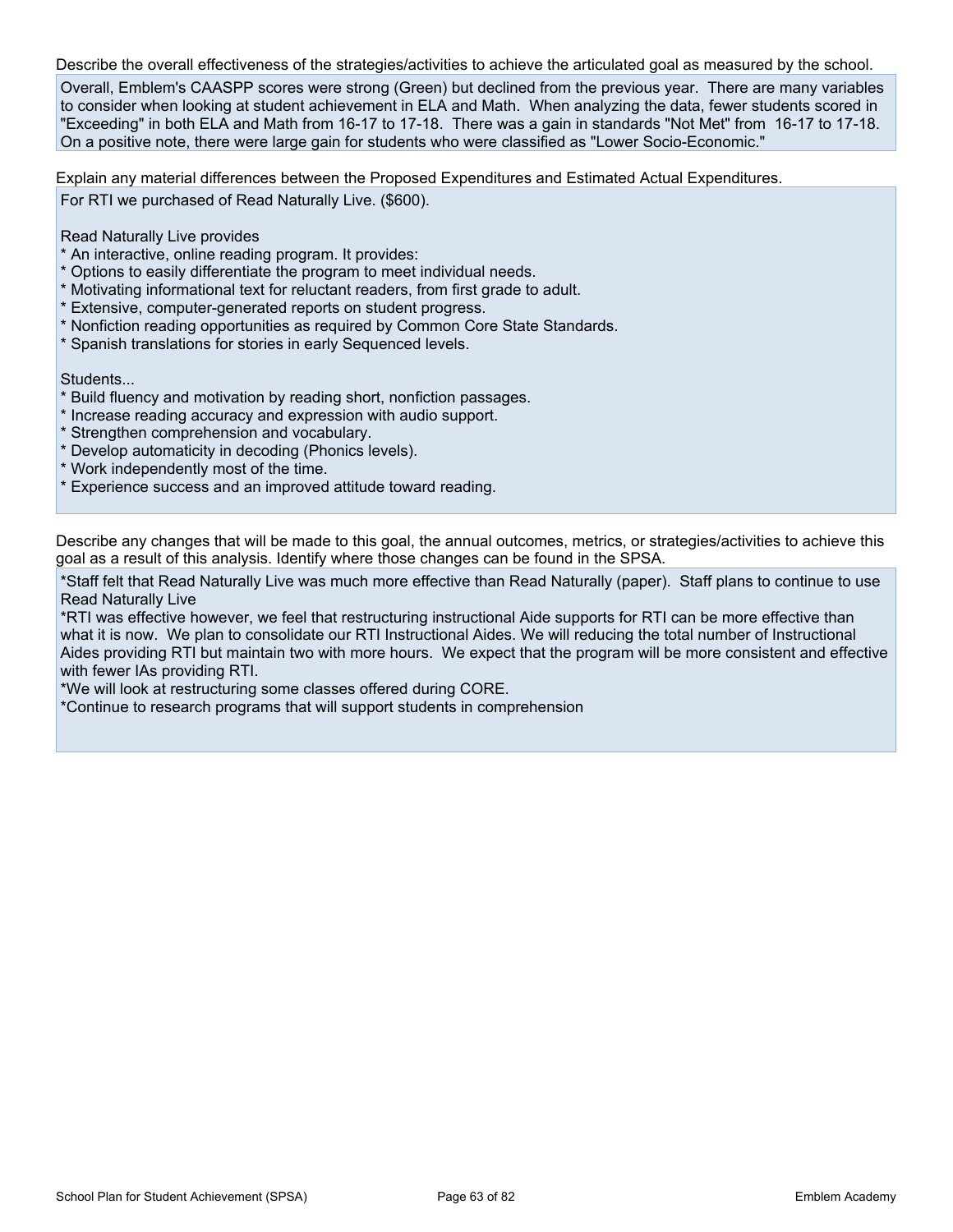# **Annual Review and Update**

# **SPSA Year Reviewed: 2018-19**

## **Goal 2**

| Student and Parent Engagement                                                                                                                                                                                                                                                  |
|--------------------------------------------------------------------------------------------------------------------------------------------------------------------------------------------------------------------------------------------------------------------------------|
| 1. Parent Involvement<br>* Increase parent volunteerism<br>* Continue meaningful communication with all stakeholders<br>* Continue to seek parent input in decision making<br>* Promote parent participation in programs for unduplicated students and special needs subgroups |
| 2. Pupil Engagement<br>*Goals<br>* 15-16 Attendance Rate = $96.5\%$<br>$*$ 16-17 Attendance Rate = 96.7%<br>* 17-18 Attendance Rate = $96.4\%$                                                                                                                                 |
| $*$ 15-16 >18 Excused Absences = 36<br>$*$ 16-17 > 18 Excused Absences = 28<br>$*$ 17-18 > 18 Excused Absences = 22                                                                                                                                                            |
| $*$ 15-16 Students with >10% Chronic Excused Absences = $(5.1\%)$<br>$*$ 16-17 Students with >10% Chronic Excused Absences = $(3.8\%)$<br>$*$ 17-18 Students with >10% Chronic Excused Absences = $(2.6\%)$                                                                    |
| $*$ 15-16 Suspension Rate = 1 student<br>* 16-17 Suspension Rate = 3 students<br>* 17-18 Suspension Rate = 0 students                                                                                                                                                          |
| 3. School Climate<br>* Increase student and teacher sense of safety and school connectedness (Baseline Data)<br>* Continue to maintain less than 0.4% suspension rate for the 2017-2018 school year (District average)                                                         |

\* Continue to maintain 0.0 expulsions for the 2016-2017 school year (District average)

\* Continue to work with City and District Safety personnel to Improve student safety and traffic flow during arrival and dismissal times.

## **Annual Measurable Outcomes**

| <b>Metric/Indicator</b>                                    | <b>Expected Outcomes</b>                                    | <b>Actual Outcomes</b>                                   |
|------------------------------------------------------------|-------------------------------------------------------------|----------------------------------------------------------|
| Increase parent volunteerism                               | Increase parent volunteerism<br>(baseline Data from Raptor) | Baseline Data from Raptor (2018-19)                      |
| Continue meaningful communication<br>with all stakeholders | Weekly newsletter to parents                                | Weekly newsletter to parents                             |
| Continue to seek parent input in<br>decision making        | Standing agenda item for Site<br><b>Council and ELAC</b>    | Standing agenda item for Site<br><b>Council and ELAC</b> |
| Attendance Rate                                            | Greater than 96.7%                                          |                                                          |
| <b>Truancy Rate</b>                                        | Less than 28 Excused Absences                               |                                                          |
| <b>Chronic Excused Absences</b>                            | Less than $3.8\%$                                           |                                                          |
| <b>Suspension Rate</b>                                     | Less than 3 students                                        | 0 students                                               |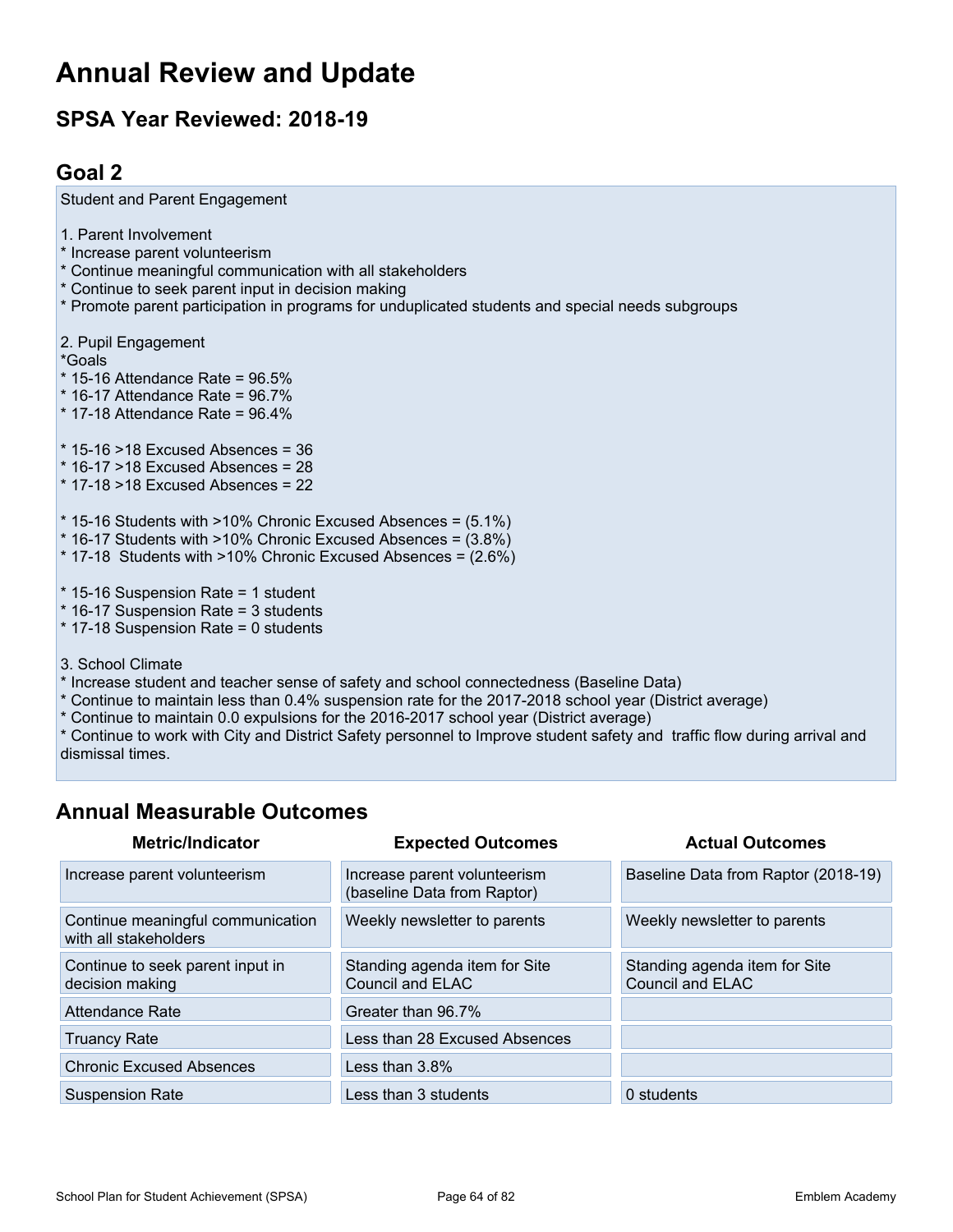# **Strategies/Activities for Goal 2**

| <b>Planned</b><br><b>Actions/Services</b> | <b>Actual</b><br><b>Actions/Services</b>         | <b>Proposed</b><br><b>Expenditures</b> | <b>Estimated Actual</b><br><b>Expenditures</b> |
|-------------------------------------------|--------------------------------------------------|----------------------------------------|------------------------------------------------|
| <b>Parent Involvement</b>                 | Parent Involvement:                              |                                        |                                                |
|                                           |                                                  |                                        |                                                |
| Schedule and conduct                      | Scheduled meetings                               |                                        |                                                |
| parent meetings:                          | included GATE Parent                             |                                        |                                                |
| <b>Regional Autism</b>                    | Night with a student                             |                                        |                                                |
| Program                                   | "Living Museum" activity.                        |                                        |                                                |
| * GATE                                    | There were over 100                              |                                        |                                                |
| * ELAC (provide childcare                 | parents and students in                          |                                        |                                                |
| and snacks)                               | attendance. Emblem still                         |                                        |                                                |
| * Site Council                            | lacks attendance at ELAC                         |                                        |                                                |
| * PTA                                     | meetings. We have                                |                                        |                                                |
|                                           | surveyed parents and                             |                                        |                                                |
| <b>Provide Translation</b>                | they prefer the times that                       |                                        |                                                |
| *Parent conferences                       | Emblem holds its four                            |                                        |                                                |
| *ELAC meetings                            | meetings. Emblem held                            |                                        |                                                |
| *IEP Meetings                             | nine Site Council                                |                                        |                                                |
| *SST Meetings                             | Meetings. An agenda                              |                                        |                                                |
| $*504s$                                   | item was added to                                |                                        |                                                |
|                                           | increase parent input.                           |                                        |                                                |
| <b>ESTEEM:</b>                            | <b>PTA Association meetings</b>                  |                                        |                                                |
| * Work with PTA to align                  | were held monthly.                               |                                        |                                                |
| Family Nights with                        | Attendance varied at each                        |                                        |                                                |
| <b>Emblem's ESTEEM focus</b>              | meeting.                                         |                                        |                                                |
| *Inform parents of STEM                   |                                                  |                                        |                                                |
| related events through                    | Translation was provided                         |                                        |                                                |
| weekly newsletter.                        | at all ELAC meetings and                         |                                        |                                                |
| * STEMinar Open House                     | at parent conferences that                       |                                        |                                                |
| * ESTEEM Expo                             | required parent                                  |                                        |                                                |
| * BEST Nights                             | translation. When                                |                                        |                                                |
| <b>Emblem Emporium</b>                    | organizing parent                                |                                        |                                                |
|                                           | conferences, translation                         |                                        |                                                |
| Regional Autism Program:                  | families are given priority.                     |                                        |                                                |
| * RAP Parent meetings                     | Translation was also                             |                                        |                                                |
|                                           | provided at IEP meetings,                        |                                        |                                                |
| <b>Other Parent</b>                       | SST meetings and at 504                          |                                        |                                                |
| Opportunities:                            | meetings as needed.                              |                                        |                                                |
| * Volunteer                               |                                                  |                                        |                                                |
| Open House                                | PTA hosted a Beginning                           |                                        |                                                |
| <b>Back To School Night</b>               | <b>Engineering Science and</b>                   |                                        |                                                |
| <b>Reflections</b>                        | Technology Night.<br>Parents and students        |                                        |                                                |
| Career Day                                |                                                  |                                        |                                                |
| * Volunteer Tea                           | worked together on a                             |                                        |                                                |
| Mother/Son                                | project to become a                              |                                        |                                                |
| <b>Father/Daughter Events</b>             | "Mission Specialist"<br>In the Newsletter Emblem |                                        |                                                |
| * Grade Level                             | promoted the STEMinar                            |                                        |                                                |
| Performances                              | Open House, ESTEEM                               |                                        |                                                |
| <b>Junior Achievement</b>                 |                                                  |                                        |                                                |
| <b>STEMinar Open House</b>                | Expo, an Emblem                                  |                                        |                                                |
| <b>Art Night</b>                          | Emporium. RAP families                           |                                        |                                                |
| <b>Fall Festival</b>                      | were given<br>accommodations to enter            |                                        |                                                |
| <b>Award Assemblies</b>                   |                                                  |                                        |                                                |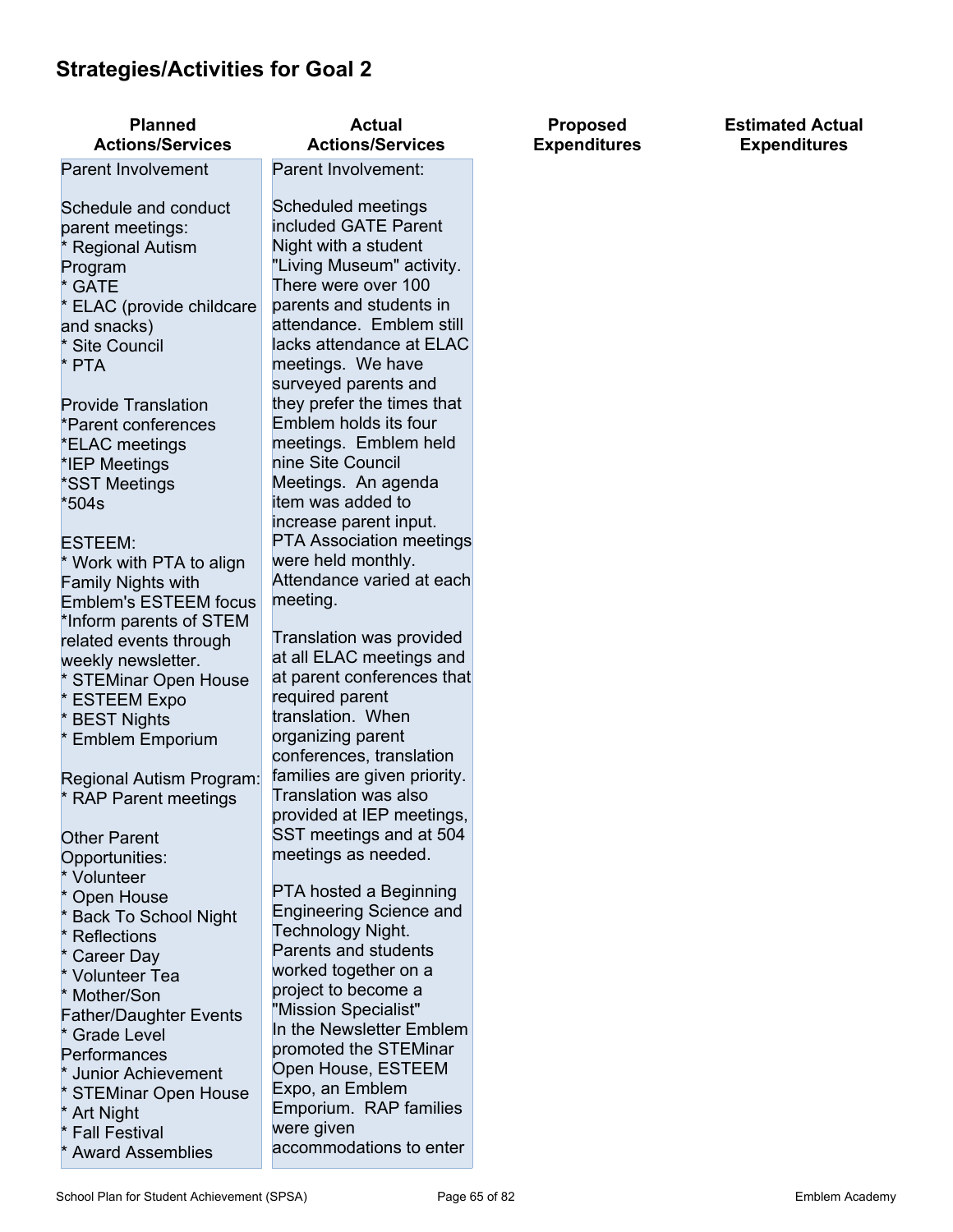| <b>Planned</b><br><b>Actions/Services</b>                                                                                                                                                                                                                                                                 | <b>Actual</b><br><b>Actions/Services</b>                                                                                                                                                                                                                                                                                                                                                                                                                                                                                                                                                                                                                                                                                                                                                                                                                                                                                                             | <b>Proposed</b><br><b>Expenditures</b> | <b>Estimated Actual</b><br><b>Expenditures</b> |
|-----------------------------------------------------------------------------------------------------------------------------------------------------------------------------------------------------------------------------------------------------------------------------------------------------------|------------------------------------------------------------------------------------------------------------------------------------------------------------------------------------------------------------------------------------------------------------------------------------------------------------------------------------------------------------------------------------------------------------------------------------------------------------------------------------------------------------------------------------------------------------------------------------------------------------------------------------------------------------------------------------------------------------------------------------------------------------------------------------------------------------------------------------------------------------------------------------------------------------------------------------------------------|----------------------------------------|------------------------------------------------|
| School/Teacher<br>Communication:<br><b>Tuesday Folders</b><br><b>School Newsletter -</b><br>Eagle Flyer<br><b>Constant Contact</b><br>Classroom<br>Newsletters/Emails<br><b>Class Websites</b><br>Student produced<br>school newsletter<br><b>Shutterfly (Room</b><br>Parents)<br><b>Pupil Engagement</b> | events early when there<br>was less noise and<br>congestion.<br>Parents had the<br>opportunity to take<br>advantage of many<br>volunteer and<br>engagement<br>opportunities. These<br>included:<br>* Classroom and event<br>volunteer<br>Open House<br><b>Back To School Night</b><br>Reflections<br>Career Day<br>* Volunteer Tea<br>Mother/Son<br><b>Father/Daughter Events</b><br>* Grade Level<br>Performances<br><b>Junior Achievement</b><br>* STEMinar Open House<br>* Art Night<br><b>Fall Festival</b><br>* Award Assemblies<br>Home/school<br>communication is very<br>important. School and<br>teacher communication<br>was promoted through<br>various avenues. These<br>include:<br>* Tuesday Folders<br>* School Newsletter -<br>Eagle Flyer<br><b>Constant Contact</b><br>Classroom<br>Newsletters/Emails<br>* Class Websites<br>* Student produced<br>school newsletter<br>* Shutterfly (Room<br>Parents)<br><b>Pupil Engagement</b> |                                        |                                                |
| <b>Provide Reminders</b><br>Monday Flag Ceremony<br>* "Ello Emblem" (Morning<br>Broadcast)                                                                                                                                                                                                                | Student attendance is<br>important. The school<br>provides reminders about<br>attendance during<br>Monday flag ceremonies,                                                                                                                                                                                                                                                                                                                                                                                                                                                                                                                                                                                                                                                                                                                                                                                                                           |                                        |                                                |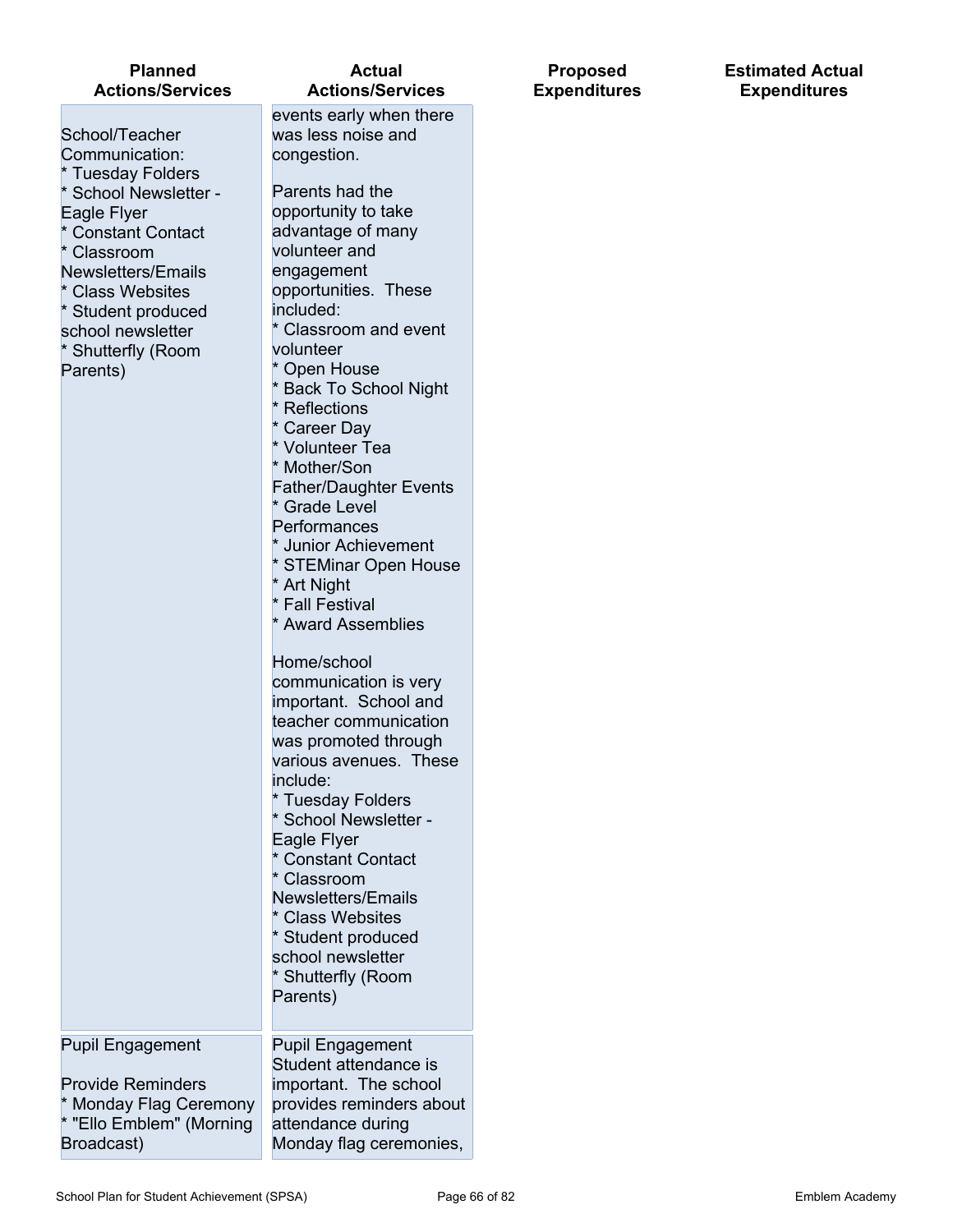| <b>Planned</b><br><b>Actions/Services</b>                                                                                                                                                                                                                                                                                                                                                                                                                                                                                                | <b>Actual</b><br><b>Actions/Services</b>                                                                                                                                                                                                                                                                                                                                                                                                                                                                                                                  | <b>Proposed</b><br><b>Expenditures</b>                                                               | <b>Estimated Actual</b><br><b>Expenditures</b>                                                           |
|------------------------------------------------------------------------------------------------------------------------------------------------------------------------------------------------------------------------------------------------------------------------------------------------------------------------------------------------------------------------------------------------------------------------------------------------------------------------------------------------------------------------------------------|-----------------------------------------------------------------------------------------------------------------------------------------------------------------------------------------------------------------------------------------------------------------------------------------------------------------------------------------------------------------------------------------------------------------------------------------------------------------------------------------------------------------------------------------------------------|------------------------------------------------------------------------------------------------------|----------------------------------------------------------------------------------------------------------|
| * School newsletter about<br>tardies and regular<br>attendance<br>Notify parents regularly<br>of student attendance<br><b>ELAC Meetings</b><br>* PTA Meetings<br>* Site Council Meetings<br><b>Attendance Meetings</b><br>* SART<br>* SARB<br><b>Incentives</b><br>* Monthly "Class<br>Competition" with winner<br>announced at the Monday<br>Flag Ceremony or on the<br><b>Broadcast</b><br>* Awards Materials<br>* Each student to track<br>attendance on a weekly<br>basis. Incentives given if<br>class can meet the weekly<br>goal. | We also talk about<br>attendance on our student<br>directed morning<br>broadcast. When the<br>District was providing<br>information about weekly<br>attendance we included<br>that in our weekly<br>newsletter to the parents.<br>For parents with students<br>who demonstrate chronic<br>absenteeism, the site<br>administrator will hold a<br>SART meeting with the<br>family to see how the<br>attendance issue can be<br>corrected.<br>We did not implement<br>award incentives.<br>However, we do plan to<br>do this for the 2019-20<br>school year. |                                                                                                      |                                                                                                          |
| <b>School Climate</b><br>Implement school-wide<br><b>Character Counts</b>                                                                                                                                                                                                                                                                                                                                                                                                                                                                | Emblem implemented a<br>school-wide Character<br>Counts Program. In<br>conjunction with PBIS                                                                                                                                                                                                                                                                                                                                                                                                                                                              | 4000-4999: Books And<br>Supplies Per Pupil 250                                                       | <b>Materials and Supplies</b><br>(Awards, etc.) 4000-<br>4999: Books And<br>Supplies Per Pupil 250       |
| programs<br><b>Gold Tickets</b><br><b>Student of the Month</b><br>*PBIS materials<br>* Monthly Pillar Focus                                                                                                                                                                                                                                                                                                                                                                                                                              | strategies Emblem<br>promoted good character<br>through incentives such<br>as Gold Tickets and<br>Student of the Month                                                                                                                                                                                                                                                                                                                                                                                                                                    | <b>Emergency Safety</b><br>Supplies 4000-4999:<br><b>Books And Supplies Per</b><br><b>Pupil 2523</b> | <b>Emergency Safety</b><br>Supplies 4000-4999:<br><b>Books And Supplies Per</b><br><b>Pupil 2523</b>     |
| <b>Assemblies</b><br>* Promote character<br>building                                                                                                                                                                                                                                                                                                                                                                                                                                                                                     | Awards (based on the<br>character pillar that<br>month).<br>PTA secured an Anti-                                                                                                                                                                                                                                                                                                                                                                                                                                                                          | Circle of Friends 4000-<br>4999: Books And<br><b>Supplies Parent-Teacher</b><br>Association (PTA)    | Circle of Friends 4000-<br>4999: Books And<br><b>Supplies Parent-Teacher</b><br><b>Association (PTA)</b> |
| * Promote anti-bullying<br>education<br>* Monday Flag<br>Ceremonies<br>* Autism awareness<br><b>Special Programs</b><br><b>Circle of Friends</b><br>* Positive Behavior<br>Intervention and Supports<br>(PBIS)<br>*Caring Schools<br>Community                                                                                                                                                                                                                                                                                           | bullying assembly to<br>reinforce that bullying is<br>not tolerated at Emblem.<br>Character is reinforced<br>during flag ceremonies<br>and on the morning<br>broadcast. During Autism<br>Awareness Month,<br>buddies from the RAP<br>and GED programs<br>walked together to<br>promote autism<br>awareness.                                                                                                                                                                                                                                               |                                                                                                      |                                                                                                          |

L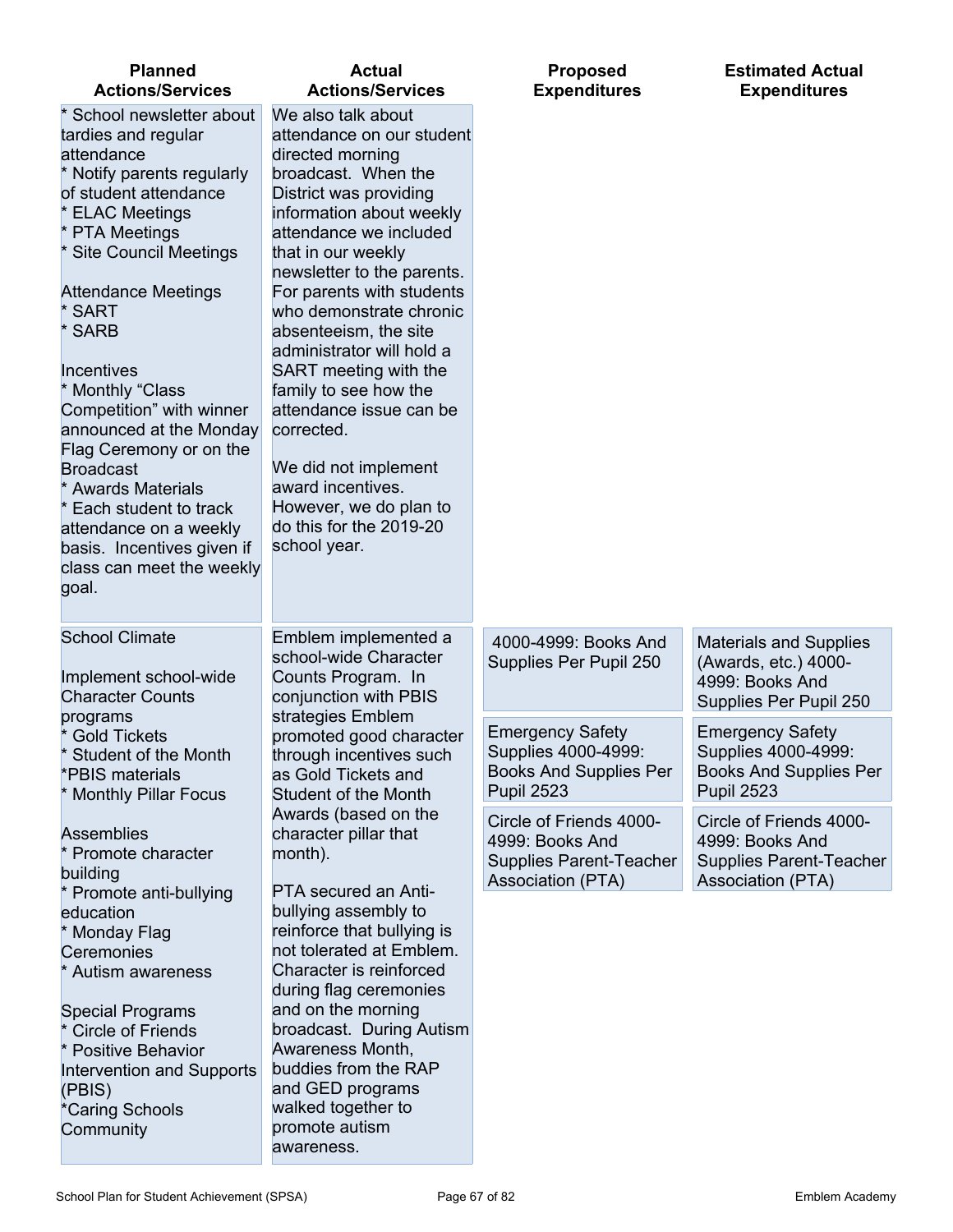| <b>Planned</b><br><b>Actions/Services</b>                                                                                                                                                                                                 |                                                                                                                                                                                  |  |  |  |
|-------------------------------------------------------------------------------------------------------------------------------------------------------------------------------------------------------------------------------------------|----------------------------------------------------------------------------------------------------------------------------------------------------------------------------------|--|--|--|
| Other<br>* Student Council & Spirit<br>Events<br>* Class Buddies<br>* Classroom Meetings<br>* Student Developed<br><b>School Newspaper</b>                                                                                                | Prog<br>imple<br>Circl<br><b>PBIS</b><br>a we<br>integ<br><b>RAP</b>                                                                                                             |  |  |  |
| Safety<br>* Emergency Safety<br><b>Supplies</b><br>* Provide Traffic Control<br>Officer to improve traffic<br>flow during arrival and<br>dismissal times<br>* Raptor<br>* Automatic Door Locks<br>* Student Valet<br>* Single Point Entry | peer:<br>prog<br>partio<br>durin<br>in its<br>imple<br><b>Beha</b><br>and :<br>incer<br>ticke<br>teach<br>instru<br>beha<br>cam<br>the s<br><b>Beha</b><br>deter<br>beha<br>happ |  |  |  |
|                                                                                                                                                                                                                                           | Stud<br>activ<br>of the<br>* Stu<br>Ever<br>* Cla<br>* Cla<br>* Stu<br>Schc<br>* Hai<br>Tour                                                                                     |  |  |  |
|                                                                                                                                                                                                                                           | Safe<br>for st<br>syste<br>"Rap<br>must<br>desk<br>entry<br>chec<br>befor<br>visito<br>door<br>insta<br>class                                                                    |  |  |  |

rams that were emented include e of Friends and S. Circle of Friends is ekly program that rates students in the program with their s in the GED ram. Students cipate in activities g lunch. Emblem is third year of ementing Positive aviors Intervention Supports. Along with ntives to earn gold ts and wrist bands hers provide explicit uction for expected **iviors across the** pus. Using SWISS, chool can track avior referrals and mine when **iviors most likely** en on campus.

ents engage in ities at school some ese include: dent Council & Spirit າts

**iss Buddies** 

ssroom Meetings dent Developed ol Newspaper ndball & Basketball naments

ty is the top priority taff and students. A em is in place tor" where visitors check in at the front (single point of  $\gamma$ ). Their ID is ked for Megans list re they are provided a or pass. Automatic locks have been lled on permanent sroom and building doors in the event there is

**Proposed Expenditures** **Estimated Actual Expenditures**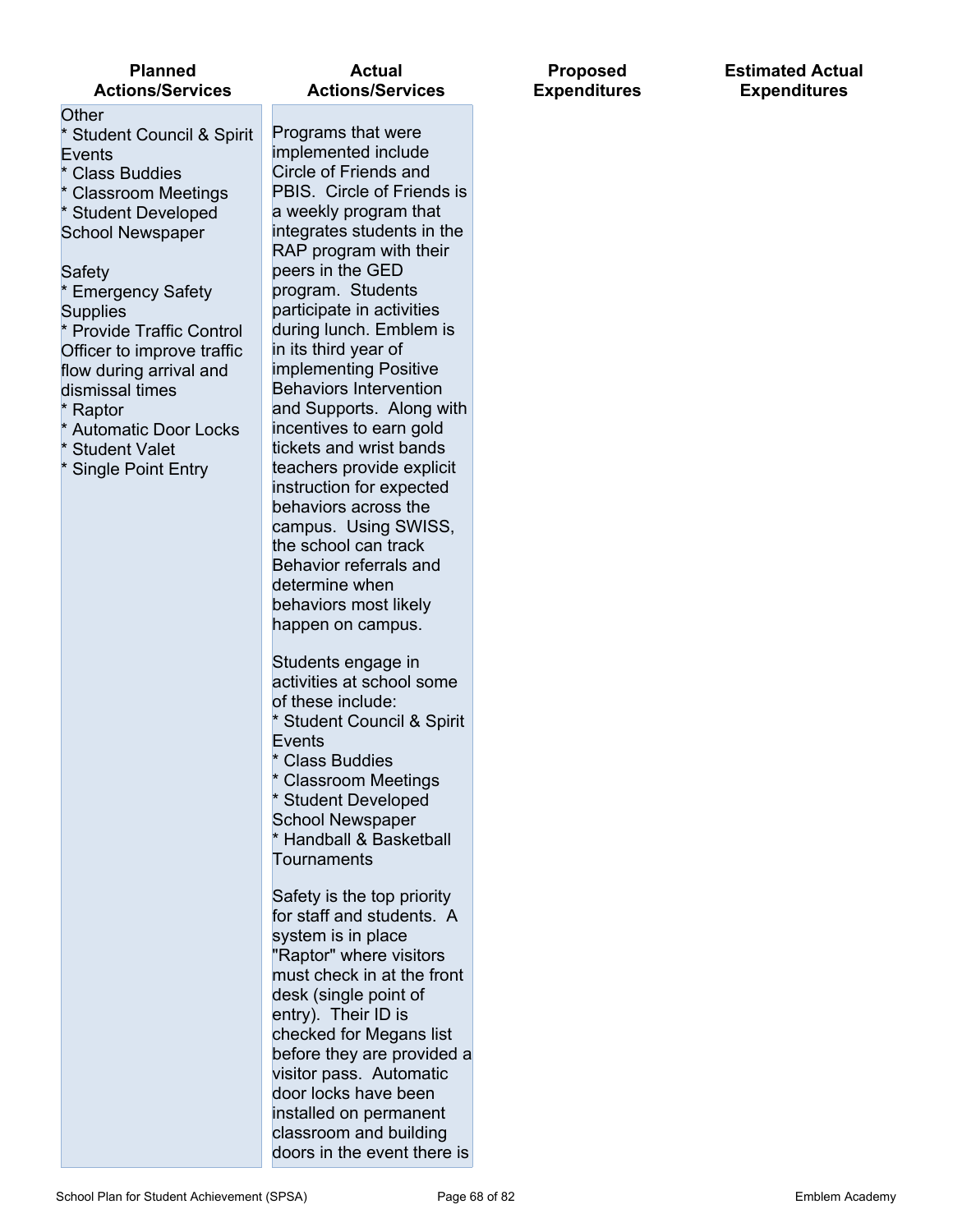| a lock down. A button<br>has been installed to<br>allow administration or<br>office staff to lock all<br>doors with a single push<br>of a button.<br>Emblem has implemented<br>a student valet to promote<br>safe ingress during<br>morning drop off.<br>Emblem continues to<br>communicate with sheriff,<br>city planners, and district<br>representation to<br>determine best practices<br>to ensure student safety<br>and flow of traffic.<br>In the event of an<br>emergency, Emblem has<br>a well stocked emergency<br>bin with emergency safety<br>supplies. Emblem<br>regularly practices fire,<br>lock down, and drop<br>cover, hold drills monthly. | <b>Planned</b><br><b>Actions/Services</b> | <b>Actual</b><br><b>Actions/Services</b> | <b>Proposed</b><br><b>Expenditures</b> | <b>Estimated Actual</b><br><b>Expenditures</b> |
|--------------------------------------------------------------------------------------------------------------------------------------------------------------------------------------------------------------------------------------------------------------------------------------------------------------------------------------------------------------------------------------------------------------------------------------------------------------------------------------------------------------------------------------------------------------------------------------------------------------------------------------------------------------|-------------------------------------------|------------------------------------------|----------------------------------------|------------------------------------------------|
|                                                                                                                                                                                                                                                                                                                                                                                                                                                                                                                                                                                                                                                              |                                           |                                          |                                        |                                                |

## **Analysis**

Describe the overall implementation of the strategies/activities to achieve the articulated goal.

Our commitment to student engagement continues to grow as our students actively participate in various school and PTA sponsored events as well as student leadership and service opportunities. In addition to the school's Character Education Program highlighting the Six Pillars of Character Counts, the school-wide Positive Behavior and Intervention Support (PBIS) has been implemented to promote positive adult to student and student to student engagement and interaction.

Efforts have been made to improve student attendance and to reduce truancy and chronic absenteeism. They include attendance letters, SART and SARB meetings.

Emblem's remains committed to developing a climate where parents feel welcome and encouraged to participate in their child's education. Parents actively participate in school and PTA sponsored events and parent engagement workshops. In addition to PTA, ELAC, and Site Council meetings, two parent engagement opportunities (Beginning Engineering Science and Technology Night and Internet Safety) are held to support and engage the parent community.

We feel that lack of communication creates a disconnect between the home and school. As a result, parents are informed of school and PTA information through the weekly newsletter (Eagle Flyer), Constant Contact, Infinite Campus emails and texts, Twitter, and Facebook.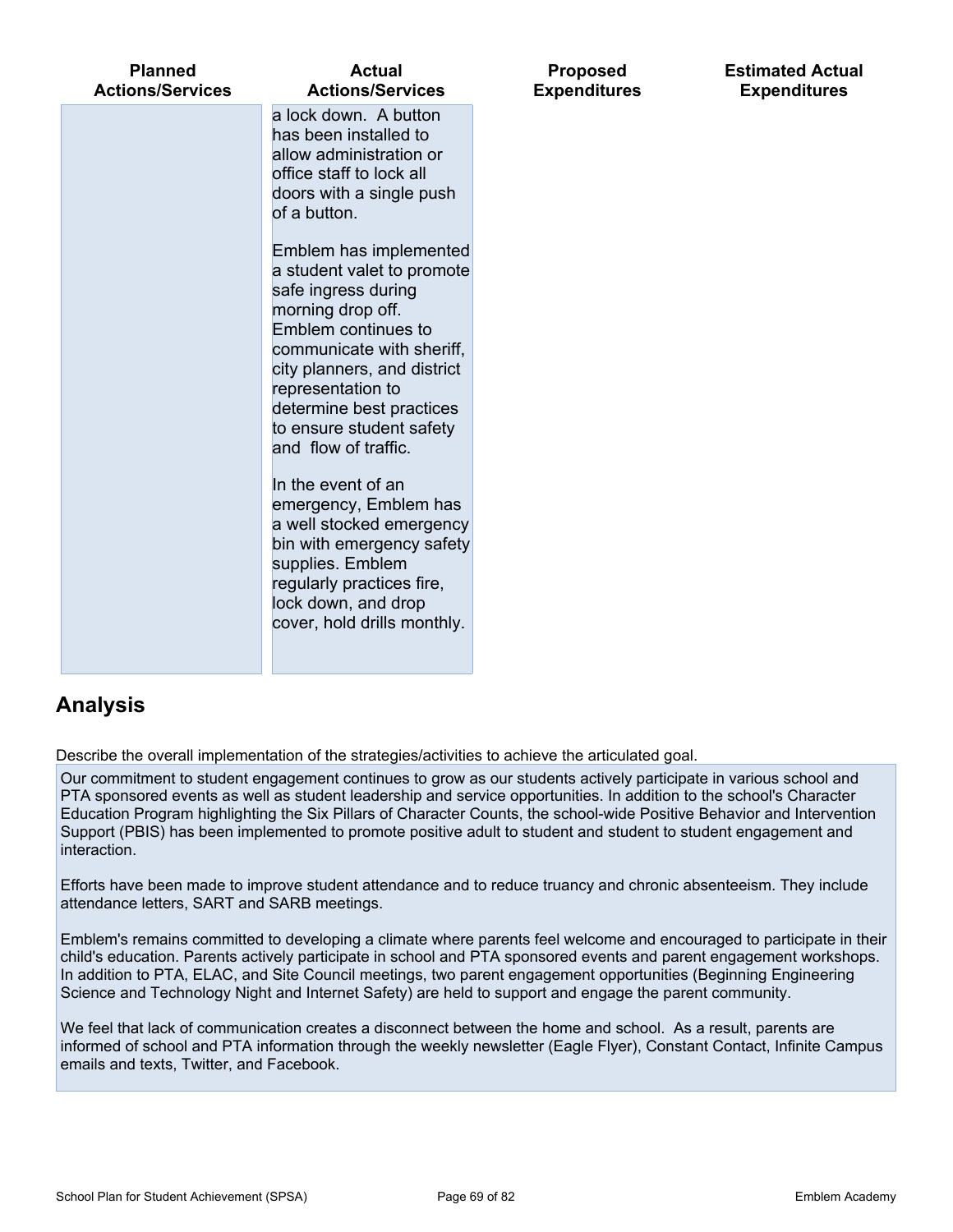Describe the overall effectiveness of the strategies/activities to achieve the articulated goal as measured by the school. Students demonstrate great pride in their school. Monday morning flag ceremonies give the students the opportunity to come together as a whole school to hear a common message about school expectations, upcoming events, and the Character Pillar of the Month. Flag ceremony times are also used to recognize student success, pull gold slips supporting PBIS, say the Pledge of Allegiance, the school pledge, and sing the school song. Students also get to participate in shouting Emblems slogan, "Eagle, Eagle, Eagle . . . Soar! Soar! Soar!. A common message is also presented to students on the student run morning broadcast "'Ello Emblem." These activities in addition to various school and PTA sponsored events, which include but not are limited to assemblies, Family Nights, ESTEEM Expo, STEMinar Open House, mother/son and father/daughter events, field trips, after school enrichment, Circle of Friends, Buddy classes, restaurant nights, etc.

Student attendance rate was at 96.4% and the chronic absenteeism rate was at 2.6%. The suspension rate remained extremely low at 0%.

Explain any material differences between the Proposed Expenditures and Estimated Actual Expenditures.

There was no major differences between the proposed expenditures and the estimated actual expenditures to achieve this goal.

Describe any changes that will be made to this goal, the annual outcomes, metrics, or strategies/activities to achieve this goal as a result of this analysis. Identify where those changes can be found in the SPSA.

Emblem will begin Tier II of PBIS in the upcoming school year. Emblem would like to apply for PBIS recognition.

Emblem will continue to monitor student attendance. We are looking to implement a an idea where students record their own attendance. They would have the opportunity to earn gold slips for positive attendance. Emblem will continue to hole SART and DART meetings with parents to discuss student attendance. We hope that these meetings will allow parents to see the negative impact poor attendance can have on student success at school.

We will continue to promote a culture where parents feel welcome and have opportunities to participate in various school and PTA activities and engage in a meaning decision making process.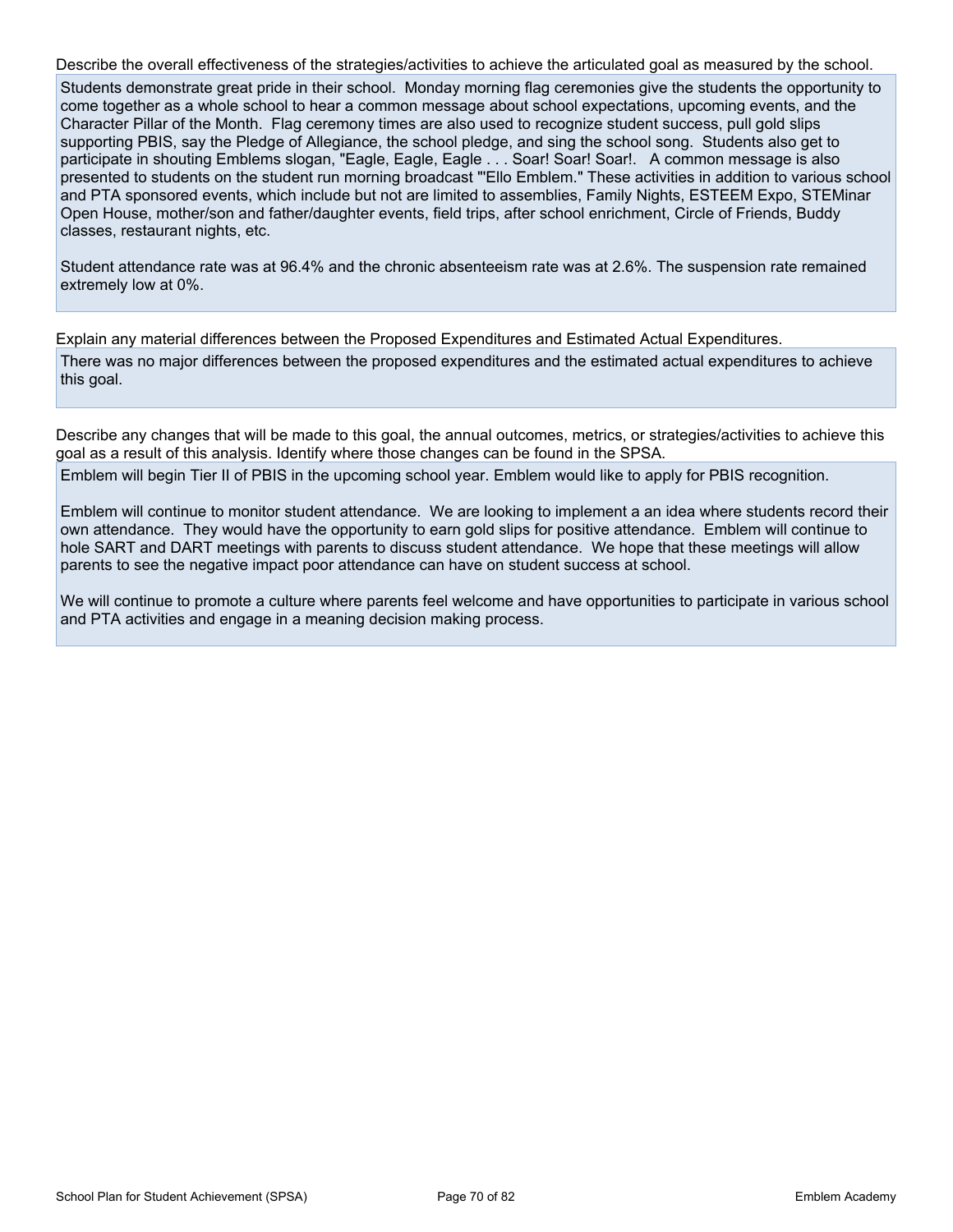# **Budget Summary and Consolidation**

The Budget Summary is required for schools funded through the ConApp. The Consolidation of Funds is required for a school receiving funds allocated through the ConApp and consolidating those funds as part of a schoolwide program.

## **Budget Summary**

| <b>Description</b>                                                      | Amount     |
|-------------------------------------------------------------------------|------------|
| Total Funds Provided to the School Through the Consolidated Application |            |
| Total Funds Budgeted for Strategies to Meet the Goals in the SPSA       | 144,600.00 |

# **Allocations by Funding Source**

**Funding Source Amount Balance Balance**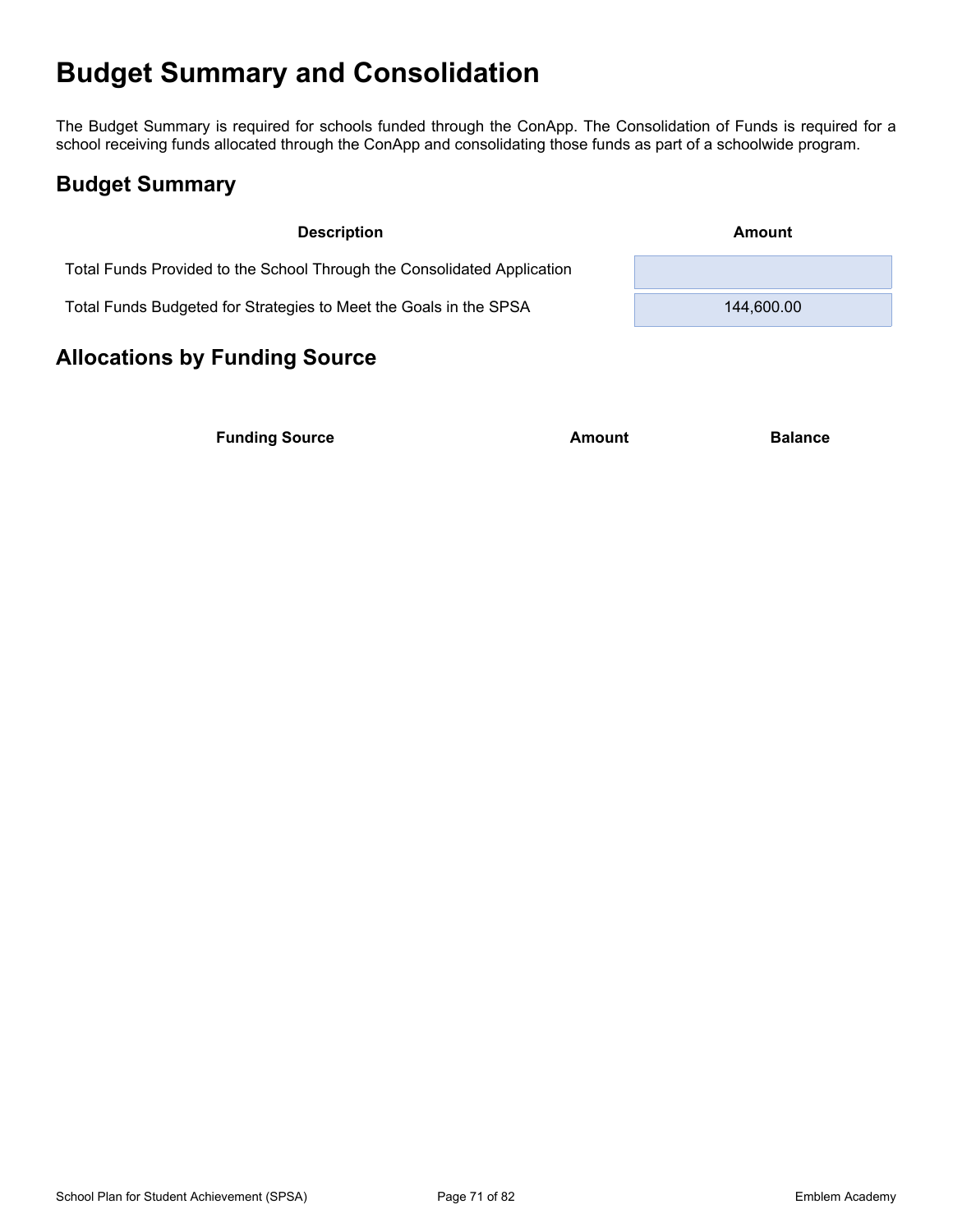# **Expenditures by Funding Source**

| <b>Funding Source</b> |  |
|-----------------------|--|
|-----------------------|--|

| <b>Funding Source</b>            | Amount    |
|----------------------------------|-----------|
| LCFF - Supplemental              | 16,906.00 |
| Local Categorical                | 1.940.00  |
| Parent-Teacher Association (PTA) | 79,156.00 |
| Per Pupil                        | 46,598.00 |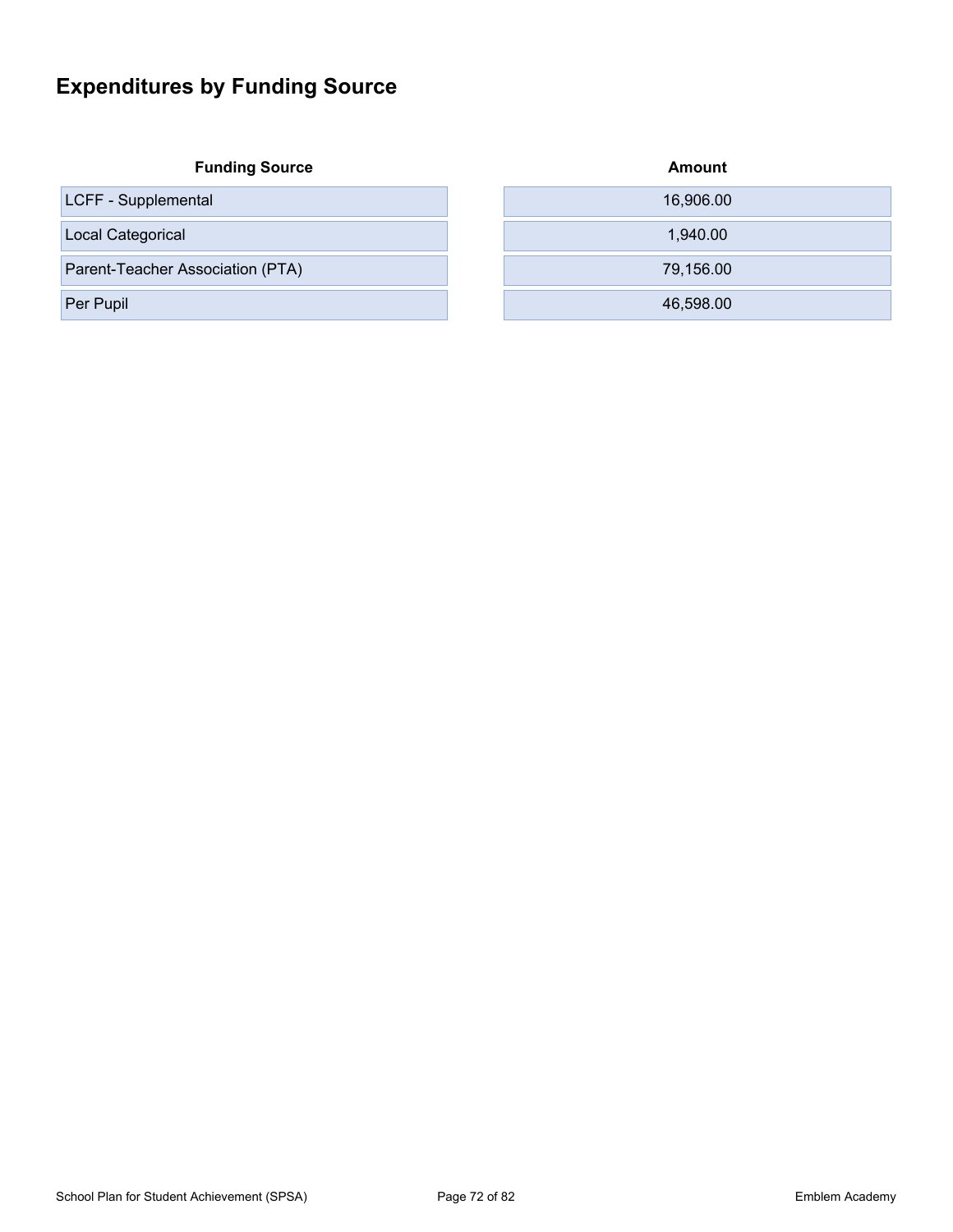# **Expenditures by Budget Reference**

| <b>Budget Reference</b> |
|-------------------------|
|-------------------------|

| 1000-1999: Certificated Personnel Salaries |  | 4.350.00 |
|--------------------------------------------|--|----------|
|--------------------------------------------|--|----------|

2000-2999: Classified Personnel Salaries

4000-4999: Books And Supplies

5000-5999: Services And Other Operating Expenditures

5800: Professional/Consulting Services And Operating **Expenditures** 

7000-7439: Other Outgo

None Specified

| <b>Budget Reference</b>              | Amount    |
|--------------------------------------|-----------|
| icated Personnel Salaries            | 4,350.00  |
| ified Personnel Salaries             | 8,136.00  |
| <b>And Supplies</b>                  | 57,450.00 |
| ces And Other Operating              | 4,658.00  |
| Il/Consulting Services And Operating | 14,250.00 |
| Outgo                                | 7,750.00  |
|                                      | 48,006.00 |
|                                      |           |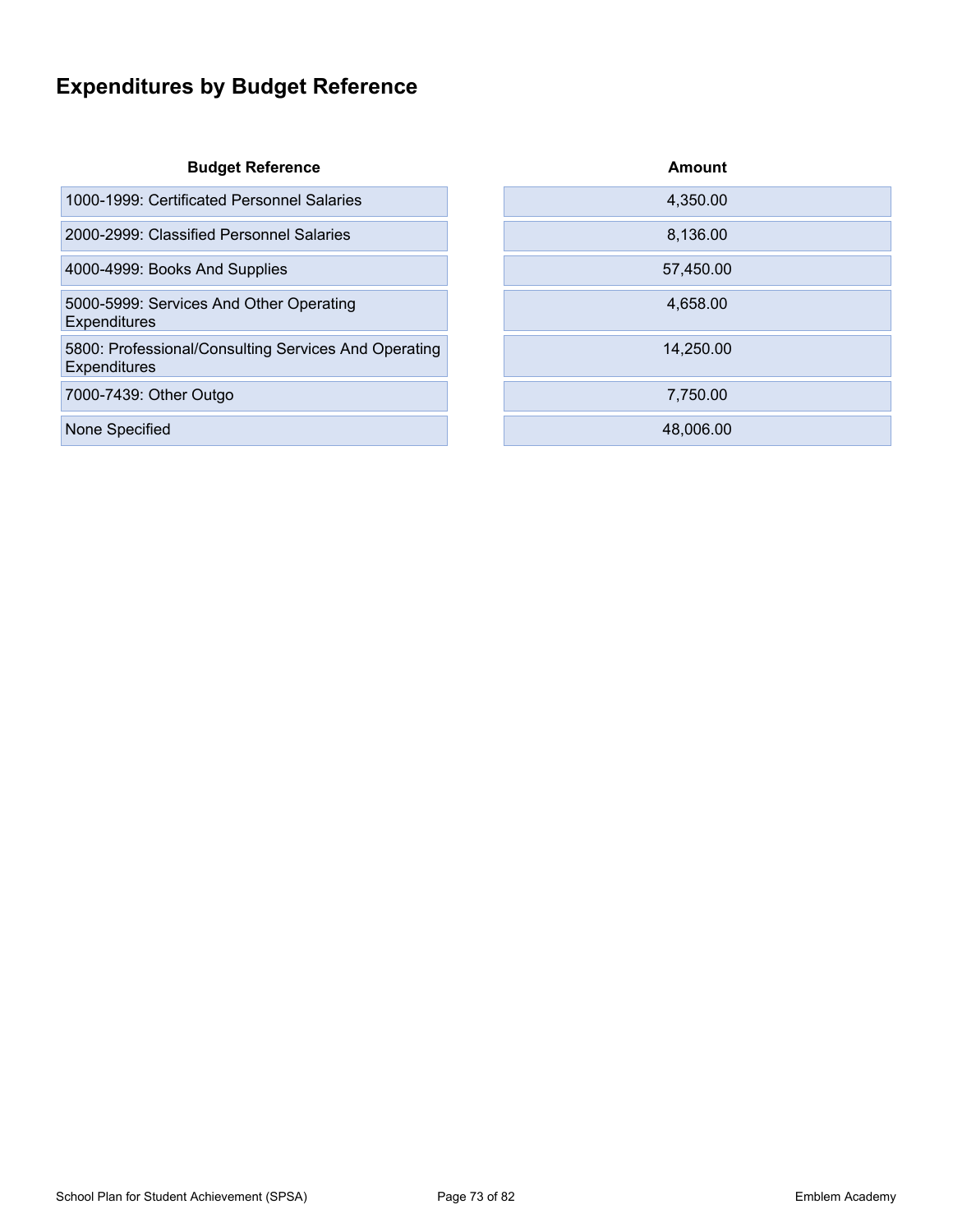# **Expenditures by Budget Reference and Funding Source**

| <b>Budget Reference</b>                                              | <b>Funding Source</b>            | <b>Amount</b> |
|----------------------------------------------------------------------|----------------------------------|---------------|
| 1000-1999: Certificated Personnel<br>Salaries                        | LCFF - Supplemental              | 920.00        |
| 2000-2999: Classified Personnel<br><b>Salaries</b>                   | LCFF - Supplemental              | 8,136.00      |
| 4000-4999: Books And Supplies                                        | LCFF - Supplemental              | 4,011.00      |
| 5000-5999: Services And Other<br><b>Operating Expenditures</b>       | <b>LCFF - Supplemental</b>       | 3,689.00      |
| None Specified                                                       | LCFF - Supplemental              | 150.00        |
| 1000-1999: Certificated Personnel<br>Salaries                        | Local Categorical                | 920.00        |
| 4000-4999: Books And Supplies                                        | Local Categorical                | 51.00         |
| 5000-5999: Services And Other<br><b>Operating Expenditures</b>       | Local Categorical                | 969.00        |
| 4000-4999: Books And Supplies                                        | Parent-Teacher Association (PTA) | 10,050.00     |
| 5800: Professional/Consulting<br>Services And Operating Expenditures | Parent-Teacher Association (PTA) | 14,250.00     |
| 7000-7439: Other Outgo                                               | Parent-Teacher Association (PTA) | 7,000.00      |
| None Specified                                                       | Parent-Teacher Association (PTA) | 47,856.00     |
| 1000-1999: Certificated Personnel<br>Salaries                        | Per Pupil                        | 2,510.00      |
| 4000-4999: Books And Supplies                                        | Per Pupil                        | 43,338.00     |
| 7000-7439: Other Outgo                                               | Per Pupil                        | 750.00        |
|                                                                      |                                  |               |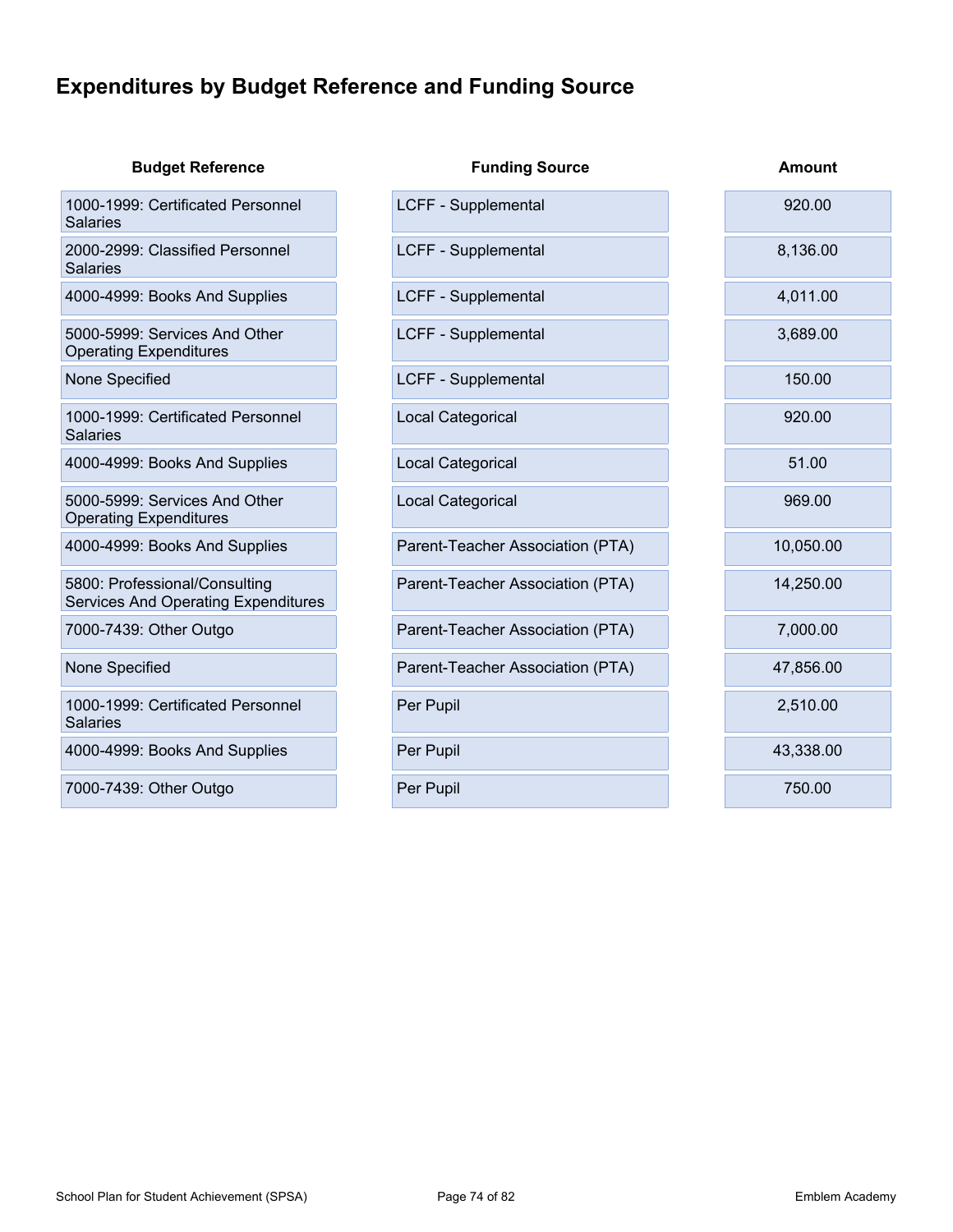# **School Site Council Membership**

California Education Code describes the required composition of the School Site Council (SSC). The SSC shall be composed of the principal and representatives of: teachers selected by teachers at the school; other school personnel selected by other school personnel at the school; parents of pupils attending the school selected by such parents; and, in secondary schools, pupils selected by pupils attending the school. The current make-up of the SSC is as follows:

- 1 School Principal
- 3 Classroom Teachers
- 2 Other School Staff
- 5 Parent or Community Members
- 0 Secondary Students

| <b>Name of Members</b>  | <b>Role</b>                |
|-------------------------|----------------------------|
| Amy Ackley              | <b>Classroom Teacher</b>   |
| Jon Baker               | Principal                  |
| Lori Brink              | <b>Classroom Teacher</b>   |
| Darren Epstien          | Parent or Community Member |
| <b>Catherine Maness</b> | <b>Classroom Teacher</b>   |
| Erin Naftel             | <b>Other School Staff</b>  |
| Julie Olson             | Parent or Community Member |
| Collin Schoenfeld       | Parent or Community Member |
| Jenny Quan              | <b>Other School Staff</b>  |
| James Webb              | Parent or Community Member |
| <b>Open Position</b>    | Parent or Community Member |
|                         |                            |

At elementary schools, the school site council must be constituted to ensure parity between (a) the principal, classroom teachers, and other school personnel, and (b) parents of students attending the school or other community members. Classroom teachers must comprise a majority of persons represented under section (a). At secondary schools there must be, in addition, equal numbers of parents or other community members selected by parents, and students. Members must be selected by their peer group.

School Plan for Student Achievement (SPSA) Page 75 of 82 Chool Plan for Student Academy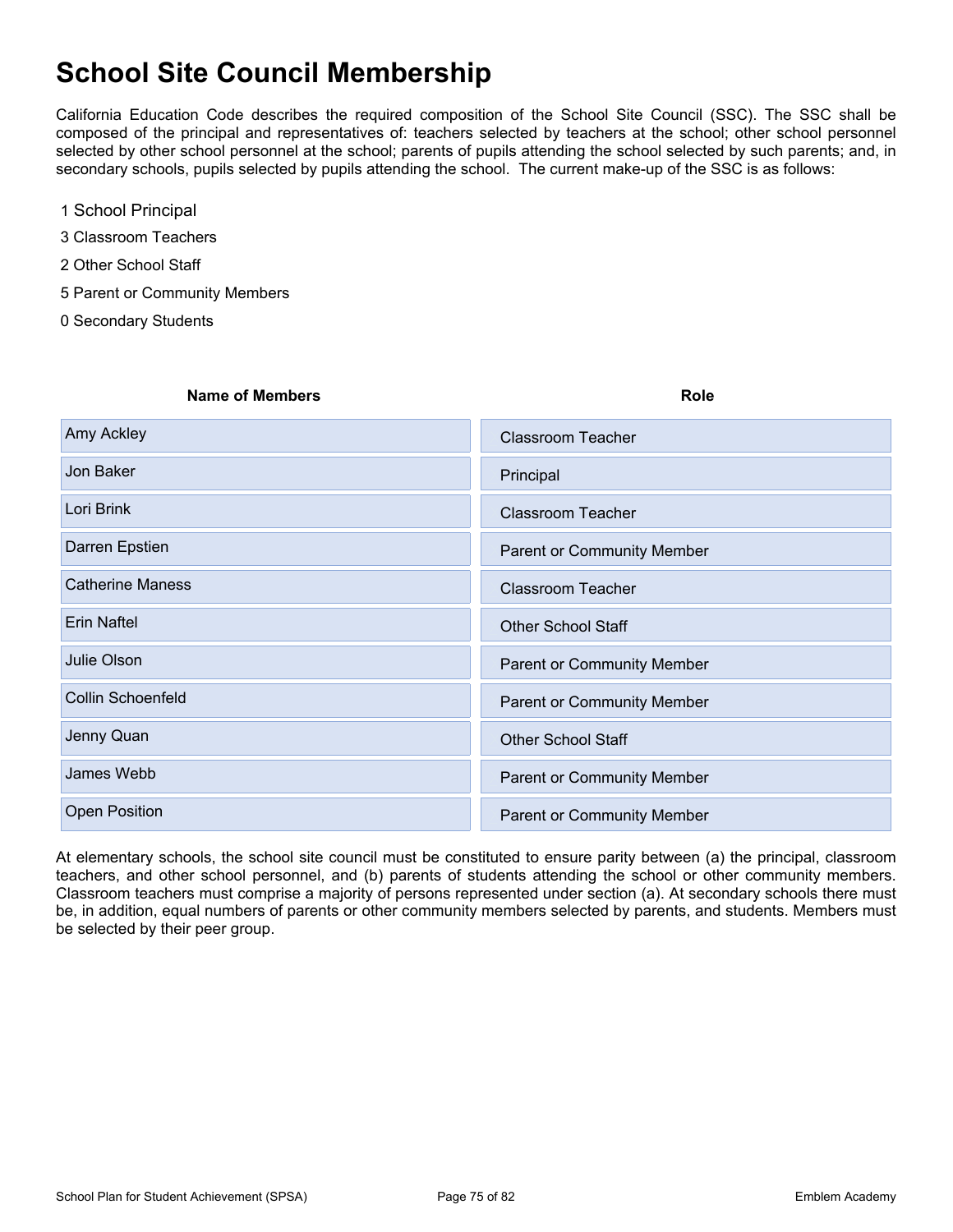# **Addendum**

For questions related to specific sections of the template, please see instructions below:

## **Instructions: Linked Table of Contents**

Stakeholder Involvement

Goals, Strategies, & Proposed Expenditures

Planned Strategies/Activities

Annual Review and Update

Budget Summary and Consolidation

Appendix A: Plan Requirements for Schools Funded Through the ConApp

Appendix B: Select State and Federal Programs

For additional questions or technical assistance related to completion of the SPSA template, please contact the Local Educational Agency, or the CDE's Title I Policy and Program Guidance Office at TITLEI@cde.ca.gov.

#### **Stakeholder Involvement**

Meaningful involvement of parents, students, and other stakeholders is critical to the development of the SPSA and the budget process. As such, the SPSA should be shared with, and schools should request input from, school site-level advisory groups, as applicable (e.g., English Learner Advisory Councils, student advisory groups, etc.).

Describe the process used to involve advisory committees, parents, students, school faculty and staff, and the community in the development of the SPSA and the annual review and update. Goals, Strategies, & Proposed Expenditures

In this section a school provides a description of the annual goals to be achieved by the school. This section also includes descriptions of the specific planned strategies/activities a school will take to meet the identified goals, and a description of the expenditures required to implement the specific strategies and activities.

#### **Goal**

State the goal. A goal is a broad statement that describes the desired result to which all strategies/activities are directed. A goal answers the question: What is the school seeking to achieve? A school may number the goals using the "Goal #" for ease of reference.

#### **Basis for this Goal**

Describe the basis for establishing the goal. The goal should be based upon an analysis of verifiable state data, including state indicator data from the California School Dashboard (Dashboard) and data from the School Accountability Report Card, and may include any data voluntarily developed by districts to measure pupil achievement.

#### **Expected Annual Measurable Outcomes**

Identify the metric(s) and/or state indicator(s) that the school will use as a means of evaluating progress toward accomplishing the goal. A school may identify metrics for specific student groups. Include in the baseline column the most recent data associated with the metric or indicator available at the time of adoption of the SPSA. The most recent data associated with a metric or indicator includes data reported in the annual update of the SPSA. In the subsequent Expected Outcome column, identify the progress the school intends to be make in the coming year.

#### **Planned Strategies/Activities**

Describe the strategies and activities being provided to meet the described goal. Strategies and activities that are implemented to achieve the identified goal may be grouped together. A school may number the strategy/activity using the "Strategy/Activity #" for ease of reference.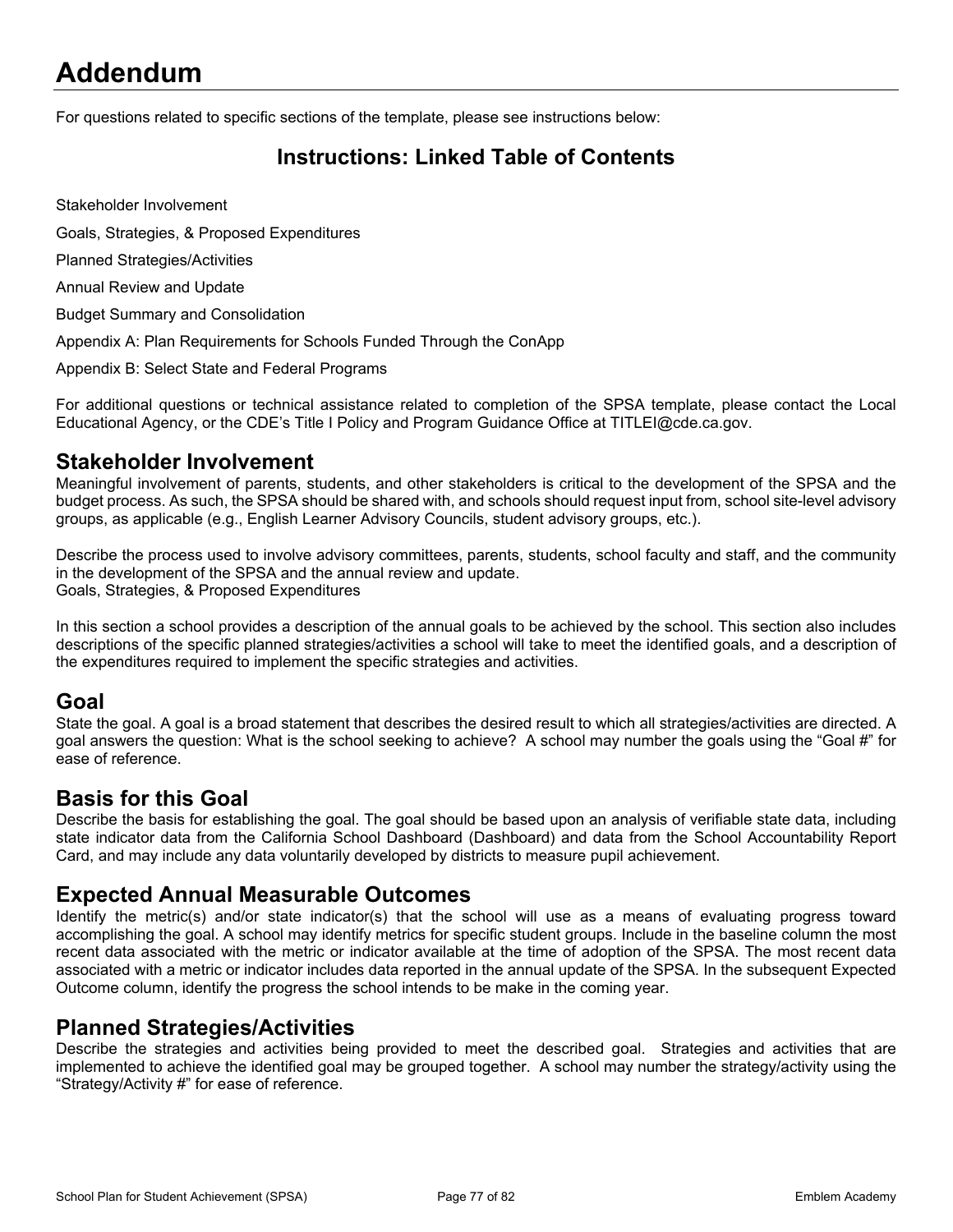A school receiving funds allocated through the ConApp is required to describe in their strategies and activities how they will address specific state and federal requirements. A list of these requirements may be found in Appendix A: Plan Requirements for Schools Funded Through the ConApp. At a minimum a school receiving funds allocated through the ConApp must address these requirements; however, a school may describe additional strategies/activities as well.

#### **Students to be Served by this Strategy/Activity**

Indicate in this box which students will benefit from the strategies/activities by indicating "All Students" or listing one or more specific student group(s) to be served.

#### **Proposed Expenditures for this Strategy/Activity**

For each strategy/activity, list and describe the proposed expenditures for the school year to implement these strategies/activities, including where those expenditures can be found in the school's budget. The school should reference all fund sources for each proposed expenditure and should provide budget references as an object code or an object code description.

Proposed expenditures that are included more than once in a SPSA should be indicated as a duplicated expenditure and include a reference to the goal and strategy/activity where the expenditure first appears in the SPSA.

#### **Annual Review and Update**

The planned goals, expected outcomes, planned strategies/activities, and proposed expenditures must be copied verbatim from the previous year's approved SPSA. Minor typographical errors may be corrected. Annual Measurable Outcomes

For each goal in the prior year, provide the metric/indicators, the expected outcomes, and the actual outcomes; review the actual outcomes as compared to the expected outcomes identified in the prior year for the goal. Strategies/Activities

Identify the planned strategies/activities and the proposed expenditures to implement these strategies/activities toward achieving the described goal, then identify the actual strategies/activities implemented to meet the described goal and the estimated actual expenditures to implement the strategies/activities. As applicable, identify any changes to the student groups served.

#### **Analysis**

Using actual outcome data, including state indicator data from the Dashboard, analyze whether the planned strategies/activities were effective in achieving the goal. Respond to the prompts as instructed.

- Describe the overall implementation of the strategies/activities to achieve the articulated goal. Include a discussion of relevant challenges and successes experienced with the implementation process.
- Describe the overall effectiveness of the strategies/activities to achieve the articulated goal as measured by the school.
- Explain any material differences between Proposed Expenditures and Estimated Actual Expenditures. Minor variances in expenditures or a dollar-for-dollar accounting is not required.
- Describe any changes that will be made to the goal, expected annual measureable outcomes, metrics/indicators, or strategies/activities to achieve this goal as a result of this analysis and analysis of the data provided in the Dashboard, as applicable. Identify where those changes can be found in the SPSA.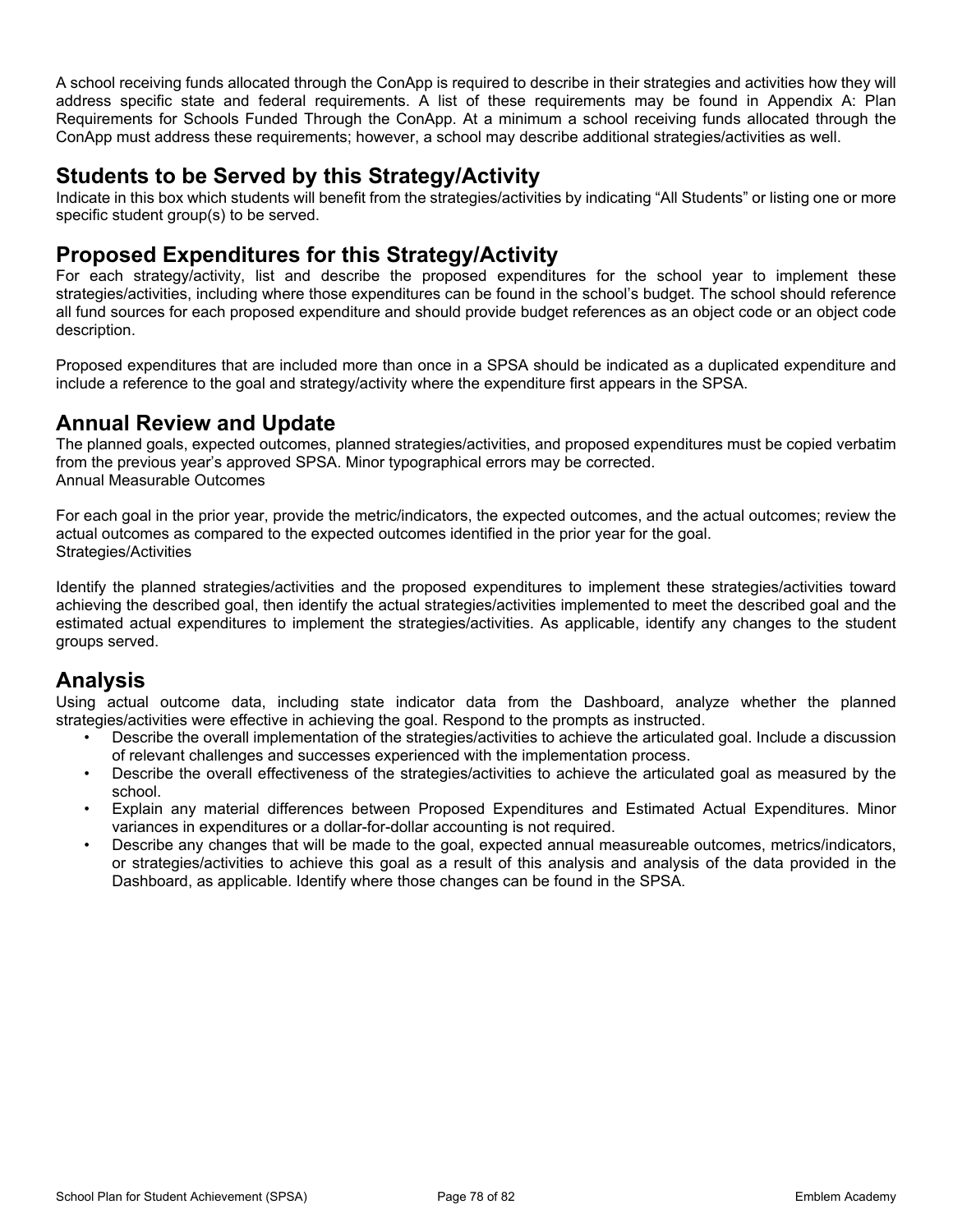#### **Budget Summary and Consolidation**

In this section a school provides a brief summary of the funding allocated to the school through the ConApp and/or other funding sources as well as the total amount of funds for proposed expenditures described in the SPSA. The Budget Summary is required for schools funded through the ConApp. The Consolidation of Funds is required for a school receiving funds allocated through the ConApp and consolidating those funds as part of a schoolwide program.

#### **Budget Summary**

A school receiving funds allocated through the ConApp should complete the Budget Summary as follows:

- Total Funds Provided to the School Through the Consolidated Application: This amount is the total amount of funding provided to the school through the ConApp for the school year. The school year means the fiscal year for which a SPSA is adopted or updated.
- Total Funds Budgeted for Strategies to Meet the Goals in the SPSA: This amount is the total of the proposed expenditures from all sources of funds associated with the strategies/activities reflected in the SPSA. To the extent strategies/activities and/or proposed expenditures are listed in the SPSA under more than one goal, the expenditures should be counted only once.

A school may include additional information or more detail.

## **Consolidation of Funds**

A school receiving funds allocated through the ConApp and consolidating those funds as part of a schoolwide program is required to include a list of state and local programs and other federal programs that the school will consolidate in the schoolwide program. A list of commonly consolidated state and federal programs is provided in Appendix B: Select State and Federal Programs. List the federal funding source(s) and the amount(s) being consolidated in the schoolwide program, then list the state and/or local funding source(s) and the amount(s). Adjust the table as needed.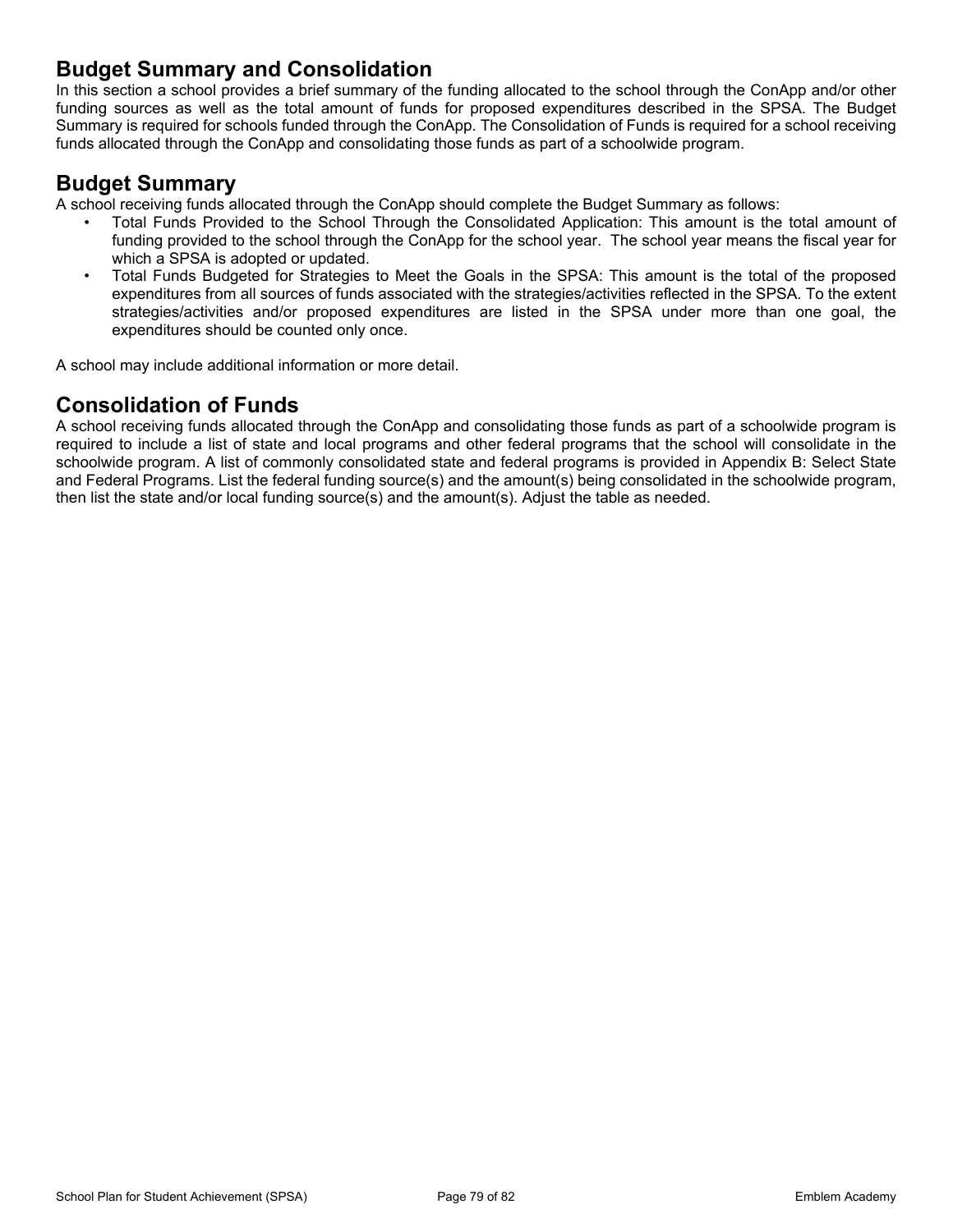## **Appendix A: Plan Requirements for Schools Funded Through the ConApp**

#### **Basic Plan Requirements**

A school receiving funds allocated through the ConApp is required to develop a SPSA. The content of a SPSA must be aligned with school goals for improving student achievement. School goals must be based upon an analysis of verifiable state data and may include any data voluntarily developed by districts to measure student achievement.

The SSC is required to develop the SPSA, which must address each of the following, as applicable:

- 1. A description of curricula, instructional strategies and materials responsive to the individual needs and learning styles of each student (described in the Strategies/Activities).
- 2. A description of instructional and auxiliary services to meet the special needs of non-English-speaking or limited-English-speaking students, including instruction in a language these students understand; educationally disadvantaged students; gifted and talented students; and students with exceptional needs (described in the Strategies/Activities).
- 3. A description of a staff development program for teachers, other school personnel, paraprofessionals, and volunteers, including those participating in special programs (described in the Strategies/Activities).
- 4. An identification of the schools' means of evaluating progress toward accomplishing its goals (described in the Expected Annual Measurable Outcomes) and an ongoing evaluation of the educational program of the school (described in the Annual Review and Update).
- 5. A description of how funds provided to the school through the ConApp will be used to improve the academic performance of all pupils to the level of state performance goals (described in the Proposed Expenditures for Strategies/Activities).
- 6. The proposed expenditures of funds available to the school through the programs described in EC Section 52851. For purposes of this subdivision, proposed expenditures of funds available to the school must include, but not be limited to, salaries and staff benefits for persons providing services for those programs (described in the Proposed Expenditures for Strategies/Activities).
- 7. The proposed expenditure of funds available to the school through the federal Improving America's Schools Act of 1994 and its amendments. If the school operates a state-approved schoolwide program in a manner consistent with the expenditure of funds available to the school pursuant to EC Section 52851, employees of the schoolwide program may be deemed funded by a single cost objective.
- 8. A description of how state and federal law governing programs identified in EC Section 64000 will be implemented, as applicable (described in the Strategies/Activities).
- 9. A description of any other activities and objectives as established by the SSC (described in the Strategies/Activities).

The SPSA, including proposed expenditures of funds allocated to the school through the ConApp, must be reviewed annually and updated by the SSC.

Authority cited: EC sections 64001(f)-(g) and 52853(a)(1)-(7).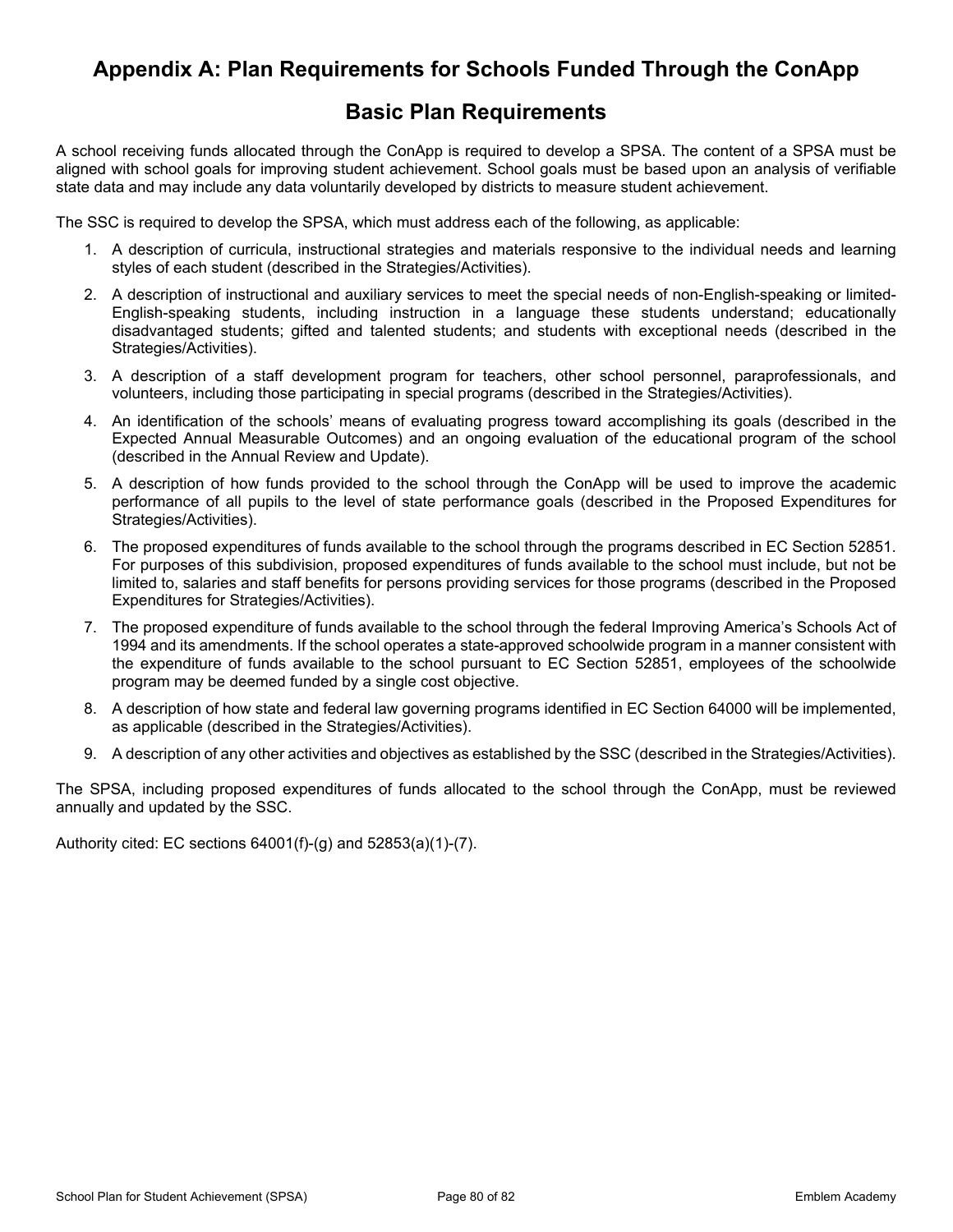# **Schoolwide Program Requirements**

A school receiving funds allocated through the ConApp and operating a schoolwide program (SWP) must describe how the school will carry out each of the following components:

- 1. A description of the strategies that the school will be implementing to address school needs, including a description of how such strategies will
	- a. provide opportunities for all students, including socioeconomically disadvantaged students, students from major racial and ethnic groups, students with disabilities, and English learners, to meet the challenging state academic standards.
	- b. use effective methods and instructional strategies based on scientifically based research that
		- i. strengthen the core academic program in the school;
		- ii. provide an enriched and accelerated curriculum;
		- iii. increase the amount and quality of learning time;
		- iv. include strategies for meeting the educational needs of historically underserved populations;
		- v. help provide an enriched and accelerated curriculum; and
		- vi. are consistent with, and are designed to implement, state and local improvement plans, if any.
	- c. address the needs of all students in the school, but particularly the needs of those at risk of not meeting the challenging state academic standards, through activities which may include the following:
		- i. strategies to improve students' skills outside the academic subject areas;
		- ii. preparation for and awareness of opportunities for postsecondary education and the workforce;
		- iii. implementation of a schoolwide tiered model to prevent and address problem behavior;
		- iv. professional development and other activities for teachers, paraprofessionals, and other school personnel to improve instruction and use of data; and
		- v. strategies for assisting preschool children in the transition from early childhood education programs to local elementary school programs.
- 2. A description of how the school will determine if school needs have been met (described in the Expected Annual Measurable Outcomes and the Annual Review and Update).
- 3. A description of how the school will ensure instruction by highly qualified teachers and provide ongoing professional development, including
	- a. strategies to attract highly qualified teachers;
	- b. providing high-quality and ongoing professional development that is aligned with the state's academic standards for teachers, principals, paraprofessionals and, if appropriate, pupil services personnel, parents, and other staff, to enable all students in the school to meet the state's academic standards;
	- c. the devotion of sufficient resources to effectively carry out professional development activities; and
	- d. the inclusion of teachers in professional development activities regarding the use of academic assessments to enable them to provide information on, and to improve, the achievement of individual students and the overall instructional program.
- 4. A description of how the school will ensure parental involvement in the planning, review, and improvement of the schoolwide program plan (described in Stakeholder Involvement and/or Strategies/Activities).
- 5. A description of the activities the school will include to ensure that students who experience difficulty attaining proficient or advanced levels of academic achievement standards will be provided with effective, timely additional support, including measures to
	- a. Ensure that those students' difficulties are identified on a timely basis; and
	- b. Provide sufficient information on which to base effective assistance to those students.
- 6. For an elementary school, a description of how the school will assist preschool students in the successful transition from early childhood programs to the school.
- 7. A description of how the school will use resources to carry out these components (described in the Proposed Expenditures for Strategies/Activities).

Authority Cited: Title 34 of the Code of Federal Regulations (34 CFR) sections 200.27(a)(3)(i)-(iii) and 200.28 and section 1114(b)(7)(A)(i)-(iii) and 1118(b) of the ESEA.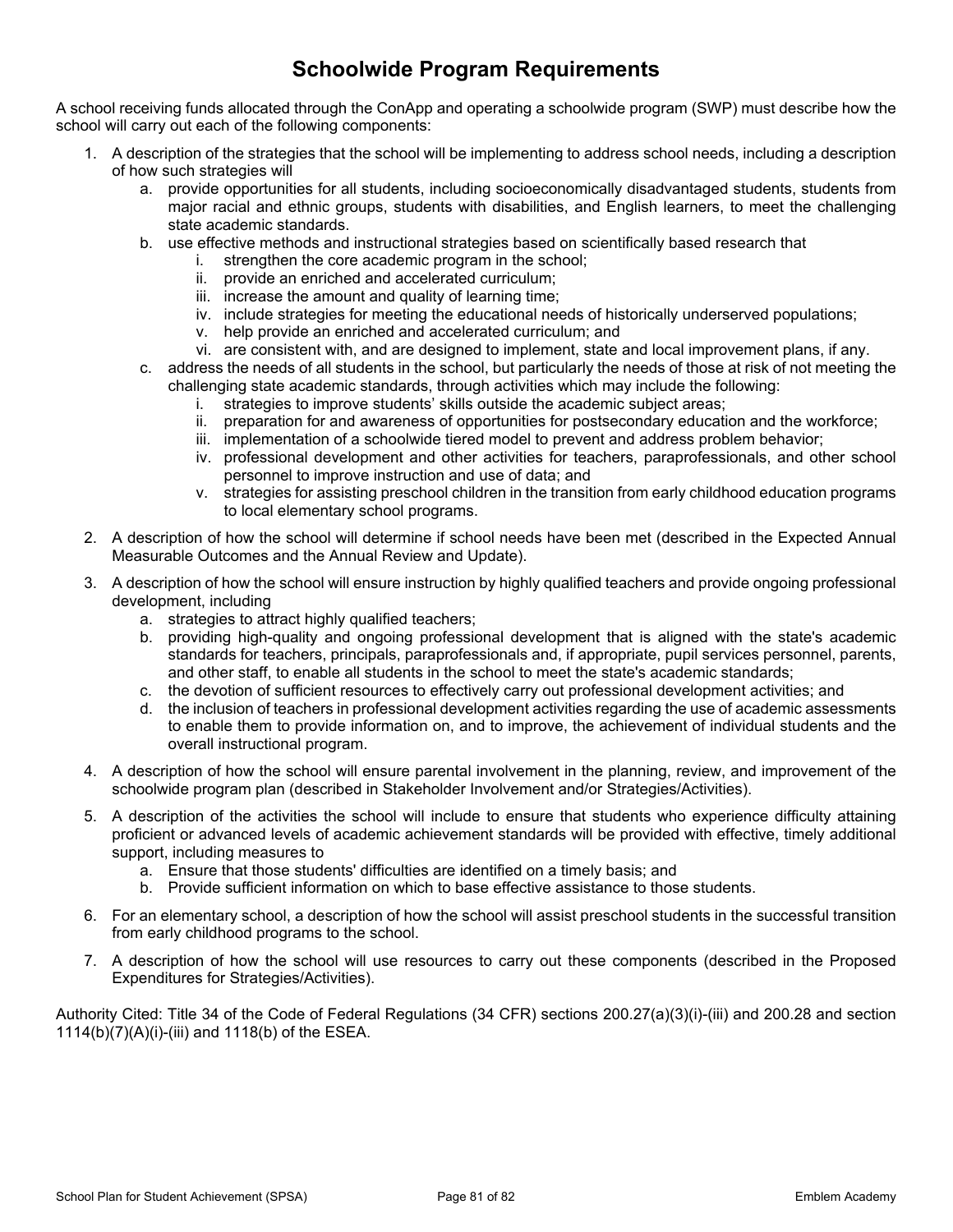# **Appendix B: Select State and Federal Programs**

#### **Federal Programs**

Title I, Part A: School Allocation Title I, Part A: School Parent and Family Engagement Allocation Title I, Part A: Targeted Support and Improvement Allocation Title I, Part C: Education of Migratory Children Title II, Part A: Supporting Effective Instruction Title III, Part A: Language Instruction for English Learners and Immigrate Youth Title IV Part A: Student Support and Academic Enrichment Grants Title IV Part B: 21st Century Community Learning Centers Title V, Part B: Rural Education Initiative Title VI, Part A: Indian, Native Hawaiian, and Alaska Native Education

#### **State or Local Programs**

After School Education and Safety Program American Indian Education Child Development Programs Economic Impact Aid/State Compensatory Education (carryover funds) Economic Impact Aid/Limited English Proficient (carryover funds) California Foster Youth Services California Partnership Academies California Tobacco-Use Prevention Education Program